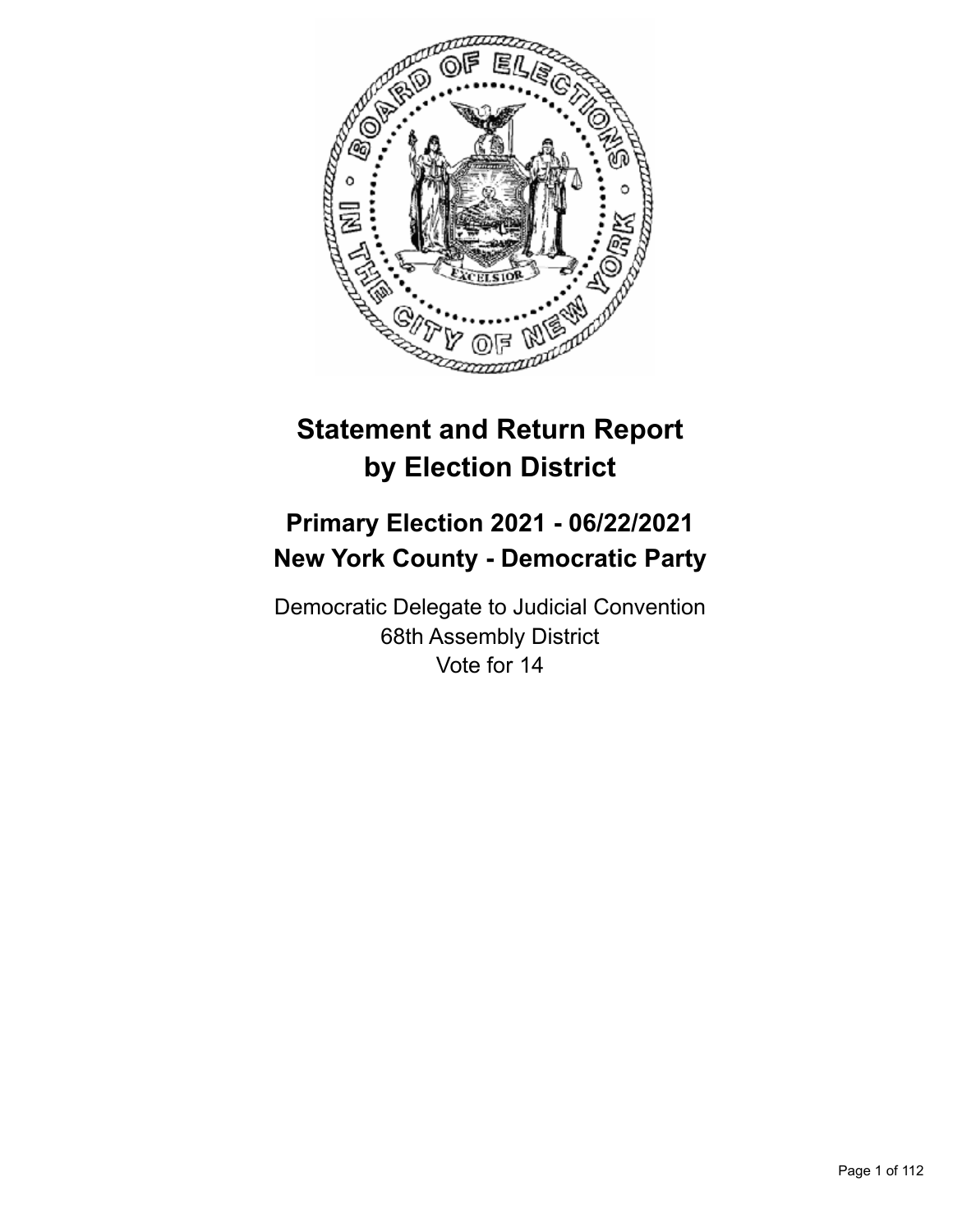

| <b>PUBLIC COUNTER</b>                                    | 207      |
|----------------------------------------------------------|----------|
| MANUALLY COUNTED EMERGENCY                               | 0        |
| <b>ABSENTEE / MILITARY</b>                               | 28       |
| <b>AFFIDAVIT</b>                                         | 3        |
| <b>Total Ballots</b>                                     | 238      |
| Less - Inapplicable Federal/Special Presidential Ballots | $\Omega$ |
| <b>Total Applicable Ballots</b>                          | 238      |
| <b>WILLIAM P. SMITH</b>                                  | 34       |
| <b>BILL PERKINS</b>                                      | 68       |
| ROBERT J. RODRIGUEZ                                      | 73       |
| <b>BRIAN A. BENJAMIN</b>                                 | 58       |
| DIANA AYALA                                              | 66       |
| <b>KEITH LILLY</b>                                       | 40       |
| <b>JOHN RUIZ</b>                                         | 51       |
| PEGGY A. MORALES                                         | 64       |
| <b>MELISSA MARK-VIVERITO</b>                             | 62       |
| <b>EDWARD GIBBS</b>                                      | 43       |
| <b>HARRY RODRIGUEZ</b>                                   | 53       |
| <b>SHARASE DEBOUSE</b>                                   | 44       |
| <b>HILDA SOLOMON</b>                                     | 72       |
| STEPHANIE ARROYO                                         | 55       |
| <b>LEILANI IRVIN</b>                                     | 52       |
| <b>Total Votes</b>                                       | 835      |
| Unrecorded                                               | 2.497    |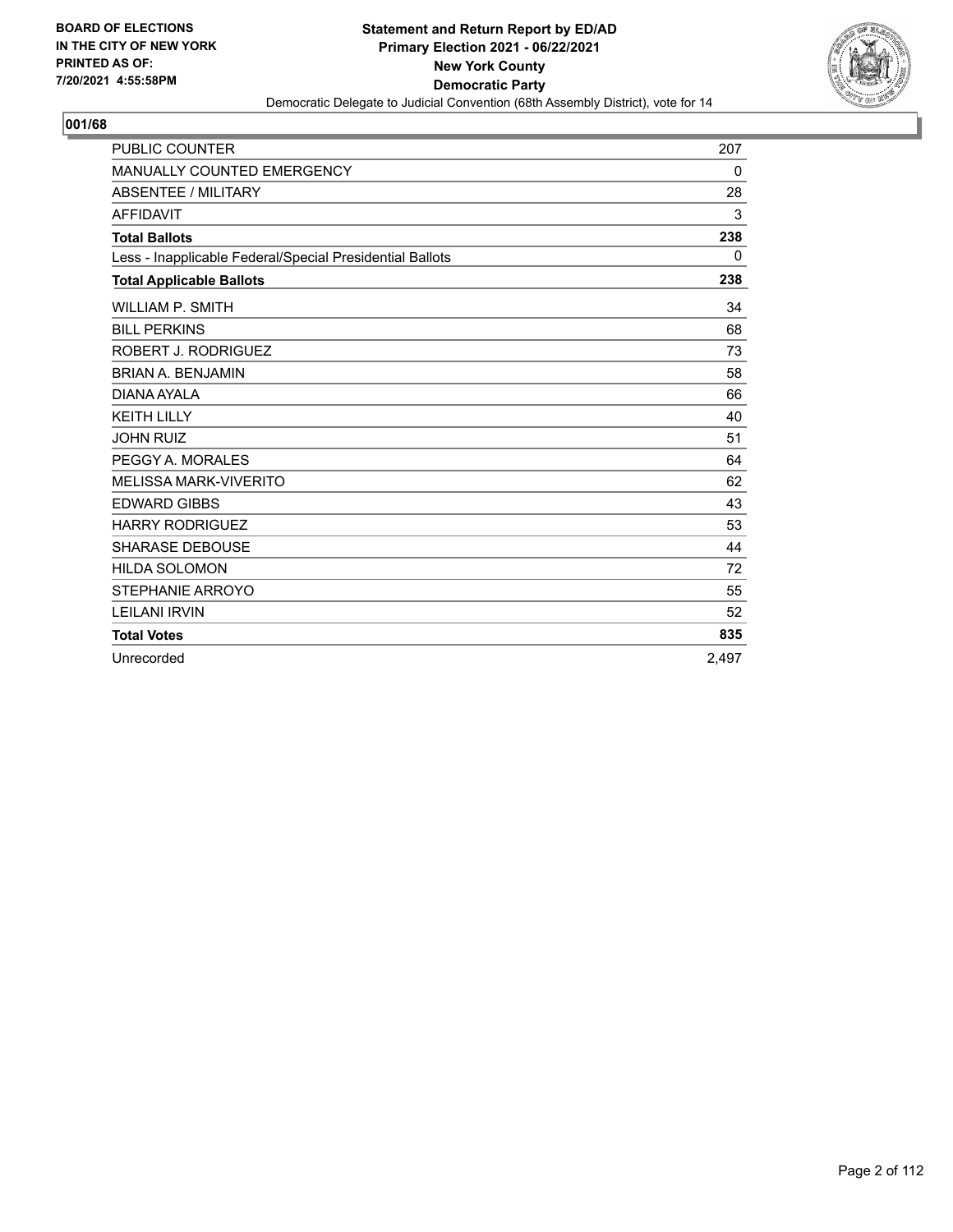

| <b>PUBLIC COUNTER</b>                                    | 187            |
|----------------------------------------------------------|----------------|
| MANUALLY COUNTED EMERGENCY                               | 0              |
| <b>ABSENTEE / MILITARY</b>                               | 15             |
| <b>AFFIDAVIT</b>                                         | $\overline{7}$ |
| <b>Total Ballots</b>                                     | 209            |
| Less - Inapplicable Federal/Special Presidential Ballots | $\Omega$       |
| <b>Total Applicable Ballots</b>                          | 209            |
| <b>WILLIAM P. SMITH</b>                                  | 31             |
| <b>BILL PERKINS</b>                                      | 43             |
| ROBERT J. RODRIGUEZ                                      | 78             |
| <b>BRIAN A. BENJAMIN</b>                                 | 46             |
| DIANA AYALA                                              | 51             |
| <b>KEITH LILLY</b>                                       | 39             |
| <b>JOHN RUIZ</b>                                         | 38             |
| PEGGY A. MORALES                                         | 49             |
| <b>MELISSA MARK-VIVERITO</b>                             | 58             |
| <b>EDWARD GIBBS</b>                                      | 34             |
| <b>HARRY RODRIGUEZ</b>                                   | 44             |
| <b>SHARASE DEBOUSE</b>                                   | 32             |
| <b>HILDA SOLOMON</b>                                     | 50             |
| STEPHANIE ARROYO                                         | 38             |
| <b>LEILANI IRVIN</b>                                     | 33             |
| <b>Total Votes</b>                                       | 664            |
| Unrecorded                                               | 2.262          |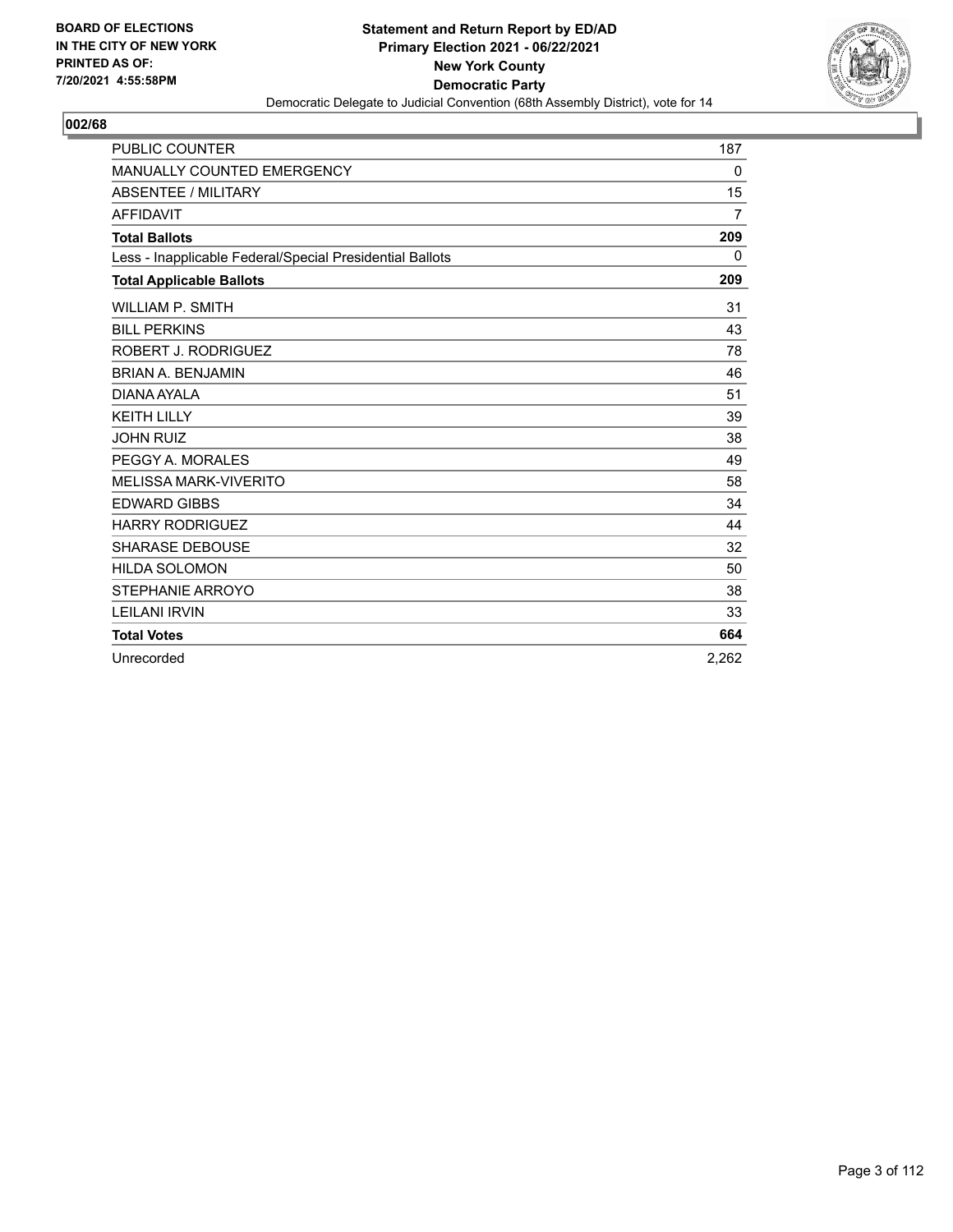

| <b>PUBLIC COUNTER</b>                                    | 203      |
|----------------------------------------------------------|----------|
| MANUALLY COUNTED EMERGENCY                               | 0        |
| <b>ABSENTEE / MILITARY</b>                               | 31       |
| <b>AFFIDAVIT</b>                                         | 3        |
| <b>Total Ballots</b>                                     | 237      |
| Less - Inapplicable Federal/Special Presidential Ballots | $\Omega$ |
| <b>Total Applicable Ballots</b>                          | 237      |
| <b>WILLIAM P. SMITH</b>                                  | 46       |
| <b>BILL PERKINS</b>                                      | 88       |
| ROBERT J. RODRIGUEZ                                      | 94       |
| <b>BRIAN A. BENJAMIN</b>                                 | 90       |
| DIANA AYALA                                              | 106      |
| <b>KEITH LILLY</b>                                       | 82       |
| <b>JOHN RUIZ</b>                                         | 93       |
| PEGGY A. MORALES                                         | 105      |
| <b>MELISSA MARK-VIVERITO</b>                             | 101      |
| <b>EDWARD GIBBS</b>                                      | 81       |
| <b>HARRY RODRIGUEZ</b>                                   | 82       |
| <b>SHARASE DEBOUSE</b>                                   | 89       |
| <b>HILDA SOLOMON</b>                                     | 99       |
| STEPHANIE ARROYO                                         | 100      |
| <b>LEILANI IRVIN</b>                                     | 87       |
| <b>BRIAN LOGAN (WRITE-IN)</b>                            | 1        |
| PAUL SKURMAN (WRITE-IN)                                  | 1        |
| UNATTRIBUTABLE WRITE-IN (WRITE-IN)                       | 1        |
| <b>Total Votes</b>                                       | 1,346    |
| Unrecorded                                               | 1.972    |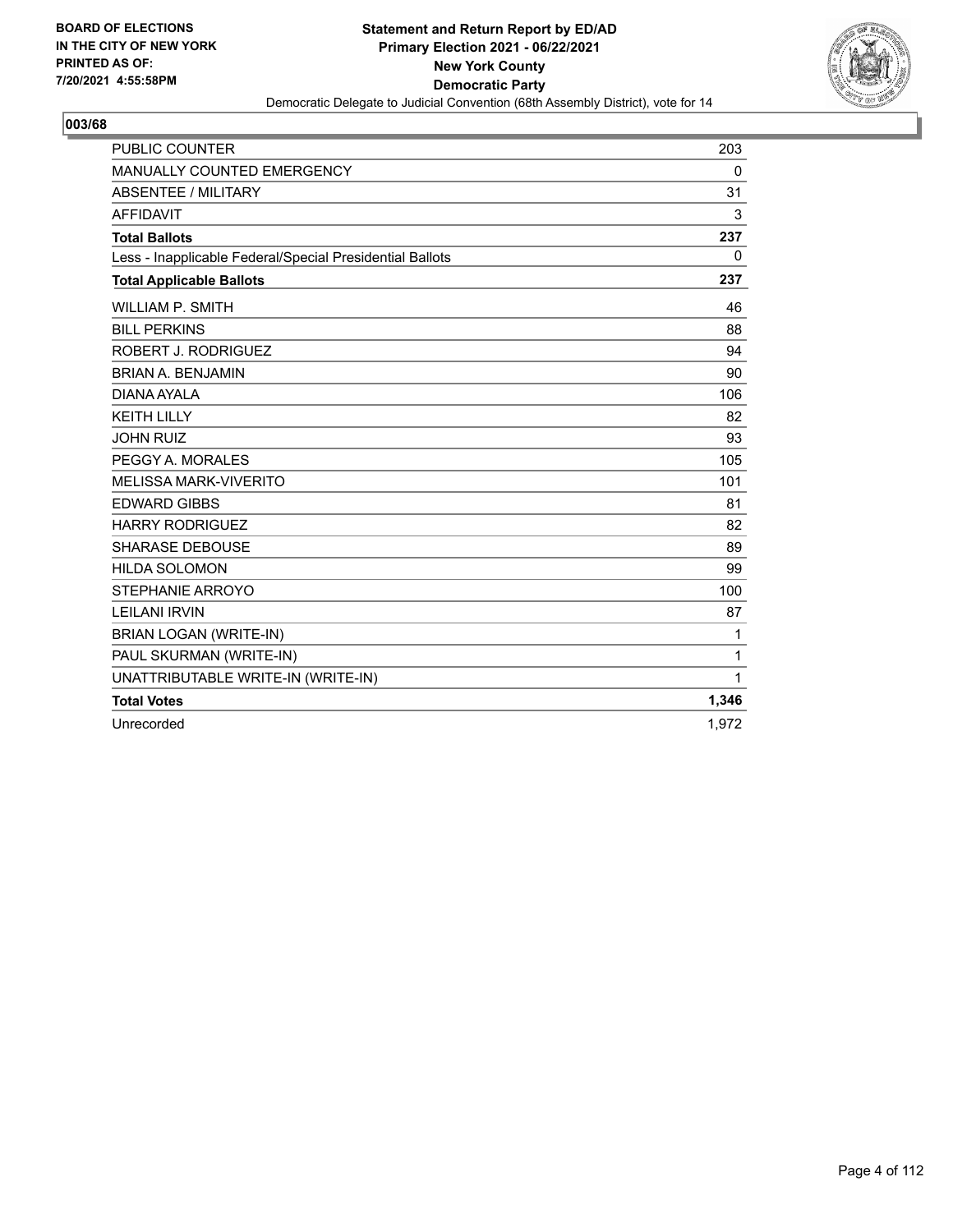

| <b>PUBLIC COUNTER</b>                                    | 252         |
|----------------------------------------------------------|-------------|
| MANUALLY COUNTED EMERGENCY                               | 0           |
| ABSENTEE / MILITARY                                      | 27          |
| <b>AFFIDAVIT</b>                                         | 4           |
| <b>Total Ballots</b>                                     | 283         |
| Less - Inapplicable Federal/Special Presidential Ballots | $\mathbf 0$ |
| <b>Total Applicable Ballots</b>                          | 283         |
| <b>WILLIAM P. SMITH</b>                                  | 46          |
| <b>BILL PERKINS</b>                                      | 86          |
| ROBERT J. RODRIGUEZ                                      | 96          |
| <b>BRIAN A. BENJAMIN</b>                                 | 82          |
| DIANA AYAI A                                             | 95          |
| <b>KEITH LILLY</b>                                       | 71          |
| <b>JOHN RUIZ</b>                                         | 79          |
| PEGGY A. MORALES                                         | 94          |
| <b>MELISSA MARK-VIVERITO</b>                             | 103         |
| <b>EDWARD GIBBS</b>                                      | 74          |
| <b>HARRY RODRIGUEZ</b>                                   | 72          |
| <b>SHARASE DEBOUSE</b>                                   | 75          |
| <b>HILDA SOLOMON</b>                                     | 87          |
| STEPHANIE ARROYO                                         | 85          |
| <b>LEILANI IRVIN</b>                                     | 76          |
| DAVID HANSON (WRITE-IN)                                  | 1           |
| <b>Total Votes</b>                                       | 1,222       |
| Unrecorded                                               | 2.740       |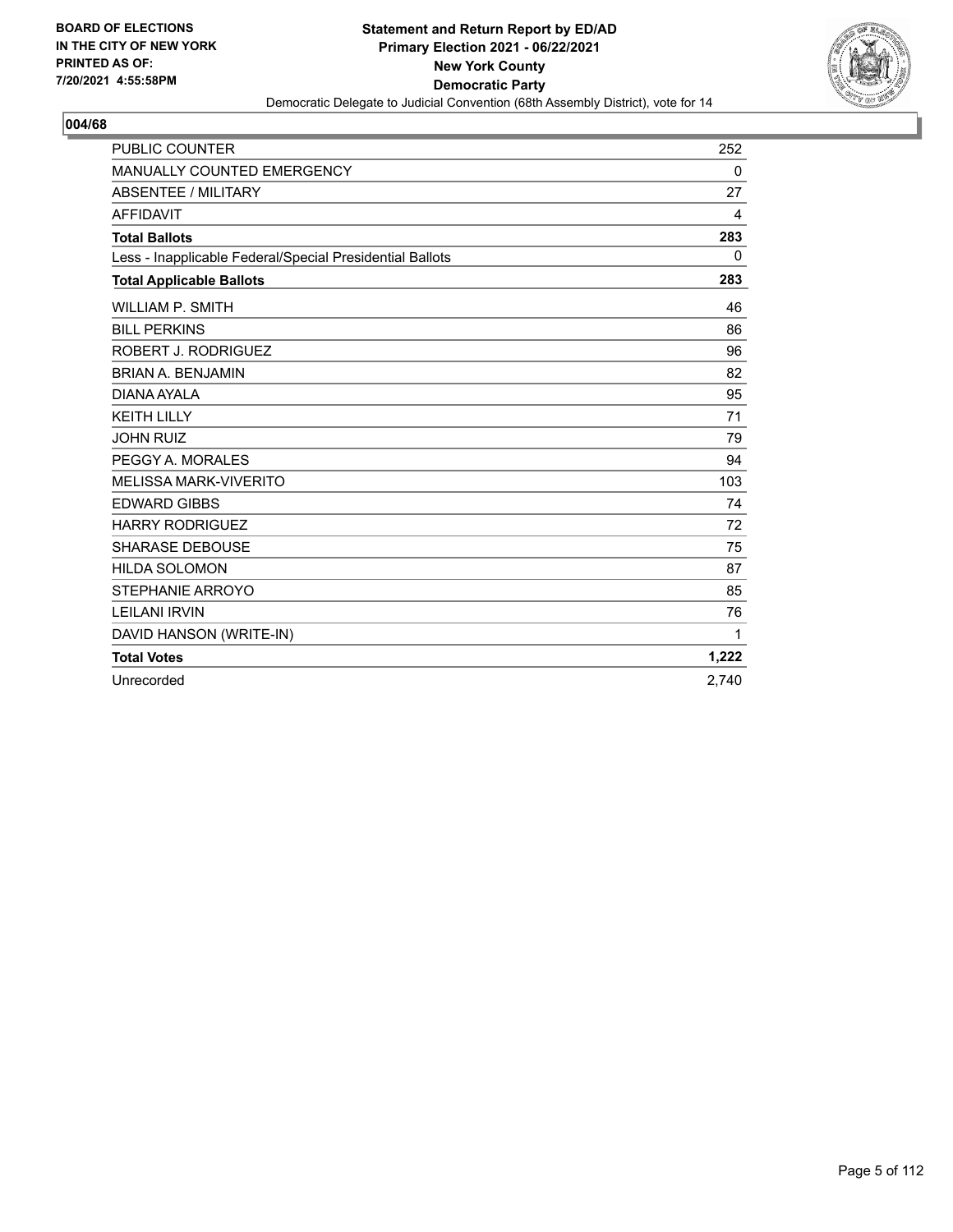

| <b>PUBLIC COUNTER</b>                                    | 153          |
|----------------------------------------------------------|--------------|
| MANUALLY COUNTED EMERGENCY                               | 0            |
| <b>ABSENTEE / MILITARY</b>                               | 17           |
| <b>AFFIDAVIT</b>                                         | 6            |
| <b>Total Ballots</b>                                     | 176          |
| Less - Inapplicable Federal/Special Presidential Ballots | 0            |
| <b>Total Applicable Ballots</b>                          | 176          |
| <b>WILLIAM P. SMITH</b>                                  | 33           |
| <b>BILL PERKINS</b>                                      | 60           |
| ROBERT J. RODRIGUEZ                                      | 65           |
| <b>BRIAN A. BENJAMIN</b>                                 | 62           |
| DIANA AYALA                                              | 69           |
| <b>KEITH LILLY</b>                                       | 52           |
| <b>JOHN RUIZ</b>                                         | 65           |
| PEGGY A. MORALES                                         | 64           |
| <b>MELISSA MARK-VIVERITO</b>                             | 68           |
| <b>EDWARD GIBBS</b>                                      | 55           |
| <b>HARRY RODRIGUEZ</b>                                   | 54           |
| <b>SHARASE DEBOUSE</b>                                   | 58           |
| <b>HILDA SOLOMON</b>                                     | 59           |
| STEPHANIE ARROYO                                         | 59           |
| <b>LEILANI IRVIN</b>                                     | 54           |
| CHARLES C. SACHS (WRITE-IN)                              | 1            |
| JENNIFER MORROW (WRITE-IN)                               | $\mathbf{1}$ |
| JENNIFER POZNER (WRITE-IN)                               | $\mathbf{1}$ |
| <b>Total Votes</b>                                       | 880          |
| Unrecorded                                               | 1.584        |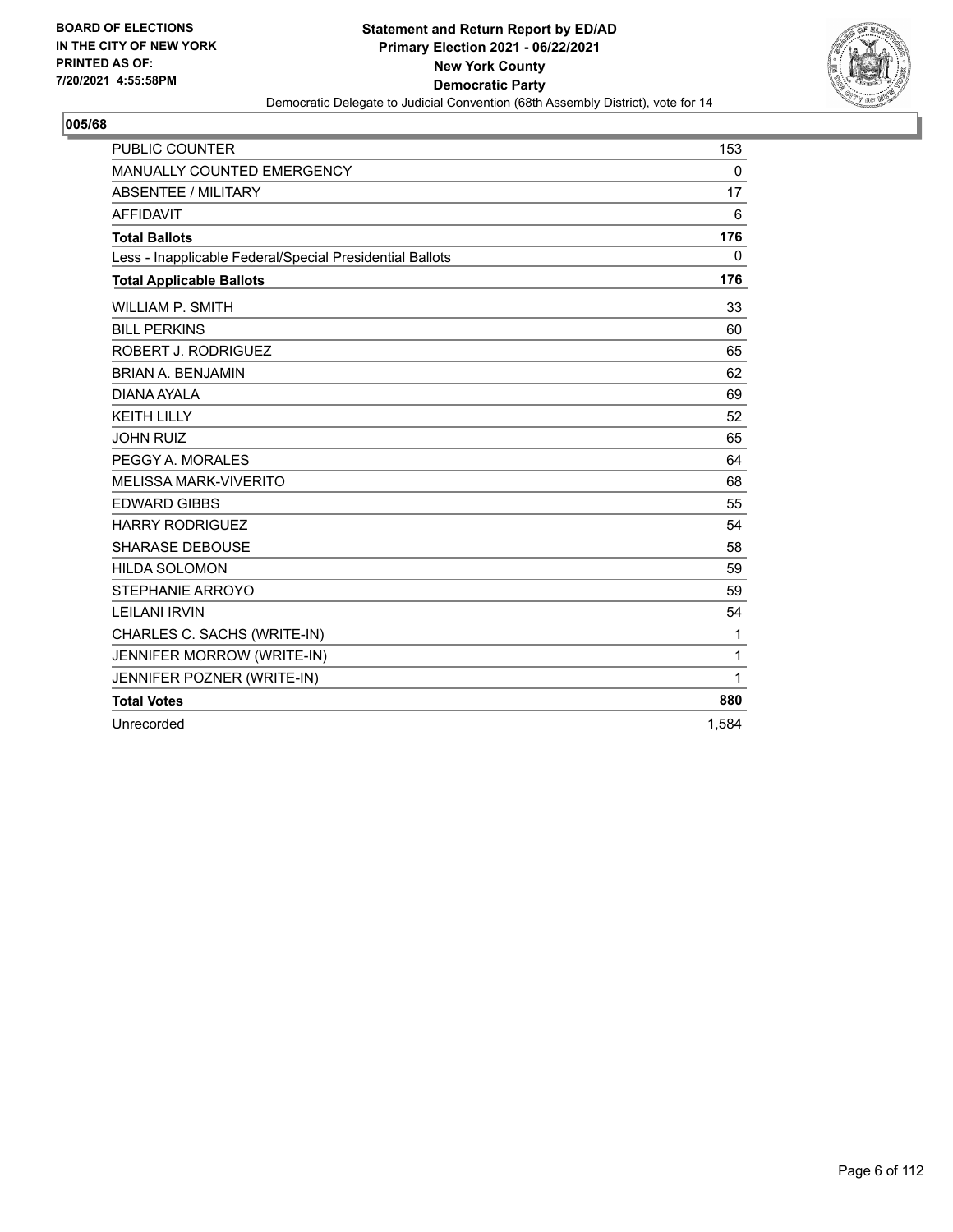

| <b>PUBLIC COUNTER</b>                                    | 117   |
|----------------------------------------------------------|-------|
| MANUALLY COUNTED EMERGENCY                               | 0     |
| ABSENTEE / MILITARY                                      | 26    |
| <b>AFFIDAVIT</b>                                         | 1     |
| <b>Total Ballots</b>                                     | 144   |
| Less - Inapplicable Federal/Special Presidential Ballots | 0     |
| <b>Total Applicable Ballots</b>                          | 144   |
| <b>WILLIAM P. SMITH</b>                                  | 24    |
| <b>BILL PERKINS</b>                                      | 41    |
| ROBERT J. RODRIGUEZ                                      | 47    |
| <b>BRIAN A. BENJAMIN</b>                                 | 40    |
| DIANA AYAI A                                             | 46    |
| <b>KEITH LILLY</b>                                       | 37    |
| <b>JOHN RUIZ</b>                                         | 37    |
| PEGGY A. MORALES                                         | 42    |
| <b>MELISSA MARK-VIVERITO</b>                             | 51    |
| <b>EDWARD GIBBS</b>                                      | 35    |
| <b>HARRY RODRIGUEZ</b>                                   | 36    |
| <b>SHARASE DEBOUSE</b>                                   | 39    |
| <b>HILDA SOLOMON</b>                                     | 43    |
| STEPHANIE ARROYO                                         | 43    |
| <b>LEILANI IRVIN</b>                                     | 40    |
| UNATTRIBUTABLE WRITE-IN (WRITE-IN)                       | 1     |
| <b>Total Votes</b>                                       | 602   |
| Unrecorded                                               | 1.414 |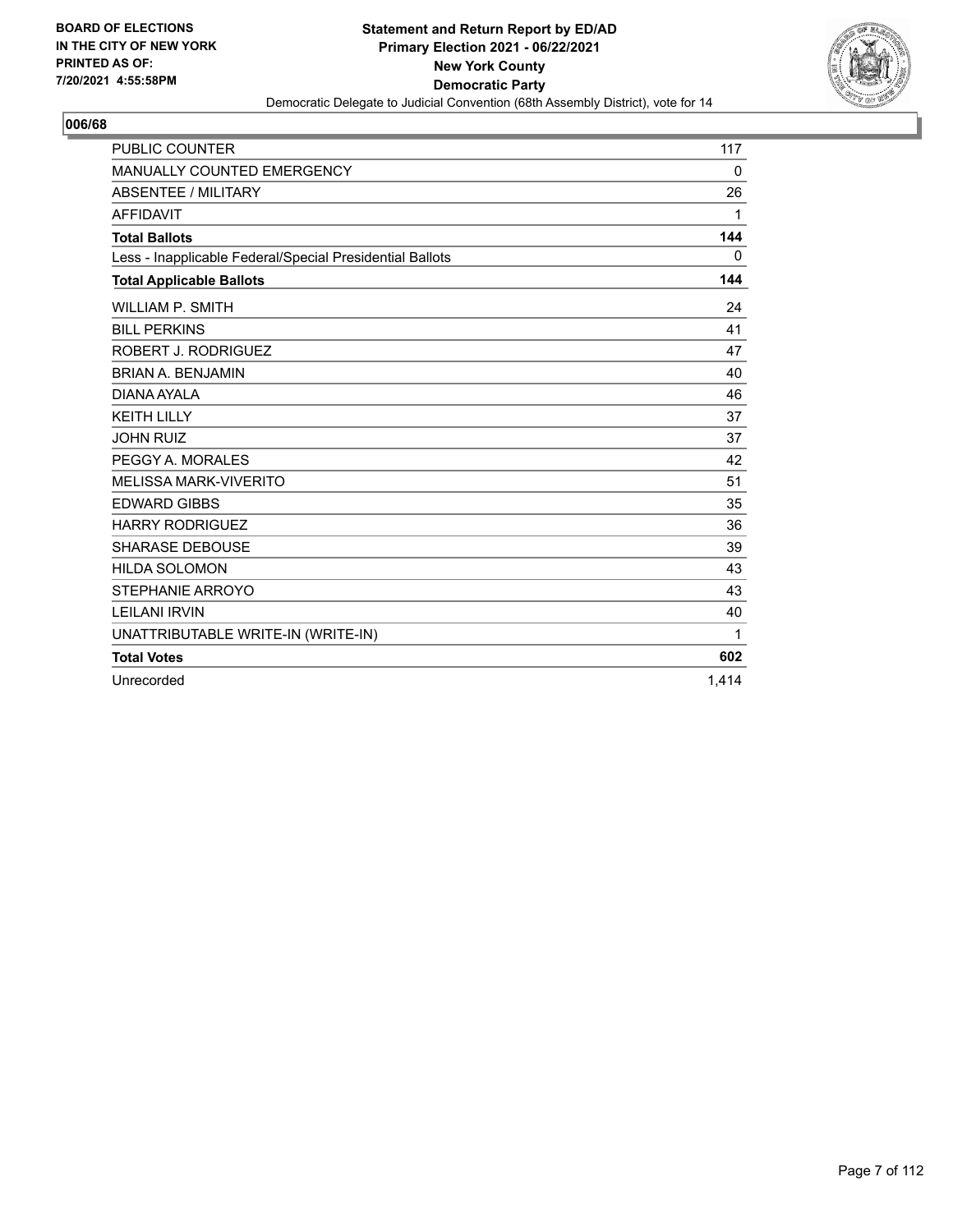

| PUBLIC COUNTER                                           | 104          |
|----------------------------------------------------------|--------------|
| MANUALLY COUNTED EMERGENCY                               | 0            |
| <b>ABSENTEE / MILITARY</b>                               | 30           |
| <b>AFFIDAVIT</b>                                         | 0            |
| <b>Total Ballots</b>                                     | 134          |
| Less - Inapplicable Federal/Special Presidential Ballots | 0            |
| <b>Total Applicable Ballots</b>                          | 134          |
| <b>WILLIAM P. SMITH</b>                                  | 18           |
| <b>BILL PERKINS</b>                                      | 37           |
| <b>ROBERT J. RODRIGUEZ</b>                               | 40           |
| <b>BRIAN A. BENJAMIN</b>                                 | 41           |
| DIANA AYALA                                              | 46           |
| <b>KEITH LILLY</b>                                       | 35           |
| <b>JOHN RUIZ</b>                                         | 42           |
| PEGGY A. MORALES                                         | 43           |
| <b>MELISSA MARK-VIVERITO</b>                             | 54           |
| <b>EDWARD GIBBS</b>                                      | 35           |
| <b>HARRY RODRIGUEZ</b>                                   | 37           |
| SHARASE DEBOUSE                                          | 38           |
| <b>HILDA SOLOMON</b>                                     | 38           |
| STEPHANIE ARROYO                                         | 46           |
| <b>LEILANI IRVIN</b>                                     | 31           |
| DAVID GANSLEUXE (WRITE-IN)                               | 1            |
| DAVID TOLCHIN, ESQ. (WRITE-IN)                           | 1            |
| HEATHER SMITH (WRITE-IN)                                 | 1            |
| JAIME HELLER (WRITE-IN)                                  | $\mathbf{1}$ |
| JEANETTE STERN (WRITE-IN)                                | 1            |
| JEFFREY CHESTER (WRITE-IN)                               | 1            |
| KAREN ROWENNING (WRITE-IN)                               | $\mathbf{1}$ |
| KATHRYN LINTON (WRITE-IN)                                | 1            |
| MARC SCHWARTZ (WRITE-IN)                                 | 1            |
| MICHELLE HOLMAN-SHOOCK (WRITE-IN)                        | 1            |
| PAMELA EILENDER (WRITE-IN)                               | 1            |
| SAMANTHA RIBUENO (WRITE-IN)                              | $\mathbf{1}$ |
| TIBOR KISS (WRITE-IN)                                    | 1            |
| UNATTRIBUTABLE WRITE-IN (WRITE-IN)                       | 1            |
| VERONICA DUNLOP (WRITE-IN)                               | 1            |
| <b>Total Votes</b>                                       | 596          |
| Unrecorded                                               | 1,280        |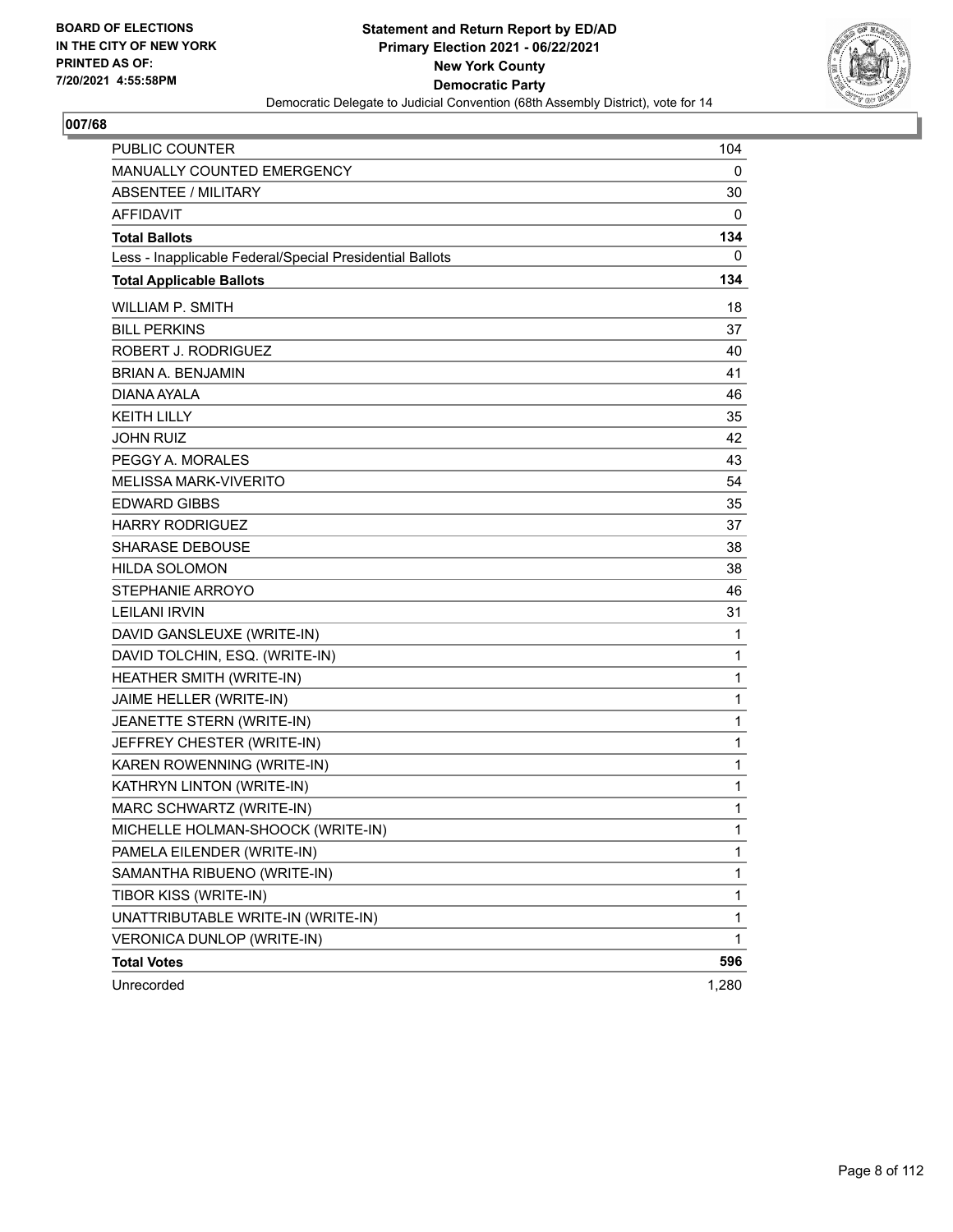

| <b>PUBLIC COUNTER</b>                                    | 219          |
|----------------------------------------------------------|--------------|
| MANUALLY COUNTED EMERGENCY                               | 0            |
| ABSENTEE / MILITARY                                      | 53           |
| <b>AFFIDAVIT</b>                                         | 4            |
| <b>Total Ballots</b>                                     | 276          |
| Less - Inapplicable Federal/Special Presidential Ballots | 0            |
| <b>Total Applicable Ballots</b>                          | 276          |
| <b>WILLIAM P. SMITH</b>                                  | 51           |
| <b>BILL PERKINS</b>                                      | 74           |
| ROBERT J. RODRIGUEZ                                      | 77           |
| <b>BRIAN A. BENJAMIN</b>                                 | 75           |
| DIANA AYALA                                              | 72           |
| <b>KEITH LILLY</b>                                       | 67           |
| <b>JOHN RUIZ</b>                                         | 71           |
| PEGGY A. MORALES                                         | 72           |
| <b>MELISSA MARK-VIVERITO</b>                             | 80           |
| <b>EDWARD GIBBS</b>                                      | 65           |
| <b>HARRY RODRIGUEZ</b>                                   | 62           |
| <b>SHARASE DEBOUSE</b>                                   | 66           |
| <b>HILDA SOLOMON</b>                                     | 72           |
| STEPHANIE ARROYO                                         | 70           |
| <b>LEILANI IRVIN</b>                                     | 57           |
| <b>BARRY NEMMERS (WRITE-IN)</b>                          | 1            |
| <b>BOSS TWEED (WRITE-IN)</b>                             | 1            |
| CARL KRUGER (WRITE-IN)                                   | $\mathbf{1}$ |
| EDWIN GOODMAN (WRITE-IN)                                 | 1            |
| FRITZ SCHWOY (WRITE-IN)                                  | 1            |
| JOHN KERRY (WRITE-IN)                                    | 1            |
| JOHN SAMPSON (WRITE-IN)                                  | 1            |
| LORNA GOODMAN (WRITE-IN)                                 | 1            |
| MALCOLM SMITH (WRITE-IN)                                 | 1            |
| MICHAEL HESS (WRITE-IN)                                  | 1            |
| PETER SHERWOOD (WRITE-IN)                                | 1            |
| RACHEL PAULEY (WRITE-IN)                                 | 1            |
| SARA GOODMAN (WRITE-IN)                                  | 1            |
| SHELDON SILVER (WRITE-IN)                                | 1            |
| TAMMANY HALL (WRITE-IN)                                  | 1            |
| UNATTRIBUTABLE WRITE-IN (WRITE-IN)                       | 8            |
| <b>Total Votes</b>                                       | 1,054        |
| Unrecorded                                               | 2,810        |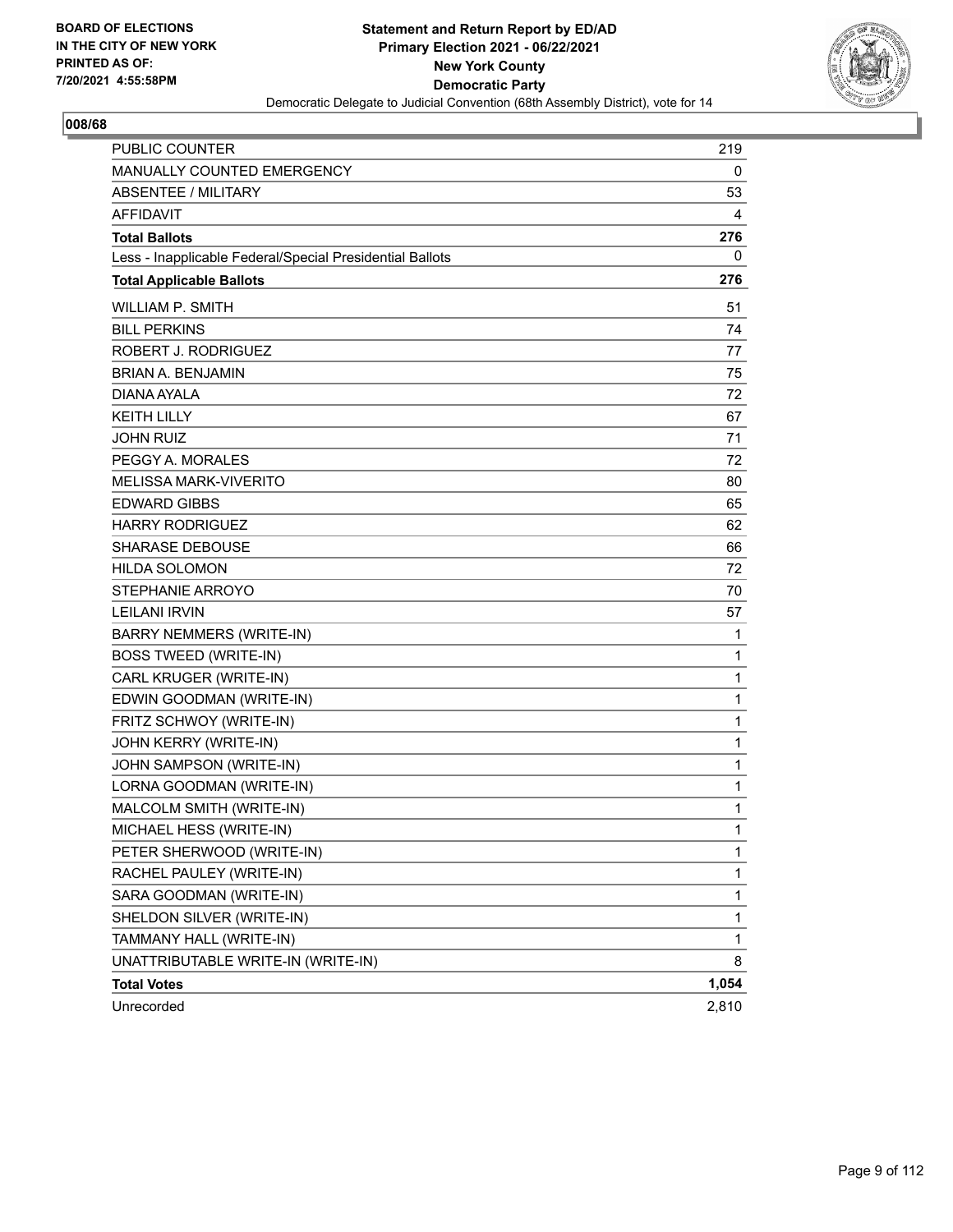

| <b>PUBLIC COUNTER</b>                                    | 173      |
|----------------------------------------------------------|----------|
| <b>MANUALLY COUNTED EMERGENCY</b>                        | $\Omega$ |
| ABSENTEE / MILITARY                                      | 74       |
| <b>AFFIDAVIT</b>                                         | 1        |
| <b>Total Ballots</b>                                     | 248      |
| Less - Inapplicable Federal/Special Presidential Ballots | 0        |
| <b>Total Applicable Ballots</b>                          | 248      |
| <b>WILLIAM P. SMITH</b>                                  | 37       |
| <b>BILL PERKINS</b>                                      | 70       |
| ROBERT J. RODRIGUEZ                                      | 74       |
| <b>BRIAN A. BENJAMIN</b>                                 | 72       |
| DIANA AYALA                                              | 73       |
| <b>KEITH LILLY</b>                                       | 67       |
| <b>JOHN RUIZ</b>                                         | 66       |
| PEGGY A. MORALES                                         | 78       |
| <b>MELISSA MARK-VIVERITO</b>                             | 79       |
| <b>EDWARD GIBBS</b>                                      | 63       |
| <b>HARRY RODRIGUEZ</b>                                   | 62       |
| <b>SHARASE DEBOUSE</b>                                   | 64       |
| <b>HILDA SOLOMON</b>                                     | 75       |
| STEPHANIE ARROYO                                         | 72       |
| <b>LEILANI IRVIN</b>                                     | 63       |
| <b>Total Votes</b>                                       | 1,015    |
| Unrecorded                                               | 2.457    |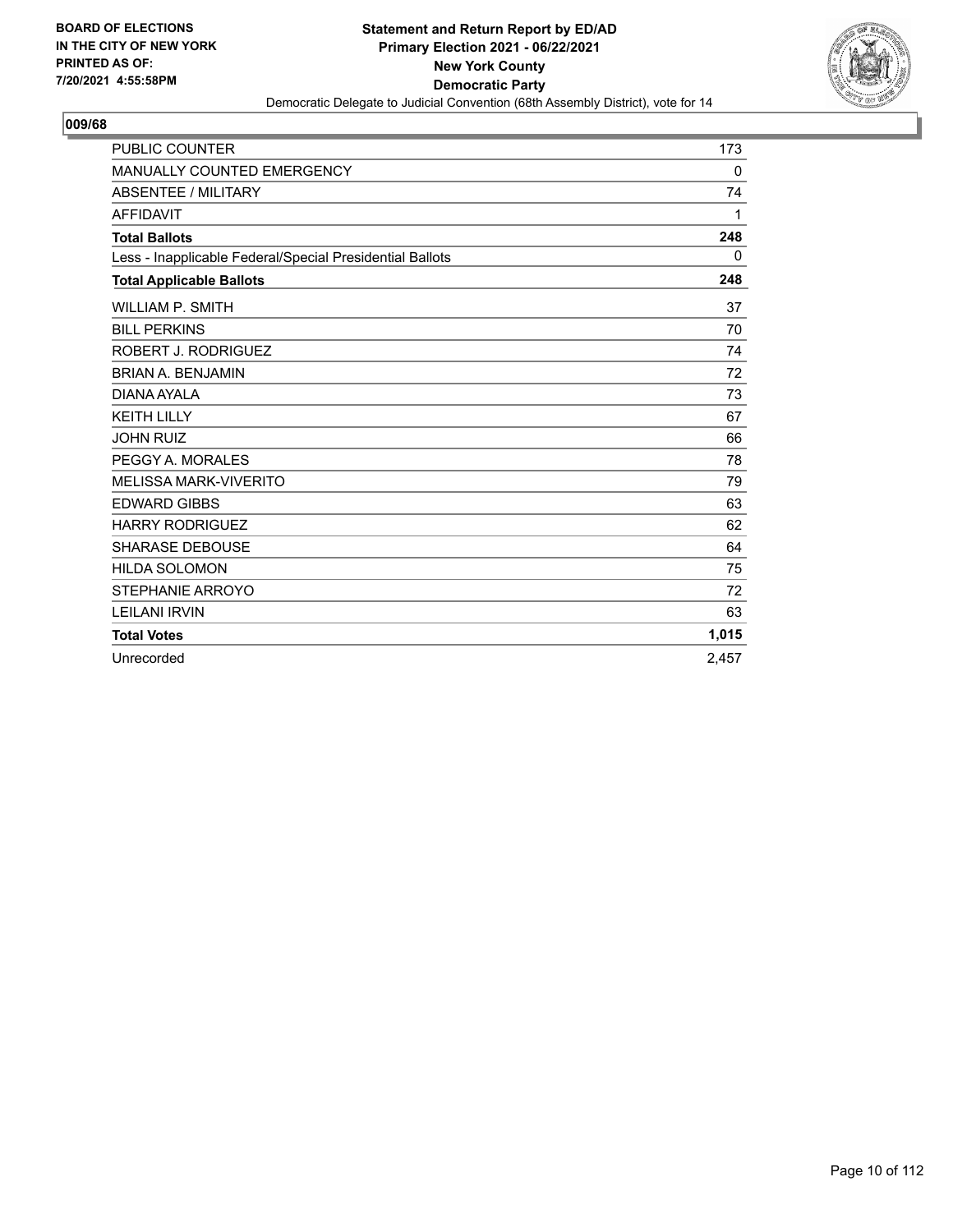

| <b>PUBLIC COUNTER</b>                                    | 158            |
|----------------------------------------------------------|----------------|
| MANUALLY COUNTED EMERGENCY                               | 0              |
| <b>ABSENTEE / MILITARY</b>                               | 45             |
| <b>AFFIDAVIT</b>                                         | $\overline{2}$ |
| <b>Total Ballots</b>                                     | 205            |
| Less - Inapplicable Federal/Special Presidential Ballots | $\Omega$       |
| <b>Total Applicable Ballots</b>                          | 205            |
| <b>WILLIAM P. SMITH</b>                                  | 37             |
| <b>BILL PERKINS</b>                                      | 65             |
| ROBERT J. RODRIGUEZ                                      | 63             |
| <b>BRIAN A. BENJAMIN</b>                                 | 64             |
| DIANA AYALA                                              | 62             |
| <b>KEITH LILLY</b>                                       | 57             |
| <b>JOHN RUIZ</b>                                         | 64             |
| PEGGY A. MORALES                                         | 70             |
| <b>MELISSA MARK-VIVERITO</b>                             | 64             |
| <b>EDWARD GIBBS</b>                                      | 60             |
| <b>HARRY RODRIGUEZ</b>                                   | 56             |
| <b>SHARASE DEBOUSE</b>                                   | 57             |
| <b>HILDA SOLOMON</b>                                     | 66             |
| STEPHANIE ARROYO                                         | 55             |
| <b>LEILANI IRVIN</b>                                     | 57             |
| SHYAN GIDMAL (WRITE-IN)                                  | 1              |
| UNATTRIBUTABLE WRITE-IN (WRITE-IN)                       | $\overline{2}$ |
| <b>Total Votes</b>                                       | 900            |
| Unrecorded                                               | 1,970          |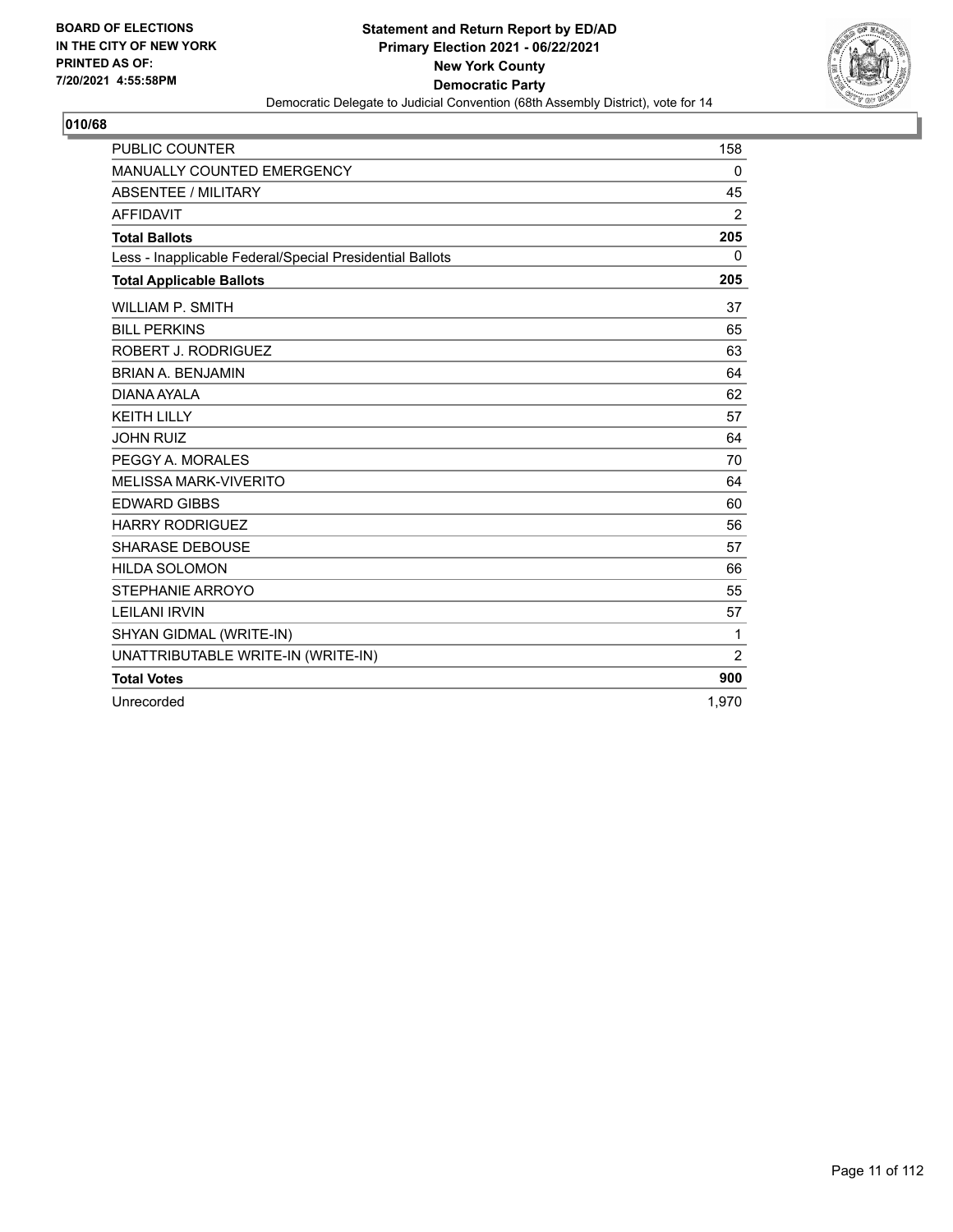

| <b>PUBLIC COUNTER</b>                                    | 244            |
|----------------------------------------------------------|----------------|
| MANUALLY COUNTED EMERGENCY                               | 0              |
| <b>ABSENTEE / MILITARY</b>                               | 62             |
| <b>AFFIDAVIT</b>                                         | $\overline{2}$ |
| <b>Total Ballots</b>                                     | 308            |
| Less - Inapplicable Federal/Special Presidential Ballots | 0              |
| <b>Total Applicable Ballots</b>                          | 308            |
| WILLIAM P. SMITH                                         | 52             |
| <b>BILL PERKINS</b>                                      | 108            |
| ROBERT J. RODRIGUEZ                                      | 107            |
| <b>BRIAN A. BENJAMIN</b>                                 | 108            |
| DIANA AYALA                                              | 109            |
| <b>KEITH LILLY</b>                                       | 98             |
| <b>JOHN RUIZ</b>                                         | 110            |
| PEGGY A. MORALES                                         | 109            |
| <b>MELISSA MARK-VIVERITO</b>                             | 118            |
| <b>EDWARD GIBBS</b>                                      | 91             |
| <b>HARRY RODRIGUEZ</b>                                   | 91             |
| <b>SHARASE DEBOUSE</b>                                   | 97             |
| <b>HILDA SOLOMON</b>                                     | 110            |
| STEPHANIE ARROYO                                         | 98             |
| <b>LEILANI IRVIN</b>                                     | 94             |
| CONOR LEHMKIL (WRITE-IN)                                 | 1              |
| <b>Total Votes</b>                                       | 1,501          |
| Unrecorded                                               | 2.811          |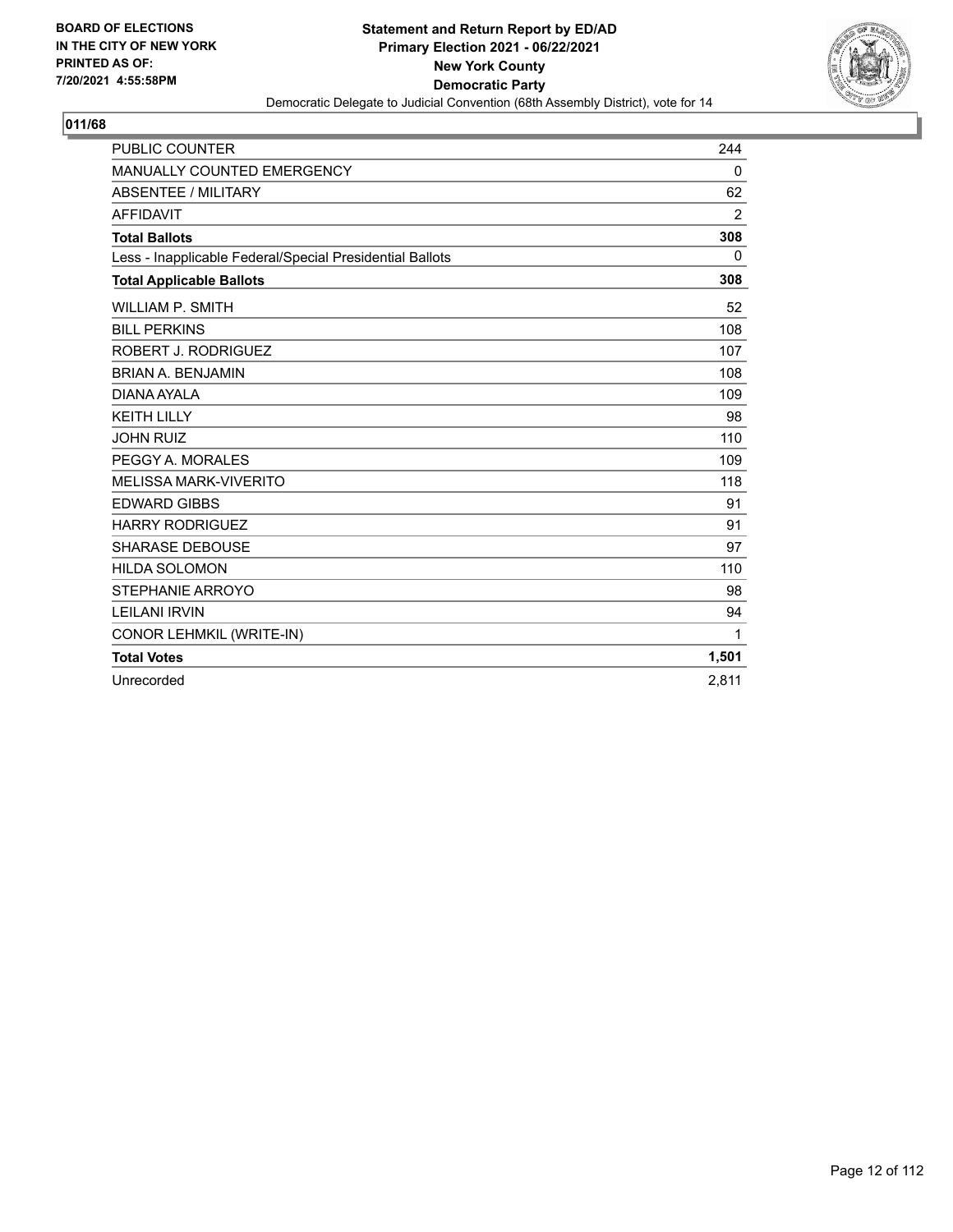

| <b>PUBLIC COUNTER</b>                                    | 60       |
|----------------------------------------------------------|----------|
| MANUALLY COUNTED EMERGENCY                               | 0        |
| ABSENTEE / MILITARY                                      | 6        |
| <b>AFFIDAVIT</b>                                         | 1        |
| <b>Total Ballots</b>                                     | 67       |
| Less - Inapplicable Federal/Special Presidential Ballots | $\Omega$ |
| <b>Total Applicable Ballots</b>                          | 67       |
| <b>WILLIAM P. SMITH</b>                                  | 9        |
| <b>BILL PERKINS</b>                                      | 18       |
| ROBERT J. RODRIGUEZ                                      | 27       |
| <b>BRIAN A. BENJAMIN</b>                                 | 24       |
| DIANA AYALA                                              | 28       |
| <b>KEITH LILLY</b>                                       | 18       |
| <b>JOHN RUIZ</b>                                         | 24       |
| PEGGY A. MORALES                                         | 22       |
| <b>MELISSA MARK-VIVERITO</b>                             | 27       |
| <b>EDWARD GIBBS</b>                                      | 20       |
| <b>HARRY RODRIGUEZ</b>                                   | 21       |
| <b>SHARASE DEBOUSE</b>                                   | 21       |
| <b>HILDA SOLOMON</b>                                     | 21       |
| STEPHANIE ARROYO                                         | 22       |
| <b>LEILANI IRVIN</b>                                     | 20       |
| BERNIE SANDERS (WRITE-IN)                                | 1        |
| BILL DE BLASIO (WRITE-IN)                                | 1        |
| <b>Total Votes</b>                                       | 324      |
| Unrecorded                                               | 614      |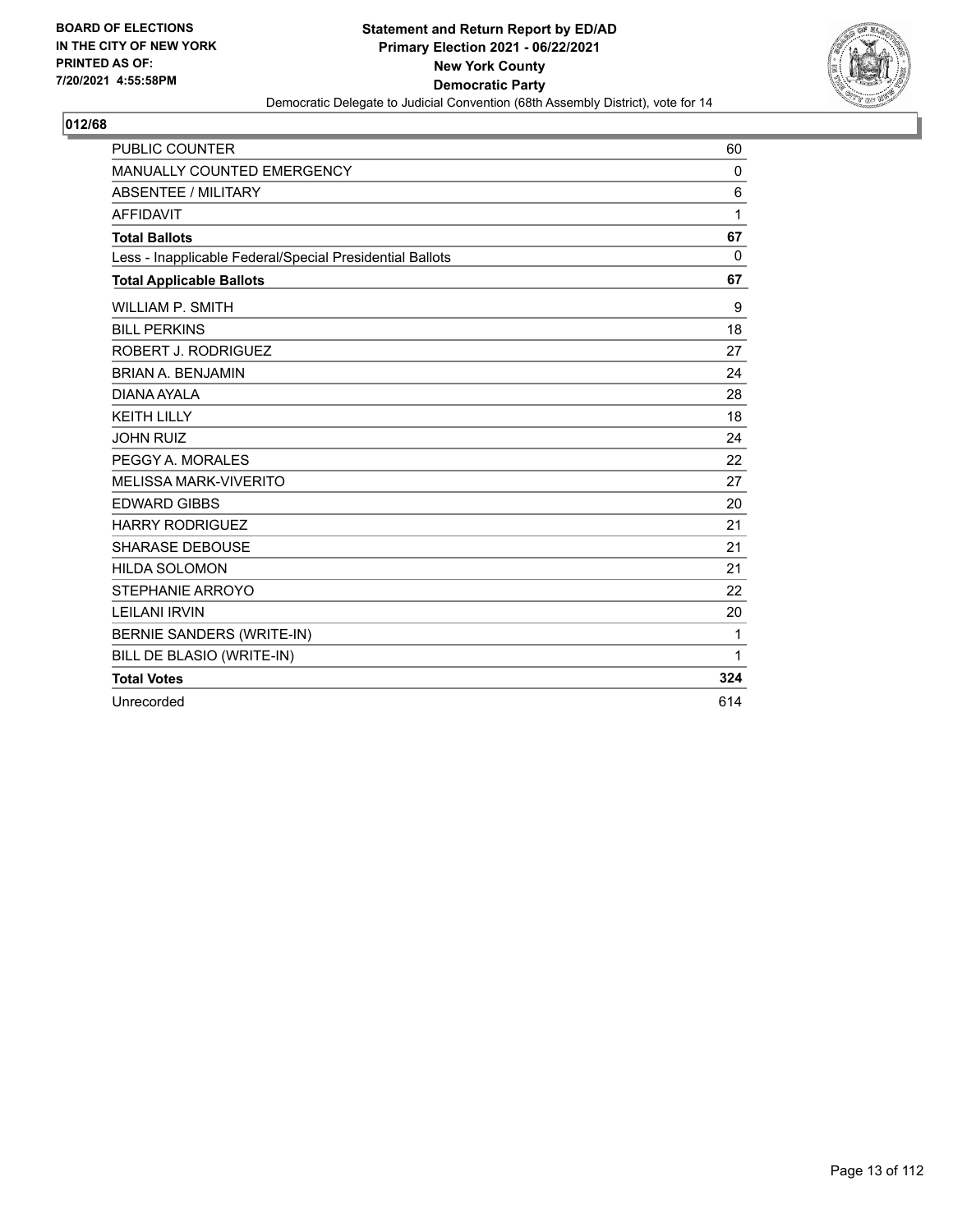

| <b>PUBLIC COUNTER</b>                                    | 72       |
|----------------------------------------------------------|----------|
| <b>MANUALLY COUNTED EMERGENCY</b>                        | $\Omega$ |
| <b>ABSENTEE / MILITARY</b>                               | 9        |
| <b>AFFIDAVIT</b>                                         | 1        |
| <b>Total Ballots</b>                                     | 82       |
| Less - Inapplicable Federal/Special Presidential Ballots | $\Omega$ |
| <b>Total Applicable Ballots</b>                          | 82       |
| <b>WILLIAM P. SMITH</b>                                  | 11       |
| <b>BILL PERKINS</b>                                      | 23       |
| ROBERT J. RODRIGUEZ                                      | 23       |
| <b>BRIAN A. BENJAMIN</b>                                 | 22       |
| DIANA AYALA                                              | 30       |
| <b>KEITH LILLY</b>                                       | 18       |
| <b>JOHN RUIZ</b>                                         | 25       |
| PEGGY A. MORALES                                         | 26       |
| <b>MELISSA MARK-VIVERITO</b>                             | 31       |
| <b>EDWARD GIBBS</b>                                      | 20       |
| <b>HARRY RODRIGUEZ</b>                                   | 21       |
| <b>SHARASE DEBOUSE</b>                                   | 20       |
| <b>HILDA SOLOMON</b>                                     | 21       |
| STEPHANIE ARROYO                                         | 23       |
| <b>LEILANI IRVIN</b>                                     | 17       |
| <b>Total Votes</b>                                       | 331      |
| Unrecorded                                               | 817      |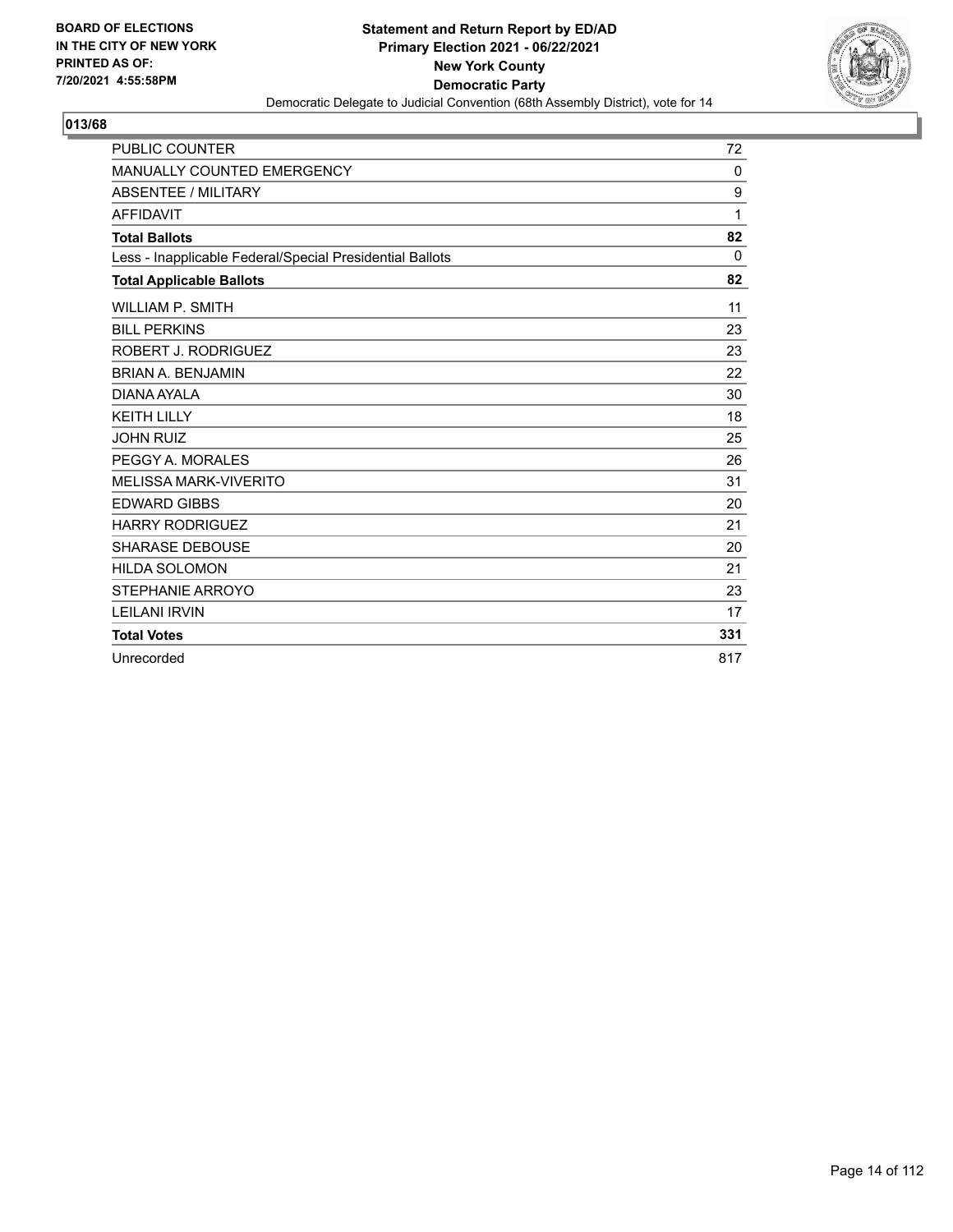

| <b>PUBLIC COUNTER</b>                                    | 98       |
|----------------------------------------------------------|----------|
| MANUALLY COUNTED EMERGENCY                               | 0        |
| <b>ABSENTEE / MILITARY</b>                               | 10       |
| <b>AFFIDAVIT</b>                                         | $\Omega$ |
| <b>Total Ballots</b>                                     | 108      |
| Less - Inapplicable Federal/Special Presidential Ballots | 0        |
| <b>Total Applicable Ballots</b>                          | 108      |
| <b>WILLIAM P. SMITH</b>                                  | 12       |
| <b>BILL PERKINS</b>                                      | 22       |
| ROBERT J. RODRIGUEZ                                      | 23       |
| <b>BRIAN A. BENJAMIN</b>                                 | 25       |
| DIANA AYAI A                                             | 25       |
| <b>KEITH LILLY</b>                                       | 20       |
| <b>JOHN RUIZ</b>                                         | 21       |
| PEGGY A. MORALES                                         | 26       |
| <b>MELISSA MARK-VIVERITO</b>                             | 35       |
| <b>EDWARD GIBBS</b>                                      | 20       |
| <b>HARRY RODRIGUEZ</b>                                   | 21       |
| <b>SHARASE DEBOUSE</b>                                   | 20       |
| <b>HILDA SOLOMON</b>                                     | 22       |
| STEPHANIE ARROYO                                         | 26       |
| <b>LEILANI IRVIN</b>                                     | 17       |
| CYRUS VANCE III (WRITE-IN)                               | 1        |
| FRANKLIN SYLVESTER JR. (WRITE-IN)                        | 1        |
| JAMES C. REED (WRITE-IN)                                 | 1        |
| KARINA ROTELLA (WRITE-IN)                                | 1        |
| MARY KATE LOPICCADO (WRITE-IN)                           | 1        |
| PRIYA ROLFES (WRITE-IN)                                  | 1        |
| <b>Total Votes</b>                                       | 341      |
| Unrecorded                                               | 1,171    |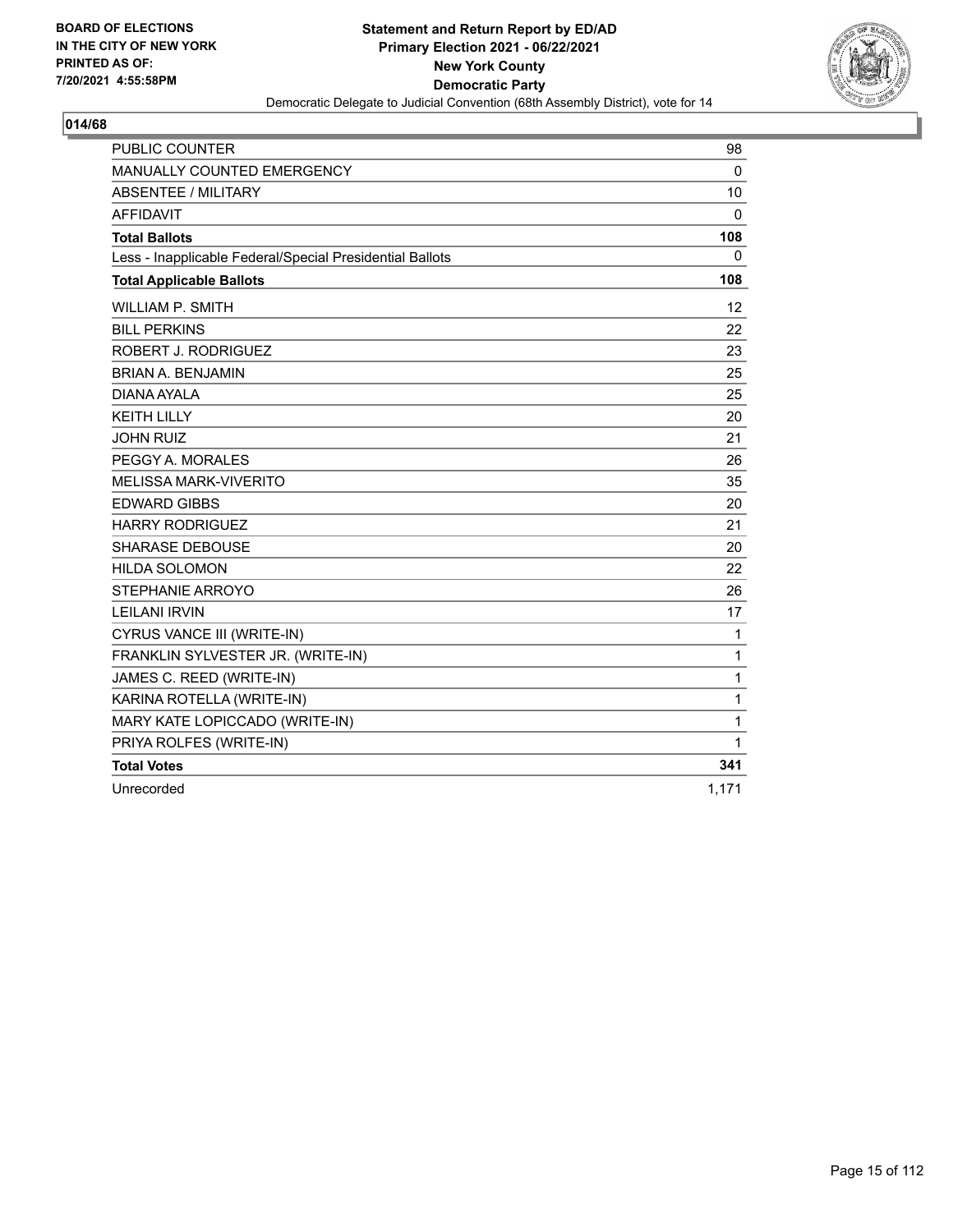

| <b>PUBLIC COUNTER</b>                                    | 199          |
|----------------------------------------------------------|--------------|
| MANUALLY COUNTED EMERGENCY                               | 0            |
| <b>ABSENTEE / MILITARY</b>                               | 24           |
| <b>AFFIDAVIT</b>                                         | 4            |
| <b>Total Ballots</b>                                     | 227          |
| Less - Inapplicable Federal/Special Presidential Ballots | 0            |
| <b>Total Applicable Ballots</b>                          | 227          |
| <b>WILLIAM P. SMITH</b>                                  | 38           |
| <b>BILL PERKINS</b>                                      | 62           |
| ROBERT J. RODRIGUEZ                                      | 81           |
| <b>BRIAN A. BENJAMIN</b>                                 | 73           |
| DIANA AYALA                                              | 79           |
| <b>KEITH LILLY</b>                                       | 61           |
| <b>JOHN RUIZ</b>                                         | 72           |
| PEGGY A. MORALES                                         | 86           |
| <b>MELISSA MARK-VIVERITO</b>                             | 87           |
| <b>EDWARD GIBBS</b>                                      | 60           |
| <b>HARRY RODRIGUEZ</b>                                   | 67           |
| SHARASE DEBOUSE                                          | 67           |
| <b>HILDA SOLOMON</b>                                     | 70           |
| <b>STEPHANIE ARROYO</b>                                  | 68           |
| <b>LEILANI IRVIN</b>                                     | 65           |
| ALEADA RIVERA (WRITE-IN)                                 | 1            |
| ANDREW HALEY (WRITE-IN)                                  | 1            |
| DANIEL PRINCE (WRITE-IN)                                 | 1            |
| DILLION JONES (WRITE-IN)                                 | $\mathbf{1}$ |
| <b>GARY MILLER (WRITE-IN)</b>                            | 1            |
| <b>GERALD CHIPURA (WRITE-IN)</b>                         | 1            |
| JASON SUTHERLAND (WRITE-IN)                              | 1            |
| JOSEPH LAPOINTE (WRITE-IN)                               | 1            |
| MATT MCDERMOTT (WRITE-IN)                                | 1            |
| MICHAEL MOUG (WRITE-IN)                                  | 1            |
| MICHAEL RELANTONI (WRITE-IN)                             | 1            |
| MICHAEL TOOMEY (WRITE-IN)                                | 1            |
| RICHARD ALIECA (WRITE-IN)                                | 2            |
| ROBERT CAULO (WRITE-IN)                                  | 1            |
| SAMANTHA NEUERSON (WRITE-IN)                             | 1            |
| THOMAS WATSON (WRITE-IN)                                 | 1            |
| <b>Total Votes</b>                                       | 1,053        |
| Unrecorded                                               | 2,125        |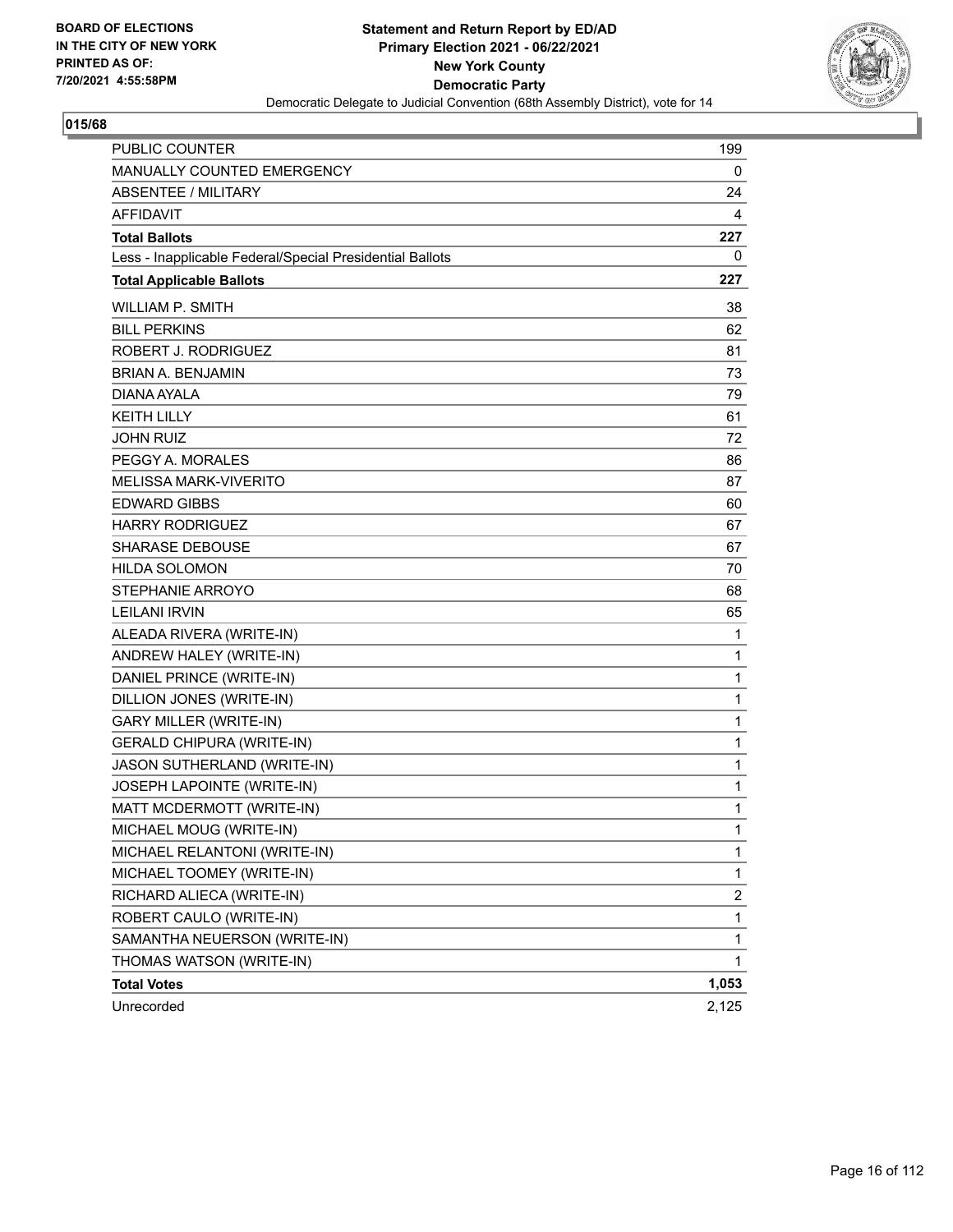

| <b>PUBLIC COUNTER</b>                                    | 137      |
|----------------------------------------------------------|----------|
| <b>MANUALLY COUNTED EMERGENCY</b>                        | 0        |
| <b>ABSENTEE / MILITARY</b>                               | 5        |
| <b>AFFIDAVIT</b>                                         | $\Omega$ |
| <b>Total Ballots</b>                                     | 142      |
| Less - Inapplicable Federal/Special Presidential Ballots | 0        |
| <b>Total Applicable Ballots</b>                          | 142      |
| <b>WILLIAM P. SMITH</b>                                  | 14       |
| <b>BILL PERKINS</b>                                      | 30       |
| ROBERT J. RODRIGUEZ                                      | 43       |
| <b>BRIAN A. BENJAMIN</b>                                 | 25       |
| DIANA AYALA                                              | 56       |
| <b>KEITH LILLY</b>                                       | 18       |
| <b>JOHN RUIZ</b>                                         | 30       |
| PEGGY A. MORALES                                         | 21       |
| <b>MELISSA MARK-VIVERITO</b>                             | 40       |
| <b>EDWARD GIBBS</b>                                      | 17       |
| <b>HARRY RODRIGUEZ</b>                                   | 33       |
| <b>SHARASE DEBOUSE</b>                                   | 12       |
| <b>HILDA SOLOMON</b>                                     | 22       |
| STEPHANIE ARROYO                                         | 24       |
| <b>LEILANI IRVIN</b>                                     | 18       |
| <b>Total Votes</b>                                       | 403      |
| Unrecorded                                               | 1.585    |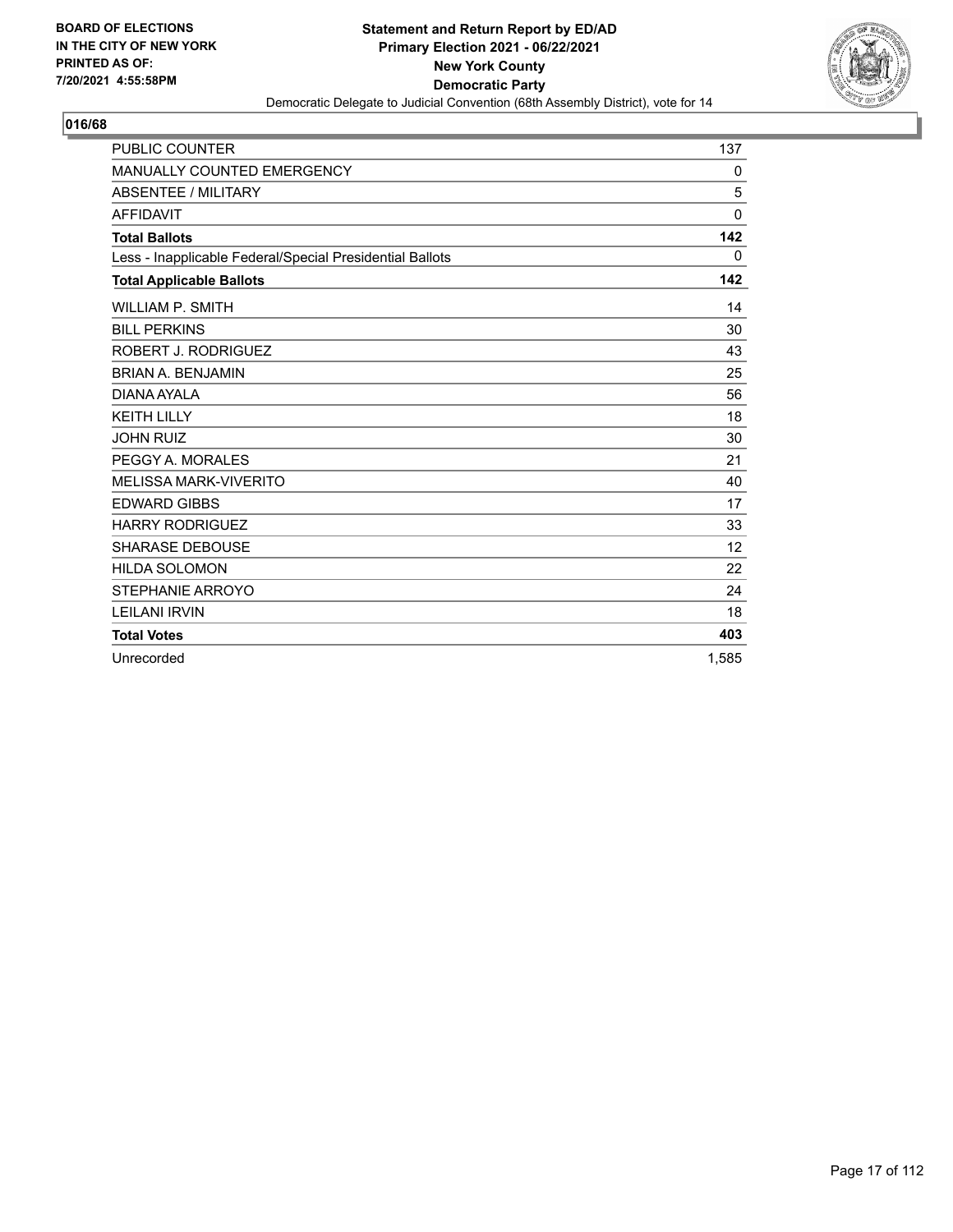

| <b>PUBLIC COUNTER</b>                                    | 109   |
|----------------------------------------------------------|-------|
| <b>MANUALLY COUNTED EMERGENCY</b>                        | 0     |
| ABSENTEE / MILITARY                                      | 12    |
| <b>AFFIDAVIT</b>                                         | 18    |
| <b>Total Ballots</b>                                     | 139   |
| Less - Inapplicable Federal/Special Presidential Ballots | 0     |
| <b>Total Applicable Ballots</b>                          | 139   |
| <b>WILLIAM P. SMITH</b>                                  | 20    |
| <b>BILL PERKINS</b>                                      | 48    |
| ROBERT J. RODRIGUEZ                                      | 43    |
| <b>BRIAN A. BENJAMIN</b>                                 | 37    |
| DIANA AYALA                                              | 51    |
| <b>KEITH LILLY</b>                                       | 28    |
| <b>JOHN RUIZ</b>                                         | 31    |
| PEGGY A. MORALES                                         | 33    |
| <b>MELISSA MARK-VIVERITO</b>                             | 39    |
| <b>EDWARD GIBBS</b>                                      | 29    |
| <b>HARRY RODRIGUEZ</b>                                   | 37    |
| <b>SHARASE DEBOUSE</b>                                   | 27    |
| <b>HILDA SOLOMON</b>                                     | 30    |
| STEPHANIE ARROYO                                         | 34    |
| <b>LEILANI IRVIN</b>                                     | 29    |
| ANDREW PADILLA (WRITE-IN)                                | 1     |
| DANELLY BELLO (WRITE-IN)                                 | 1     |
| <b>GREGORY HERRERA (WRITE-IN)</b>                        | 1     |
| JAIME RODRIGUEZ (WRITE-IN)                               | 1     |
| JANIE WILLIAMS (WRITE-IN)                                | 1     |
| MICHAEL THOMAS (WRITE-IN)                                | 1     |
| SOPHIA GURNLE (WRITE-IN)                                 | 1     |
| UNATTRIBUTABLE WRITE-IN (WRITE-IN)                       | 15    |
| <b>Total Votes</b>                                       | 538   |
| Unrecorded                                               | 1,408 |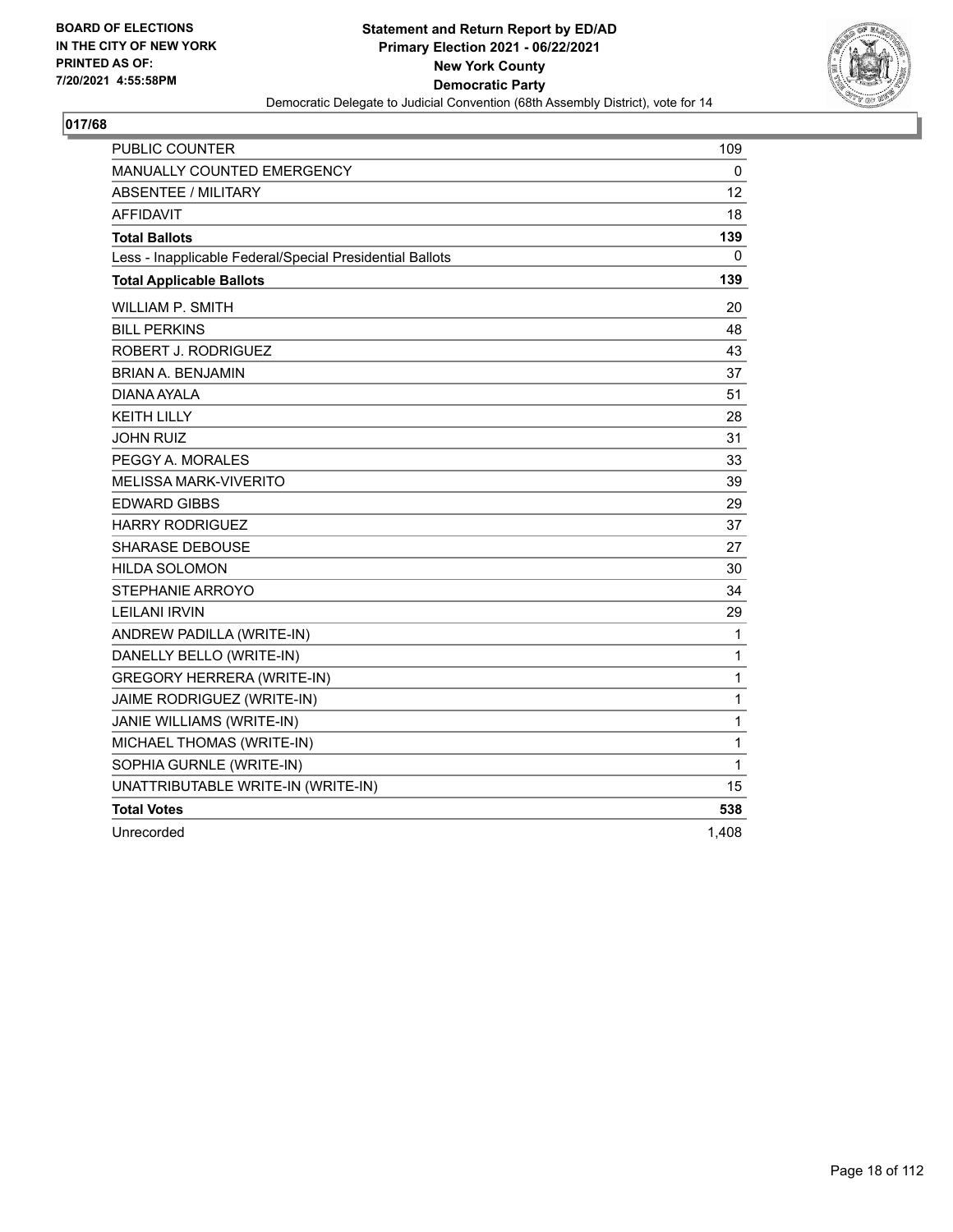

| <b>PUBLIC COUNTER</b>                                    | 98           |
|----------------------------------------------------------|--------------|
| MANUALLY COUNTED EMERGENCY                               | 0            |
| ABSENTEE / MILITARY                                      | 1            |
| <b>AFFIDAVIT</b>                                         | 4            |
| <b>Total Ballots</b>                                     | 103          |
| Less - Inapplicable Federal/Special Presidential Ballots | 0            |
| <b>Total Applicable Ballots</b>                          | 103          |
| WILLIAM P. SMITH                                         | 10           |
| <b>BILL PERKINS</b>                                      | 23           |
| <b>ROBERT J. RODRIGUEZ</b>                               | 36           |
| <b>BRIAN A. BENJAMIN</b>                                 | 18           |
| DIANA AYALA                                              | 44           |
| <b>KEITH LILLY</b>                                       | 13           |
| <b>JOHN RUIZ</b>                                         | 13           |
| PEGGY A. MORALES                                         | 20           |
| <b>MELISSA MARK-VIVERITO</b>                             | 27           |
| <b>EDWARD GIBBS</b>                                      | 15           |
| <b>HARRY RODRIGUEZ</b>                                   | 18           |
| <b>SHARASE DEBOUSE</b>                                   | 18           |
| <b>HILDA SOLOMON</b>                                     | 20           |
| STEPHANIE ARROYO                                         | 16           |
| <b>LEILANI IRVIN</b>                                     | 15           |
| ALETA LAFARGUE (WRITE-IN)                                | $\mathbf{1}$ |
| ALEXANDRIA COSTELLANO (WRITE-IN)                         | 1            |
| CATHY NOLAN (WRITE-IN)                                   | 1            |
| MARTI ALLEN-CUMMINGS (WRITE-IN)                          | 1            |
| SYDNEY WEINSHEL (WRITE-IN)                               | 1            |
| <b>Total Votes</b>                                       | 311          |
| Unrecorded                                               | 1,131        |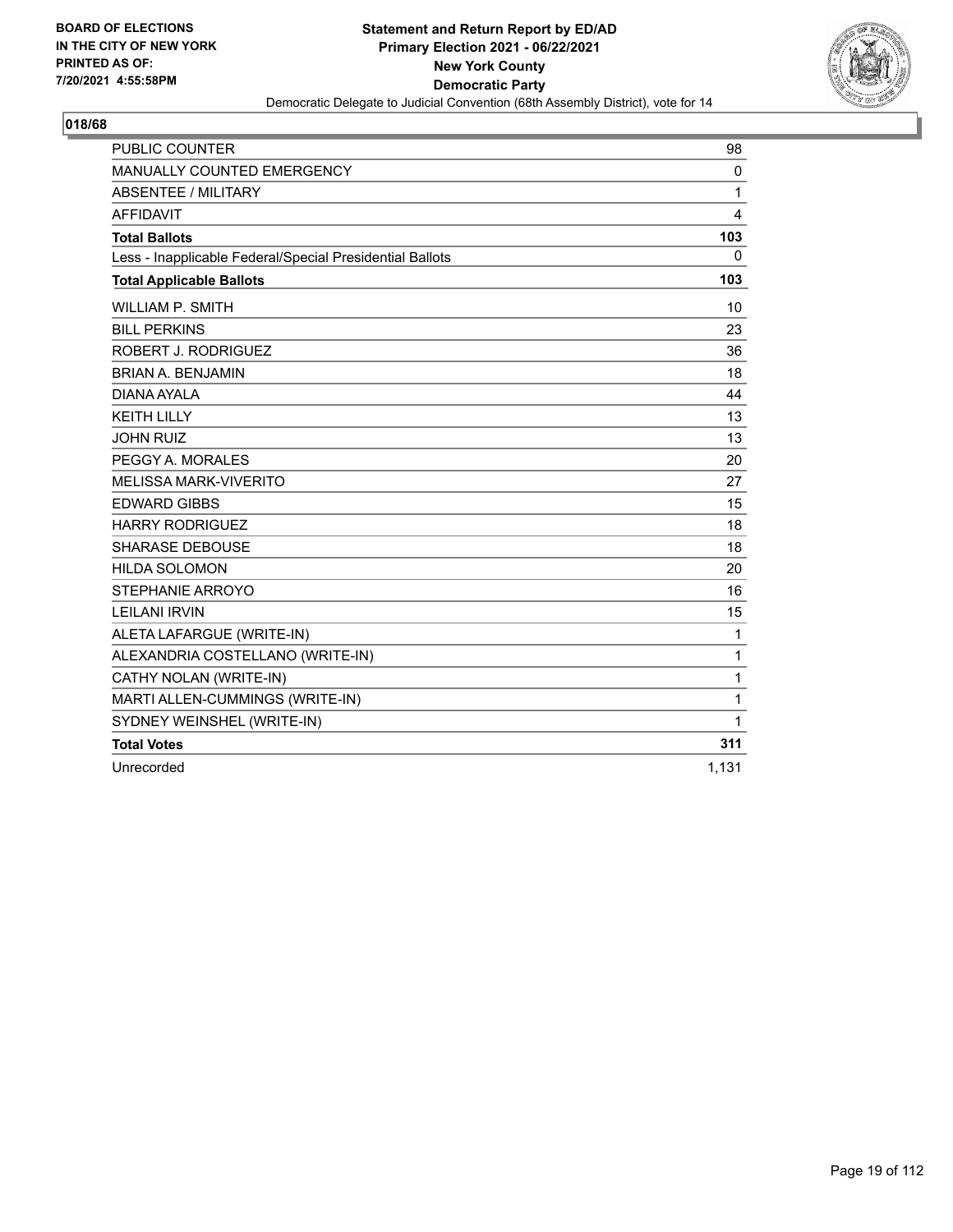

| <b>PUBLIC COUNTER</b>                                    | 99              |
|----------------------------------------------------------|-----------------|
| <b>MANUALLY COUNTED EMERGENCY</b>                        | 0               |
| ABSENTEE / MILITARY                                      | 12 <sup>2</sup> |
| <b>AFFIDAVIT</b>                                         | $\mathbf 0$     |
| <b>Total Ballots</b>                                     | 111             |
| Less - Inapplicable Federal/Special Presidential Ballots | 0               |
| <b>Total Applicable Ballots</b>                          | 111             |
| <b>WILLIAM P. SMITH</b>                                  | 15              |
| <b>BILL PERKINS</b>                                      | 26              |
| ROBERT J. RODRIGUEZ                                      | 36              |
| <b>BRIAN A. BENJAMIN</b>                                 | 23              |
| DIANA AYALA                                              | 45              |
| <b>KEITH LILLY</b>                                       | 18              |
| <b>JOHN RUIZ</b>                                         | 18              |
| PEGGY A. MORALES                                         | 29              |
| <b>MELISSA MARK-VIVERITO</b>                             | 30              |
| <b>EDWARD GIBBS</b>                                      | 16              |
| <b>HARRY RODRIGUEZ</b>                                   | 26              |
| <b>SHARASE DEBOUSE</b>                                   | 19              |
| <b>HILDA SOLOMON</b>                                     | 19              |
| STEPHANIE ARROYO                                         | 28              |
| <b>LEILANI IRVIN</b>                                     | 15              |
| ALBERT PEREZ (WRITE-IN)                                  | 1               |
| CLAUDIA PEREZ (WRITE-IN)                                 | 1               |
| <b>CORINE DICKENS (WRITE-IN)</b>                         | 1               |
| <b>OSENDY GARCIA (WRITE-IN)</b>                          | 1               |
| SHARON CLARK (WRITE-IN)                                  | 1               |
| TAVIER PEREZ (WRITE-IN)                                  | 1               |
| UNATTRIBUTABLE WRITE-IN (WRITE-IN)                       | $\overline{2}$  |
| <b>Total Votes</b>                                       | 371             |
| Unrecorded                                               | 1,183           |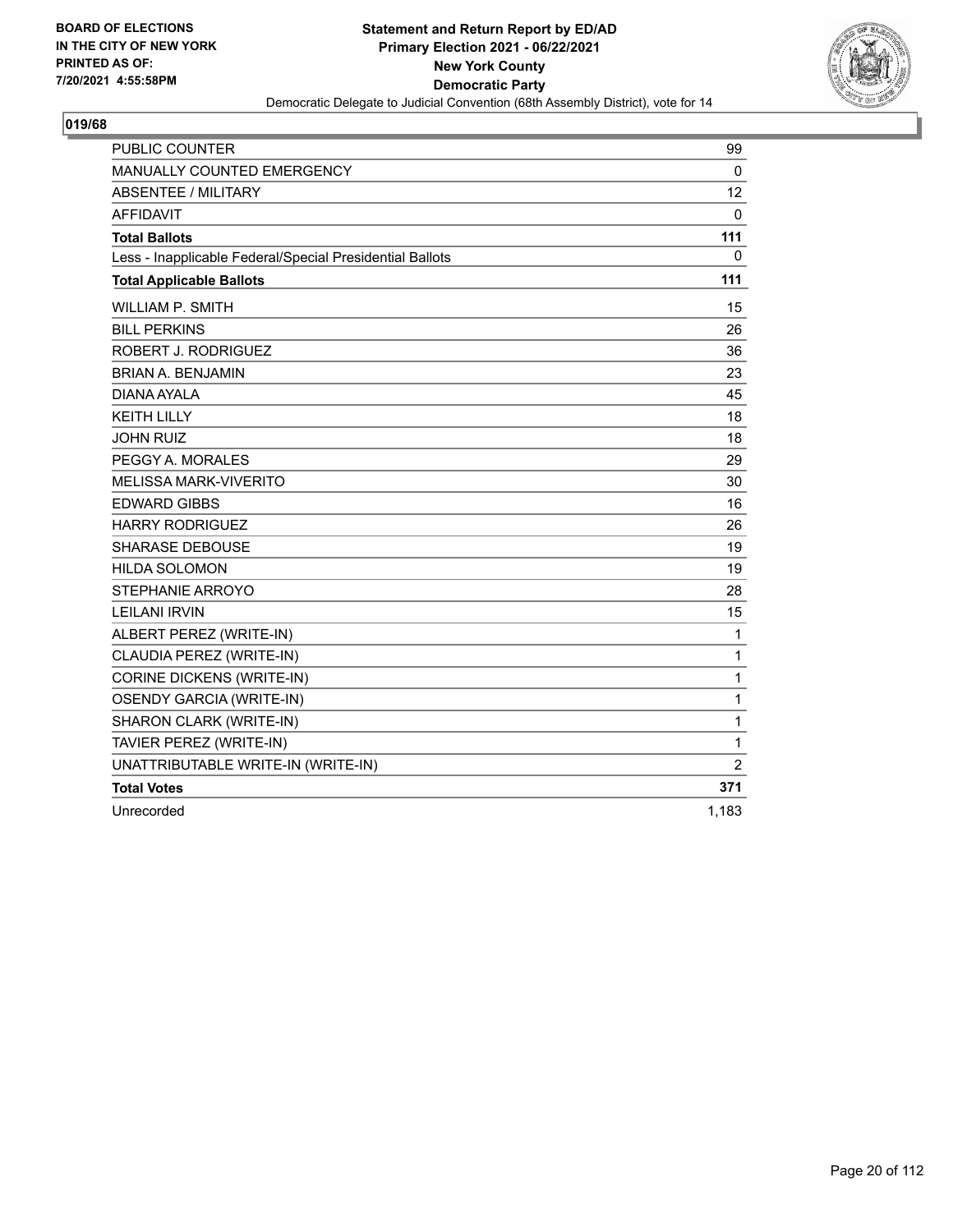

| <b>PUBLIC COUNTER</b>                                    | 59           |
|----------------------------------------------------------|--------------|
| MANUALLY COUNTED EMERGENCY                               | $\mathbf{0}$ |
| ABSENTEE / MILITARY                                      | 10           |
| <b>AFFIDAVIT</b>                                         | 1            |
| <b>Total Ballots</b>                                     | 70           |
| Less - Inapplicable Federal/Special Presidential Ballots | $\Omega$     |
| <b>Total Applicable Ballots</b>                          | 70           |
| <b>WILLIAM P. SMITH</b>                                  | 10           |
| <b>BILL PERKINS</b>                                      | 25           |
| ROBERT J. RODRIGUEZ                                      | 29           |
| <b>BRIAN A. BENJAMIN</b>                                 | 20           |
| DIANA AYALA                                              | 29           |
| <b>KEITH LILLY</b>                                       | 23           |
| <b>JOHN RUIZ</b>                                         | 23           |
| PEGGY A. MORALES                                         | 25           |
| <b>MELISSA MARK-VIVERITO</b>                             | 22           |
| <b>EDWARD GIBBS</b>                                      | 20           |
| <b>HARRY RODRIGUEZ</b>                                   | 22           |
| <b>SHARASE DEBOUSE</b>                                   | 20           |
| <b>HILDA SOLOMON</b>                                     | 21           |
| STEPHANIE ARROYO                                         | 22           |
| <b>LEILANI IRVIN</b>                                     | 20           |
| ART CHANG (WRITE-IN)                                     | 1            |
| <b>BERNIE SANDERS (WRITE-IN)</b>                         | 1            |
| CHARLES CARTENDEL (WRITE-IN)                             | 1            |
| <b>GWEN GOODWIN (WRITE-IN)</b>                           | 1            |
| <b>Total Votes</b>                                       | 335          |
| Unrecorded                                               | 645          |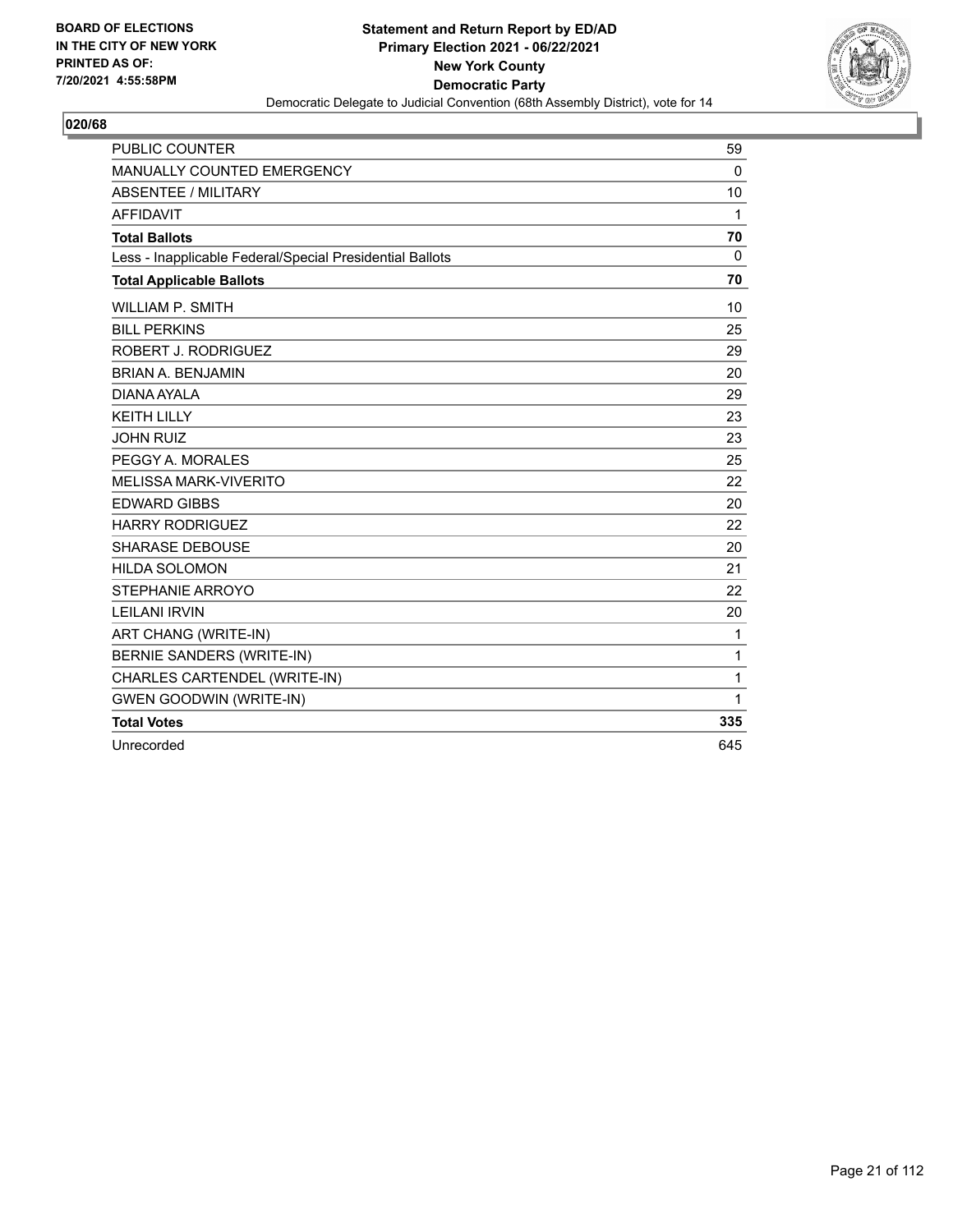

| <b>PUBLIC COUNTER</b>                                    | 109            |
|----------------------------------------------------------|----------------|
| MANUALLY COUNTED EMERGENCY                               | 0              |
| ABSENTEE / MILITARY                                      | 4              |
| <b>AFFIDAVIT</b>                                         | $\overline{7}$ |
| <b>Total Ballots</b>                                     | 120            |
| Less - Inapplicable Federal/Special Presidential Ballots | $\Omega$       |
| <b>Total Applicable Ballots</b>                          | 120            |
| <b>WILLIAM P. SMITH</b>                                  | 11             |
| <b>BILL PERKINS</b>                                      | 30             |
| ROBERT J. RODRIGUEZ                                      | 40             |
| <b>BRIAN A. BENJAMIN</b>                                 | 26             |
| DIANA AYAI A                                             | 46             |
| <b>KEITH LILLY</b>                                       | 20             |
| <b>JOHN RUIZ</b>                                         | 18             |
| PEGGY A. MORALES                                         | 27             |
| <b>MELISSA MARK-VIVERITO</b>                             | 28             |
| <b>EDWARD GIBBS</b>                                      | 21             |
| <b>HARRY RODRIGUEZ</b>                                   | 31             |
| <b>SHARASE DEBOUSE</b>                                   | 19             |
| <b>HILDA SOLOMON</b>                                     | 22             |
| STEPHANIE ARROYO                                         | 26             |
| <b>LEILANI IRVIN</b>                                     | 15             |
| <b>Total Votes</b>                                       | 380            |
| Unrecorded                                               | 1.300          |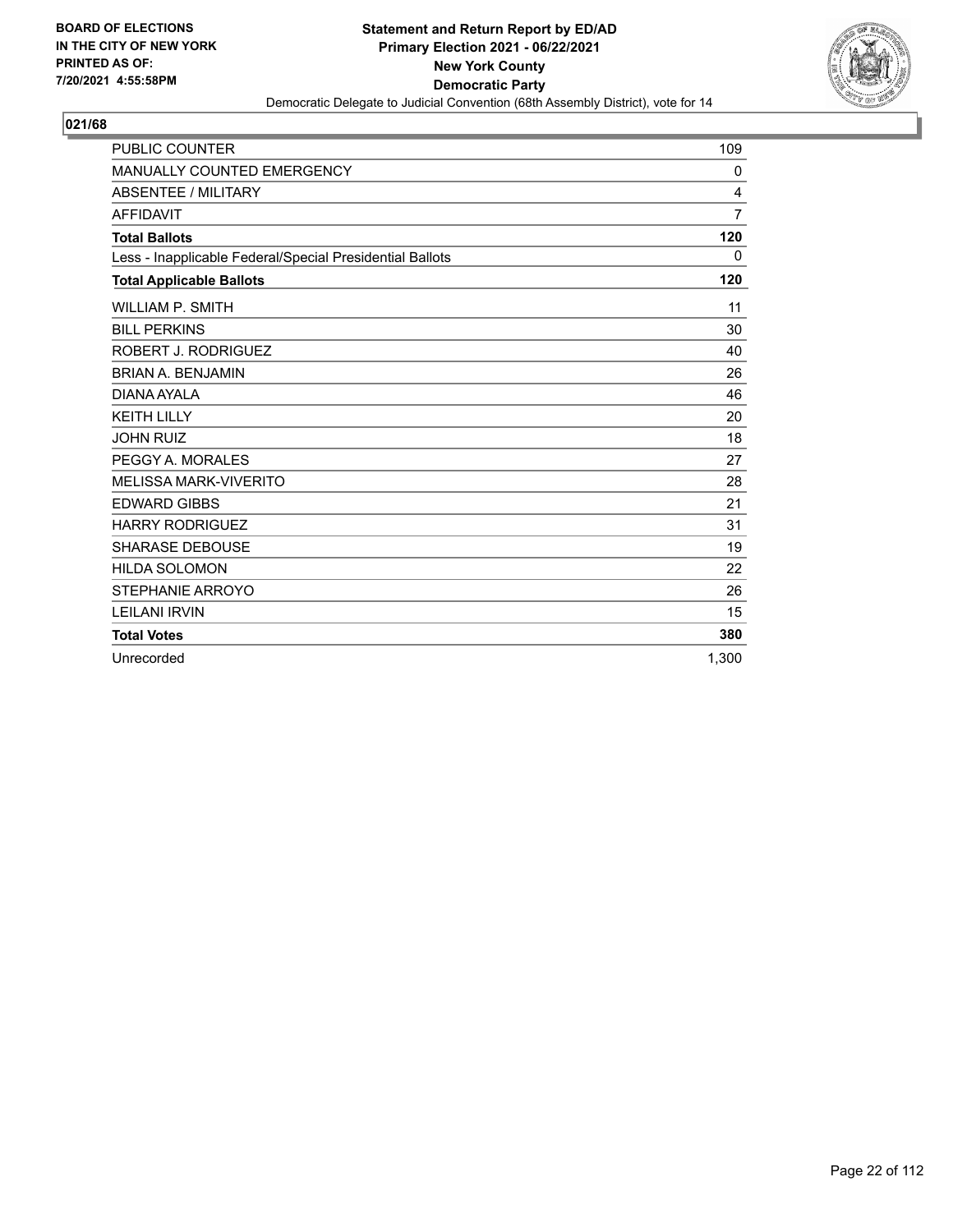

| <b>PUBLIC COUNTER</b>                                    | 201            |
|----------------------------------------------------------|----------------|
| MANUALLY COUNTED EMERGENCY                               | 0              |
| <b>ABSENTEE / MILITARY</b>                               | $\overline{7}$ |
| <b>AFFIDAVIT</b>                                         | 3              |
| <b>Total Ballots</b>                                     | 211            |
| Less - Inapplicable Federal/Special Presidential Ballots | $\Omega$       |
| <b>Total Applicable Ballots</b>                          | 211            |
| <b>WILLIAM P. SMITH</b>                                  | 19             |
| <b>BILL PERKINS</b>                                      | 49             |
| ROBERT J. RODRIGUEZ                                      | 77             |
| <b>BRIAN A. BENJAMIN</b>                                 | 50             |
| <b>DIANA AYALA</b>                                       | 89             |
| <b>KEITH LILLY</b>                                       | 41             |
| <b>JOHN RUIZ</b>                                         | 56             |
| PEGGY A. MORALES                                         | 56             |
| MELISSA MARK-VIVERITO                                    | 67             |
| <b>EDWARD GIBBS</b>                                      | 37             |
| <b>HARRY RODRIGUEZ</b>                                   | 54             |
| <b>SHARASE DEBOUSE</b>                                   | 40             |
| <b>HILDA SOLOMON</b>                                     | 45             |
| STEPHANIE ARROYO                                         | 48             |
| <b>LEILANI IRVIN</b>                                     | 41             |
| <b>Total Votes</b>                                       | 769            |
| Unrecorded                                               | 2,185          |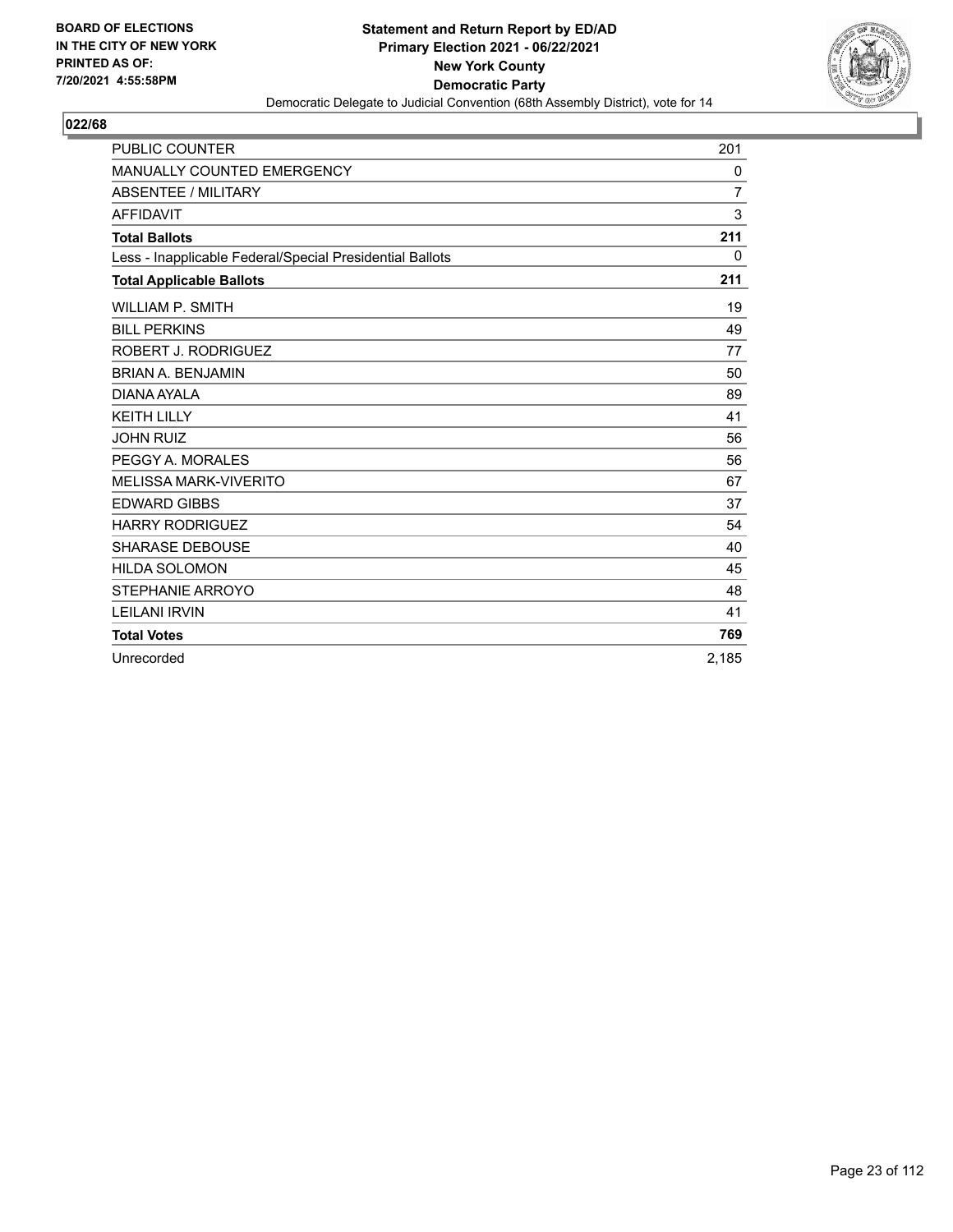

| <b>PUBLIC COUNTER</b>                                    | 146   |
|----------------------------------------------------------|-------|
| MANUALLY COUNTED EMERGENCY                               | 0     |
| <b>ABSENTEE / MILITARY</b>                               | 14    |
| <b>AFFIDAVIT</b>                                         | 1     |
| <b>Total Ballots</b>                                     | 161   |
| Less - Inapplicable Federal/Special Presidential Ballots | 0     |
| <b>Total Applicable Ballots</b>                          | 161   |
| <b>WILLIAM P. SMITH</b>                                  | 20    |
| <b>BILL PERKINS</b>                                      | 30    |
| ROBERT J. RODRIGUEZ                                      | 45    |
| <b>BRIAN A. BENJAMIN</b>                                 | 33    |
| DIANA AYALA                                              | 55    |
| <b>KEITH LILLY</b>                                       | 25    |
| <b>JOHN RUIZ</b>                                         | 31    |
| PEGGY A. MORALES                                         | 41    |
| <b>MELISSA MARK-VIVERITO</b>                             | 52    |
| <b>EDWARD GIBBS</b>                                      | 22    |
| <b>HARRY RODRIGUEZ</b>                                   | 34    |
| <b>SHARASE DEBOUSE</b>                                   | 23    |
| <b>HILDA SOLOMON</b>                                     | 26    |
| STEPHANIE ARROYO                                         | 31    |
| <b>LEILANI IRVIN</b>                                     | 21    |
| ANNA KADAMANI (WRITE-IN)                                 | 1     |
| CHRISTINA ARROYO (WRITE-IN)                              | 1     |
| <b>GABRIEL HERNANDEZ (WRITE-IN)</b>                      | 1     |
| JASON CRUZ (WRITE-IN)                                    | 1     |
| LOIS BROWN (WRITE-IN)                                    | 1     |
| NYLISSA WHITAKER (WRITE-IN)                              | 1     |
| <b>Total Votes</b>                                       | 495   |
| Unrecorded                                               | 1,759 |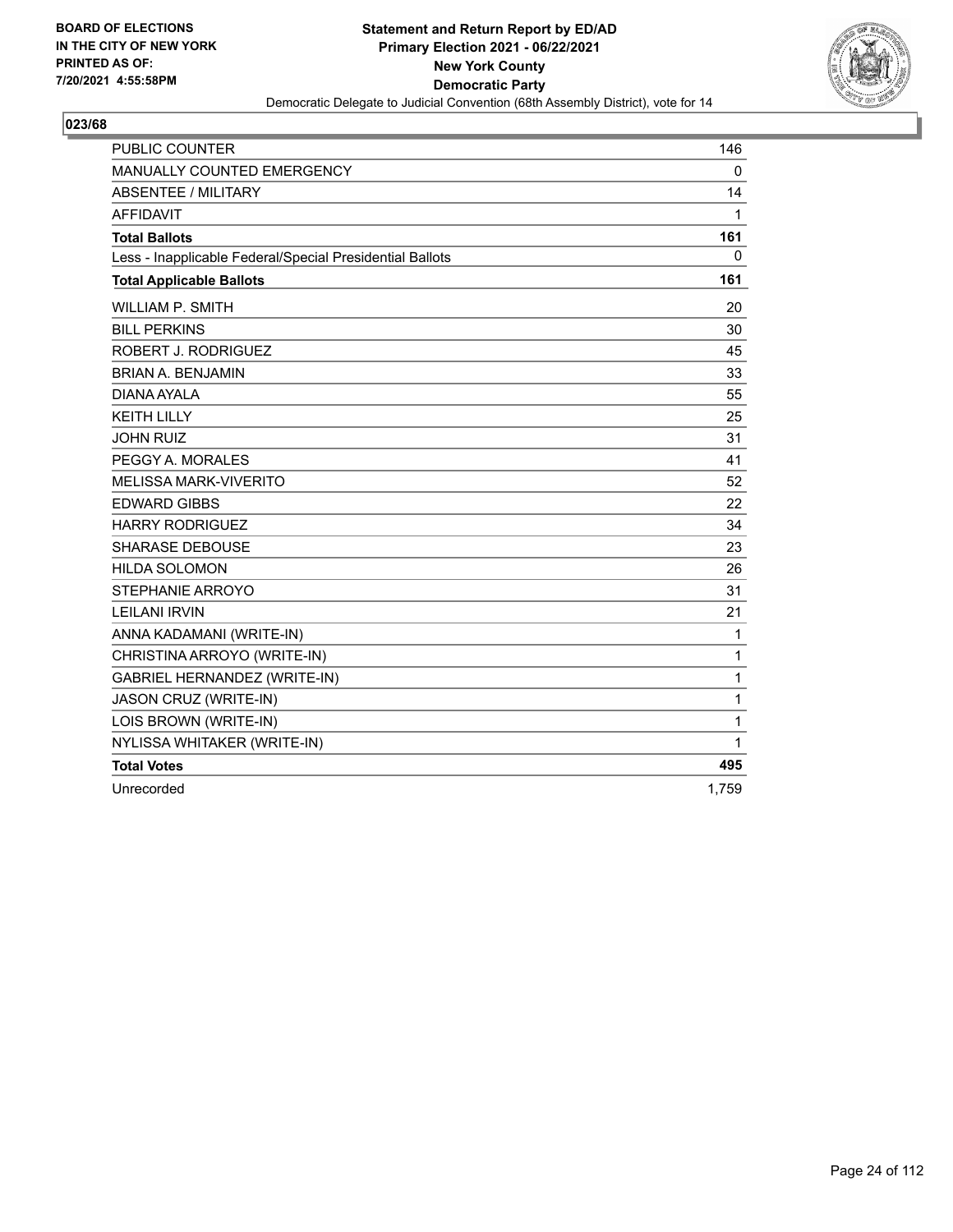

| <b>PUBLIC COUNTER</b>                                    | 89           |
|----------------------------------------------------------|--------------|
| <b>MANUALLY COUNTED EMERGENCY</b>                        | 0            |
| <b>ABSENTEE / MILITARY</b>                               | 17           |
| <b>AFFIDAVIT</b>                                         | $\mathbf{0}$ |
| <b>Total Ballots</b>                                     | 106          |
| Less - Inapplicable Federal/Special Presidential Ballots | 0            |
| <b>Total Applicable Ballots</b>                          | 106          |
| <b>WILLIAM P. SMITH</b>                                  | 8            |
| <b>BILL PERKINS</b>                                      | 26           |
| ROBERT J. RODRIGUEZ                                      | 35           |
| <b>BRIAN A. BENJAMIN</b>                                 | 31           |
| DIANA AYALA                                              | 36           |
| <b>KEITH LILLY</b>                                       | 24           |
| <b>JOHN RUIZ</b>                                         | 29           |
| PEGGY A. MORALES                                         | 27           |
| <b>MELISSA MARK-VIVERITO</b>                             | 35           |
| <b>EDWARD GIBBS</b>                                      | 23           |
| <b>HARRY RODRIGUEZ</b>                                   | 26           |
| <b>SHARASE DEBOUSE</b>                                   | 25           |
| <b>HILDA SOLOMON</b>                                     | 23           |
| <b>STEPHANIE ARROYO</b>                                  | 24           |
| <b>LEILANI IRVIN</b>                                     | 23           |
| <b>Total Votes</b>                                       | 395          |
| Unrecorded                                               | 1.089        |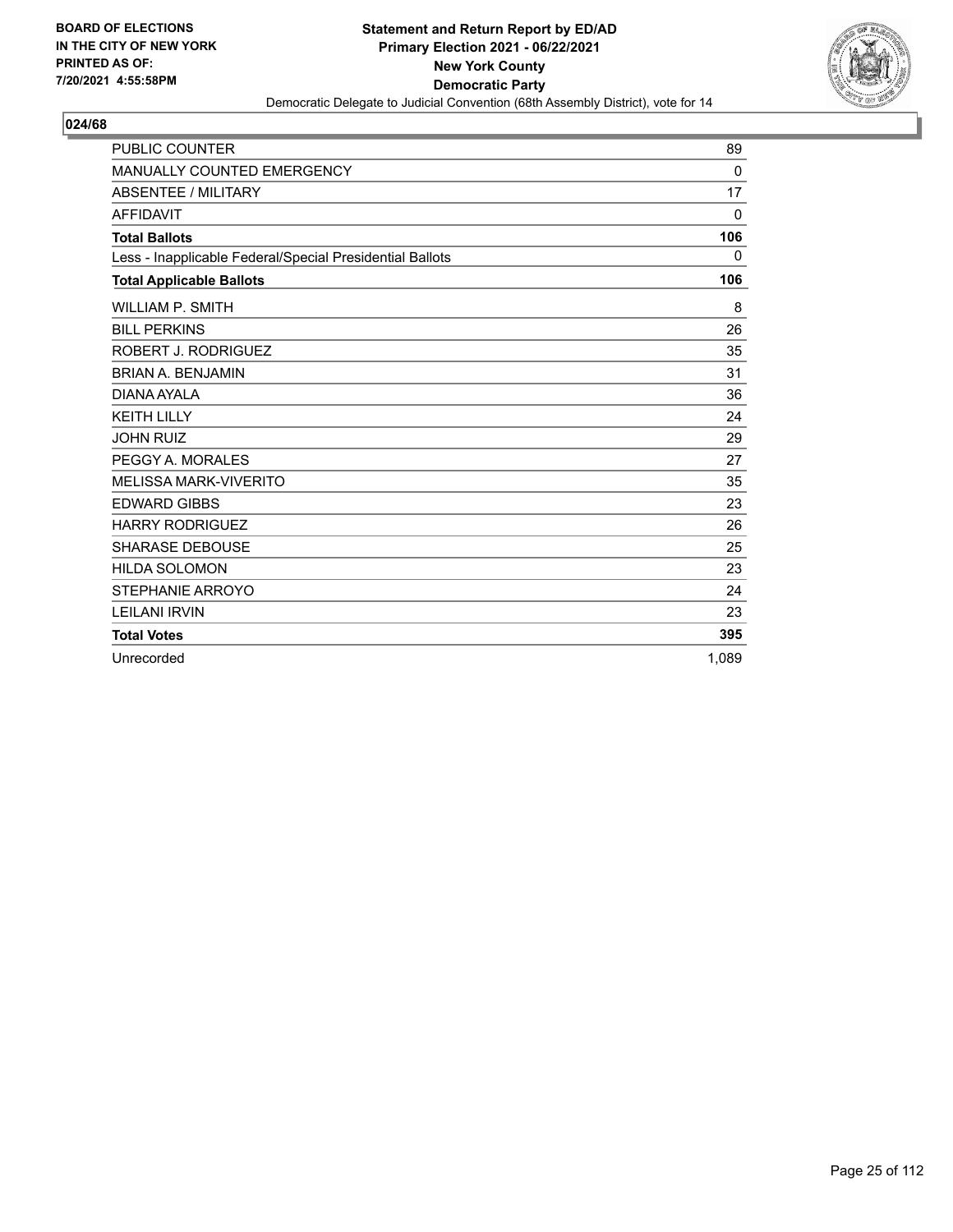

| <b>PUBLIC COUNTER</b>                                    | 102      |
|----------------------------------------------------------|----------|
| MANUALLY COUNTED EMERGENCY                               | 0        |
| <b>ABSENTEE / MILITARY</b>                               | 20       |
| <b>AFFIDAVIT</b>                                         | $\Omega$ |
| <b>Total Ballots</b>                                     | 122      |
| Less - Inapplicable Federal/Special Presidential Ballots | $\Omega$ |
| <b>Total Applicable Ballots</b>                          | 122      |
| <b>WILLIAM P. SMITH</b>                                  | 15       |
| <b>BILL PERKINS</b>                                      | 35       |
| ROBERT J. RODRIGUEZ                                      | 47       |
| <b>BRIAN A. BENJAMIN</b>                                 | 41       |
| <b>DIANA AYALA</b>                                       | 30       |
| <b>KEITH LILLY</b>                                       | 20       |
| <b>JOHN RUIZ</b>                                         | 40       |
| PEGGY A. MORALES                                         | 29       |
| MELISSA MARK-VIVERITO                                    | 48       |
| <b>EDWARD GIBBS</b>                                      | 23       |
| <b>HARRY RODRIGUEZ</b>                                   | 23       |
| <b>SHARASE DEBOUSE</b>                                   | 20       |
| <b>HILDA SOLOMON</b>                                     | 20       |
| STEPHANIE ARROYO                                         | 24       |
| <b>LEILANI IRVIN</b>                                     | 18       |
| <b>Total Votes</b>                                       | 433      |
| Unrecorded                                               | 1.275    |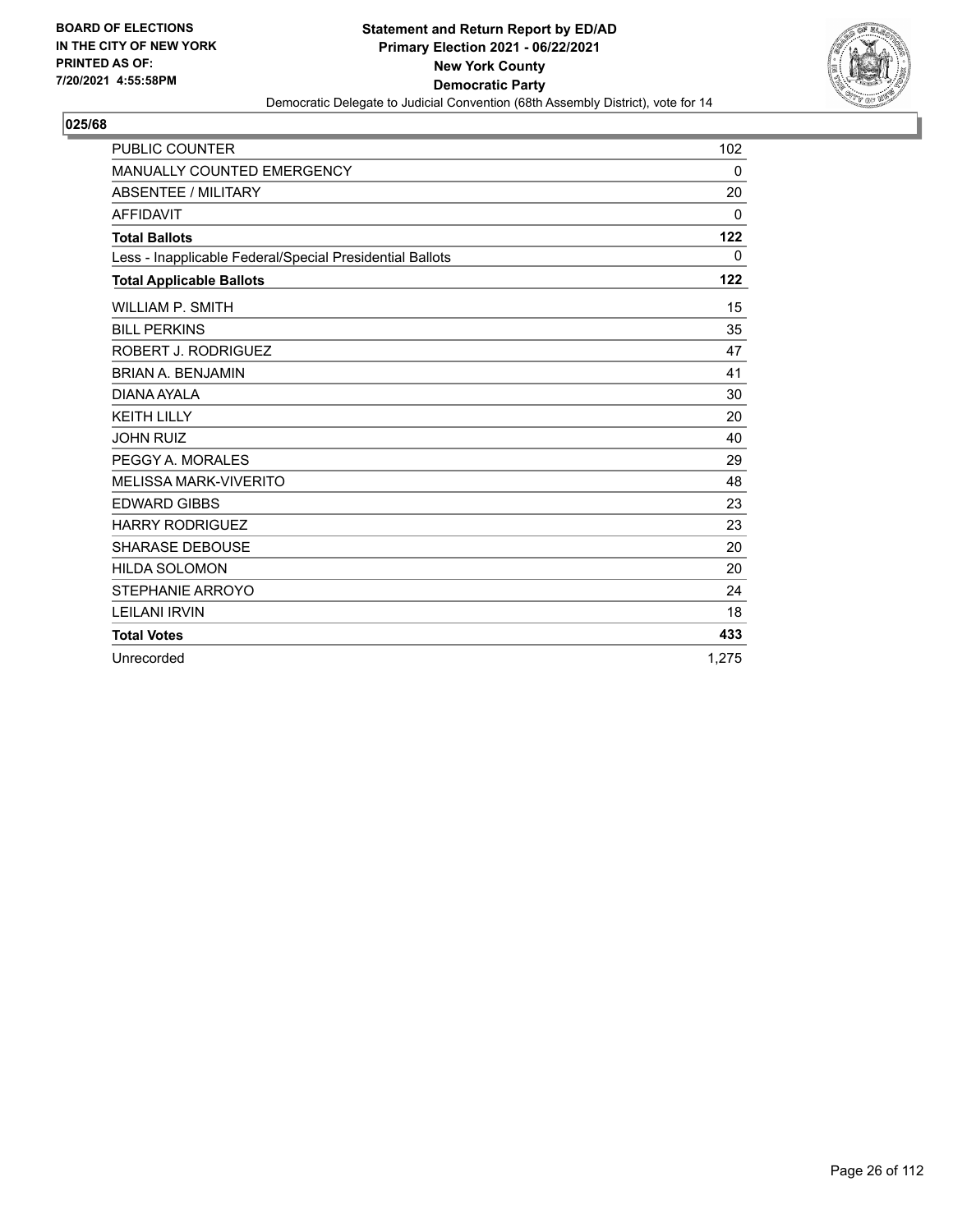

| <b>PUBLIC COUNTER</b>                                    | 126   |
|----------------------------------------------------------|-------|
| <b>MANUALLY COUNTED EMERGENCY</b>                        | 0     |
| ABSENTEE / MILITARY                                      | 15    |
| <b>AFFIDAVIT</b>                                         | 3     |
| <b>Total Ballots</b>                                     | 144   |
| Less - Inapplicable Federal/Special Presidential Ballots | 0     |
| <b>Total Applicable Ballots</b>                          | 144   |
| <b>WILLIAM P. SMITH</b>                                  | 11    |
| <b>BILL PERKINS</b>                                      | 36    |
| ROBERT J. RODRIGUEZ                                      | 44    |
| <b>BRIAN A. BENJAMIN</b>                                 | 38    |
| DIANA AYALA                                              | 45    |
| <b>KEITH LILLY</b>                                       | 17    |
| <b>JOHN RUIZ</b>                                         | 38    |
| PEGGY A. MORALES                                         | 26    |
| <b>MELISSA MARK-VIVERITO</b>                             | 48    |
| <b>EDWARD GIBBS</b>                                      | 22    |
| <b>HARRY RODRIGUEZ</b>                                   | 24    |
| <b>SHARASE DEBOUSE</b>                                   | 20    |
| <b>HILDA SOLOMON</b>                                     | 19    |
| STEPHANIE ARROYO                                         | 29    |
| <b>LEILANI IRVIN</b>                                     | 20    |
| KELMY RODRIGUEZ (WRITE-IN)                               | 1     |
| <b>Total Votes</b>                                       | 438   |
| Unrecorded                                               | 1.578 |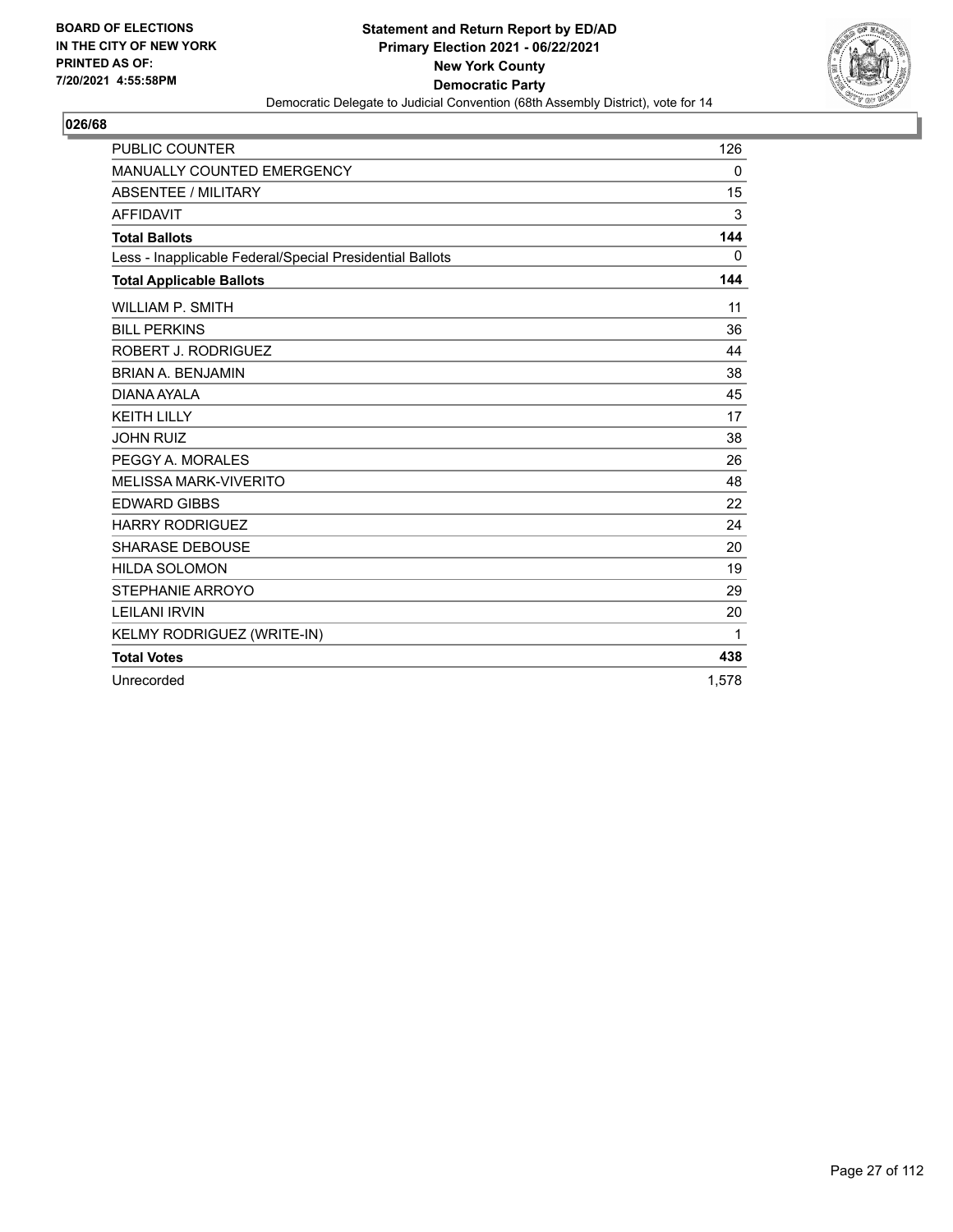

| <b>PUBLIC COUNTER</b>                                    | 132            |
|----------------------------------------------------------|----------------|
| MANUALLY COUNTED EMERGENCY                               | 0              |
| ABSENTEE / MILITARY                                      | 11             |
| <b>AFFIDAVIT</b>                                         | $\overline{2}$ |
| <b>Total Ballots</b>                                     | 145            |
| Less - Inapplicable Federal/Special Presidential Ballots | 0              |
| <b>Total Applicable Ballots</b>                          | 145            |
| <b>WILLIAM P. SMITH</b>                                  | 14             |
| <b>BILL PERKINS</b>                                      | 38             |
| ROBERT J. RODRIGUEZ                                      | 45             |
| <b>BRIAN A. BENJAMIN</b>                                 | 48             |
| DIANA AYALA                                              | 54             |
| <b>KEITH LILLY</b>                                       | 22             |
| <b>JOHN RUIZ</b>                                         | 40             |
| PEGGY A. MORALES                                         | 28             |
| <b>MELISSA MARK-VIVERITO</b>                             | 43             |
| <b>EDWARD GIBBS</b>                                      | 23             |
| <b>HARRY RODRIGUEZ</b>                                   | 29             |
| <b>SHARASE DEBOUSE</b>                                   | 20             |
| <b>HILDA SOLOMON</b>                                     | 23             |
| <b>STEPHANIE ARROYO</b>                                  | 31             |
| <b>LEILANI IRVIN</b>                                     | 20             |
| KRISTA REED (WRITE-IN)                                   | 1              |
| MAGALY REYES (WRITE-IN)                                  | $\mathbf{1}$   |
| <b>Total Votes</b>                                       | 480            |
| Unrecorded                                               | 1,550          |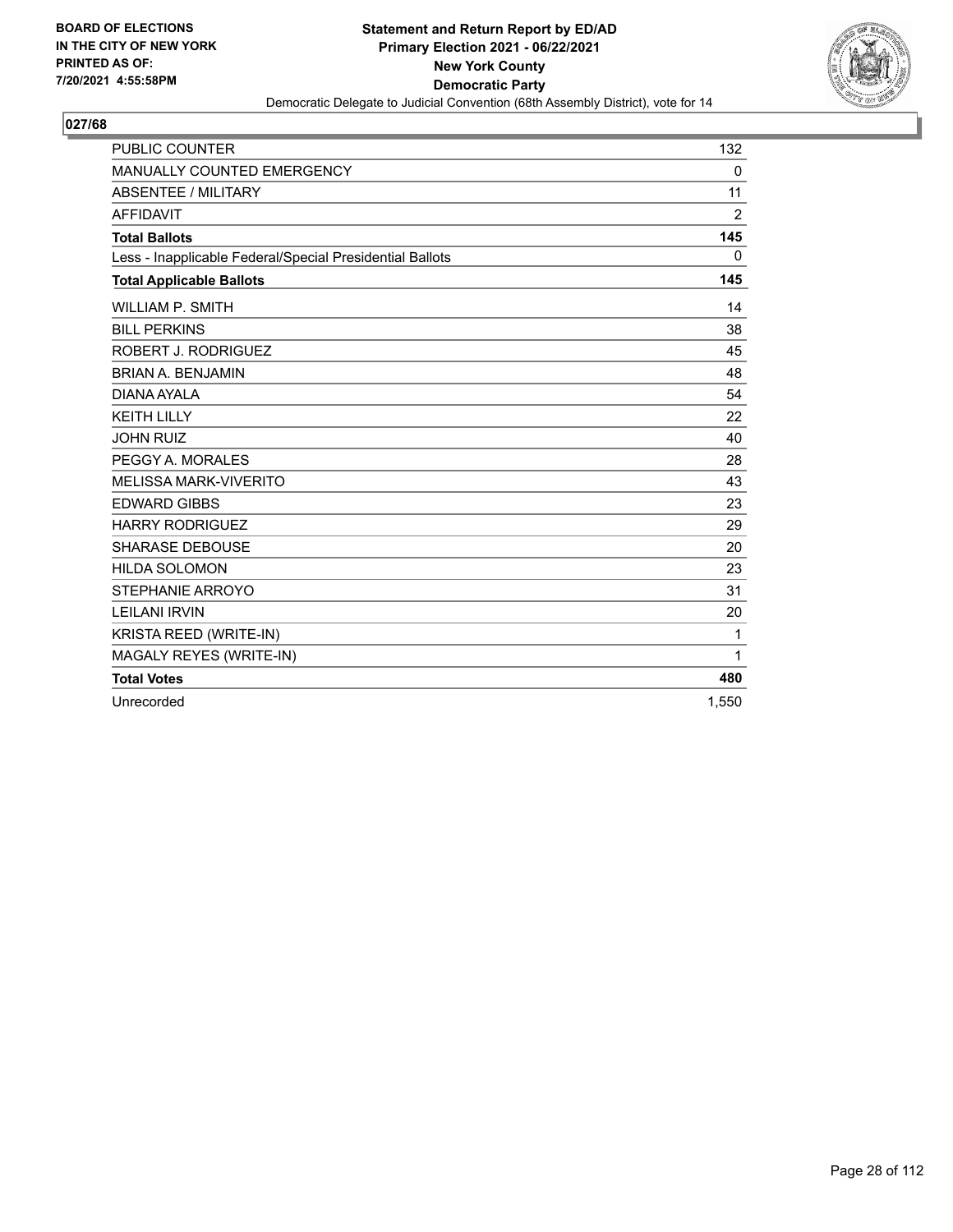

| <b>PUBLIC COUNTER</b>                                    | 106            |
|----------------------------------------------------------|----------------|
| MANUALLY COUNTED EMERGENCY                               | 0              |
| <b>ABSENTEE / MILITARY</b>                               | 8              |
| <b>AFFIDAVIT</b>                                         | $\overline{2}$ |
| <b>Total Ballots</b>                                     | 116            |
| Less - Inapplicable Federal/Special Presidential Ballots | $\mathbf{0}$   |
| <b>Total Applicable Ballots</b>                          | 116            |
| <b>WILLIAM P. SMITH</b>                                  | 17             |
| <b>BILL PERKINS</b>                                      | 24             |
| ROBERT J. RODRIGUEZ                                      | 37             |
| <b>BRIAN A. BENJAMIN</b>                                 | 25             |
| DIANA AYAI A                                             | 40             |
| <b>KEITH LILLY</b>                                       | 18             |
| <b>JOHN RUIZ</b>                                         | 27             |
| PEGGY A. MORALES                                         | 21             |
| <b>MELISSA MARK-VIVERITO</b>                             | 32             |
| <b>EDWARD GIBBS</b>                                      | 19             |
| <b>HARRY RODRIGUEZ</b>                                   | 15             |
| <b>SHARASE DEBOUSE</b>                                   | 16             |
| <b>HILDA SOLOMON</b>                                     | 16             |
| STEPHANIE ARROYO                                         | 20             |
| <b>LEILANI IRVIN</b>                                     | 14             |
| <b>Total Votes</b>                                       | 341            |
| Unrecorded                                               | 1.283          |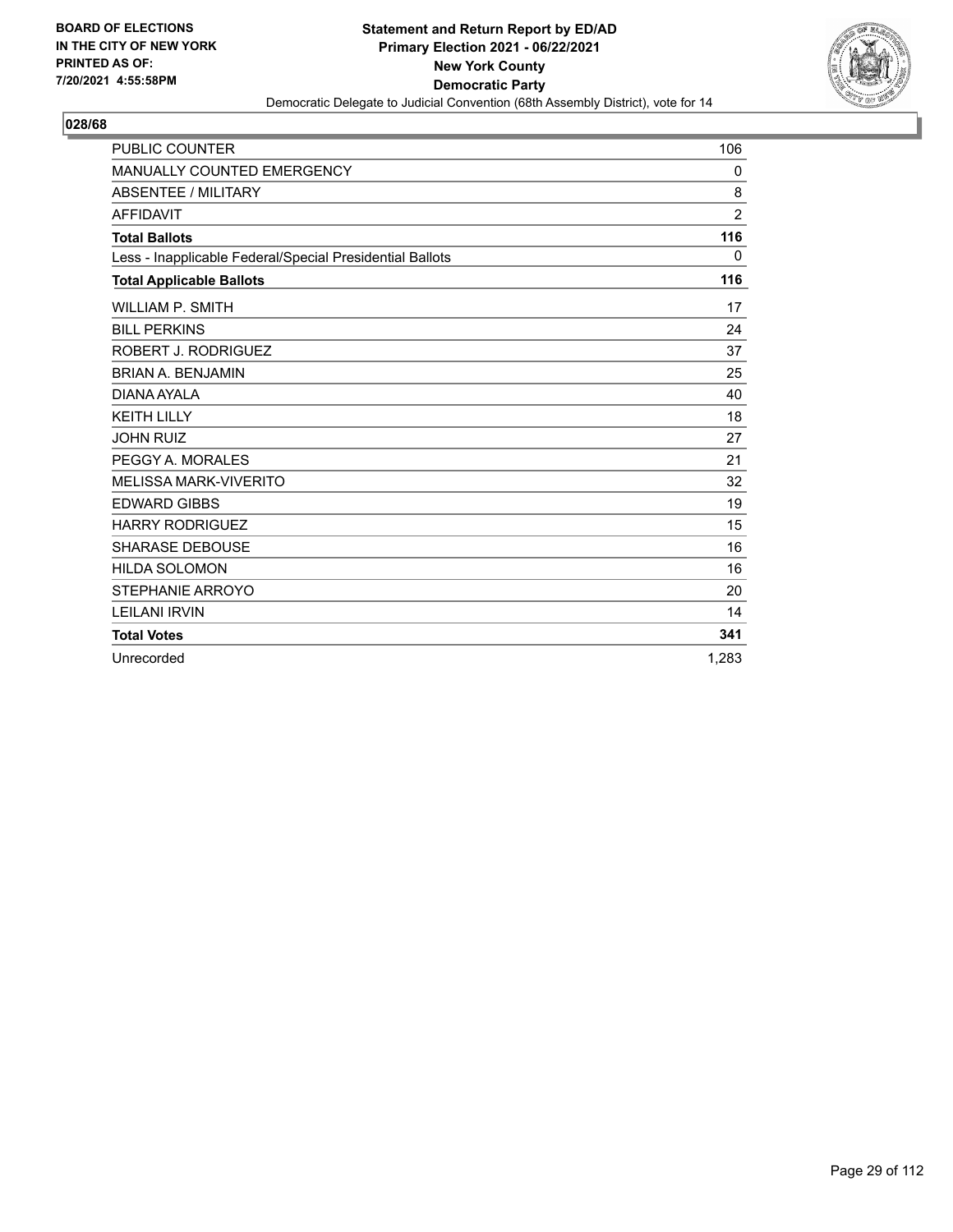

| <b>PUBLIC COUNTER</b>                                    | 47             |
|----------------------------------------------------------|----------------|
| MANUALLY COUNTED EMERGENCY                               | 0              |
| ABSENTEE / MILITARY                                      | 1              |
| <b>AFFIDAVIT</b>                                         | $\mathbf 0$    |
| <b>Total Ballots</b>                                     | 48             |
| Less - Inapplicable Federal/Special Presidential Ballots | $\Omega$       |
| <b>Total Applicable Ballots</b>                          | 48             |
| <b>WILLIAM P. SMITH</b>                                  | $\overline{7}$ |
| <b>BILL PERKINS</b>                                      | 15             |
| ROBERT J. RODRIGUEZ                                      | 15             |
| <b>BRIAN A. BENJAMIN</b>                                 | 11             |
| DIANA AYALA                                              | 15             |
| <b>KEITH LILLY</b>                                       | 6              |
| <b>JOHN RUIZ</b>                                         | 10             |
| PEGGY A. MORALES                                         | 10             |
| <b>MELISSA MARK-VIVERITO</b>                             | 15             |
| <b>EDWARD GIBBS</b>                                      | 6              |
| <b>HARRY RODRIGUEZ</b>                                   | 10             |
| <b>SHARASE DEBOUSE</b>                                   | 9              |
| <b>HILDA SOLOMON</b>                                     | 8              |
| STEPHANIE ARROYO                                         | 9              |
| <b>LEILANI IRVIN</b>                                     | $\overline{7}$ |
| <b>Total Votes</b>                                       | 153            |
| Unrecorded                                               | 519            |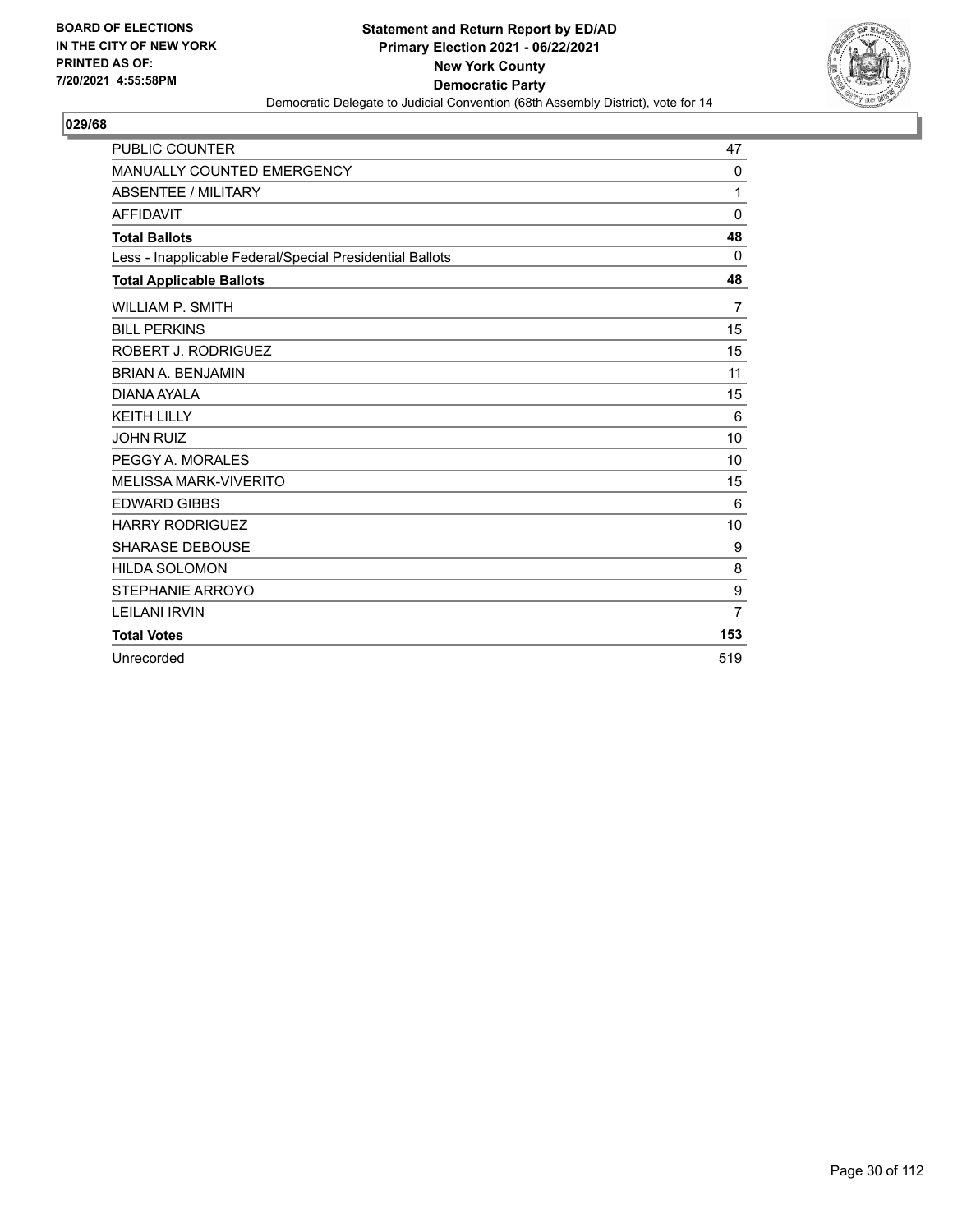

| <b>PUBLIC COUNTER</b>                                    | 125          |
|----------------------------------------------------------|--------------|
| MANUALLY COUNTED EMERGENCY                               | 0            |
| <b>ABSENTEE / MILITARY</b>                               | 10           |
| <b>AFFIDAVIT</b>                                         | $\mathbf{0}$ |
| <b>Total Ballots</b>                                     | 135          |
| Less - Inapplicable Federal/Special Presidential Ballots | 0            |
| <b>Total Applicable Ballots</b>                          | 135          |
| <b>WILLIAM P. SMITH</b>                                  | 11           |
| <b>BILL PERKINS</b>                                      | 28           |
| ROBERT J. RODRIGUEZ                                      | 38           |
| <b>BRIAN A. BENJAMIN</b>                                 | 25           |
| DIANA AYAI A                                             | 55           |
| <b>KEITH LILLY</b>                                       | 15           |
| <b>JOHN RUIZ</b>                                         | 21           |
| PEGGY A. MORALES                                         | 20           |
| <b>MELISSA MARK-VIVERITO</b>                             | 38           |
| <b>EDWARD GIBBS</b>                                      | 18           |
| <b>HARRY RODRIGUEZ</b>                                   | 17           |
| <b>SHARASE DEBOUSE</b>                                   | 16           |
| <b>HILDA SOLOMON</b>                                     | 12           |
| STEPHANIE ARROYO                                         | 23           |
| <b>LEILANI IRVIN</b>                                     | 12           |
| UNATTRIBUTABLE WRITE-IN (WRITE-IN)                       | 1            |
| <b>Total Votes</b>                                       | 350          |
| Unrecorded                                               | 1.540        |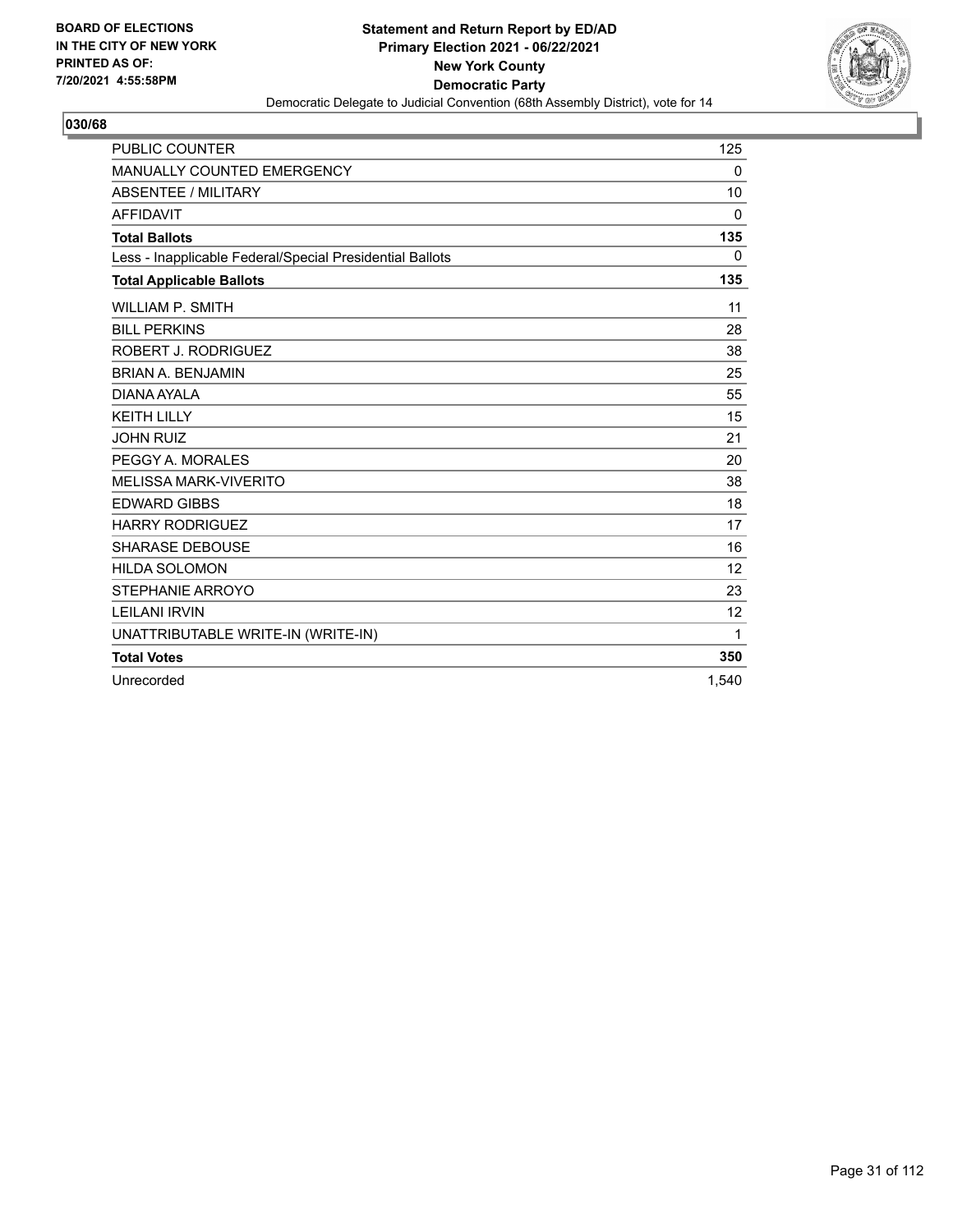

| <b>PUBLIC COUNTER</b>                                    | 251      |
|----------------------------------------------------------|----------|
| MANUALLY COUNTED EMERGENCY                               | 0        |
| <b>ABSENTEE / MILITARY</b>                               | 12       |
| <b>AFFIDAVIT</b>                                         | $\Omega$ |
| <b>Total Ballots</b>                                     | 263      |
| Less - Inapplicable Federal/Special Presidential Ballots | 0        |
| <b>Total Applicable Ballots</b>                          | 263      |
| <b>WILLIAM P. SMITH</b>                                  | 58       |
| <b>BILL PERKINS</b>                                      | 108      |
| ROBERT J. RODRIGUEZ                                      | 89       |
| <b>BRIAN A. BENJAMIN</b>                                 | 99       |
| DIANA AYALA                                              | 64       |
| <b>KEITH LILLY</b>                                       | 38       |
| <b>JOHN RUIZ</b>                                         | 52       |
| PEGGY A. MORALES                                         | 51       |
| <b>MELISSA MARK-VIVERITO</b>                             | 57       |
| <b>EDWARD GIBBS</b>                                      | 42       |
| <b>HARRY RODRIGUEZ</b>                                   | 41       |
| <b>SHARASE DEBOUSE</b>                                   | 31       |
| <b>HILDA SOLOMON</b>                                     | 38       |
| STEPHANIE ARROYO                                         | 42       |
| <b>LEILANI IRVIN</b>                                     | 31       |
| ASHLEY HENRY (WRITE-IN)                                  | 1        |
| <b>BRITTANY HONG (WRITE-IN)</b>                          | 1        |
| DENISE WRIGHT (WRITE-IN)                                 | 1        |
| <b>IRENE HENRY (WRITE-IN)</b>                            | 1        |
| JO ANN LAWSON (WRITE-IN)                                 | 1        |
| LASHEAM HARRY (WRITE-IN)                                 | 1        |
| <b>Total Votes</b>                                       | 847      |
| Unrecorded                                               | 2.835    |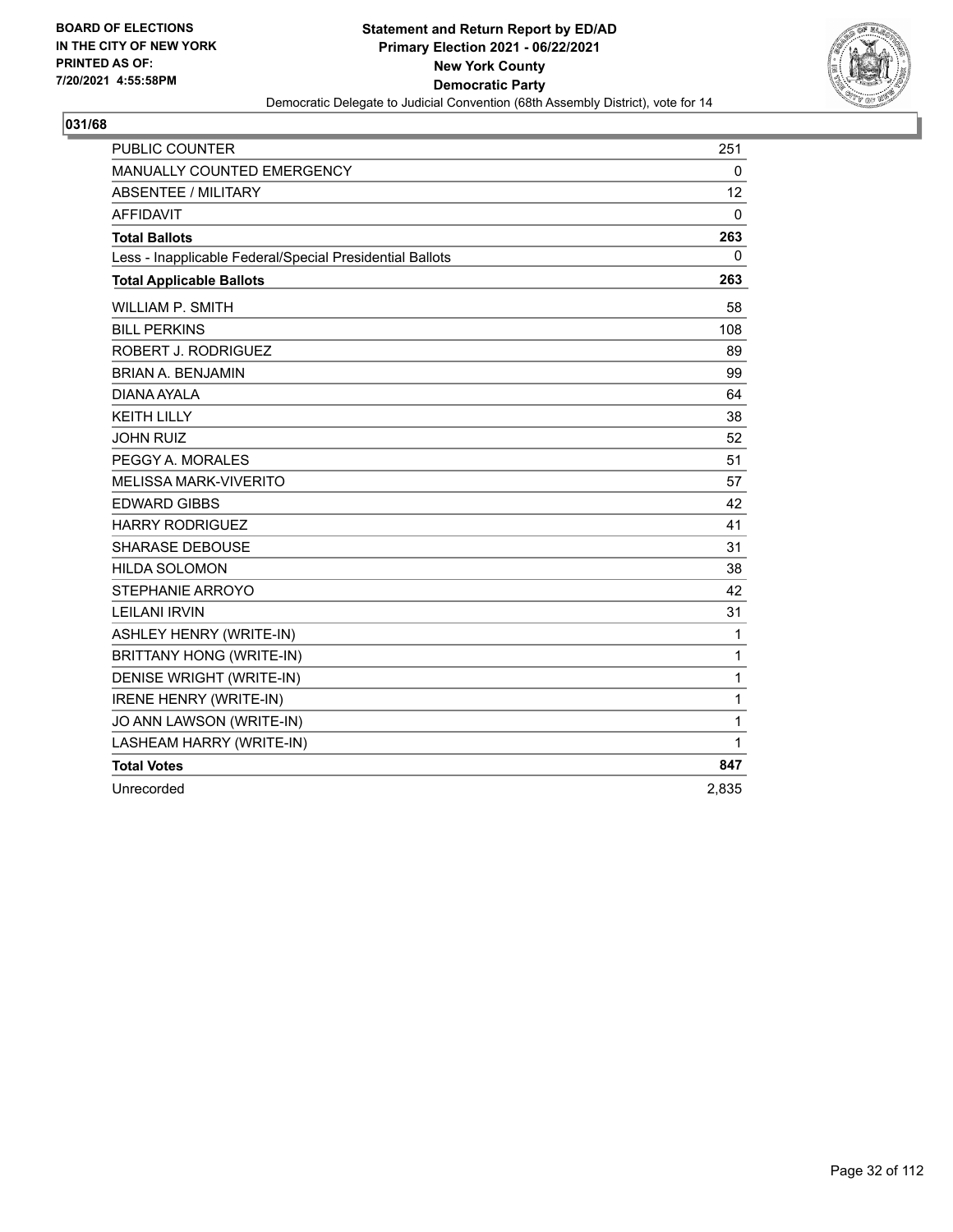

| <b>PUBLIC COUNTER</b>                                    | 78             |
|----------------------------------------------------------|----------------|
| MANUALLY COUNTED EMERGENCY                               | 0              |
| <b>ABSENTEE / MILITARY</b>                               | $\overline{c}$ |
| <b>AFFIDAVIT</b>                                         | $\overline{2}$ |
| <b>Total Ballots</b>                                     | 82             |
| Less - Inapplicable Federal/Special Presidential Ballots | $\Omega$       |
| <b>Total Applicable Ballots</b>                          | 82             |
| <b>WILLIAM P. SMITH</b>                                  | 4              |
| <b>BILL PERKINS</b>                                      | 25             |
| ROBERT J. RODRIGUEZ                                      | 29             |
| <b>BRIAN A. BENJAMIN</b>                                 | 14             |
| DIANA AYAI A                                             | 24             |
| <b>KEITH LILLY</b>                                       | 12             |
| <b>JOHN RUIZ</b>                                         | 11             |
| PEGGY A. MORALES                                         | 12             |
| <b>MELISSA MARK-VIVERITO</b>                             | 11             |
| <b>EDWARD GIBBS</b>                                      | 10             |
| <b>HARRY RODRIGUEZ</b>                                   | 9              |
| <b>SHARASE DEBOUSE</b>                                   | 9              |
| <b>HILDA SOLOMON</b>                                     | 11             |
| STEPHANIE ARROYO                                         | 13             |
| <b>LEILANI IRVIN</b>                                     | 5              |
| <b>Total Votes</b>                                       | 199            |
| Unrecorded                                               | 949            |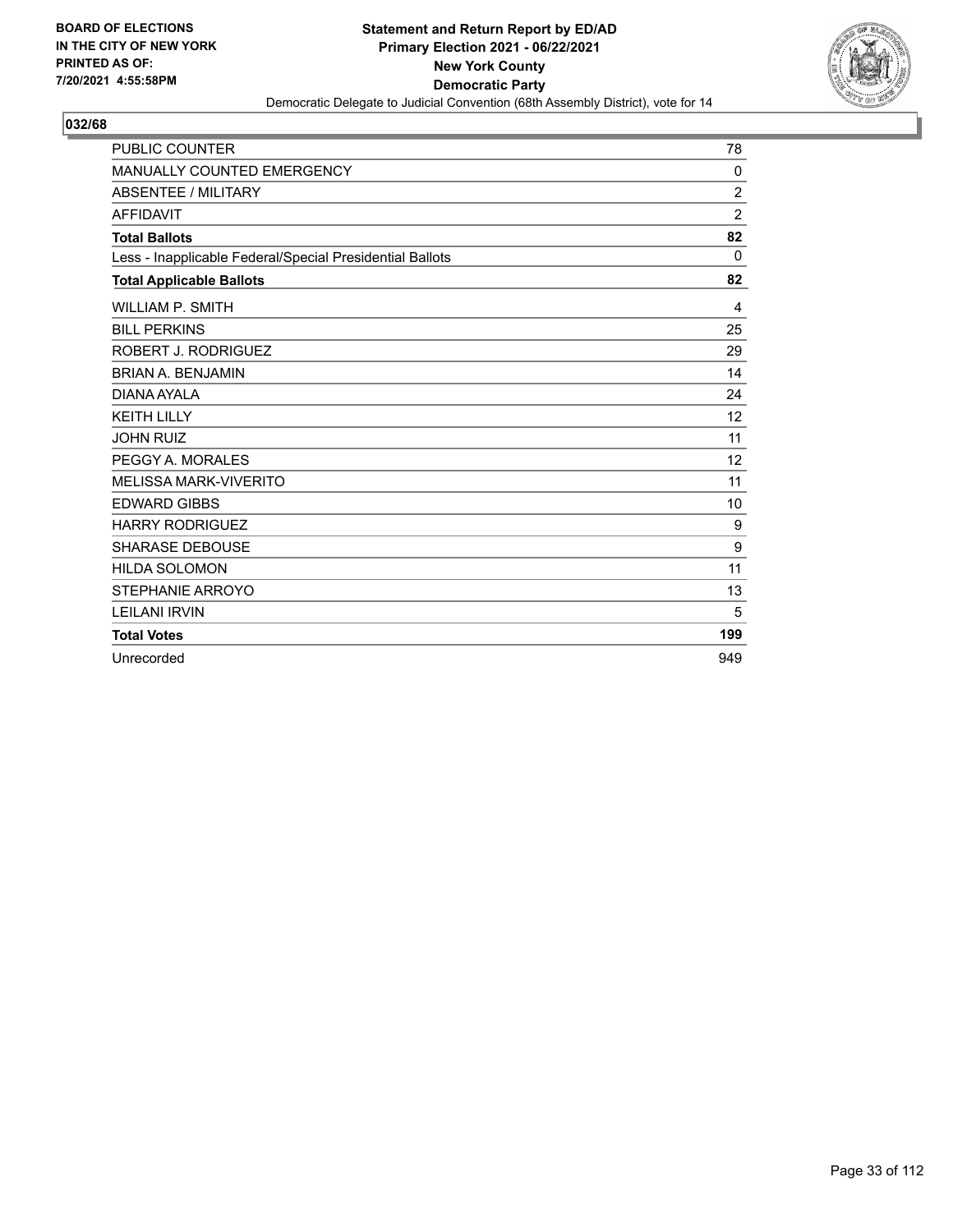

| <b>PUBLIC COUNTER</b>                                    | 248          |
|----------------------------------------------------------|--------------|
| MANUALLY COUNTED EMERGENCY                               | 0            |
| <b>ABSENTEE / MILITARY</b>                               | 32           |
| <b>AFFIDAVIT</b>                                         | 3            |
| <b>Total Ballots</b>                                     | 283          |
| Less - Inapplicable Federal/Special Presidential Ballots | $\mathbf{0}$ |
| <b>Total Applicable Ballots</b>                          | 283          |
| <b>WILLIAM P. SMITH</b>                                  | 61           |
| <b>BILL PERKINS</b>                                      | 99           |
| ROBERT J. RODRIGUEZ                                      | 89           |
| <b>BRIAN A. BENJAMIN</b>                                 | 90           |
| DIANA AYALA                                              | 107          |
| <b>KEITH LILLY</b>                                       | 84           |
| <b>JOHN RUIZ</b>                                         | 75           |
| PEGGY A. MORALES                                         | 85           |
| <b>MELISSA MARK-VIVERITO</b>                             | 100          |
| <b>EDWARD GIBBS</b>                                      | 67           |
| <b>HARRY RODRIGUEZ</b>                                   | 66           |
| <b>SHARASE DEBOUSE</b>                                   | 71           |
| <b>HILDA SOLOMON</b>                                     | 75           |
| STEPHANIE ARROYO                                         | 78           |
| <b>LEILANI IRVIN</b>                                     | 67           |
| JAMIE ALLEN (WRITE-IN)                                   | 1            |
| MARTHA LEGUERICA (WRITE-IN)                              | 1            |
| NANCY YEH (WRITE-IN)                                     | 1            |
| <b>Total Votes</b>                                       | 1,217        |
| Unrecorded                                               | 2.745        |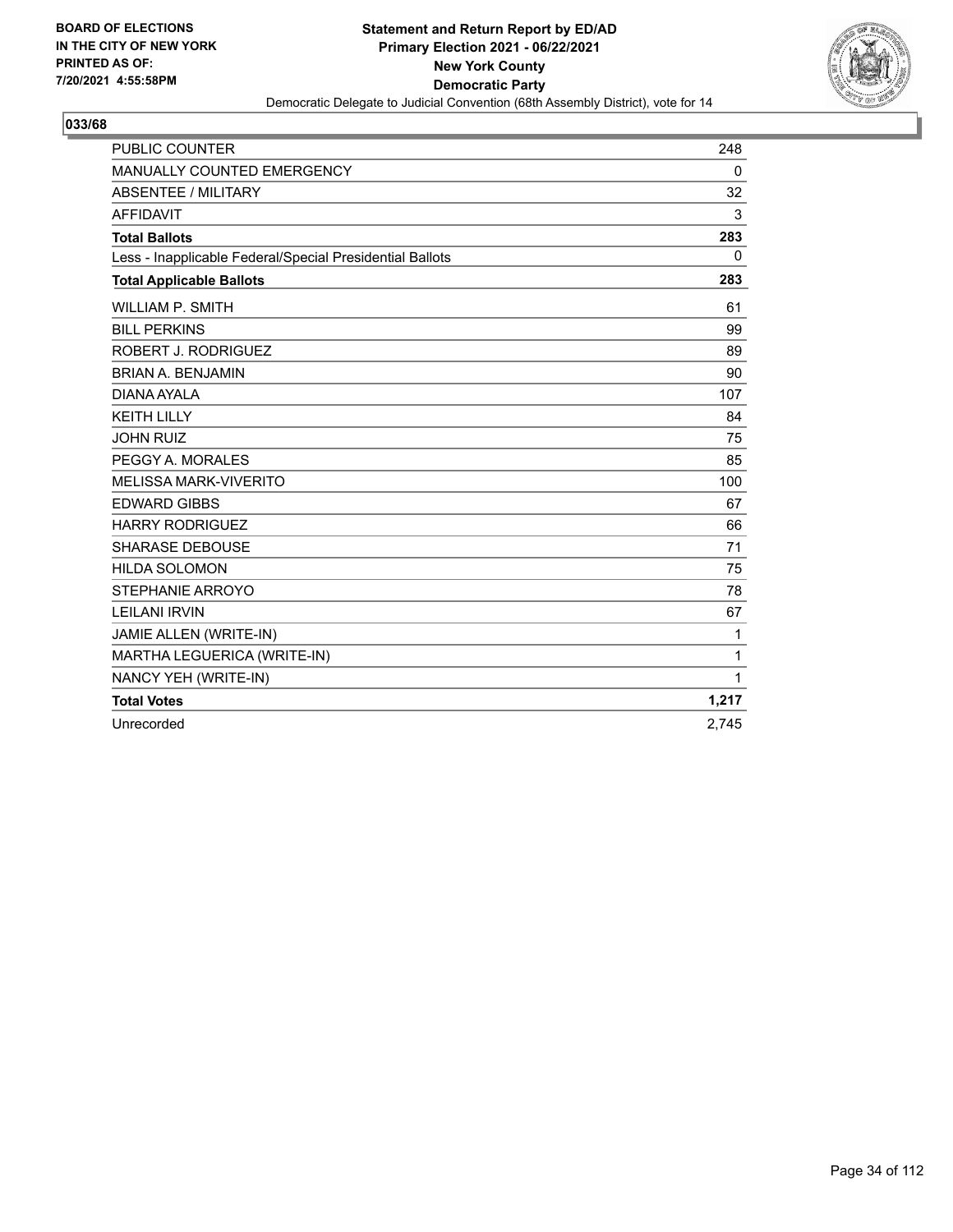

| <b>PUBLIC COUNTER</b>                                    | 176          |
|----------------------------------------------------------|--------------|
| MANUALLY COUNTED EMERGENCY                               | 0            |
| ABSENTEE / MILITARY                                      | 21           |
| <b>AFFIDAVIT</b>                                         | 3            |
| <b>Total Ballots</b>                                     | 200          |
| Less - Inapplicable Federal/Special Presidential Ballots | $\Omega$     |
| <b>Total Applicable Ballots</b>                          | 200          |
| <b>WILLIAM P. SMITH</b>                                  | 40           |
| <b>BILL PERKINS</b>                                      | 69           |
| ROBERT J. RODRIGUEZ                                      | 55           |
| <b>BRIAN A. BENJAMIN</b>                                 | 65           |
| DIANA AYALA                                              | 53           |
| <b>KEITH LILLY</b>                                       | 70           |
| <b>JOHN RUIZ</b>                                         | 44           |
| PEGGY A. MORALES                                         | 51           |
| <b>MELISSA MARK-VIVERITO</b>                             | 50           |
| <b>EDWARD GIBBS</b>                                      | 42           |
| <b>HARRY RODRIGUEZ</b>                                   | 44           |
| <b>SHARASE DEBOUSE</b>                                   | 45           |
| <b>HILDA SOLOMON</b>                                     | 44           |
| STEPHANIE ARROYO                                         | 47           |
| <b>LEILANI IRVIN</b>                                     | 40           |
| <b>KYRIE IRVING (WRITE-IN)</b>                           | 1            |
| UNATTRIBUTABLE WRITE-IN (WRITE-IN)                       | $\mathbf{1}$ |
| <b>Total Votes</b>                                       | 761          |
| Unrecorded                                               | 2,039        |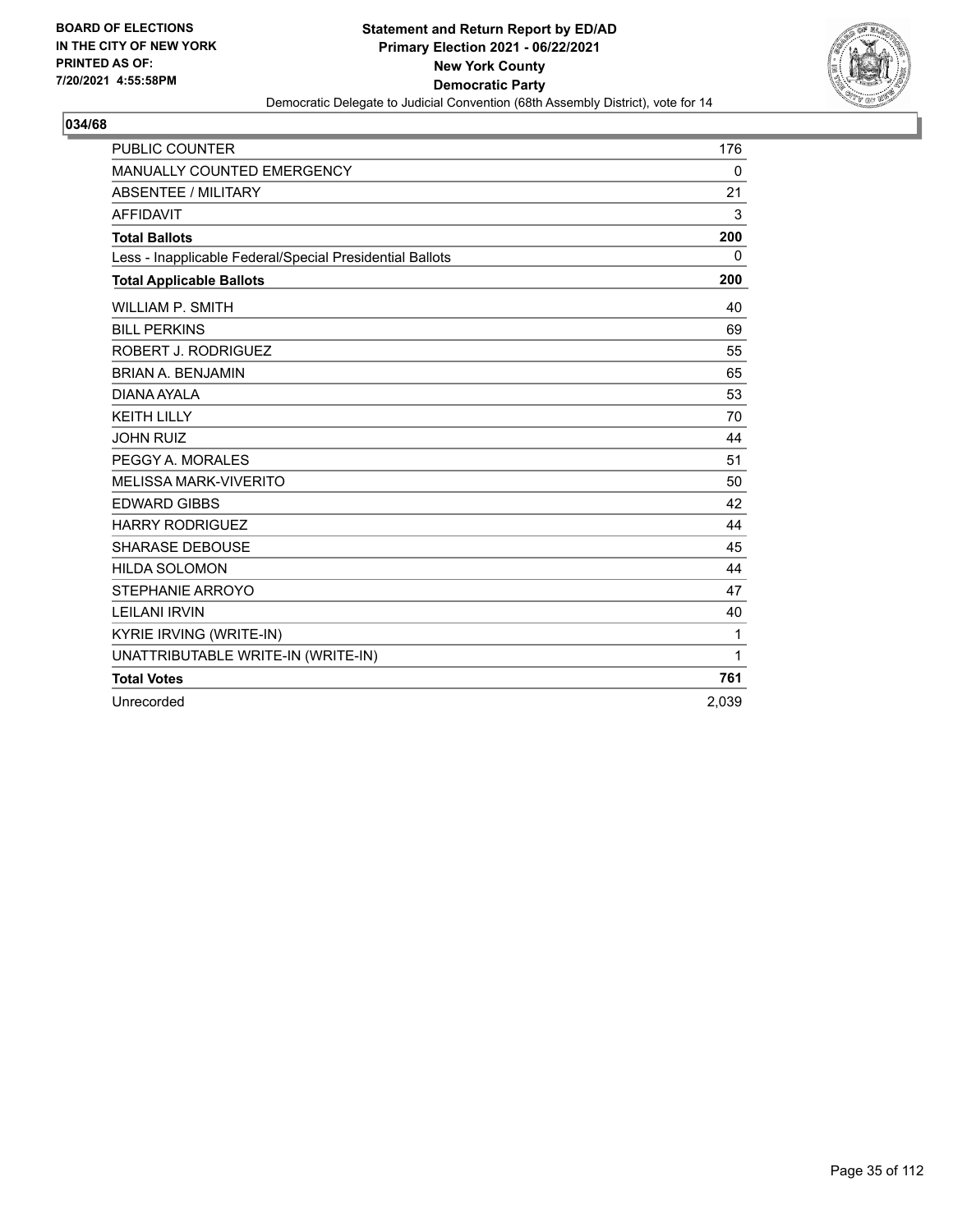

| <b>PUBLIC COUNTER</b>                                    | 160          |
|----------------------------------------------------------|--------------|
| MANUALLY COUNTED EMERGENCY                               | 0            |
| ABSENTEE / MILITARY                                      | 15           |
| <b>AFFIDAVIT</b>                                         | 1            |
| <b>Total Ballots</b>                                     | 176          |
| Less - Inapplicable Federal/Special Presidential Ballots | $\mathbf{0}$ |
| <b>Total Applicable Ballots</b>                          | 176          |
| <b>WILLIAM P. SMITH</b>                                  | 22           |
| <b>BILL PERKINS</b>                                      | 59           |
| ROBERT J. RODRIGUEZ                                      | 60           |
| <b>BRIAN A. BENJAMIN</b>                                 | 56           |
| DIANA AYALA                                              | 86           |
| <b>KEITH LILLY</b>                                       | 36           |
| <b>JOHN RUIZ</b>                                         | 37           |
| PEGGY A. MORALES                                         | 52           |
| <b>MELISSA MARK-VIVERITO</b>                             | 54           |
| <b>EDWARD GIBBS</b>                                      | 36           |
| <b>HARRY RODRIGUEZ</b>                                   | 39           |
| <b>SHARASE DEBOUSE</b>                                   | 39           |
| <b>HILDA SOLOMON</b>                                     | 36           |
| STEPHANIE ARROYO                                         | 47           |
| <b>LEILANI IRVIN</b>                                     | 39           |
| UNATTRIBUTABLE WRITE-IN (WRITE-IN)                       | 3            |
| UNCOUNTED WRITE-IN PER STATUTE (WRITE-IN)                | 1            |
| <b>Total Votes</b>                                       | 702          |
| Unrecorded                                               | 1,762        |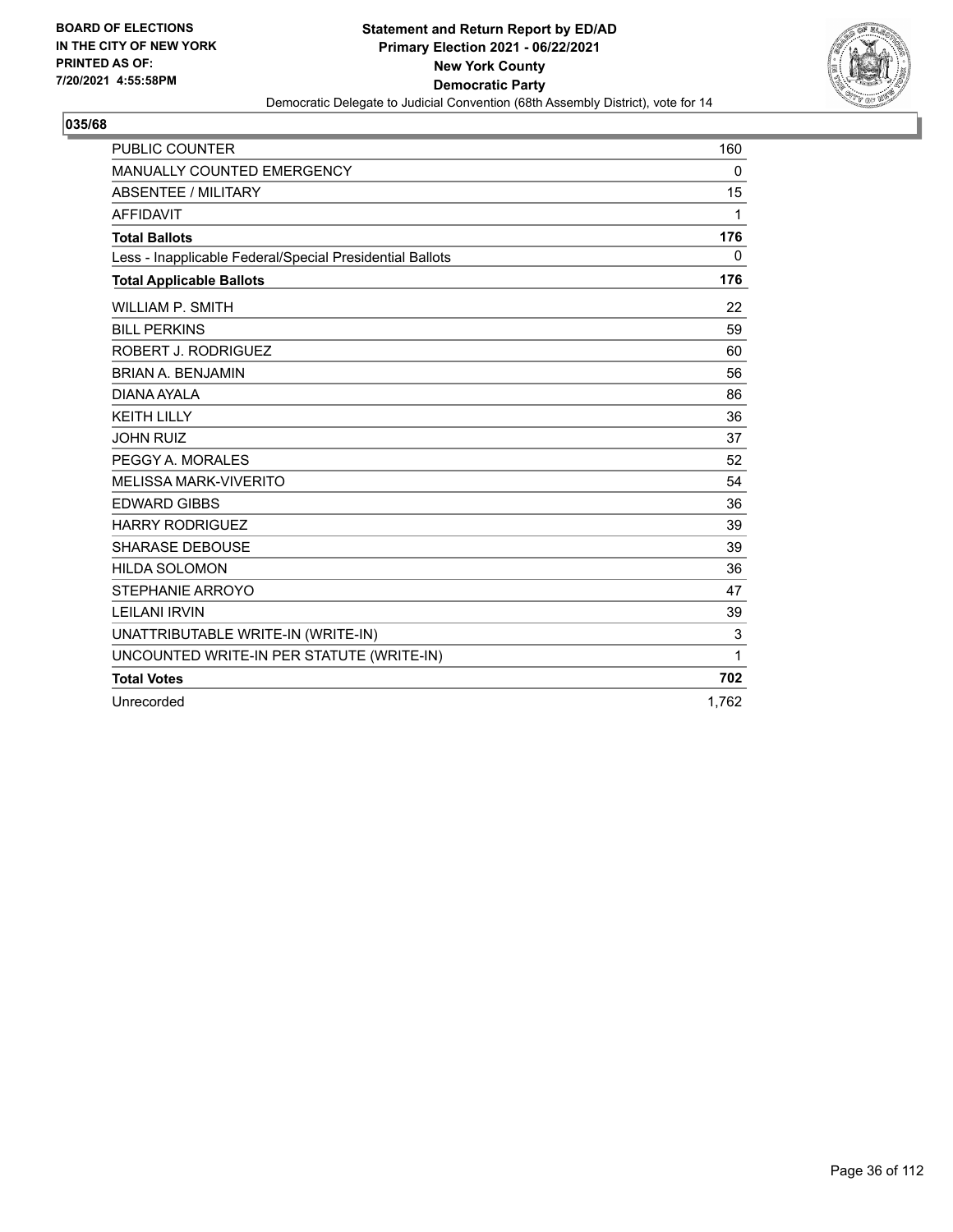

| <b>PUBLIC COUNTER</b>                                    | 82       |
|----------------------------------------------------------|----------|
| MANUALLY COUNTED EMERGENCY                               | 0        |
| ABSENTEE / MILITARY                                      | 5        |
| <b>AFFIDAVIT</b>                                         | 1        |
| <b>Total Ballots</b>                                     | 88       |
| Less - Inapplicable Federal/Special Presidential Ballots | $\Omega$ |
| <b>Total Applicable Ballots</b>                          | 88       |
| <b>WILLIAM P. SMITH</b>                                  | 8        |
| <b>BILL PERKINS</b>                                      | 24       |
| ROBERT J. RODRIGUEZ                                      | 26       |
| <b>BRIAN A. BENJAMIN</b>                                 | 15       |
| DIANA AYALA                                              | 21       |
| <b>KEITH LILLY</b>                                       | 16       |
| <b>JOHN RUIZ</b>                                         | 15       |
| PEGGY A. MORALES                                         | 14       |
| <b>MELISSA MARK-VIVERITO</b>                             | 24       |
| <b>EDWARD GIBBS</b>                                      | 12       |
| <b>HARRY RODRIGUEZ</b>                                   | 16       |
| <b>SHARASE DEBOUSE</b>                                   | 8        |
| <b>HILDA SOLOMON</b>                                     | 10       |
| STEPHANIE ARROYO                                         | 15       |
| <b>LEILANI IRVIN</b>                                     | 8        |
| <b>Total Votes</b>                                       | 232      |
| Unrecorded                                               | 1.000    |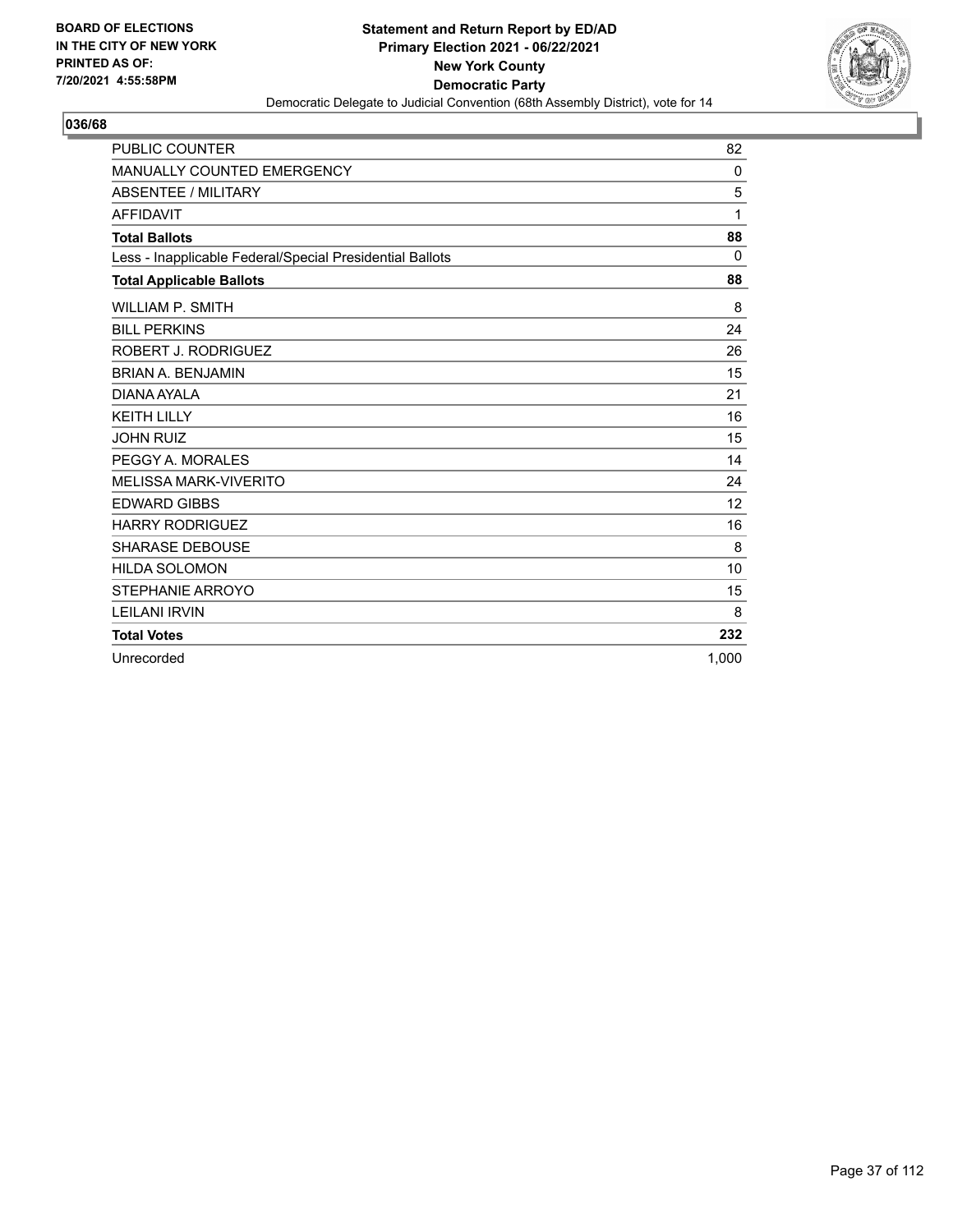

| <b>PUBLIC COUNTER</b>                                    | 150            |
|----------------------------------------------------------|----------------|
| MANUALLY COUNTED EMERGENCY                               | 0              |
| ABSENTEE / MILITARY                                      | 11             |
| <b>AFFIDAVIT</b>                                         | $\overline{2}$ |
| <b>Total Ballots</b>                                     | 163            |
| Less - Inapplicable Federal/Special Presidential Ballots | $\Omega$       |
| <b>Total Applicable Ballots</b>                          | 163            |
| WILLIAM P. SMITH                                         | 28             |
| <b>BILL PERKINS</b>                                      | 41             |
| ROBERT J. RODRIGUEZ                                      | 59             |
| <b>BRIAN A. BENJAMIN</b>                                 | 39             |
| DIANA AYALA                                              | 80             |
| <b>KEITH LILLY</b>                                       | 29             |
| <b>JOHN RUIZ</b>                                         | 39             |
| PEGGY A. MORALES                                         | 44             |
| <b>MELISSA MARK-VIVERITO</b>                             | 62             |
| <b>EDWARD GIBBS</b>                                      | 31             |
| <b>HARRY RODRIGUEZ</b>                                   | 41             |
| <b>SHARASE DEBOUSE</b>                                   | 37             |
| <b>HILDA SOLOMON</b>                                     | 34             |
| STEPHANIE ARROYO                                         | 40             |
| <b>LEILANI IRVIN</b>                                     | 32             |
| <b>GRACDANO MATOS (WRITE-IN)</b>                         | 1              |
| TAHIRAH T. GRANDISON (WRITE-IN)                          | $\mathbf{1}$   |
| <b>Total Votes</b>                                       | 638            |
| Unrecorded                                               | 1.644          |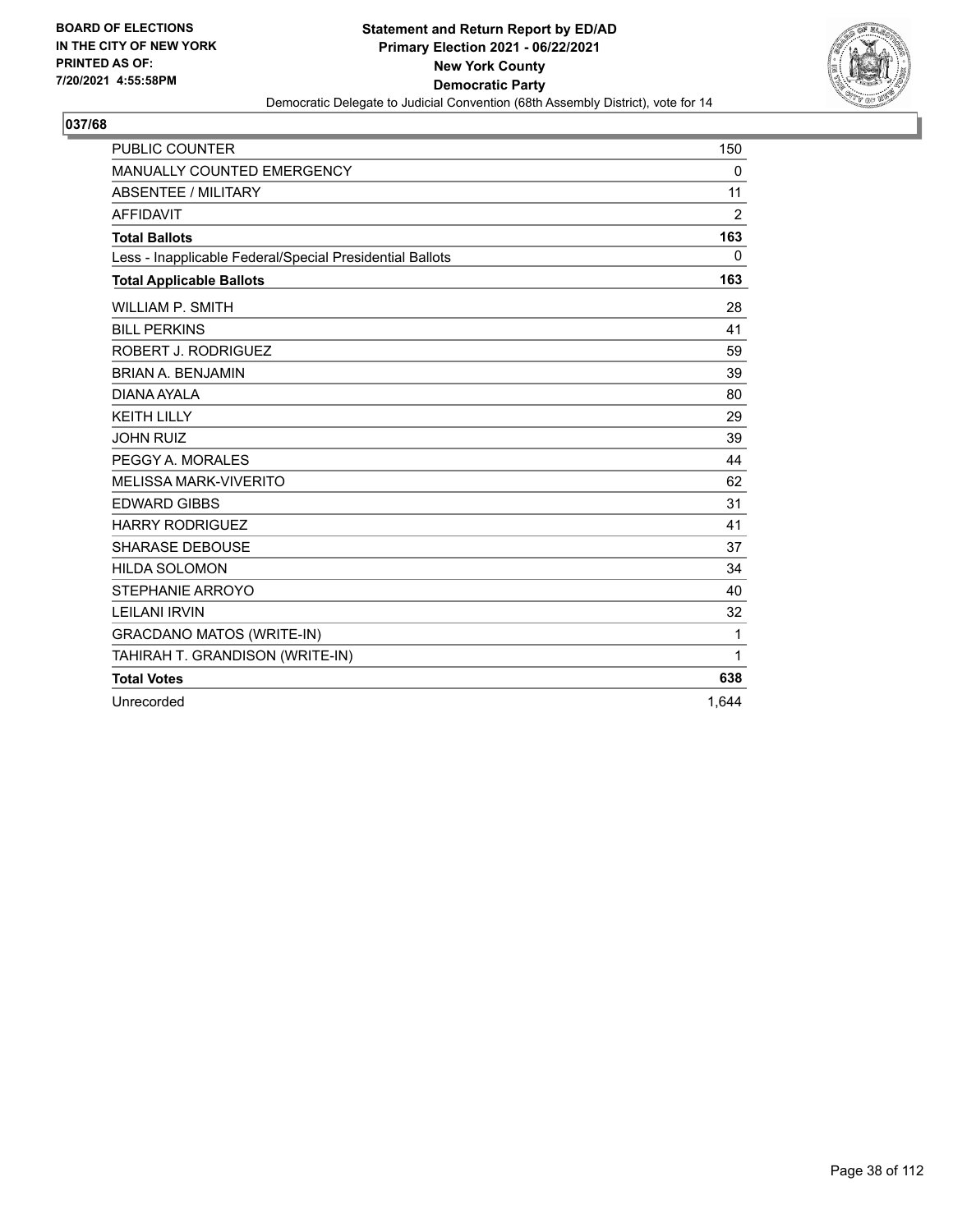

| <b>PUBLIC COUNTER</b>                                    | 162            |
|----------------------------------------------------------|----------------|
| MANUALLY COUNTED EMERGENCY                               | 0              |
| <b>ABSENTEE / MILITARY</b>                               | 14             |
| <b>AFFIDAVIT</b>                                         | $\overline{7}$ |
| <b>Total Ballots</b>                                     | 183            |
| Less - Inapplicable Federal/Special Presidential Ballots | $\mathbf{0}$   |
| <b>Total Applicable Ballots</b>                          | 183            |
| <b>WILLIAM P. SMITH</b>                                  | 25             |
| <b>BILL PERKINS</b>                                      | 45             |
| ROBERT J. RODRIGUEZ                                      | 51             |
| <b>BRIAN A. BENJAMIN</b>                                 | 43             |
| DIANA AYALA                                              | 82             |
| <b>KEITH LILLY</b>                                       | 29             |
| <b>JOHN RUIZ</b>                                         | 44             |
| PEGGY A. MORALES                                         | 55             |
| <b>MELISSA MARK-VIVERITO</b>                             | 71             |
| <b>EDWARD GIBBS</b>                                      | 28             |
| <b>HARRY RODRIGUEZ</b>                                   | 44             |
| <b>SHARASE DEBOUSE</b>                                   | 37             |
| <b>HILDA SOLOMON</b>                                     | 38             |
| STEPHANIE ARROYO                                         | 50             |
| <b>LEILANI IRVIN</b>                                     | 35             |
| JUDY BRUGUANG (WRITE-IN)                                 | 1              |
| UNATTRIBUTABLE WRITE-IN (WRITE-IN)                       | 1              |
| ZEPHYR TEACHOUT (WRITE-IN)                               | 1              |
| <b>Total Votes</b>                                       | 680            |
| Unrecorded                                               | 1.882          |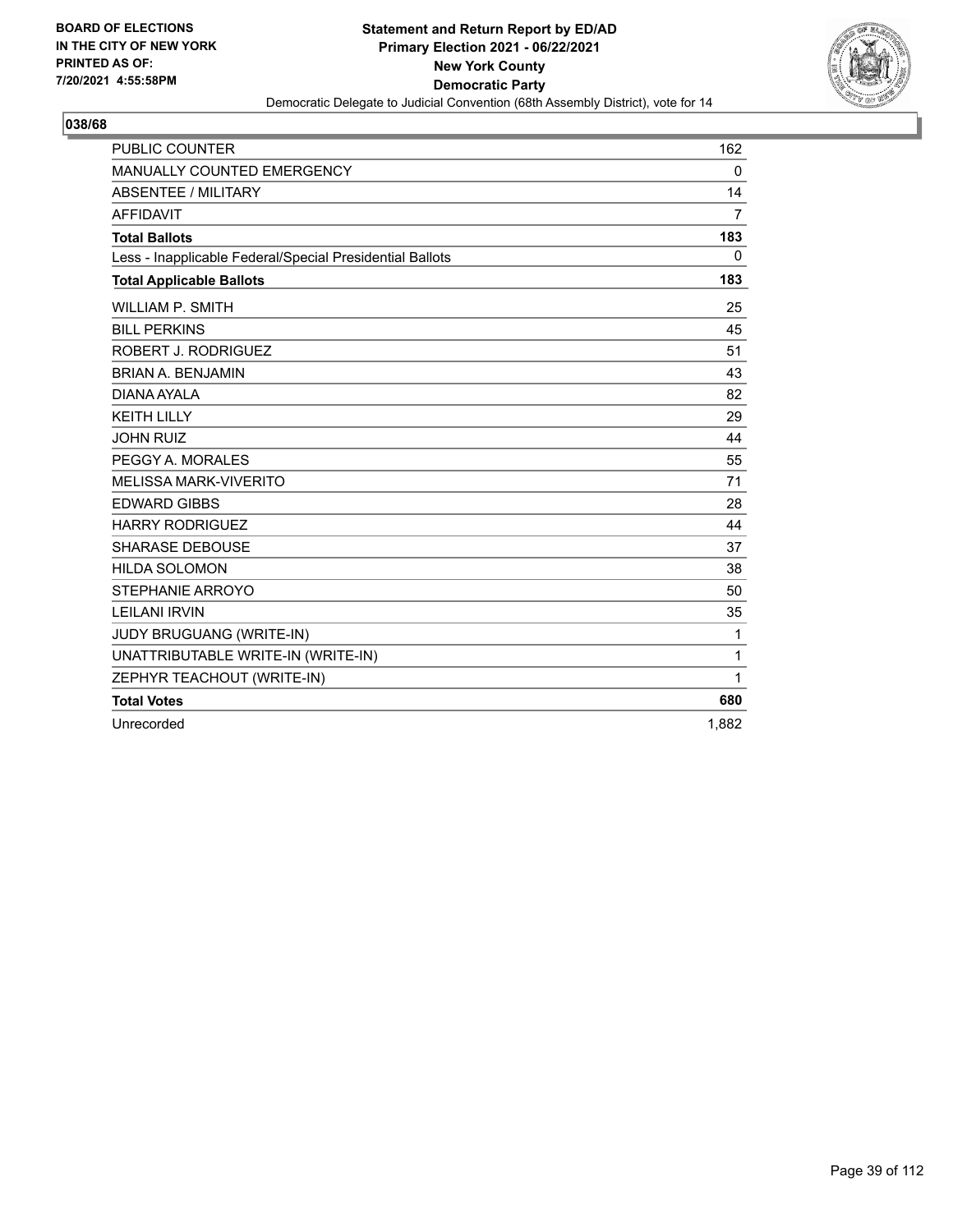

| <b>PUBLIC COUNTER</b>                                    | 171   |
|----------------------------------------------------------|-------|
| MANUALLY COUNTED EMERGENCY                               | 0     |
| ABSENTEE / MILITARY                                      | 12    |
| <b>AFFIDAVIT</b>                                         | 5     |
| <b>Total Ballots</b>                                     | 188   |
| Less - Inapplicable Federal/Special Presidential Ballots | 0     |
| <b>Total Applicable Ballots</b>                          | 188   |
| <b>WILLIAM P. SMITH</b>                                  | 25    |
| <b>BILL PERKINS</b>                                      | 45    |
| ROBERT J. RODRIGUEZ                                      | 58    |
| <b>BRIAN A. BENJAMIN</b>                                 | 42    |
| <b>DIANA AYALA</b>                                       | 88    |
| <b>KEITH LILLY</b>                                       | 31    |
| <b>JOHN RUIZ</b>                                         | 41    |
| PEGGY A. MORALES                                         | 52    |
| <b>MELISSA MARK-VIVERITO</b>                             | 60    |
| <b>EDWARD GIBBS</b>                                      | 34    |
| <b>HARRY RODRIGUEZ</b>                                   | 43    |
| <b>SHARASE DEBOUSE</b>                                   | 36    |
| <b>HILDA SOLOMON</b>                                     | 35    |
| STEPHANIE ARROYO                                         | 45    |
| <b>LEILANI IRVIN</b>                                     | 32    |
| UNATTRIBUTABLE WRITE-IN (WRITE-IN)                       | 1     |
| <b>Total Votes</b>                                       | 668   |
| Unrecorded                                               | 1.964 |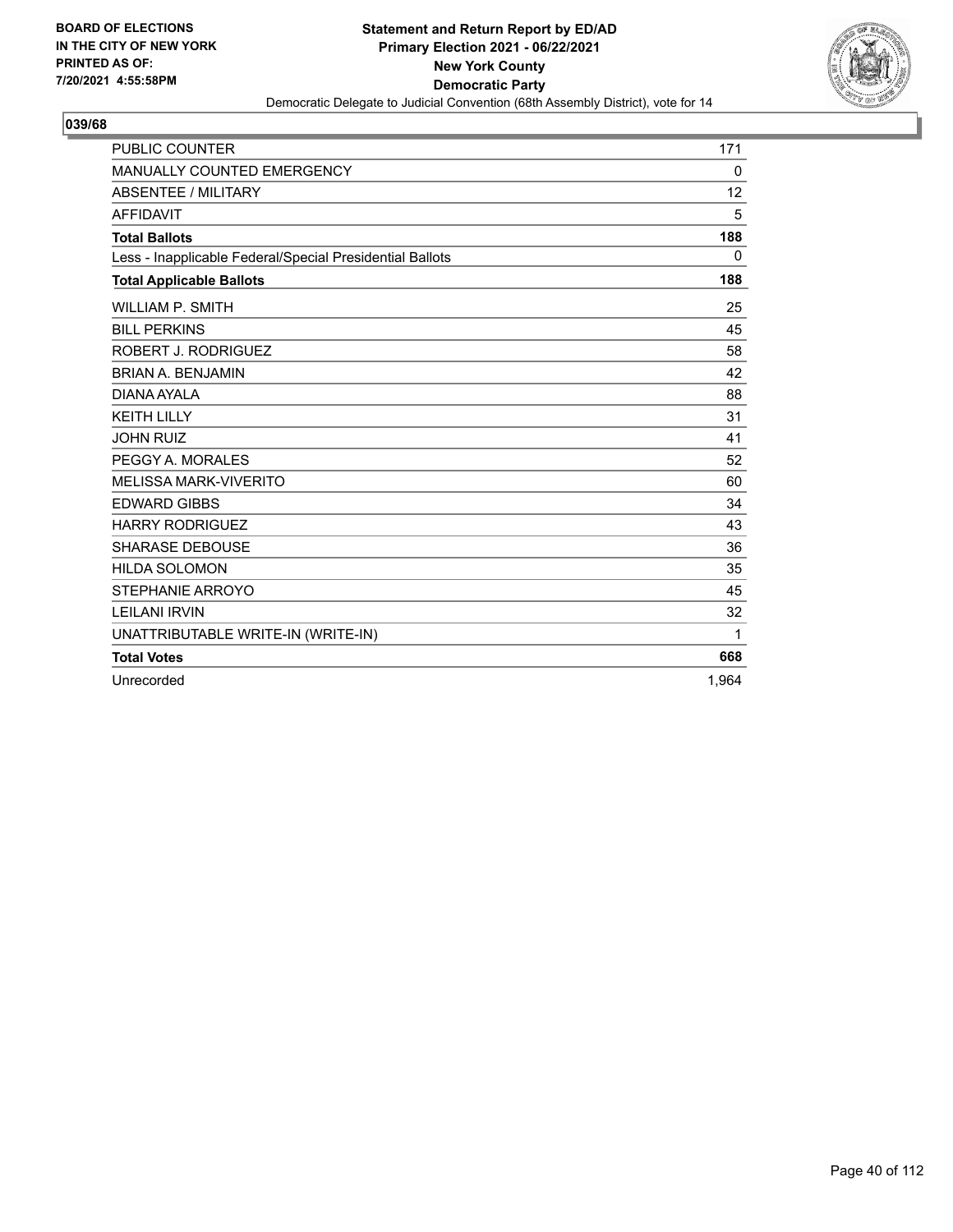

| <b>PUBLIC COUNTER</b>                                    | 164      |
|----------------------------------------------------------|----------|
| MANUALLY COUNTED EMERGENCY                               | 0        |
| <b>ABSENTEE / MILITARY</b>                               | 18       |
| <b>AFFIDAVIT</b>                                         | 1        |
| <b>Total Ballots</b>                                     | 183      |
| Less - Inapplicable Federal/Special Presidential Ballots | $\Omega$ |
| <b>Total Applicable Ballots</b>                          | 183      |
| <b>WILLIAM P. SMITH</b>                                  | 21       |
| <b>BILL PERKINS</b>                                      | 57       |
| ROBERT J. RODRIGUEZ                                      | 71       |
| <b>BRIAN A. BENJAMIN</b>                                 | 39       |
| DIANA AYAI A                                             | 71       |
| <b>KEITH LILLY</b>                                       | 28       |
| <b>JOHN RUIZ</b>                                         | 44       |
| PEGGY A. MORALES                                         | 43       |
| <b>MELISSA MARK-VIVERITO</b>                             | 68       |
| <b>EDWARD GIBBS</b>                                      | 31       |
| <b>HARRY RODRIGUEZ</b>                                   | 43       |
| <b>SHARASE DEBOUSE</b>                                   | 26       |
| <b>HILDA SOLOMON</b>                                     | 30       |
| STEPHANIE ARROYO                                         | 43       |
| <b>LEILANI IRVIN</b>                                     | 26       |
| <b>Total Votes</b>                                       | 641      |
| Unrecorded                                               | 1.921    |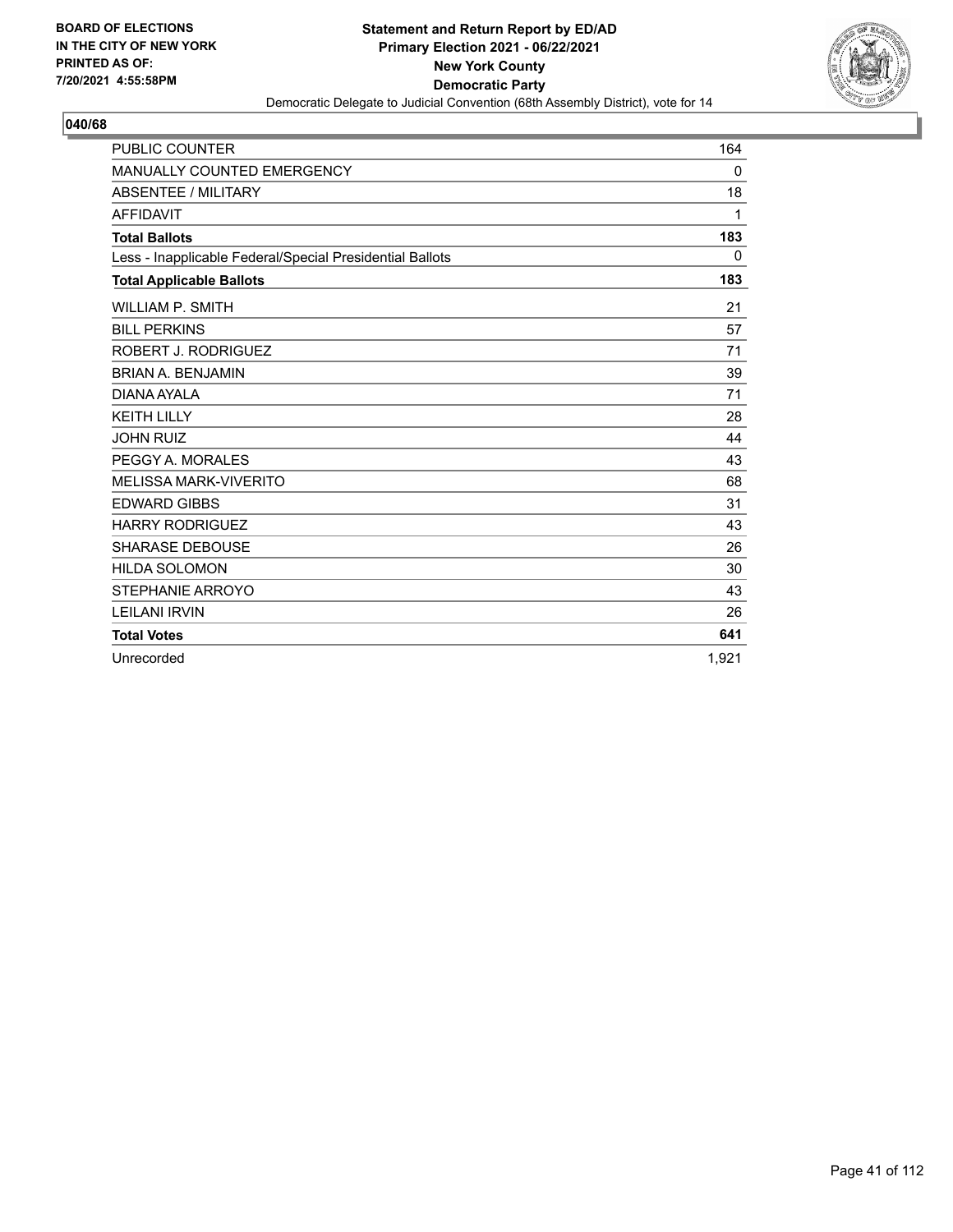

| <b>PUBLIC COUNTER</b>                                    | 188   |
|----------------------------------------------------------|-------|
| MANUALLY COUNTED EMERGENCY                               | 0     |
| <b>ABSENTEE / MILITARY</b>                               | 25    |
| <b>AFFIDAVIT</b>                                         | 3     |
| <b>Total Ballots</b>                                     | 216   |
| Less - Inapplicable Federal/Special Presidential Ballots | 0     |
| <b>Total Applicable Ballots</b>                          | 216   |
| <b>WILLIAM P. SMITH</b>                                  | 41    |
| <b>BILL PERKINS</b>                                      | 73    |
| ROBERT J. RODRIGUEZ                                      | 90    |
| <b>BRIAN A. BENJAMIN</b>                                 | 60    |
| DIANA AYALA                                              | 100   |
| <b>KEITH LILLY</b>                                       | 51    |
| <b>JOHN RUIZ</b>                                         | 58    |
| PEGGY A. MORALES                                         | 60    |
| <b>MELISSA MARK-VIVERITO</b>                             | 85    |
| <b>EDWARD GIBBS</b>                                      | 51    |
| <b>HARRY RODRIGUEZ</b>                                   | 56    |
| <b>SHARASE DEBOUSE</b>                                   | 53    |
| <b>HILDA SOLOMON</b>                                     | 61    |
| STEPHANIE ARROYO                                         | 56    |
| <b>LEILANI IRVIN</b>                                     | 49    |
| UNATTRIBUTABLE WRITE-IN (WRITE-IN)                       | 1     |
| <b>Total Votes</b>                                       | 945   |
| Unrecorded                                               | 2.079 |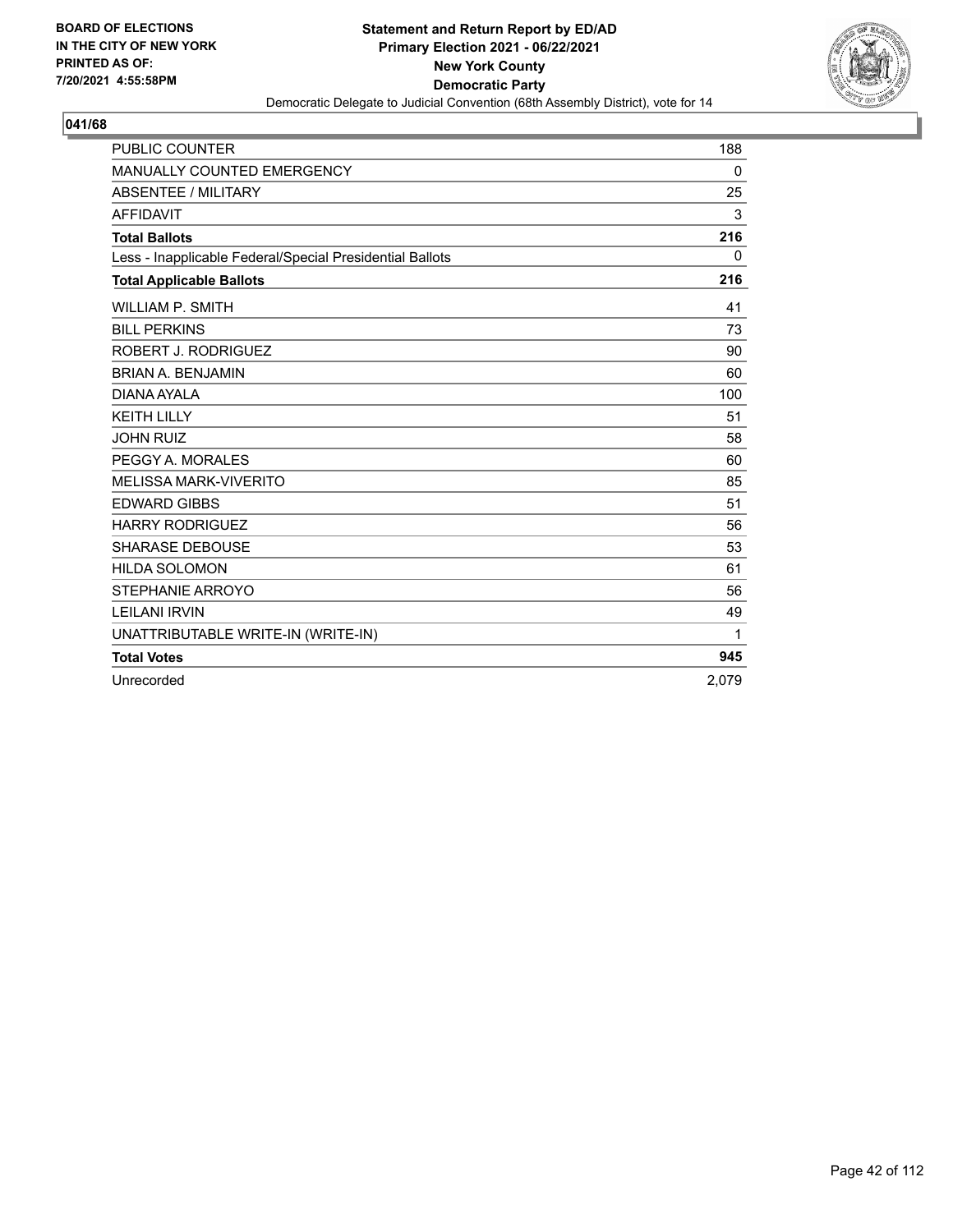

| <b>PUBLIC COUNTER</b>                                    | 176          |
|----------------------------------------------------------|--------------|
| MANUALLY COUNTED EMERGENCY                               | 0            |
| ABSENTEE / MILITARY                                      | 13           |
| <b>AFFIDAVIT</b>                                         | 1            |
| <b>Total Ballots</b>                                     | 190          |
| Less - Inapplicable Federal/Special Presidential Ballots | $\Omega$     |
| <b>Total Applicable Ballots</b>                          | 190          |
| <b>WILLIAM P. SMITH</b>                                  | 28           |
| <b>BILL PERKINS</b>                                      | 63           |
| ROBERT J. RODRIGUEZ                                      | 83           |
| <b>BRIAN A. BENJAMIN</b>                                 | 47           |
| DIANA AYALA                                              | 93           |
| <b>KEITH LILLY</b>                                       | 33           |
| <b>JOHN RUIZ</b>                                         | 42           |
| PEGGY A. MORALES                                         | 39           |
| <b>MELISSA MARK-VIVERITO</b>                             | 74           |
| <b>EDWARD GIBBS</b>                                      | 37           |
| <b>HARRY RODRIGUEZ</b>                                   | 37           |
| <b>SHARASE DEBOUSE</b>                                   | 27           |
| <b>HILDA SOLOMON</b>                                     | 41           |
| STEPHANIE ARROYO                                         | 43           |
| <b>LEILANI IRVIN</b>                                     | 28           |
| JOSEPH HARRIS (WRITE-IN)                                 | $\mathbf 1$  |
| UNATTRIBUTABLE WRITE-IN (WRITE-IN)                       | $\mathbf{1}$ |
| <b>Total Votes</b>                                       | 717          |
| Unrecorded                                               | 1,943        |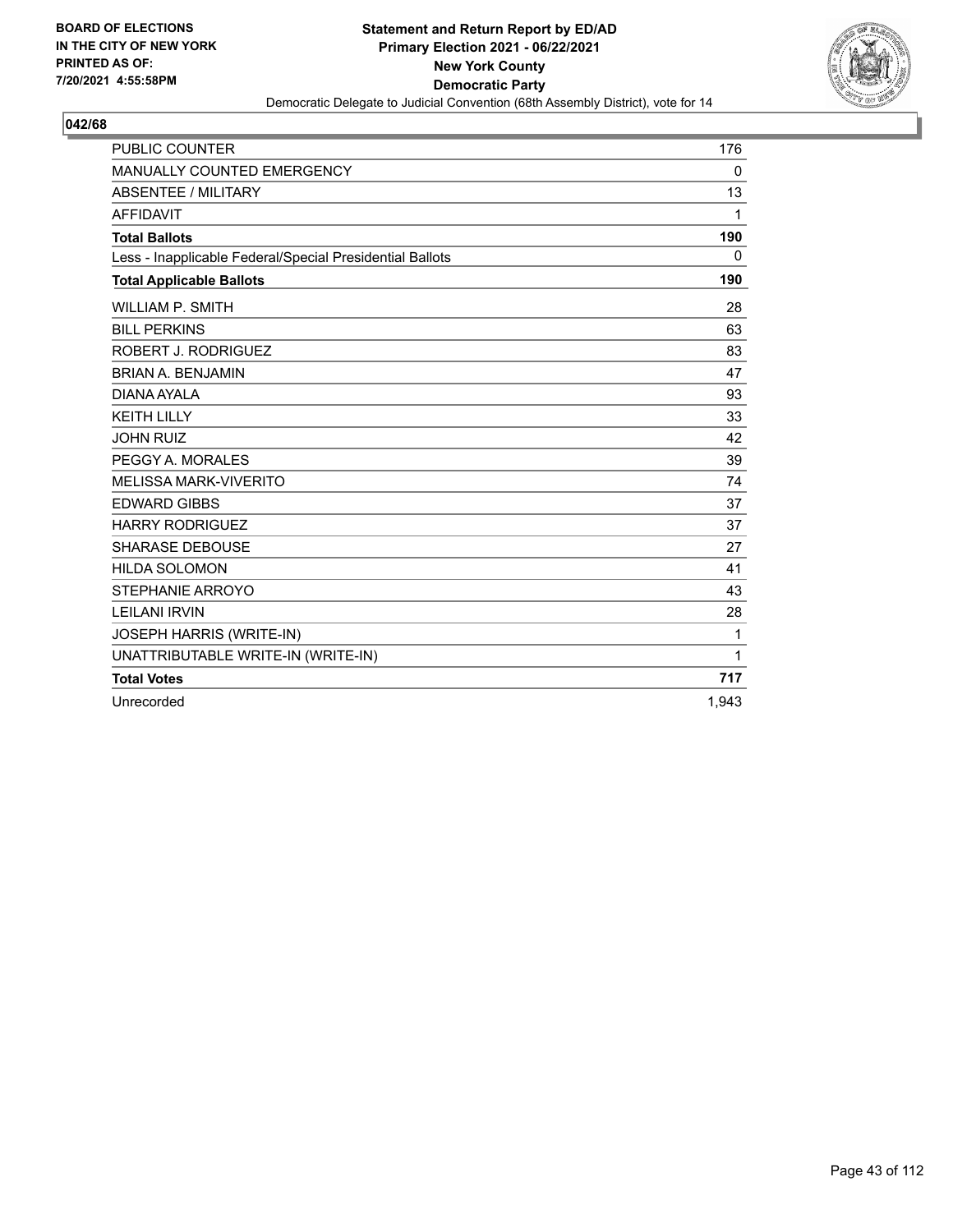

| <b>PUBLIC COUNTER</b>                                    | 175            |
|----------------------------------------------------------|----------------|
| <b>MANUALLY COUNTED EMERGENCY</b>                        | 0              |
| <b>ABSENTEE / MILITARY</b>                               | 14             |
| <b>AFFIDAVIT</b>                                         | $\overline{2}$ |
| <b>Total Ballots</b>                                     | 191            |
| Less - Inapplicable Federal/Special Presidential Ballots | $\Omega$       |
| <b>Total Applicable Ballots</b>                          | 191            |
| <b>WILLIAM P. SMITH</b>                                  | 30             |
| <b>BILL PERKINS</b>                                      | 42             |
| ROBERT J. RODRIGUEZ                                      | 55             |
| <b>BRIAN A. BENJAMIN</b>                                 | 45             |
| DIANA AYALA                                              | 88             |
| <b>KEITH LILLY</b>                                       | 33             |
| <b>JOHN RUIZ</b>                                         | 39             |
| PEGGY A. MORALES                                         | 48             |
| <b>MELISSA MARK-VIVERITO</b>                             | 60             |
| <b>EDWARD GIBBS</b>                                      | 39             |
| <b>HARRY RODRIGUEZ</b>                                   | 39             |
| <b>SHARASE DEBOUSE</b>                                   | 43             |
| <b>HILDA SOLOMON</b>                                     | 46             |
| <b>STEPHANIE ARROYO</b>                                  | 44             |
| <b>LEILANI IRVIN</b>                                     | 38             |
| <b>Total Votes</b>                                       | 689            |
| Unrecorded                                               | 1.985          |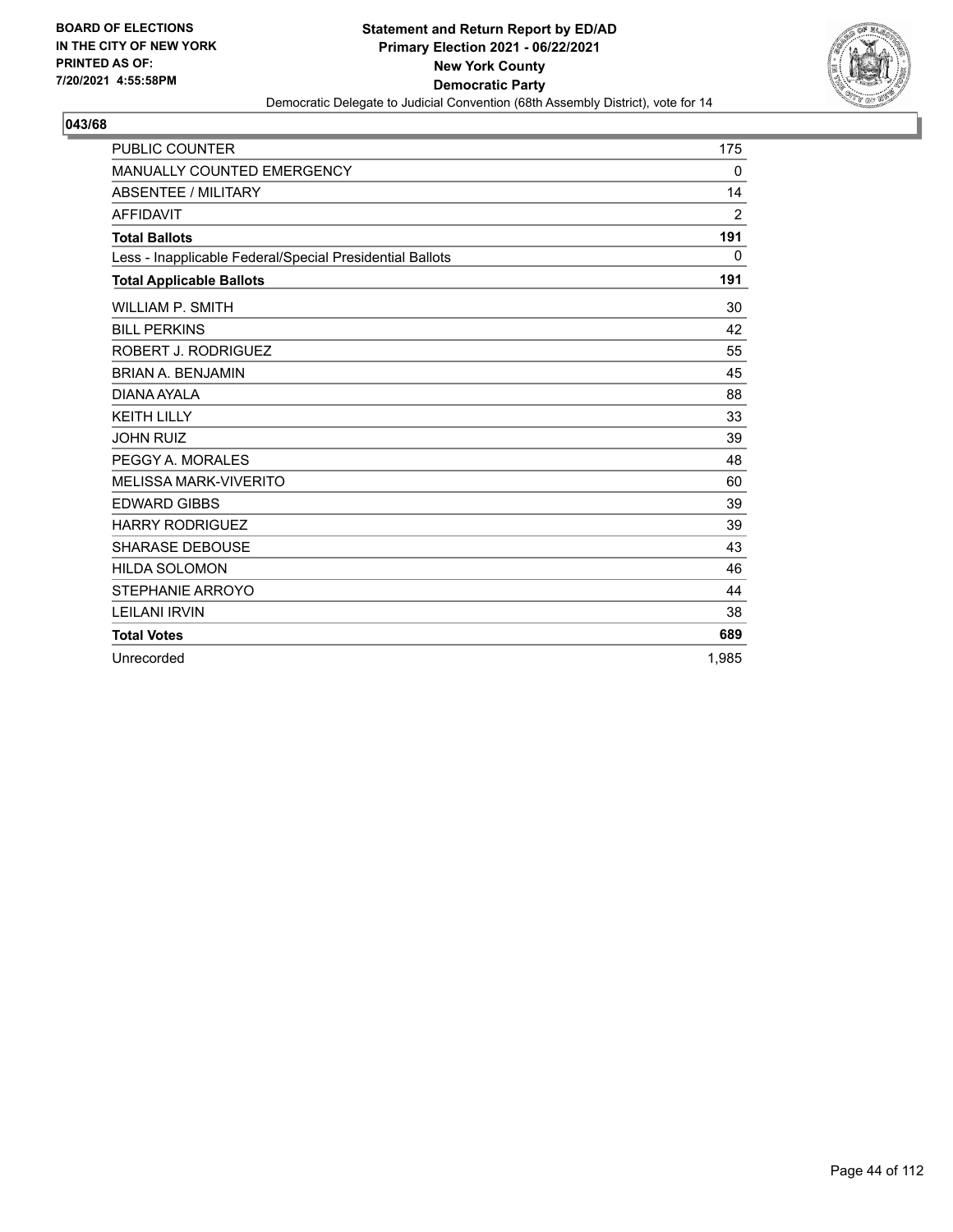

| <b>PUBLIC COUNTER</b>                                    | 101            |
|----------------------------------------------------------|----------------|
| MANUALLY COUNTED EMERGENCY                               | 0              |
| <b>ABSENTEE / MILITARY</b>                               | 12             |
| <b>AFFIDAVIT</b>                                         | $\overline{2}$ |
| <b>Total Ballots</b>                                     | 115            |
| Less - Inapplicable Federal/Special Presidential Ballots | 0              |
| <b>Total Applicable Ballots</b>                          | 115            |
| <b>WILLIAM P. SMITH</b>                                  | 10             |
| <b>BILL PERKINS</b>                                      | 22             |
| ROBERT J. RODRIGUEZ                                      | 36             |
| <b>BRIAN A. BENJAMIN</b>                                 | 21             |
| DIANA AYALA                                              | 40             |
| <b>KEITH LILLY</b>                                       | 17             |
| <b>JOHN RUIZ</b>                                         | 25             |
| PEGGY A. MORALES                                         | 26             |
| <b>MELISSA MARK-VIVERITO</b>                             | 29             |
| <b>EDWARD GIBBS</b>                                      | 13             |
| <b>HARRY RODRIGUEZ</b>                                   | 25             |
| <b>SHARASE DEBOUSE</b>                                   | 16             |
| <b>HILDA SOLOMON</b>                                     | 16             |
| STEPHANIE ARROYO                                         | 22             |
| <b>LEILANI IRVIN</b>                                     | 17             |
| MANUEL ONATIVIA (WRITE-IN)                               | 1              |
| <b>Total Votes</b>                                       | 336            |
| Unrecorded                                               | 1.274          |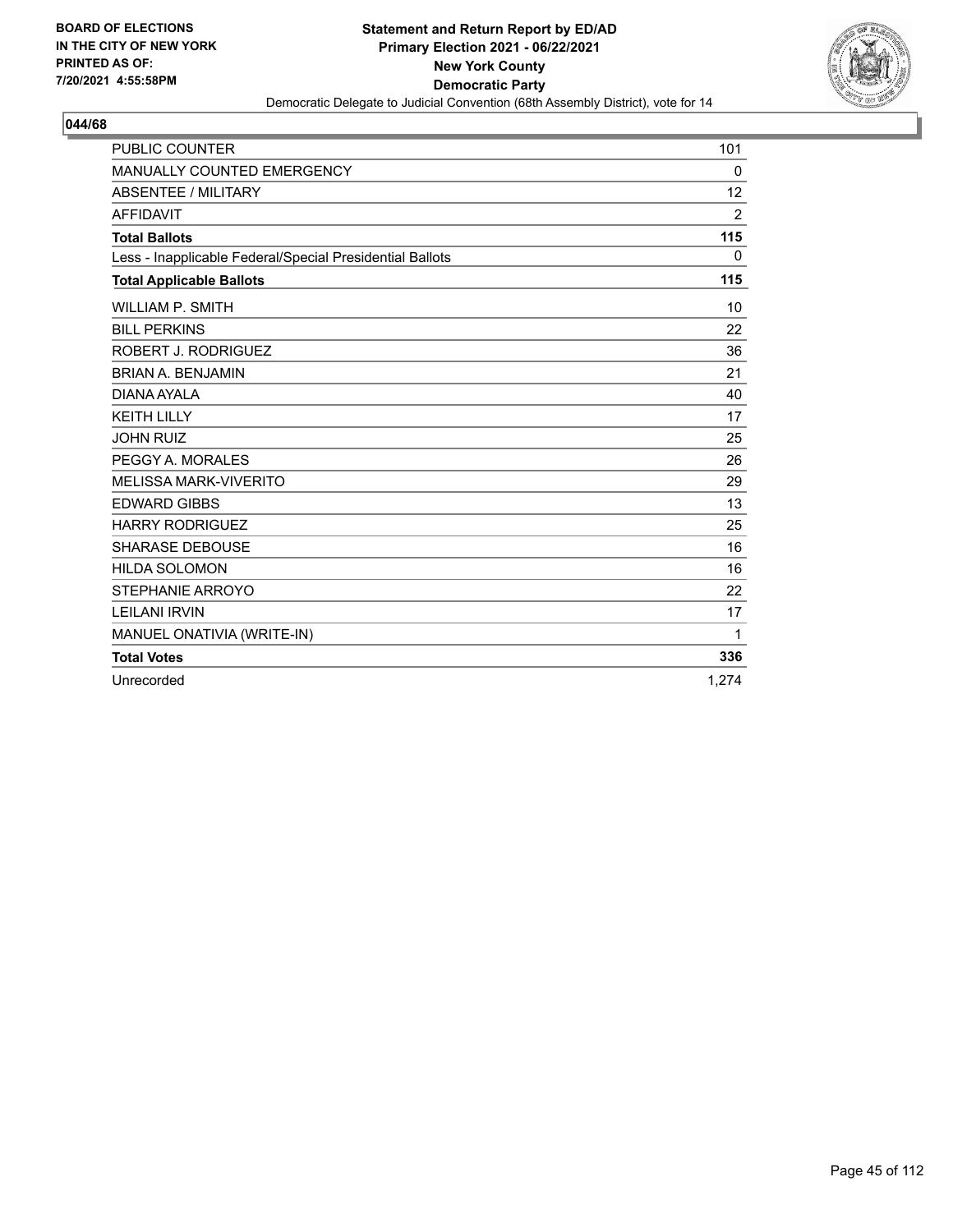

| <b>PUBLIC COUNTER</b>                                    | 63       |
|----------------------------------------------------------|----------|
| <b>MANUALLY COUNTED EMERGENCY</b>                        | 0        |
| <b>ABSENTEE / MILITARY</b>                               | 5        |
| <b>AFFIDAVIT</b>                                         | 1        |
| <b>Total Ballots</b>                                     | 69       |
| Less - Inapplicable Federal/Special Presidential Ballots | $\Omega$ |
| <b>Total Applicable Ballots</b>                          | 69       |
| <b>WILLIAM P. SMITH</b>                                  | 10       |
| <b>BILL PERKINS</b>                                      | 14       |
| ROBERT J. RODRIGUEZ                                      | 23       |
| <b>BRIAN A. BENJAMIN</b>                                 | 12       |
| DIANA AYALA                                              | 29       |
| <b>KEITH LILLY</b>                                       | 10       |
| <b>JOHN RUIZ</b>                                         | 13       |
| PEGGY A. MORALES                                         | 18       |
| <b>MELISSA MARK-VIVERITO</b>                             | 22       |
| <b>EDWARD GIBBS</b>                                      | 12       |
| <b>HARRY RODRIGUEZ</b>                                   | 16       |
| <b>SHARASE DEBOUSE</b>                                   | 10       |
| <b>HILDA SOLOMON</b>                                     | 13       |
| STEPHANIE ARROYO                                         | 15       |
| <b>LEILANI IRVIN</b>                                     | 11       |
| ANGEL POWELL (WRITE-IN)                                  | 1        |
| UNATTRIBUTABLE WRITE-IN (WRITE-IN)                       | 1        |
| <b>Total Votes</b>                                       | 230      |
| Unrecorded                                               | 736      |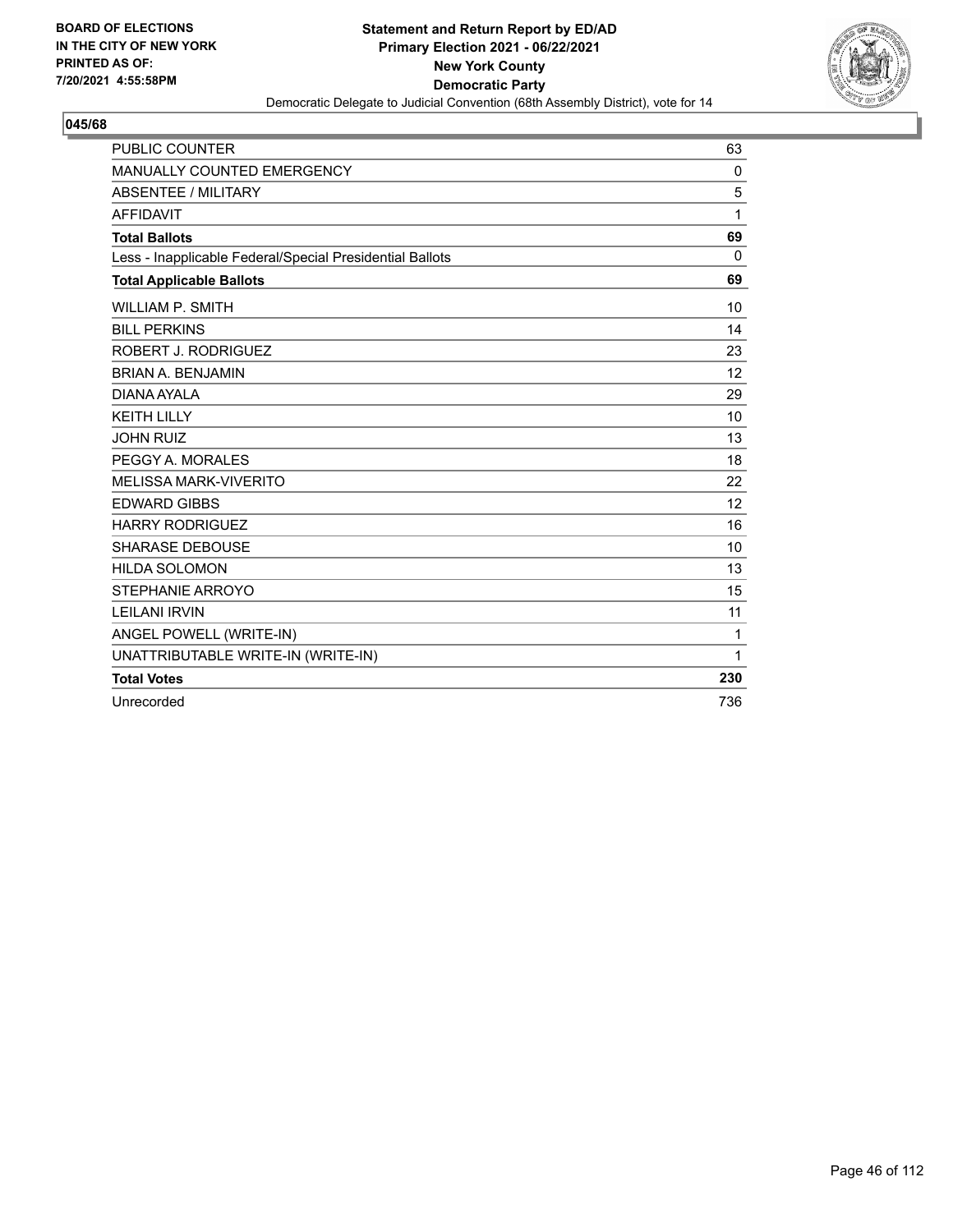

| <b>PUBLIC COUNTER</b>                                    | 152      |
|----------------------------------------------------------|----------|
| MANUALLY COUNTED EMERGENCY                               | 0        |
| ABSENTEE / MILITARY                                      | 6        |
| <b>AFFIDAVIT</b>                                         | $\Omega$ |
| <b>Total Ballots</b>                                     | 158      |
| Less - Inapplicable Federal/Special Presidential Ballots | 0        |
| <b>Total Applicable Ballots</b>                          | 158      |
| <b>WILLIAM P. SMITH</b>                                  | 23       |
| <b>BILL PERKINS</b>                                      | 38       |
| ROBERT J. RODRIGUEZ                                      | 50       |
| <b>BRIAN A. BENJAMIN</b>                                 | 41       |
| DIANA AYALA                                              | 61       |
| <b>KEITH LILLY</b>                                       | 34       |
| <b>JOHN RUIZ</b>                                         | 36       |
| PEGGY A. MORALES                                         | 41       |
| <b>MELISSA MARK-VIVERITO</b>                             | 51       |
| <b>EDWARD GIBBS</b>                                      | 36       |
| <b>HARRY RODRIGUEZ</b>                                   | 40       |
| <b>SHARASE DEBOUSE</b>                                   | 37       |
| <b>HILDA SOLOMON</b>                                     | 38       |
| STEPHANIE ARROYO                                         | 41       |
| <b>LEILANI IRVIN</b>                                     | 36       |
| UNATTRIBUTABLE WRITE-IN (WRITE-IN)                       | 3        |
| <b>Total Votes</b>                                       | 606      |
| Unrecorded                                               | 1.606    |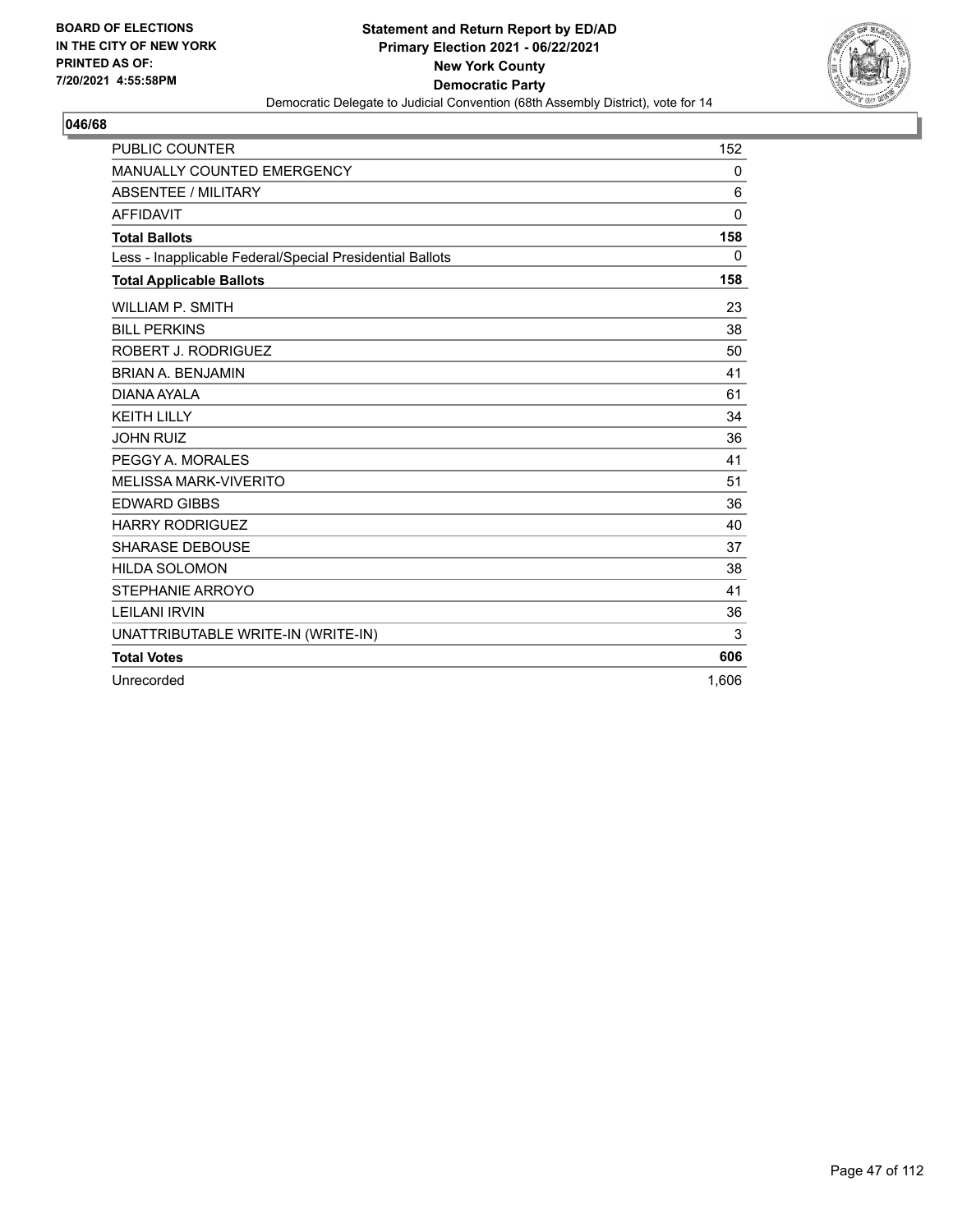

| <b>PUBLIC COUNTER</b>                                    | 81       |
|----------------------------------------------------------|----------|
| <b>MANUALLY COUNTED EMERGENCY</b>                        | 0        |
| <b>ABSENTEE / MILITARY</b>                               | 6        |
| <b>AFFIDAVIT</b>                                         | 1        |
| <b>Total Ballots</b>                                     | 88       |
| Less - Inapplicable Federal/Special Presidential Ballots | $\Omega$ |
| <b>Total Applicable Ballots</b>                          | 88       |
| <b>WILLIAM P. SMITH</b>                                  | 9        |
| <b>BILL PERKINS</b>                                      | 28       |
| ROBERT J. RODRIGUEZ                                      | 23       |
| <b>BRIAN A. BENJAMIN</b>                                 | 15       |
| DIANA AYALA                                              | 25       |
| <b>KEITH LILLY</b>                                       | 9        |
| <b>JOHN RUIZ</b>                                         | 13       |
| PEGGY A. MORALES                                         | 17       |
| <b>MELISSA MARK-VIVERITO</b>                             | 23       |
| <b>EDWARD GIBBS</b>                                      | 15       |
| <b>HARRY RODRIGUEZ</b>                                   | 12       |
| <b>SHARASE DEBOUSE</b>                                   | 9        |
| <b>HILDA SOLOMON</b>                                     | 20       |
| STEPHANIE ARROYO                                         | 14       |
| <b>LEILANI IRVIN</b>                                     | 7        |
| <b>Total Votes</b>                                       | 239      |
| Unrecorded                                               | 993      |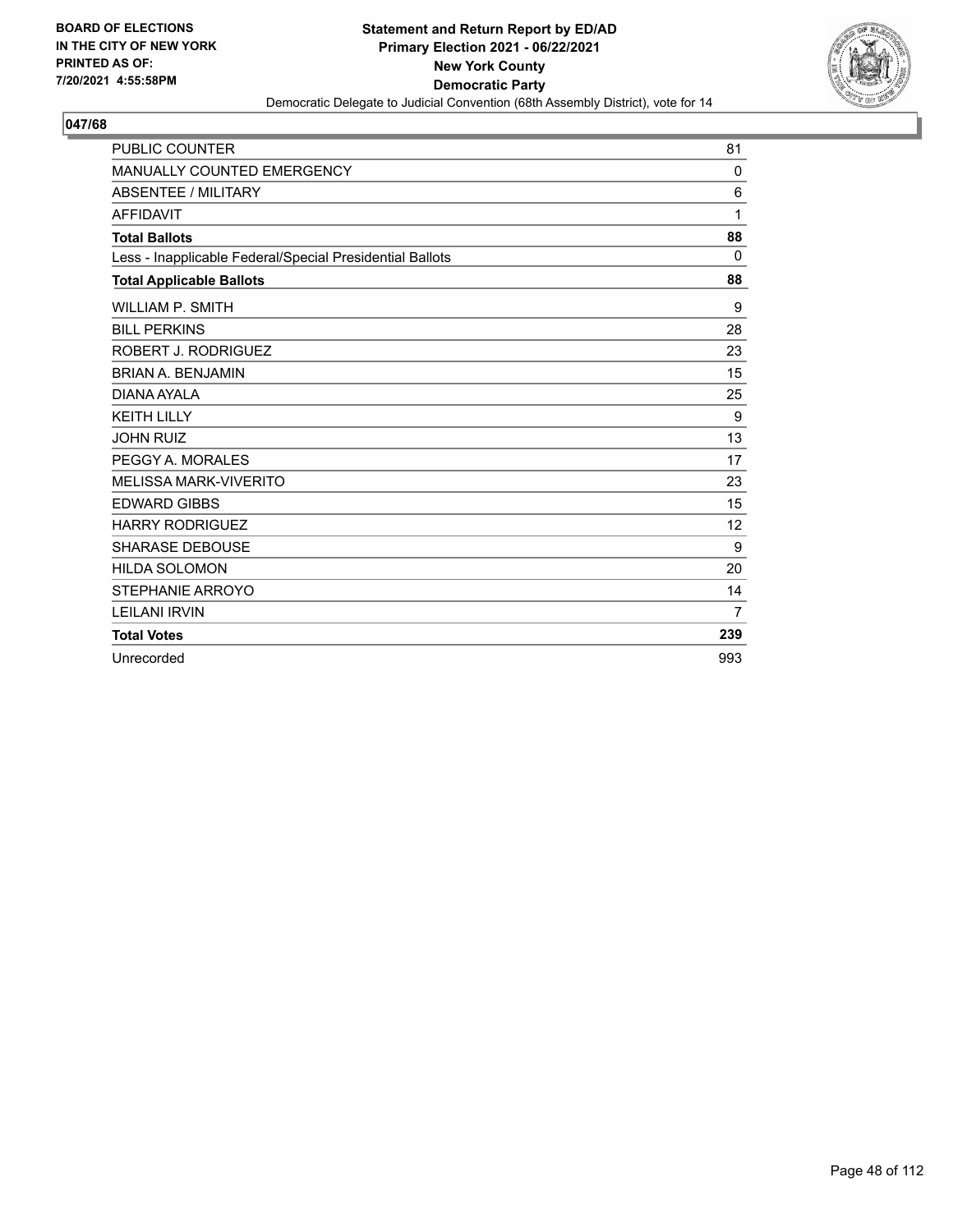

| <b>PUBLIC COUNTER</b>                                    | 90             |
|----------------------------------------------------------|----------------|
| <b>MANUALLY COUNTED EMERGENCY</b>                        | 0              |
| <b>ABSENTEE / MILITARY</b>                               | $\overline{7}$ |
| <b>AFFIDAVIT</b>                                         | 3              |
| <b>Total Ballots</b>                                     | 100            |
| Less - Inapplicable Federal/Special Presidential Ballots | $\Omega$       |
| <b>Total Applicable Ballots</b>                          | 100            |
| <b>WILLIAM P. SMITH</b>                                  | 13             |
| <b>BILL PERKINS</b>                                      | 35             |
| ROBERT J. RODRIGUEZ                                      | 33             |
| <b>BRIAN A. BENJAMIN</b>                                 | 31             |
| DIANA AYALA                                              | 42             |
| <b>KEITH LILLY</b>                                       | 18             |
| <b>JOHN RUIZ</b>                                         | 26             |
| PEGGY A. MORALES                                         | 22             |
| <b>MELISSA MARK-VIVERITO</b>                             | 33             |
| <b>EDWARD GIBBS</b>                                      | 22             |
| <b>HARRY RODRIGUEZ</b>                                   | 24             |
| <b>SHARASE DEBOUSE</b>                                   | 18             |
| <b>HILDA SOLOMON</b>                                     | 24             |
| STEPHANIE ARROYO                                         | 24             |
| <b>LEILANI IRVIN</b>                                     | 14             |
| <b>Total Votes</b>                                       | 379            |
| Unrecorded                                               | 1.021          |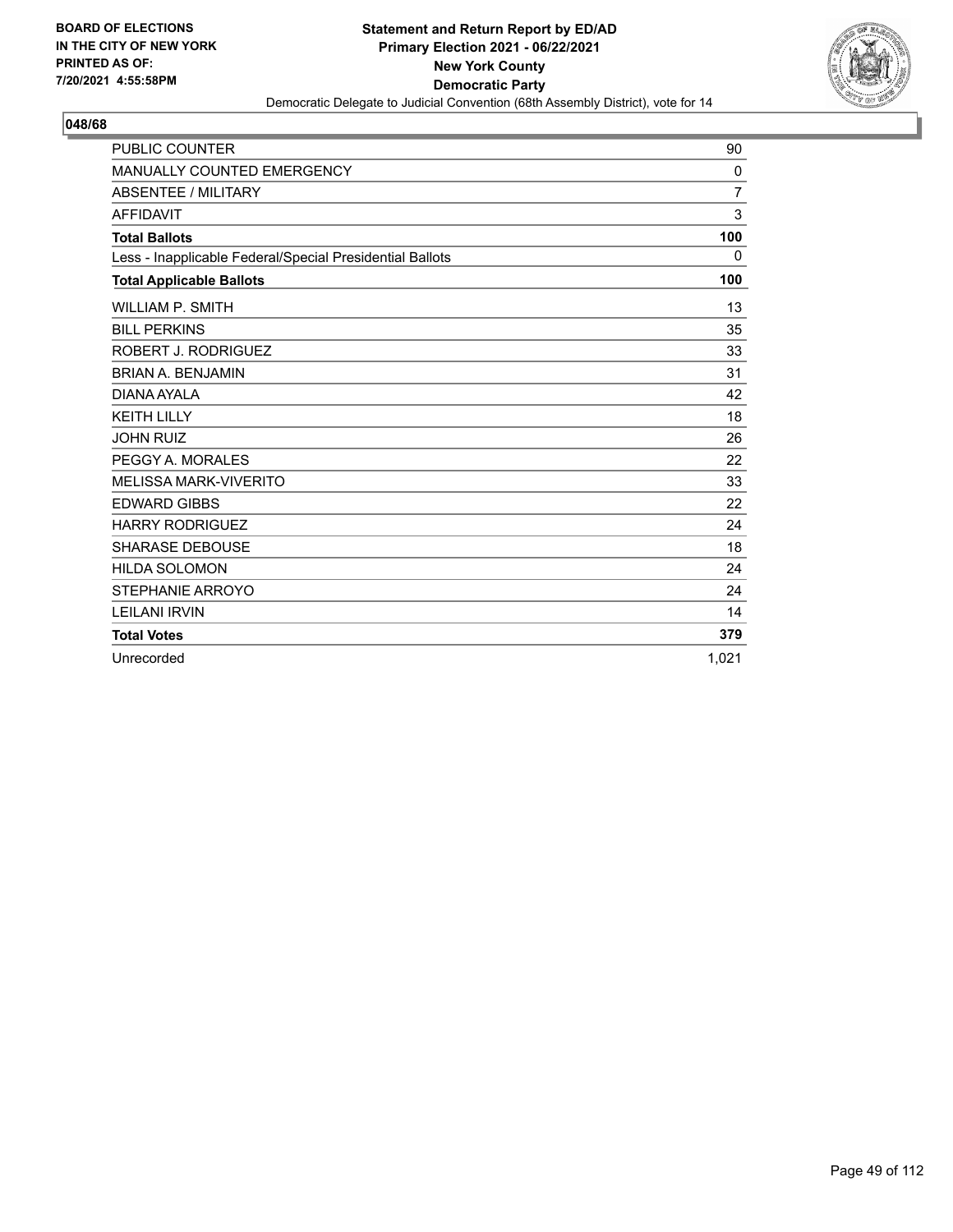

| <b>PUBLIC COUNTER</b>                                    | 109   |
|----------------------------------------------------------|-------|
| MANUALLY COUNTED EMERGENCY                               | 0     |
| ABSENTEE / MILITARY                                      | 6     |
| <b>AFFIDAVIT</b>                                         | 1     |
| <b>Total Ballots</b>                                     | 116   |
| Less - Inapplicable Federal/Special Presidential Ballots | 0     |
| <b>Total Applicable Ballots</b>                          | 116   |
| <b>WILLIAM P. SMITH</b>                                  | 10    |
| <b>BILL PERKINS</b>                                      | 30    |
| ROBERT J. RODRIGUEZ                                      | 33    |
| <b>BRIAN A. BENJAMIN</b>                                 | 21    |
| DIANA AYALA                                              | 41    |
| <b>KEITH LILLY</b>                                       | 12    |
| <b>JOHN RUIZ</b>                                         | 20    |
| PEGGY A. MORALES                                         | 19    |
| <b>MELISSA MARK-VIVERITO</b>                             | 25    |
| <b>EDWARD GIBBS</b>                                      | 22    |
| <b>HARRY RODRIGUEZ</b>                                   | 16    |
| <b>SHARASE DEBOUSE</b>                                   | 9     |
| <b>HILDA SOLOMON</b>                                     | 25    |
| STEPHANIE ARROYO                                         | 22    |
| <b>LEILANI IRVIN</b>                                     | 17    |
| UNATTRIBUTABLE WRITE-IN (WRITE-IN)                       | 3     |
| <b>Total Votes</b>                                       | 325   |
| Unrecorded                                               | 1.299 |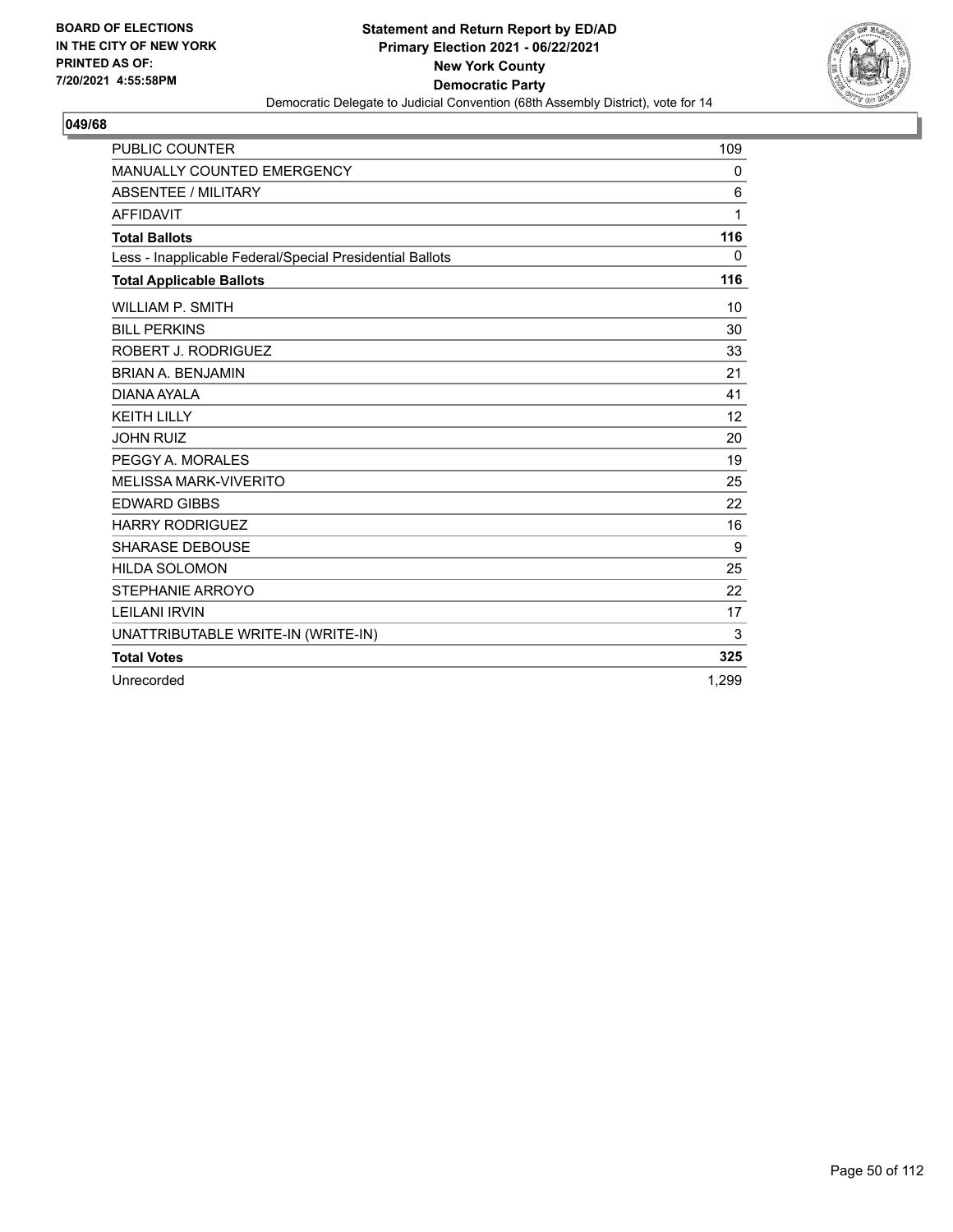

| <b>PUBLIC COUNTER</b>                                    | 190            |
|----------------------------------------------------------|----------------|
| MANUALLY COUNTED EMERGENCY                               | 0              |
| <b>ABSENTEE / MILITARY</b>                               | $\overline{7}$ |
| <b>AFFIDAVIT</b>                                         | $\mathbf{1}$   |
| <b>Total Ballots</b>                                     | 198            |
| Less - Inapplicable Federal/Special Presidential Ballots | $\mathbf{0}$   |
| <b>Total Applicable Ballots</b>                          | 198            |
| <b>WILLIAM P. SMITH</b>                                  | 16             |
| <b>BILL PERKINS</b>                                      | 81             |
| ROBERT J. RODRIGUEZ                                      | 84             |
| <b>BRIAN A. BENJAMIN</b>                                 | 68             |
| DIANA AYALA                                              | 99             |
| <b>KEITH LILLY</b>                                       | 30             |
| <b>JOHN RUIZ</b>                                         | 53             |
| PEGGY A. MORALES                                         | 47             |
| <b>MELISSA MARK-VIVERITO</b>                             | 68             |
| <b>EDWARD GIBBS</b>                                      | 49             |
| <b>HARRY RODRIGUEZ</b>                                   | 35             |
| <b>SHARASE DEBOUSE</b>                                   | 30             |
| <b>HILDA SOLOMON</b>                                     | 100            |
| STEPHANIE ARROYO                                         | 42             |
| <b>LEILANI IRVIN</b>                                     | 44             |
| DWEYNIE E. PAUL (WRITE-IN)                               | 1              |
| MARY J. JUMPERSON (WRITE-IN)                             | $\mathbf{1}$   |
| UNATTRIBUTABLE WRITE-IN (WRITE-IN)                       | $\overline{2}$ |
| <b>Total Votes</b>                                       | 850            |
| Unrecorded                                               | 1.922          |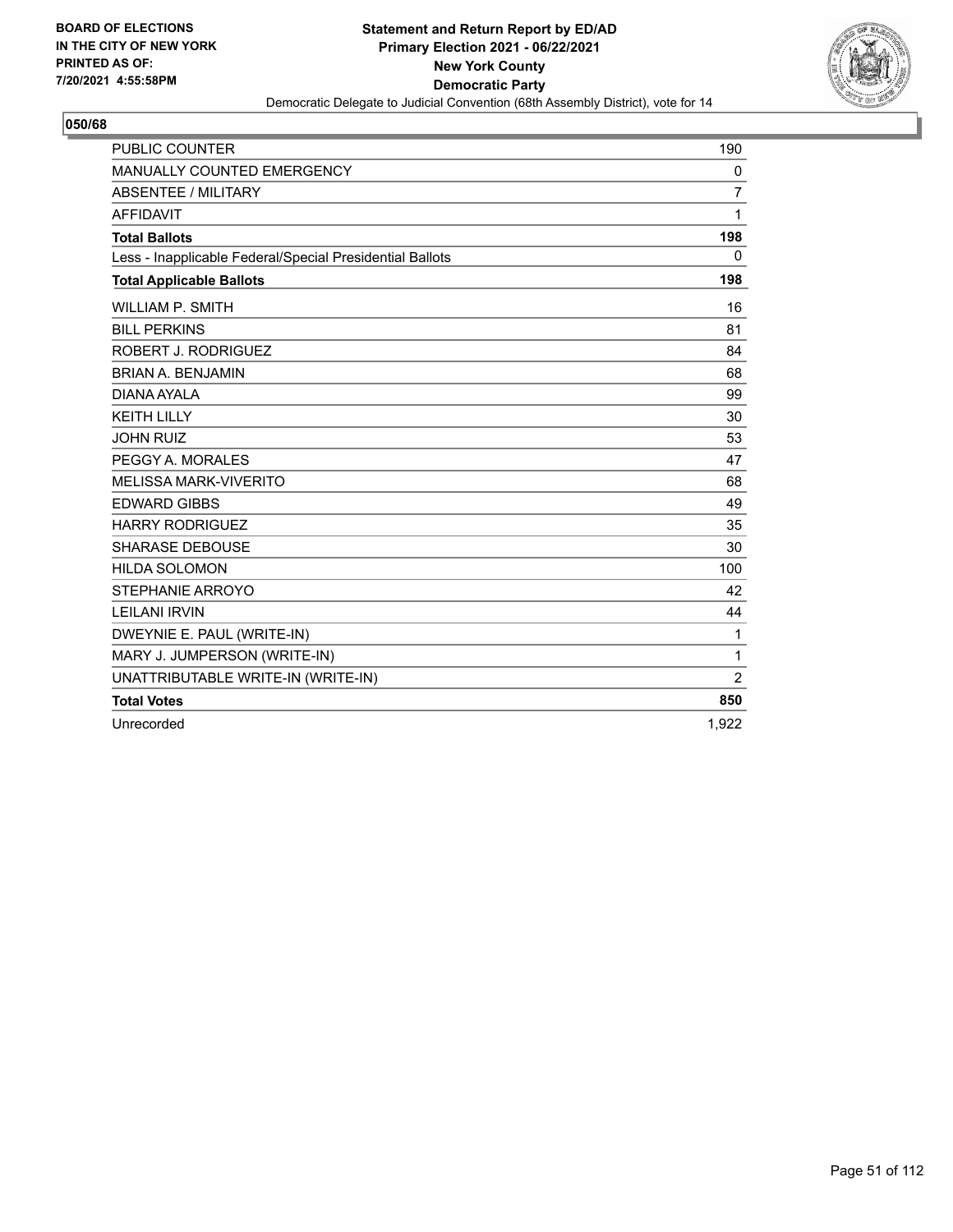

| <b>PUBLIC COUNTER</b>                                    | 149            |
|----------------------------------------------------------|----------------|
| MANUALLY COUNTED EMERGENCY                               | 0              |
| <b>ABSENTEE / MILITARY</b>                               | 15             |
| <b>AFFIDAVIT</b>                                         | 1              |
| <b>Total Ballots</b>                                     | 165            |
| Less - Inapplicable Federal/Special Presidential Ballots | $\mathbf{0}$   |
| <b>Total Applicable Ballots</b>                          | 165            |
| <b>WILLIAM P. SMITH</b>                                  | 20             |
| <b>BILL PERKINS</b>                                      | 72             |
| ROBERT J. RODRIGUEZ                                      | 53             |
| <b>BRIAN A. BENJAMIN</b>                                 | 59             |
| DIANA AYALA                                              | 86             |
| <b>KEITH LILLY</b>                                       | 25             |
| <b>JOHN RUIZ</b>                                         | 46             |
| PEGGY A. MORALES                                         | 36             |
| <b>MELISSA MARK-VIVERITO</b>                             | 62             |
| <b>EDWARD GIBBS</b>                                      | 40             |
| <b>HARRY RODRIGUEZ</b>                                   | 24             |
| <b>SHARASE DEBOUSE</b>                                   | 29             |
| <b>HILDA SOLOMON</b>                                     | 60             |
| STEPHANIE ARROYO                                         | 33             |
| <b>LEILANI IRVIN</b>                                     | 32             |
| FATIMAH DOAKOURE (WRITE-IN)                              | 1              |
| MARY J. JIMPENSON (WRITE-IN)                             | 1              |
| UNATTRIBUTABLE WRITE-IN (WRITE-IN)                       | $\overline{7}$ |
| <b>Total Votes</b>                                       | 686            |
| Unrecorded                                               | 1.624          |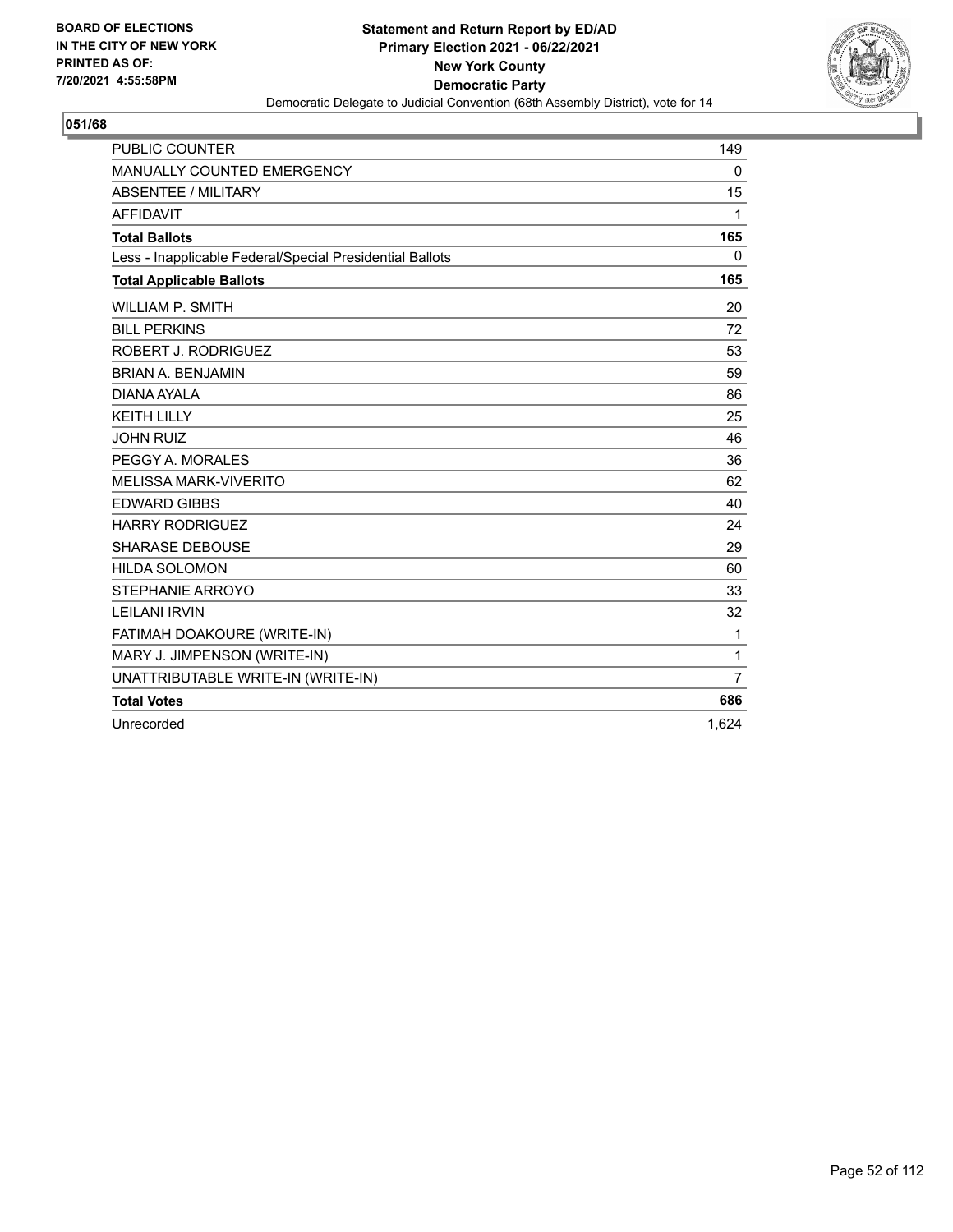

| <b>PUBLIC COUNTER</b>                                    | 189   |
|----------------------------------------------------------|-------|
| MANUALLY COUNTED EMERGENCY                               | 0     |
| ABSENTEE / MILITARY                                      | 7     |
| <b>AFFIDAVIT</b>                                         | 1     |
| <b>Total Ballots</b>                                     | 197   |
| Less - Inapplicable Federal/Special Presidential Ballots | 0     |
| <b>Total Applicable Ballots</b>                          | 197   |
| <b>WILLIAM P. SMITH</b>                                  | 23    |
| <b>BILL PERKINS</b>                                      | 81    |
| ROBERT J. RODRIGUEZ                                      | 88    |
| <b>BRIAN A. BENJAMIN</b>                                 | 71    |
| DIANA AYALA                                              | 91    |
| <b>KEITH LILLY</b>                                       | 38    |
| <b>JOHN RUIZ</b>                                         | 53    |
| PEGGY A. MORALES                                         | 40    |
| <b>MELISSA MARK-VIVERITO</b>                             | 67    |
| <b>EDWARD GIBBS</b>                                      | 55    |
| <b>HARRY RODRIGUEZ</b>                                   | 47    |
| <b>SHARASE DEBOUSE</b>                                   | 37    |
| <b>HILDA SOLOMON</b>                                     | 69    |
| STEPHANIE ARROYO                                         | 44    |
| <b>LEILANI IRVIN</b>                                     | 42    |
| DIANE GREEN (WRITE-IN)                                   | 1     |
| UNATTRIBUTABLE WRITE-IN (WRITE-IN)                       | 2     |
| <b>Total Votes</b>                                       | 849   |
| Unrecorded                                               | 1,909 |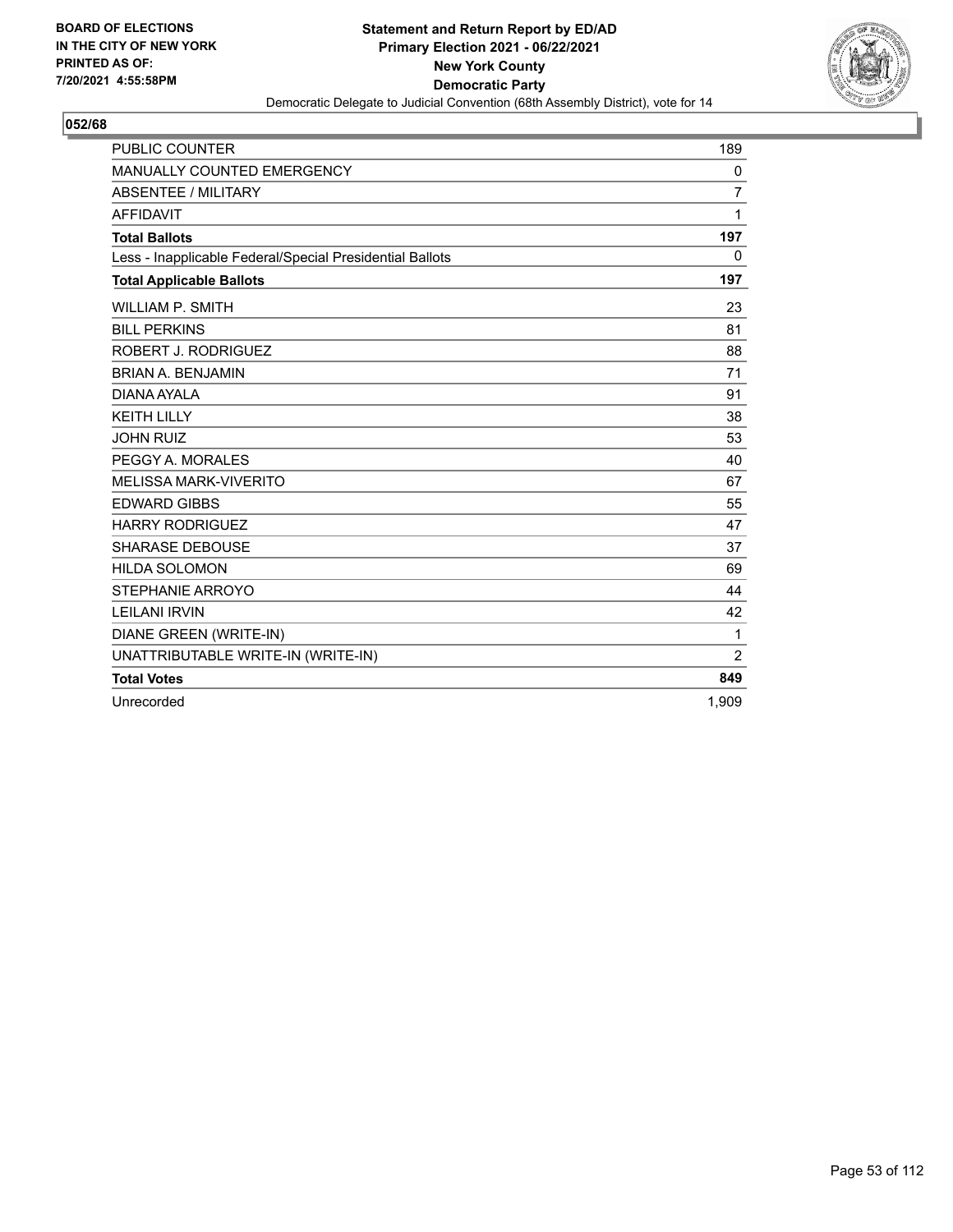

| <b>PUBLIC COUNTER</b>                                    | 138          |
|----------------------------------------------------------|--------------|
| MANUALLY COUNTED EMERGENCY                               | 0            |
| ABSENTEE / MILITARY                                      | 11           |
| <b>AFFIDAVIT</b>                                         | $\mathbf{0}$ |
| <b>Total Ballots</b>                                     | 149          |
| Less - Inapplicable Federal/Special Presidential Ballots | $\mathbf{0}$ |
| <b>Total Applicable Ballots</b>                          | 149          |
| <b>WILLIAM P. SMITH</b>                                  | 24           |
| <b>BILL PERKINS</b>                                      | 60           |
| ROBERT J. RODRIGUEZ                                      | 64           |
| <b>BRIAN A. BENJAMIN</b>                                 | 64           |
| DIANA AYALA                                              | 74           |
| <b>KEITH LILLY</b>                                       | 41           |
| <b>JOHN RUIZ</b>                                         | 44           |
| PEGGY A. MORALES                                         | 53           |
| <b>MELISSA MARK-VIVERITO</b>                             | 59           |
| <b>EDWARD GIBBS</b>                                      | 51           |
| <b>HARRY RODRIGUEZ</b>                                   | 41           |
| <b>SHARASE DEBOUSE</b>                                   | 40           |
| <b>HILDA SOLOMON</b>                                     | 56           |
| STEPHANIE ARROYO                                         | 48           |
| <b>LEILANI IRVIN</b>                                     | 34           |
| JO ANN LAWSON (WRITE-IN)                                 | $\mathbf 1$  |
| UNATTRIBUTABLE WRITE-IN (WRITE-IN)                       | 1            |
| <b>Total Votes</b>                                       | 755          |
| Unrecorded                                               | 1,331        |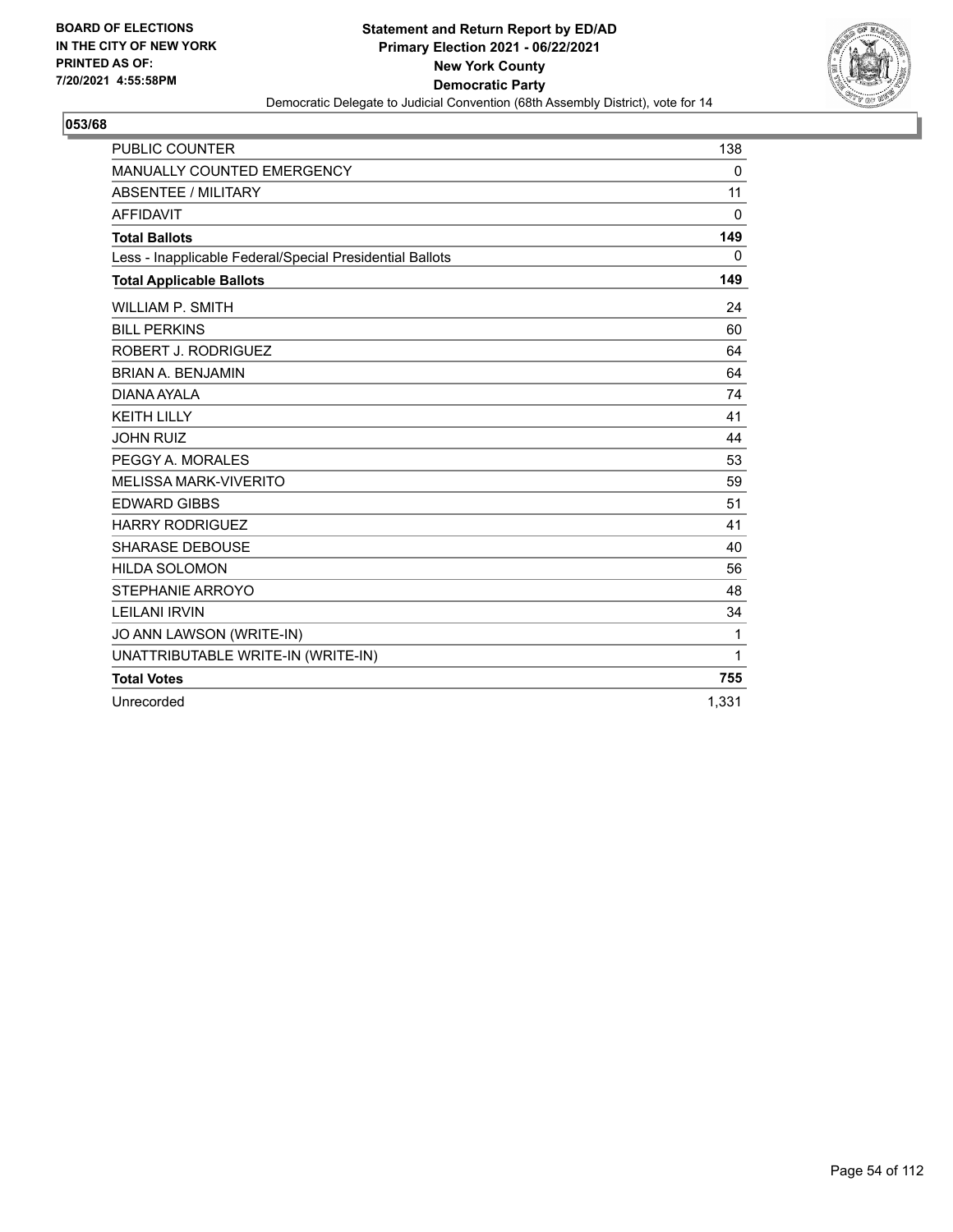

| <b>PUBLIC COUNTER</b>                                    | 147          |
|----------------------------------------------------------|--------------|
| MANUALLY COUNTED EMERGENCY                               | 0            |
| <b>ABSENTEE / MILITARY</b>                               | 27           |
| <b>AFFIDAVIT</b>                                         | 1            |
| <b>Total Ballots</b>                                     | 175          |
| Less - Inapplicable Federal/Special Presidential Ballots | $\mathbf{0}$ |
| <b>Total Applicable Ballots</b>                          | 175          |
| <b>WILLIAM P. SMITH</b>                                  | 22           |
| <b>BILL PERKINS</b>                                      | 54           |
| ROBERT J. RODRIGUEZ                                      | 77           |
| <b>BRIAN A. BENJAMIN</b>                                 | 50           |
| DIANA AYALA                                              | 85           |
| <b>KEITH LILLY</b>                                       | 39           |
| <b>JOHN RUIZ</b>                                         | 45           |
| PEGGY A. MORALES                                         | 52           |
| <b>MELISSA MARK-VIVERITO</b>                             | 64           |
| <b>EDWARD GIBBS</b>                                      | 46           |
| <b>HARRY RODRIGUEZ</b>                                   | 45           |
| <b>SHARASE DEBOUSE</b>                                   | 38           |
| <b>HILDA SOLOMON</b>                                     | 46           |
| STEPHANIE ARROYO                                         | 51           |
| <b>LEILANI IRVIN</b>                                     | 34           |
| THOMAS ACOSTA (WRITE-IN)                                 | $\mathbf{1}$ |
| UNATTRIBUTABLE WRITE-IN (WRITE-IN)                       | 4            |
| <b>Total Votes</b>                                       | 753          |
| Unrecorded                                               | 1.697        |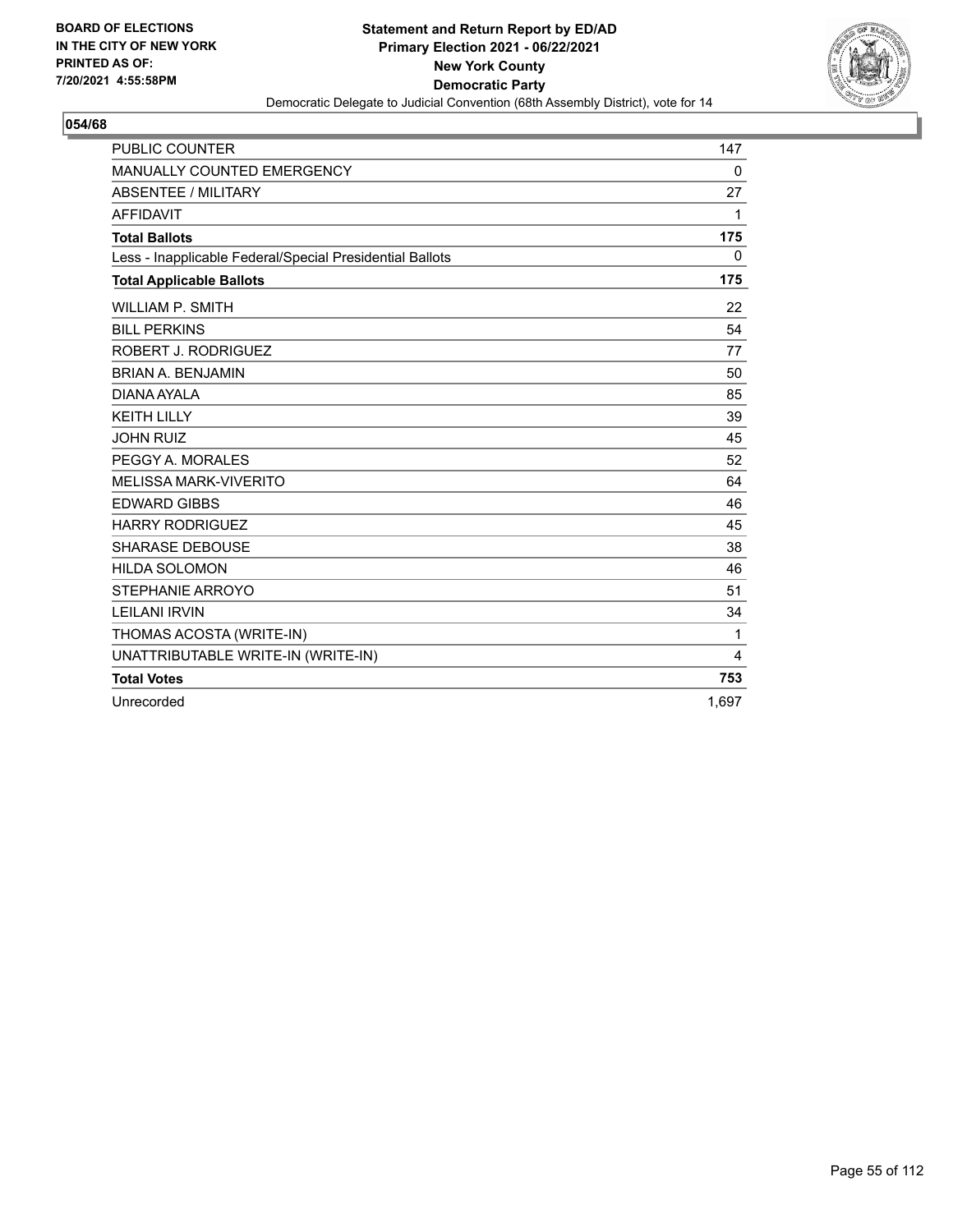

| <b>PUBLIC COUNTER</b>                                    | 186   |
|----------------------------------------------------------|-------|
| <b>MANUALLY COUNTED EMERGENCY</b>                        | 0     |
| <b>ABSENTEE / MILITARY</b>                               | 24    |
| <b>AFFIDAVIT</b>                                         | 3     |
| <b>Total Ballots</b>                                     | 213   |
| Less - Inapplicable Federal/Special Presidential Ballots | 0     |
| <b>Total Applicable Ballots</b>                          | 213   |
| <b>WILLIAM P. SMITH</b>                                  | 38    |
| <b>BILL PERKINS</b>                                      | 66    |
| ROBERT J. RODRIGUEZ                                      | 95    |
| <b>BRIAN A. BENJAMIN</b>                                 | 71    |
| DIANA AYALA                                              | 100   |
| <b>KEITH LILLY</b>                                       | 62    |
| <b>JOHN RUIZ</b>                                         | 66    |
| PEGGY A. MORALES                                         | 73    |
| <b>MELISSA MARK-VIVERITO</b>                             | 91    |
| <b>EDWARD GIBBS</b>                                      | 56    |
| <b>HARRY RODRIGUEZ</b>                                   | 66    |
| <b>SHARASE DEBOUSE</b>                                   | 61    |
| <b>HILDA SOLOMON</b>                                     | 64    |
| <b>STEPHANIE ARROYO</b>                                  | 67    |
| <b>LEILANI IRVIN</b>                                     | 55    |
| <b>Total Votes</b>                                       | 1,031 |
| Unrecorded                                               | 1,951 |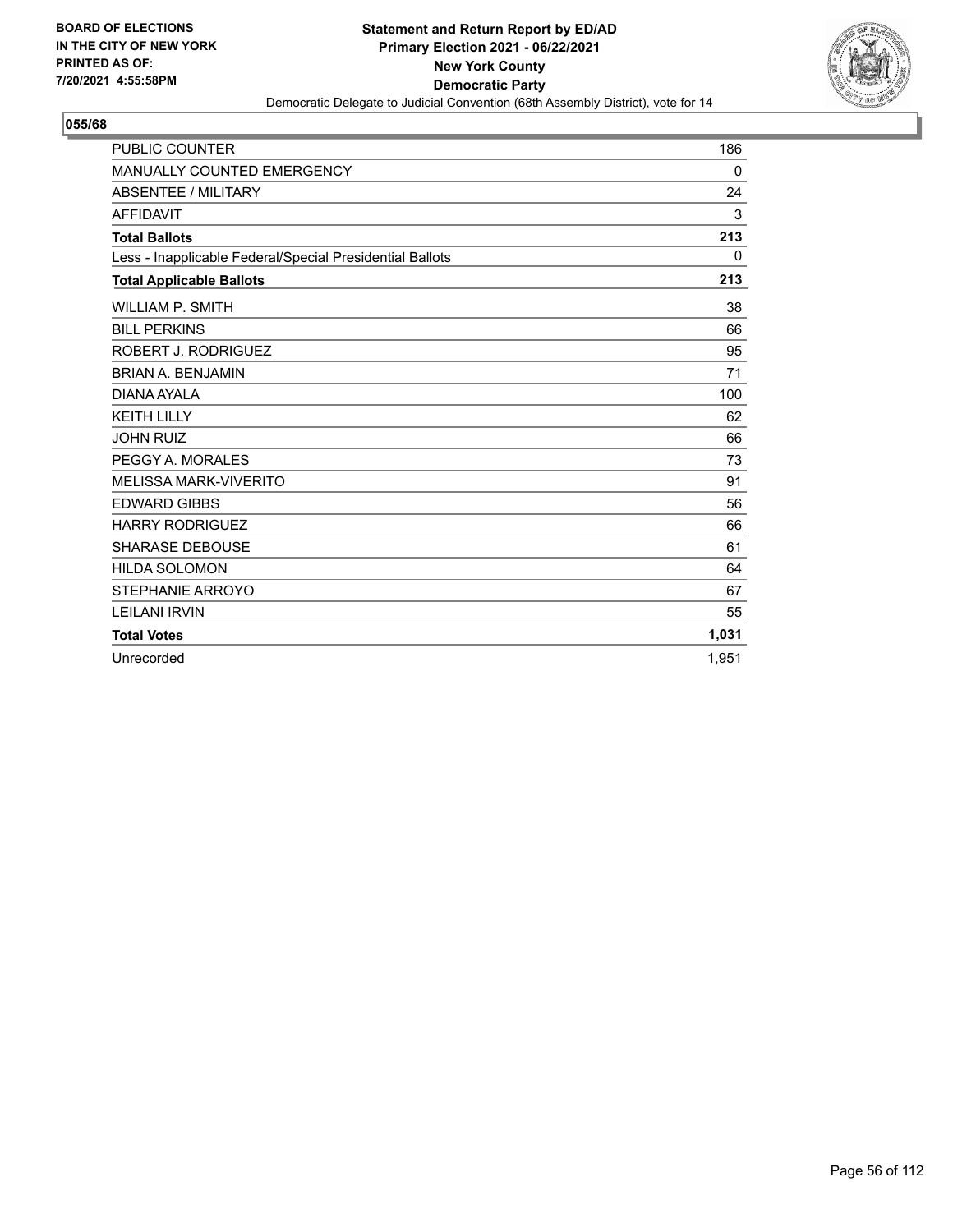

| <b>PUBLIC COUNTER</b>                                    | 137          |
|----------------------------------------------------------|--------------|
| MANUALLY COUNTED EMERGENCY                               | 0            |
| <b>ABSENTEE / MILITARY</b>                               | 14           |
| <b>AFFIDAVIT</b>                                         | 1            |
| <b>Total Ballots</b>                                     | 152          |
| Less - Inapplicable Federal/Special Presidential Ballots | $\mathbf{0}$ |
| <b>Total Applicable Ballots</b>                          | 152          |
| <b>WILLIAM P. SMITH</b>                                  | 25           |
| <b>BILL PERKINS</b>                                      | 45           |
| ROBERT J. RODRIGUEZ                                      | 52           |
| <b>BRIAN A. BENJAMIN</b>                                 | 38           |
| DIANA AYALA                                              | 66           |
| <b>KEITH LILLY</b>                                       | 35           |
| <b>JOHN RUIZ</b>                                         | 30           |
| PEGGY A. MORALES                                         | 32           |
| <b>MELISSA MARK-VIVERITO</b>                             | 50           |
| <b>EDWARD GIBBS</b>                                      | 33           |
| <b>HARRY RODRIGUEZ</b>                                   | 31           |
| <b>SHARASE DEBOUSE</b>                                   | 27           |
| <b>HILDA SOLOMON</b>                                     | 29           |
| STEPHANIE ARROYO                                         | 33           |
| <b>LEILANI IRVIN</b>                                     | 29           |
| HEATHER KELLY (WRITE-IN)                                 | 1            |
| LUCIAN REYNOLDS (WRITE-IN)                               | 1            |
| RONA RAJAGOPAL (WRITE-IN)                                | 1            |
| <b>Total Votes</b>                                       | 558          |
| Unrecorded                                               | 1.570        |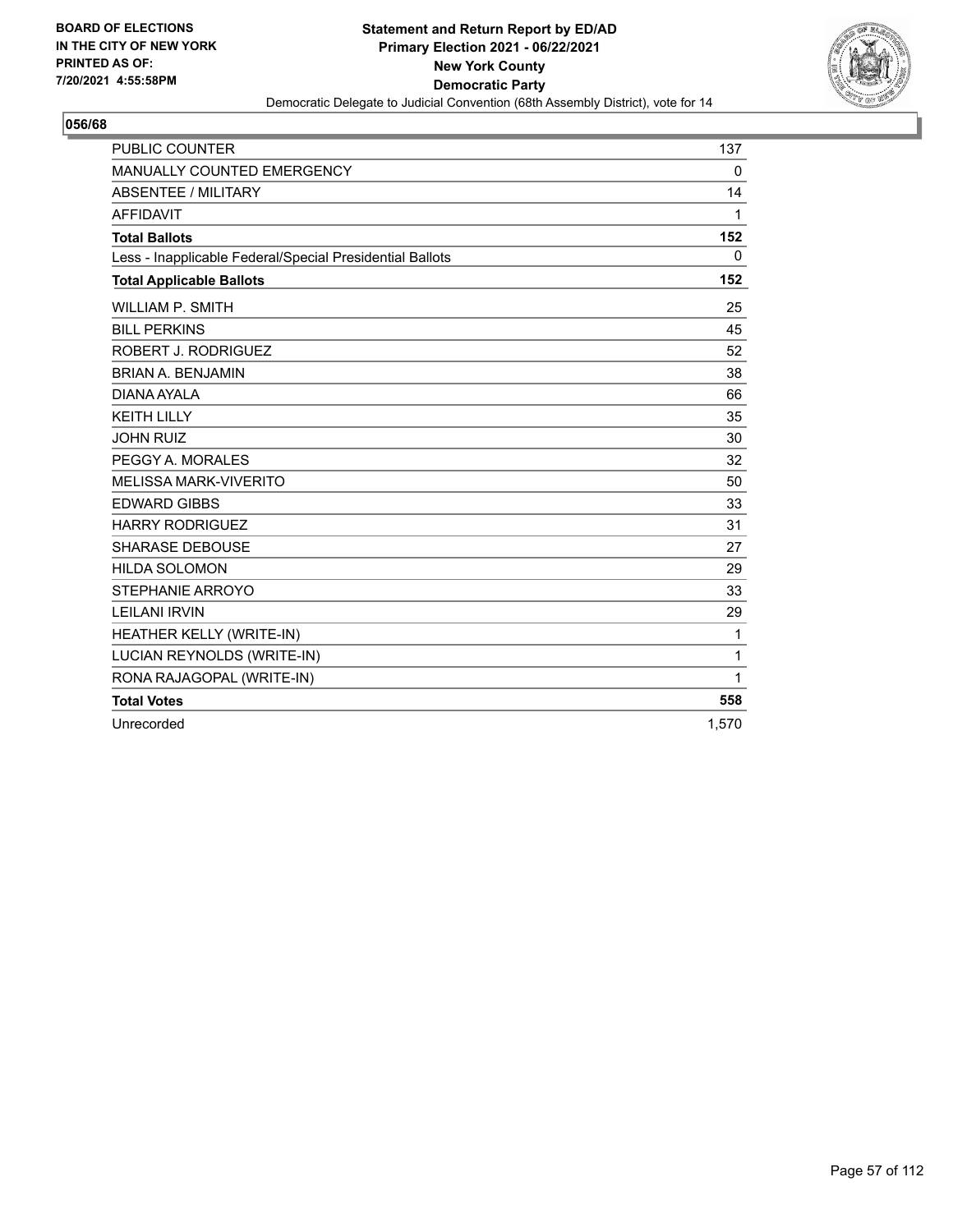

| <b>PUBLIC COUNTER</b>                                    | 141          |
|----------------------------------------------------------|--------------|
| MANUALLY COUNTED EMERGENCY                               | $\mathbf 0$  |
| <b>ABSENTEE / MILITARY</b>                               | 16           |
| <b>AFFIDAVIT</b>                                         | $\mathbf{1}$ |
| <b>Total Ballots</b>                                     | 158          |
| Less - Inapplicable Federal/Special Presidential Ballots | 0            |
| <b>Total Applicable Ballots</b>                          | 158          |
| <b>WILLIAM P. SMITH</b>                                  | 35           |
| <b>BILL PERKINS</b>                                      | 59           |
| ROBERT J. RODRIGUEZ                                      | 43           |
| <b>BRIAN A. BENJAMIN</b>                                 | 46           |
| DIANA AYALA                                              | 38           |
| <b>KEITH LILLY</b>                                       | 35           |
| <b>JOHN RUIZ</b>                                         | 26           |
| PEGGY A. MORALES                                         | 32           |
| <b>MELISSA MARK-VIVERITO</b>                             | 36           |
| <b>EDWARD GIBBS</b>                                      | 24           |
| <b>HARRY RODRIGUEZ</b>                                   | 27           |
| <b>SHARASE DEBOUSE</b>                                   | 26           |
| <b>HILDA SOLOMON</b>                                     | 27           |
| STEPHANIE ARROYO                                         | 32           |
| <b>LEILANI IRVIN</b>                                     | 23           |
| BRIAN FORD (WRITE-IN)                                    | $\mathbf{1}$ |
| <b>BRIAN GISTER (WRITE-IN)</b>                           | 1            |
| DAVID JOHNSON (WRITE-IN)                                 | 1            |
| ERIC THOMPSON (WRITE-IN)                                 | 1            |
| HOWARD MANSON (WRITE-IN)                                 | 1            |
| MONICA SIYLE (WRITE-IN)                                  | 1            |
| <b>Total Votes</b>                                       | 515          |
| Unrecorded                                               | 1,697        |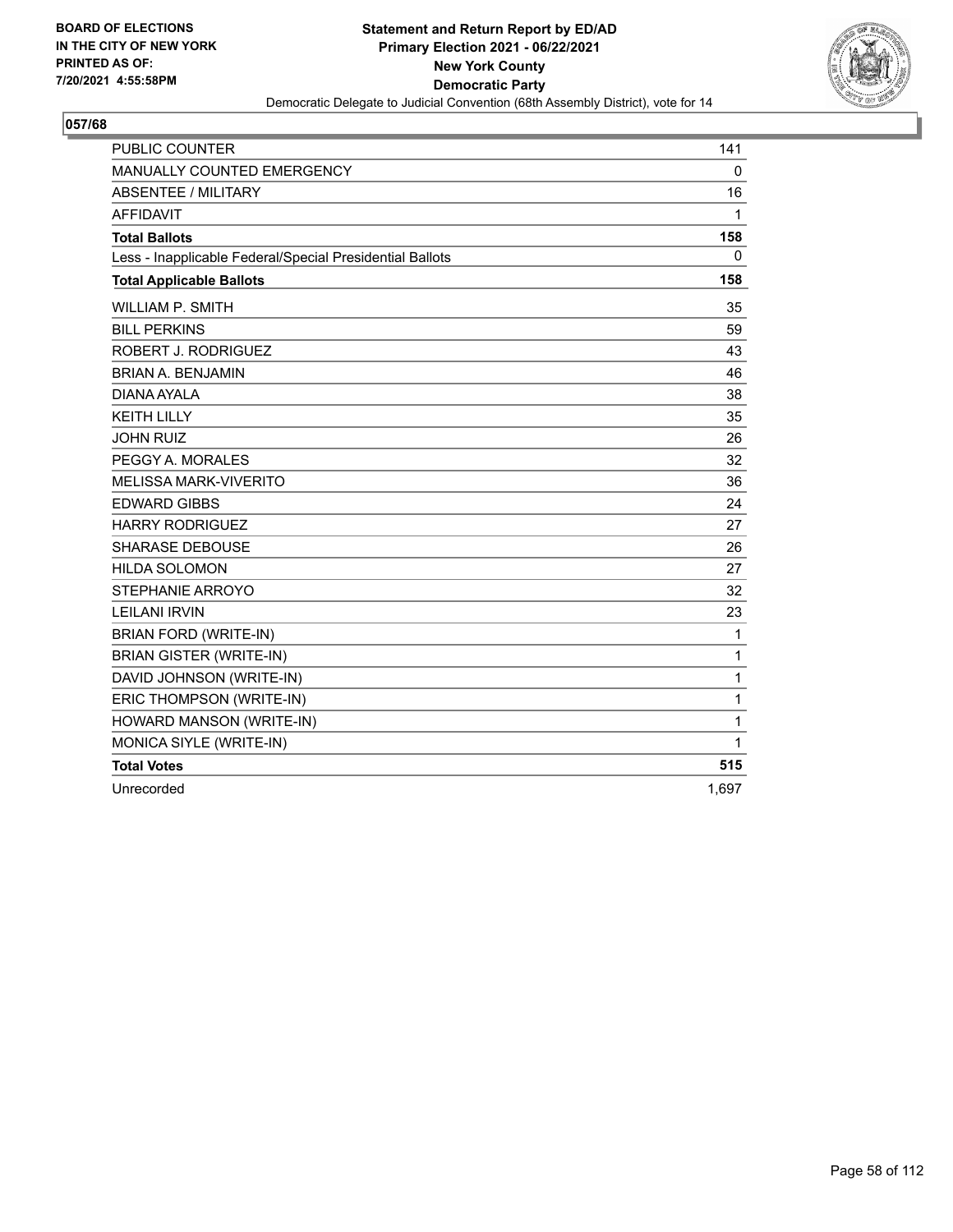

| <b>PUBLIC COUNTER</b>                                    | 103      |
|----------------------------------------------------------|----------|
| MANUALLY COUNTED EMERGENCY                               | 0        |
| ABSENTEE / MILITARY                                      | 5        |
| <b>AFFIDAVIT</b>                                         | 4        |
| <b>Total Ballots</b>                                     | 112      |
| Less - Inapplicable Federal/Special Presidential Ballots | $\Omega$ |
| <b>Total Applicable Ballots</b>                          | 112      |
| <b>WILLIAM P. SMITH</b>                                  | 12       |
| <b>BILL PERKINS</b>                                      | 42       |
| ROBERT J. RODRIGUEZ                                      | 24       |
| <b>BRIAN A. BENJAMIN</b>                                 | 27       |
| DIANA AYAI A                                             | 20       |
| <b>KEITH LILLY</b>                                       | 21       |
| <b>JOHN RUIZ</b>                                         | 15       |
| PEGGY A. MORALES                                         | 16       |
| <b>MELISSA MARK-VIVERITO</b>                             | 15       |
| <b>EDWARD GIBBS</b>                                      | 14       |
| <b>HARRY RODRIGUEZ</b>                                   | 14       |
| <b>SHARASE DEBOUSE</b>                                   | 13       |
| <b>HILDA SOLOMON</b>                                     | 12       |
| STEPHANIE ARROYO                                         | 12       |
| <b>LEILANI IRVIN</b>                                     | 10       |
| <b>Total Votes</b>                                       | 267      |
| Unrecorded                                               | 1.301    |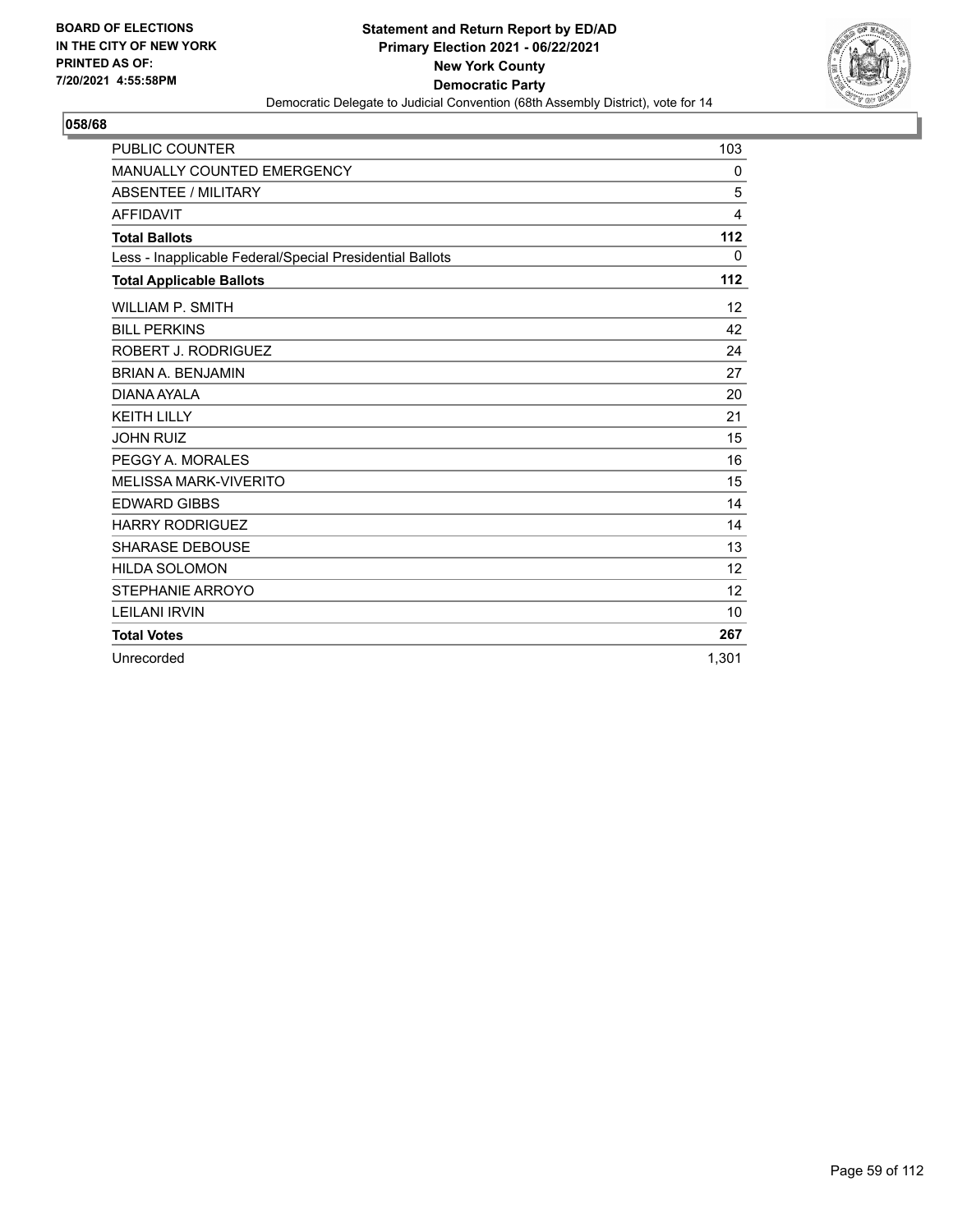

| <b>PUBLIC COUNTER</b>                                    | 115   |
|----------------------------------------------------------|-------|
| MANUALLY COUNTED EMERGENCY                               | 0     |
| <b>ABSENTEE / MILITARY</b>                               | 10    |
| <b>AFFIDAVIT</b>                                         | 1     |
| <b>Total Ballots</b>                                     | 126   |
| Less - Inapplicable Federal/Special Presidential Ballots | 0     |
| <b>Total Applicable Ballots</b>                          | 126   |
| <b>WILLIAM P. SMITH</b>                                  | 15    |
| <b>BILL PERKINS</b>                                      | 57    |
| ROBERT J. RODRIGUEZ                                      | 31    |
| <b>BRIAN A. BENJAMIN</b>                                 | 32    |
| DIANA AYALA                                              | 22    |
| <b>KEITH LILLY</b>                                       | 31    |
| <b>JOHN RUIZ</b>                                         | 22    |
| PEGGY A. MORALES                                         | 17    |
| <b>MELISSA MARK-VIVERITO</b>                             | 16    |
| <b>EDWARD GIBBS</b>                                      | 15    |
| <b>HARRY RODRIGUEZ</b>                                   | 17    |
| <b>SHARASE DEBOUSE</b>                                   | 15    |
| <b>HILDA SOLOMON</b>                                     | 14    |
| STEPHANIE ARROYO                                         | 18    |
| <b>LEILANI IRVIN</b>                                     | 14    |
| UNATTRIBUTABLE WRITE-IN (WRITE-IN)                       | 1     |
| <b>Total Votes</b>                                       | 337   |
| Unrecorded                                               | 1.427 |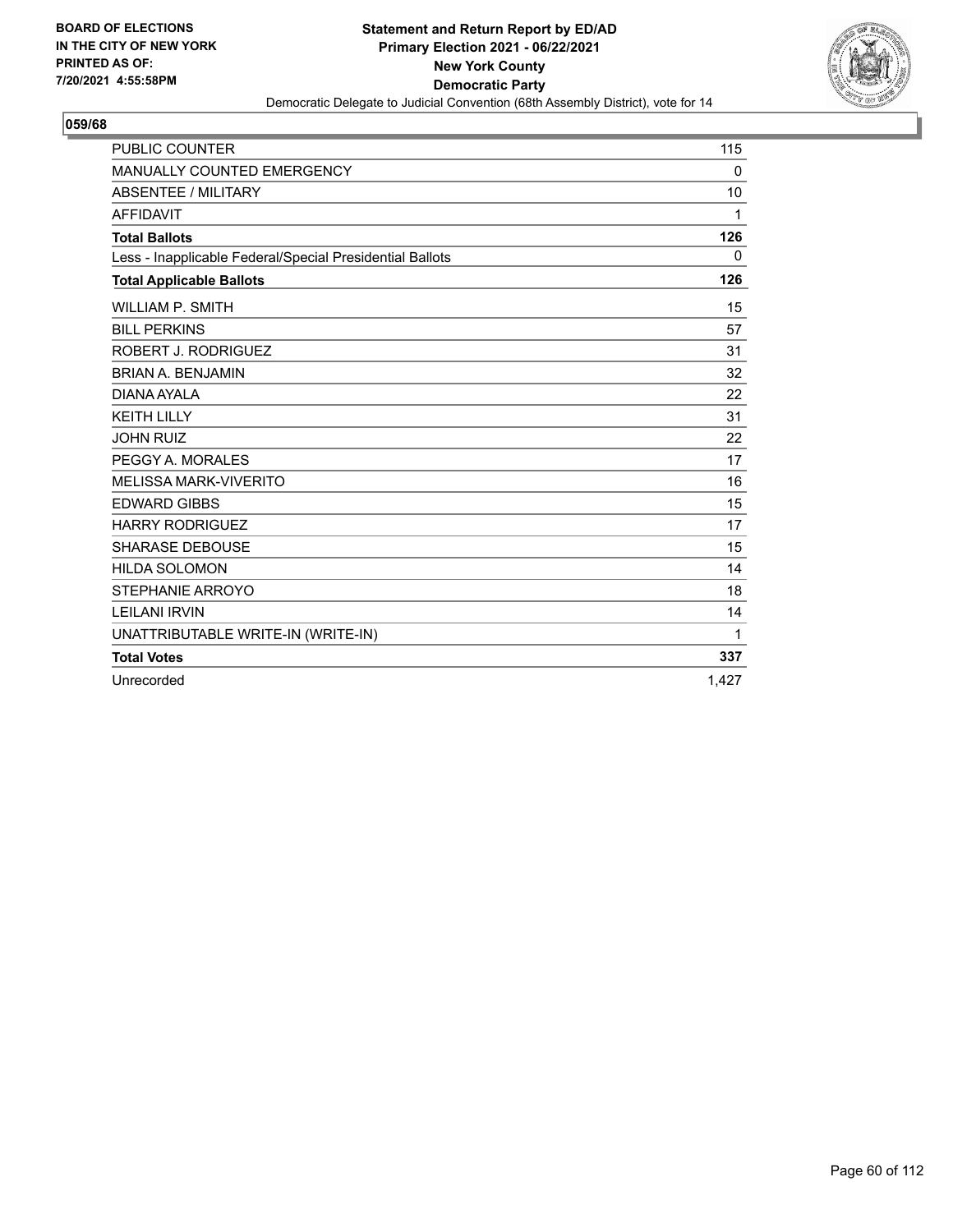

| <b>PUBLIC COUNTER</b>                                    | 135   |
|----------------------------------------------------------|-------|
| <b>MANUALLY COUNTED EMERGENCY</b>                        | 0     |
| <b>ABSENTEE / MILITARY</b>                               | 12    |
| <b>AFFIDAVIT</b>                                         | 1     |
| <b>Total Ballots</b>                                     | 148   |
| Less - Inapplicable Federal/Special Presidential Ballots | 0     |
| <b>Total Applicable Ballots</b>                          | 148   |
| <b>WILLIAM P. SMITH</b>                                  | 19    |
| <b>BILL PERKINS</b>                                      | 63    |
| ROBERT J. RODRIGUEZ                                      | 31    |
| <b>BRIAN A. BENJAMIN</b>                                 | 34    |
| DIANA AYALA                                              | 20    |
| <b>KEITH LILLY</b>                                       | 32    |
| <b>JOHN RUIZ</b>                                         | 21    |
| PEGGY A. MORALES                                         | 28    |
| <b>MELISSA MARK-VIVERITO</b>                             | 25    |
| <b>EDWARD GIBBS</b>                                      | 16    |
| <b>HARRY RODRIGUEZ</b>                                   | 18    |
| <b>SHARASE DEBOUSE</b>                                   | 20    |
| <b>HILDA SOLOMON</b>                                     | 19    |
| <b>STEPHANIE ARROYO</b>                                  | 17    |
| <b>LEILANI IRVIN</b>                                     | 17    |
| <b>Total Votes</b>                                       | 380   |
| Unrecorded                                               | 1.692 |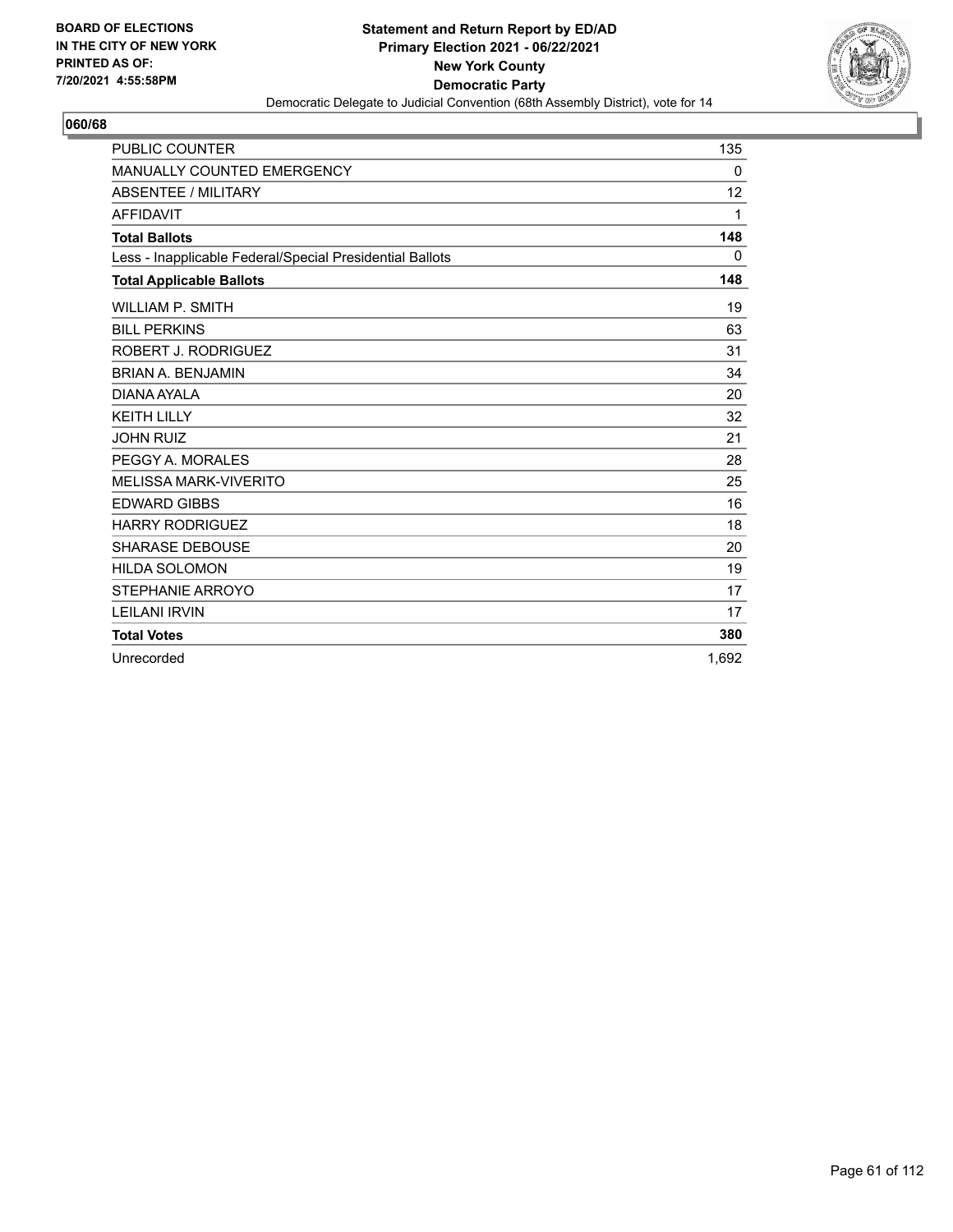

| <b>PUBLIC COUNTER</b>                                    | 123      |
|----------------------------------------------------------|----------|
| MANUALLY COUNTED EMERGENCY                               | 0        |
| <b>ABSENTEE / MILITARY</b>                               | 10       |
| <b>AFFIDAVIT</b>                                         | $\Omega$ |
| <b>Total Ballots</b>                                     | 133      |
| Less - Inapplicable Federal/Special Presidential Ballots | $\Omega$ |
| <b>Total Applicable Ballots</b>                          | 133      |
| <b>WILLIAM P. SMITH</b>                                  | 10       |
| <b>BILL PERKINS</b>                                      | 54       |
| ROBERT J. RODRIGUEZ                                      | 35       |
| <b>BRIAN A. BENJAMIN</b>                                 | 31       |
| DIANA AYAI A                                             | 30       |
| <b>KEITH LILLY</b>                                       | 22       |
| <b>JOHN RUIZ</b>                                         | 16       |
| PEGGY A. MORALES                                         | 20       |
| <b>MELISSA MARK-VIVERITO</b>                             | 30       |
| <b>EDWARD GIBBS</b>                                      | 18       |
| <b>HARRY RODRIGUEZ</b>                                   | 13       |
| <b>SHARASE DEBOUSE</b>                                   | 10       |
| <b>HILDA SOLOMON</b>                                     | 13       |
| STEPHANIE ARROYO                                         | 12       |
| <b>LEILANI IRVIN</b>                                     | 11       |
| <b>Total Votes</b>                                       | 325      |
| Unrecorded                                               | 1,537    |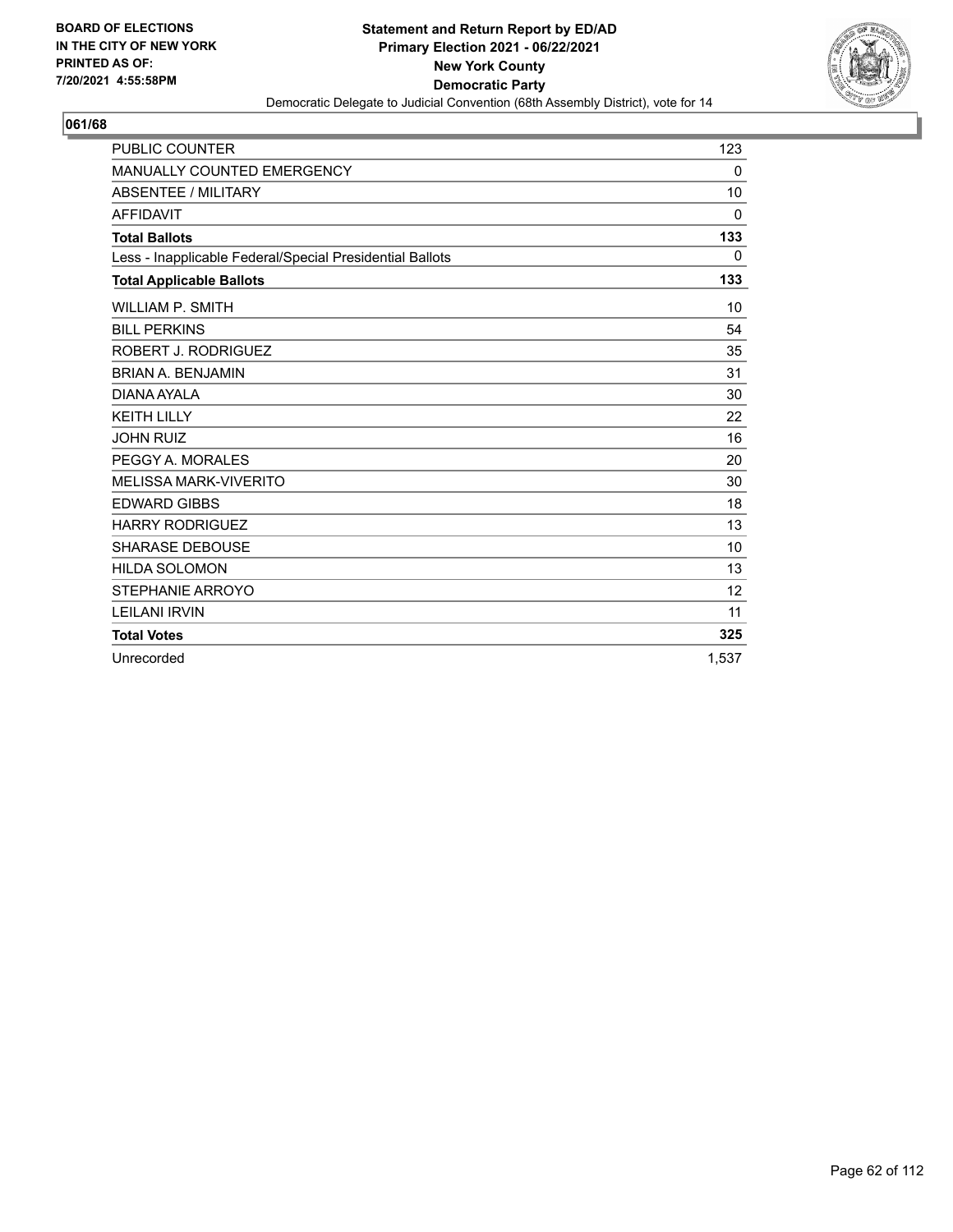

| <b>PUBLIC COUNTER</b>                                    | 132            |
|----------------------------------------------------------|----------------|
| MANUALLY COUNTED EMERGENCY                               | 0              |
| <b>ABSENTEE / MILITARY</b>                               | 12             |
| <b>AFFIDAVIT</b>                                         | $\mathbf{0}$   |
| <b>Total Ballots</b>                                     | 144            |
| Less - Inapplicable Federal/Special Presidential Ballots | 0              |
| <b>Total Applicable Ballots</b>                          | 144            |
| <b>WILLIAM P. SMITH</b>                                  | 25             |
| <b>BILL PERKINS</b>                                      | 55             |
| ROBERT J. RODRIGUEZ                                      | 52             |
| <b>BRIAN A. BENJAMIN</b>                                 | 40             |
| DIANA AYALA                                              | 46             |
| <b>KEITH LILLY</b>                                       | 31             |
| <b>JOHN RUIZ</b>                                         | 36             |
| PEGGY A. MORALES                                         | 34             |
| <b>MELISSA MARK-VIVERITO</b>                             | 31             |
| <b>EDWARD GIBBS</b>                                      | 28             |
| <b>HARRY RODRIGUEZ</b>                                   | 29             |
| <b>SHARASE DEBOUSE</b>                                   | 22             |
| <b>HILDA SOLOMON</b>                                     | 24             |
| STEPHANIE ARROYO                                         | 27             |
| <b>LEILANI IRVIN</b>                                     | 25             |
| BEVERLY MACFARLENE (WRITE-IN)                            | 1              |
| PHILIPPE D. CHARLES (WRITE-IN)                           | $\mathbf{1}$   |
| UNCOUNTED WRITE-IN PER STATUTE (WRITE-IN)                | $\overline{2}$ |
| <b>Total Votes</b>                                       | 509            |
| Unrecorded                                               | 1.507          |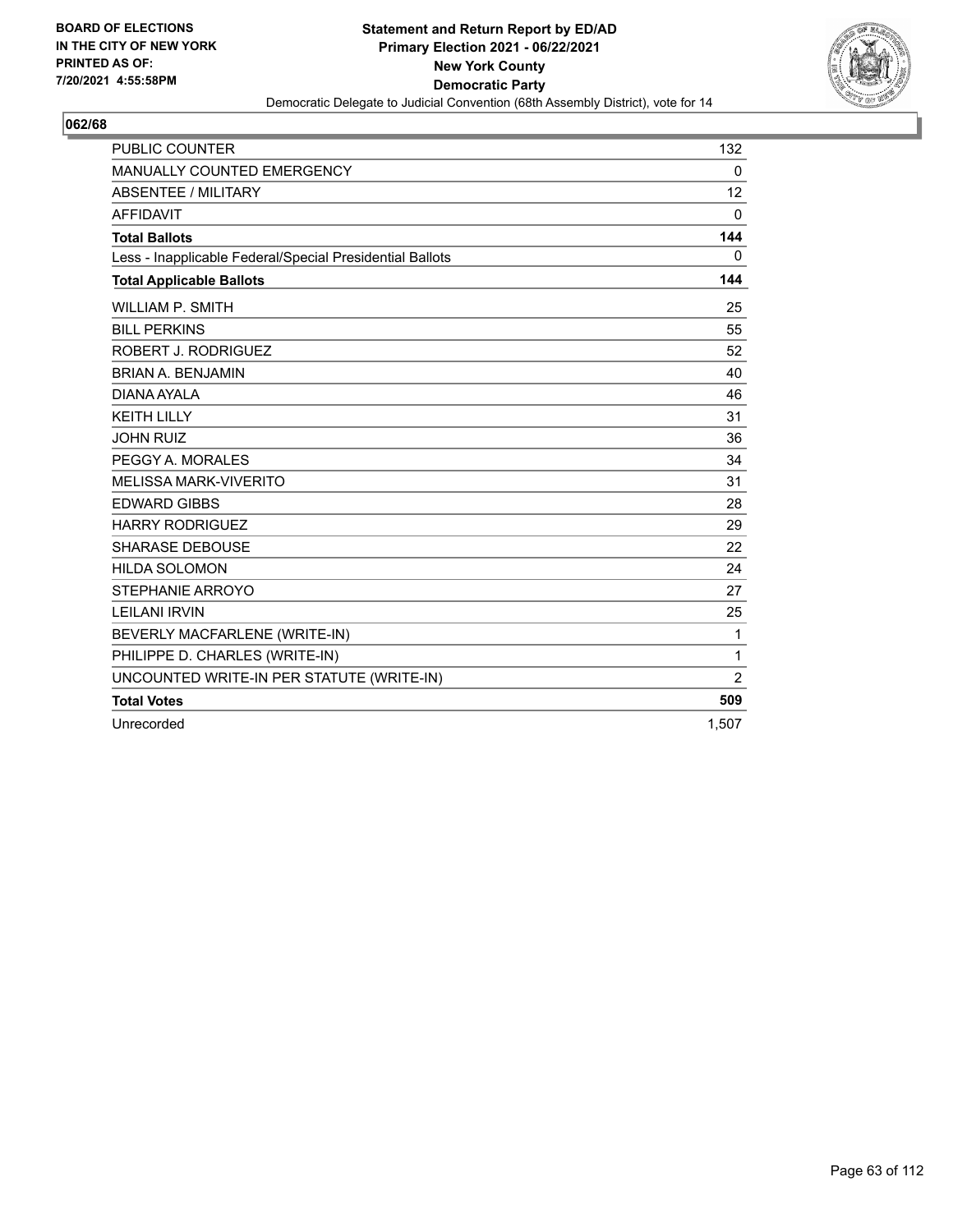

| <b>PUBLIC COUNTER</b>                                    | 105          |
|----------------------------------------------------------|--------------|
| MANUALLY COUNTED EMERGENCY                               | 0            |
| ABSENTEE / MILITARY                                      | 4            |
| <b>AFFIDAVIT</b>                                         | 4            |
| <b>Total Ballots</b>                                     | 113          |
| Less - Inapplicable Federal/Special Presidential Ballots | $\Omega$     |
| <b>Total Applicable Ballots</b>                          | 113          |
| <b>WILLIAM P. SMITH</b>                                  | 11           |
| <b>BILL PERKINS</b>                                      | 29           |
| ROBERT J. RODRIGUEZ                                      | 29           |
| <b>BRIAN A. BENJAMIN</b>                                 | 20           |
| DIANA AYALA                                              | 37           |
| <b>KEITH LILLY</b>                                       | 15           |
| <b>JOHN RUIZ</b>                                         | 15           |
| PEGGY A. MORALES                                         | 16           |
| <b>MELISSA MARK-VIVERITO</b>                             | 25           |
| <b>EDWARD GIBBS</b>                                      | 15           |
| <b>HARRY RODRIGUEZ</b>                                   | 13           |
| <b>SHARASE DEBOUSE</b>                                   | 15           |
| <b>HILDA SOLOMON</b>                                     | 16           |
| STEPHANIE ARROYO                                         | 18           |
| <b>LEILANI IRVIN</b>                                     | 14           |
| JAME RAHI (WRITE-IN)                                     | 1            |
| KELLY RODRIGUEZ (WRITE-IN)                               | $\mathbf{1}$ |
| <b>Total Votes</b>                                       | 290          |
| Unrecorded                                               | 1.292        |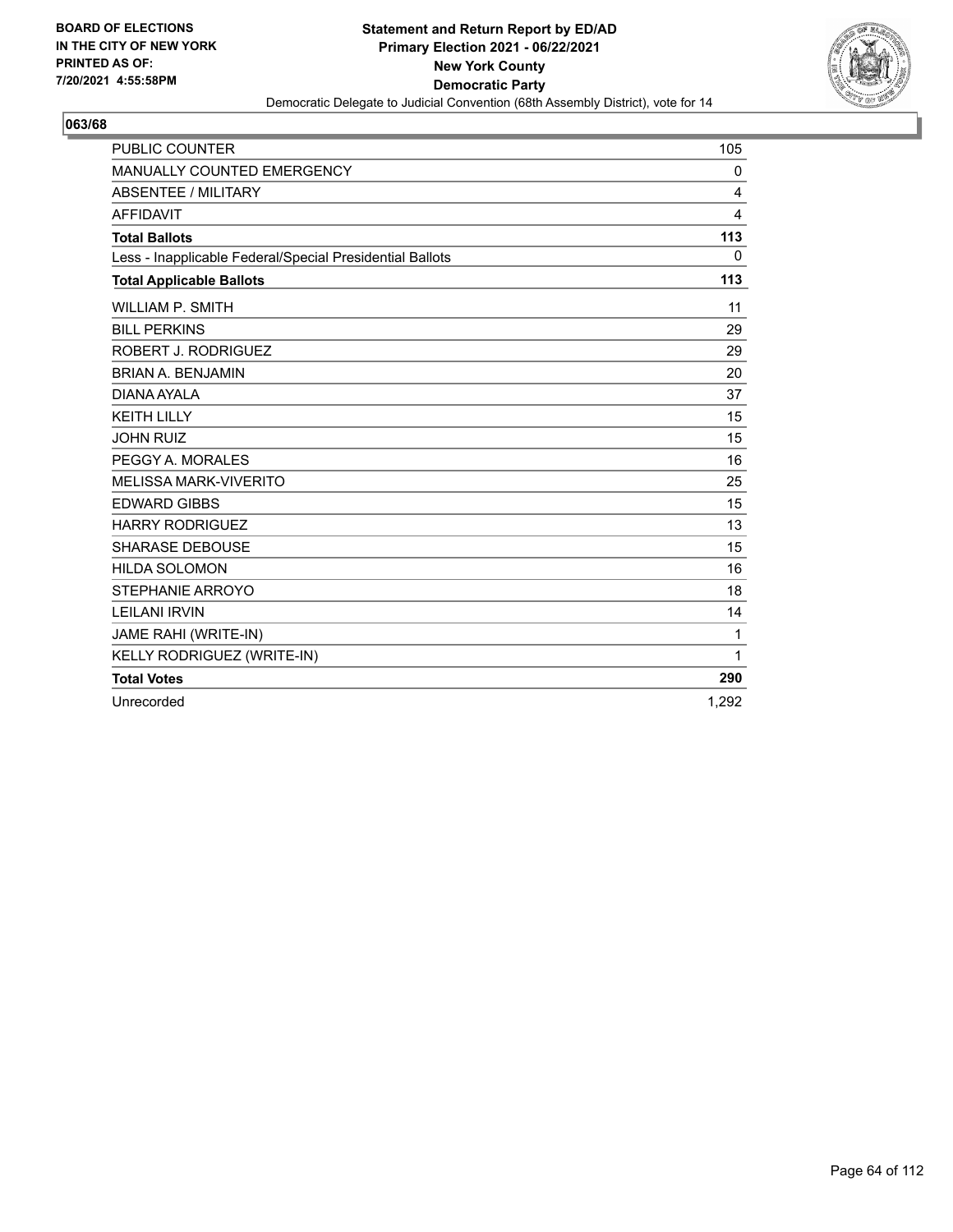

| <b>PUBLIC COUNTER</b>                                    | 81                |
|----------------------------------------------------------|-------------------|
| <b>MANUALLY COUNTED EMERGENCY</b>                        | 0                 |
| <b>ABSENTEE / MILITARY</b>                               | 8                 |
| <b>AFFIDAVIT</b>                                         | 0                 |
| <b>Total Ballots</b>                                     | 89                |
| Less - Inapplicable Federal/Special Presidential Ballots | 0                 |
| <b>Total Applicable Ballots</b>                          | 89                |
| <b>WILLIAM P. SMITH</b>                                  | 10                |
| <b>BILL PERKINS</b>                                      | 19                |
| ROBERT J. RODRIGUEZ                                      | 27                |
| <b>BRIAN A. BENJAMIN</b>                                 | 19                |
| DIANA AYALA                                              | 26                |
| <b>KEITH LILLY</b>                                       | 12                |
| <b>JOHN RUIZ</b>                                         | 24                |
| PEGGY A. MORALES                                         | 13                |
| <b>MELISSA MARK-VIVERITO</b>                             | 30                |
| <b>EDWARD GIBBS</b>                                      | 24                |
| <b>HARRY RODRIGUEZ</b>                                   | 15                |
| <b>SHARASE DEBOUSE</b>                                   | $12 \overline{ }$ |
| <b>HILDA SOLOMON</b>                                     | 14                |
| STEPHANIE ARROYO                                         | 13                |
| <b>LEILANI IRVIN</b>                                     | 11                |
| <b>Total Votes</b>                                       | 269               |
| Unrecorded                                               | 977               |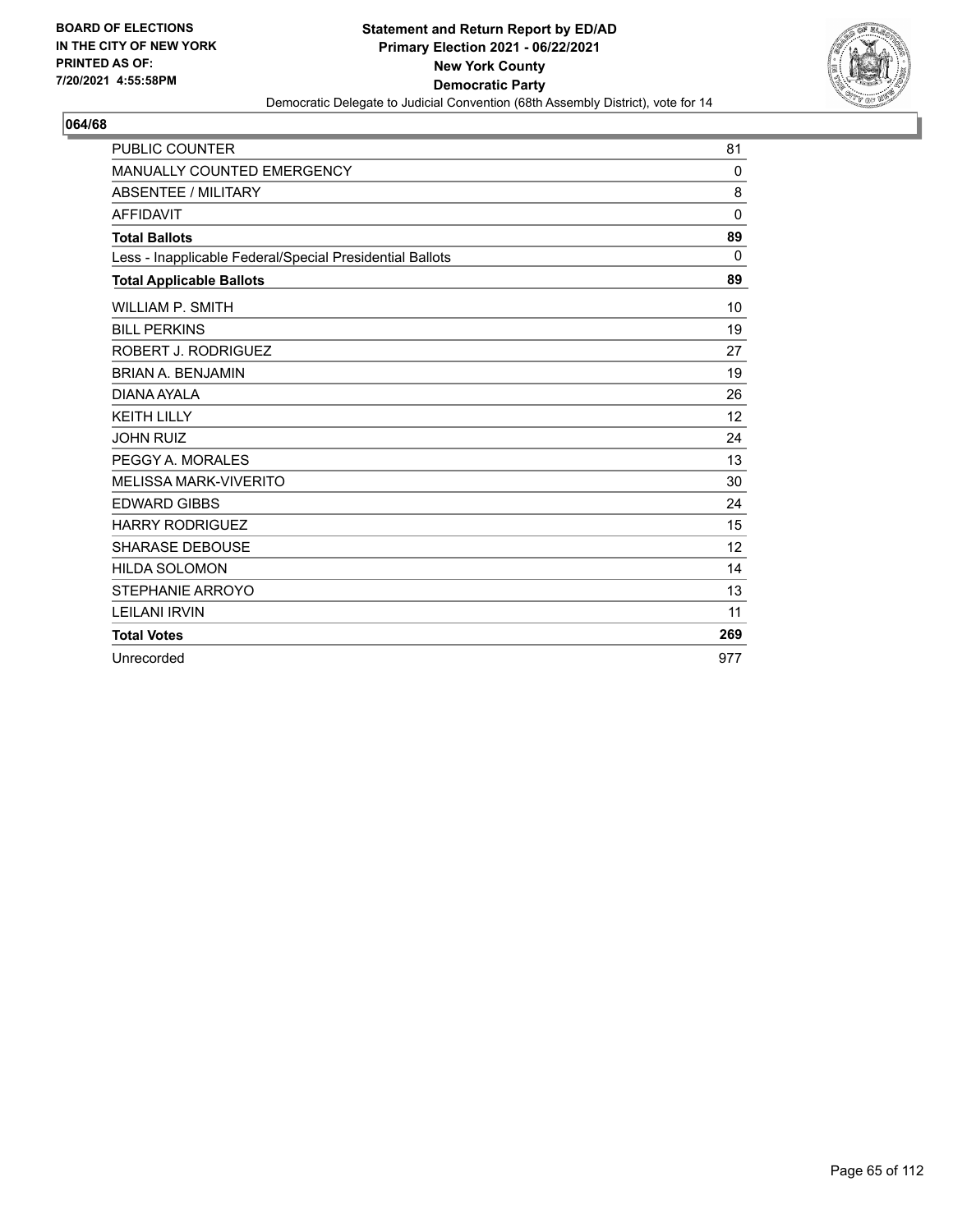

| <b>PUBLIC COUNTER</b>                                    | 97           |
|----------------------------------------------------------|--------------|
| MANUALLY COUNTED EMERGENCY                               | 0            |
| <b>ABSENTEE / MILITARY</b>                               | 4            |
| <b>AFFIDAVIT</b>                                         | $\mathbf{0}$ |
| <b>Total Ballots</b>                                     | 101          |
| Less - Inapplicable Federal/Special Presidential Ballots | $\mathbf{0}$ |
| <b>Total Applicable Ballots</b>                          | 101          |
| <b>WILLIAM P. SMITH</b>                                  | 14           |
| <b>BILL PERKINS</b>                                      | 30           |
| ROBERT J. RODRIGUEZ                                      | 41           |
| <b>BRIAN A. BENJAMIN</b>                                 | 30           |
| DIANA AYAI A                                             | 40           |
| <b>KEITH LILLY</b>                                       | 19           |
| <b>JOHN RUIZ</b>                                         | 25           |
| PEGGY A. MORALES                                         | 26           |
| <b>MELISSA MARK-VIVERITO</b>                             | 32           |
| <b>EDWARD GIBBS</b>                                      | 32           |
| <b>HARRY RODRIGUEZ</b>                                   | 20           |
| <b>SHARASE DEBOUSE</b>                                   | 20           |
| <b>HILDA SOLOMON</b>                                     | 17           |
| STEPHANIE ARROYO                                         | 22           |
| <b>LEILANI IRVIN</b>                                     | 15           |
| <b>Total Votes</b>                                       | 383          |
| Unrecorded                                               | 1.031        |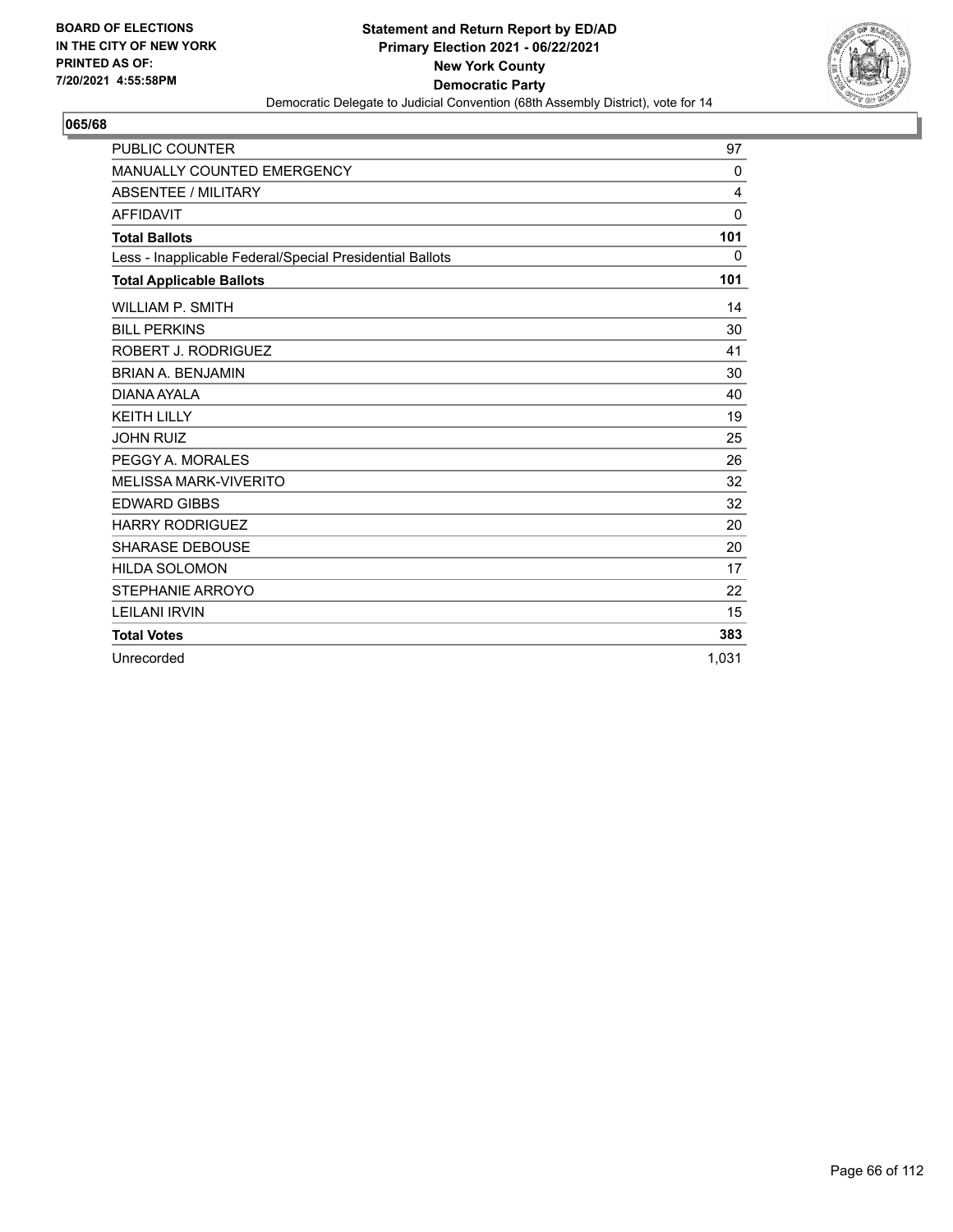

| <b>PUBLIC COUNTER</b>                                    | 192          |
|----------------------------------------------------------|--------------|
| MANUALLY COUNTED EMERGENCY                               | 0            |
| ABSENTEE / MILITARY                                      | 8            |
| <b>AFFIDAVIT</b>                                         | $\mathbf{0}$ |
| <b>Total Ballots</b>                                     | 200          |
| Less - Inapplicable Federal/Special Presidential Ballots | 0            |
| <b>Total Applicable Ballots</b>                          | 200          |
| <b>WILLIAM P. SMITH</b>                                  | 20           |
| <b>BILL PERKINS</b>                                      | 49           |
| ROBERT J. RODRIGUEZ                                      | 67           |
| <b>BRIAN A. BENJAMIN</b>                                 | 43           |
| DIANA AYALA                                              | 72           |
| <b>KEITH LILLY</b>                                       | 20           |
| <b>JOHN RUIZ</b>                                         | 40           |
| PEGGY A. MORALES                                         | 33           |
| <b>MELISSA MARK-VIVERITO</b>                             | 45           |
| <b>EDWARD GIBBS</b>                                      | 41           |
| <b>HARRY RODRIGUEZ</b>                                   | 34           |
| <b>SHARASE DEBOUSE</b>                                   | 27           |
| <b>HILDA SOLOMON</b>                                     | 35           |
| <b>STEPHANIE ARROYO</b>                                  | 37           |
| <b>LEILANI IRVIN</b>                                     | 21           |
| <b>Total Votes</b>                                       | 584          |
| Unrecorded                                               | 2.216        |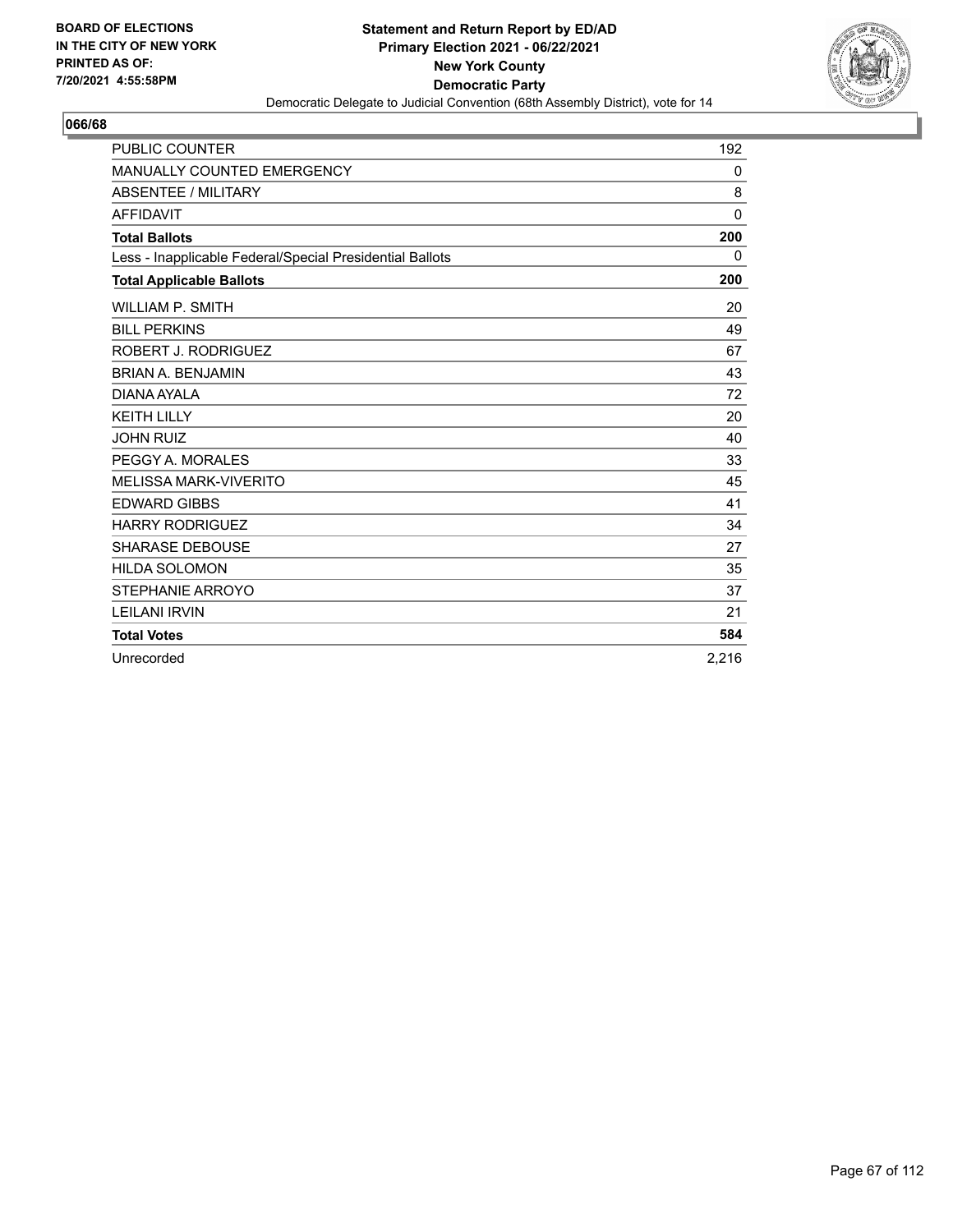

| <b>PUBLIC COUNTER</b>                                    | 60             |
|----------------------------------------------------------|----------------|
| MANUALLY COUNTED EMERGENCY                               | 0              |
| <b>ABSENTEE / MILITARY</b>                               | $\overline{2}$ |
| <b>AFFIDAVIT</b>                                         | $\mathbf 0$    |
| <b>Total Ballots</b>                                     | 62             |
| Less - Inapplicable Federal/Special Presidential Ballots | $\mathbf{0}$   |
| <b>Total Applicable Ballots</b>                          | 62             |
| WILLIAM P. SMITH                                         | $\overline{7}$ |
| <b>BILL PERKINS</b>                                      | 13             |
| ROBERT J. RODRIGUEZ                                      | 17             |
| <b>BRIAN A. BENJAMIN</b>                                 | 18             |
| DIANA AYALA                                              | 17             |
| <b>KEITH LILLY</b>                                       | 5              |
| <b>JOHN RUIZ</b>                                         | 8              |
| PEGGY A. MORALES                                         | 8              |
| <b>MELISSA MARK-VIVERITO</b>                             | 8              |
| <b>EDWARD GIBBS</b>                                      | 15             |
| <b>HARRY RODRIGUEZ</b>                                   | 8              |
| <b>SHARASE DEBOUSE</b>                                   | 6              |
| <b>HILDA SOLOMON</b>                                     | 4              |
| STEPHANIE ARROYO                                         | 6              |
| <b>LEILANI IRVIN</b>                                     | 6              |
| UNCOUNTED WRITE-IN PER STATUTE (WRITE-IN)                | 6              |
| <b>Total Votes</b>                                       | 152            |
| Unrecorded                                               | 716            |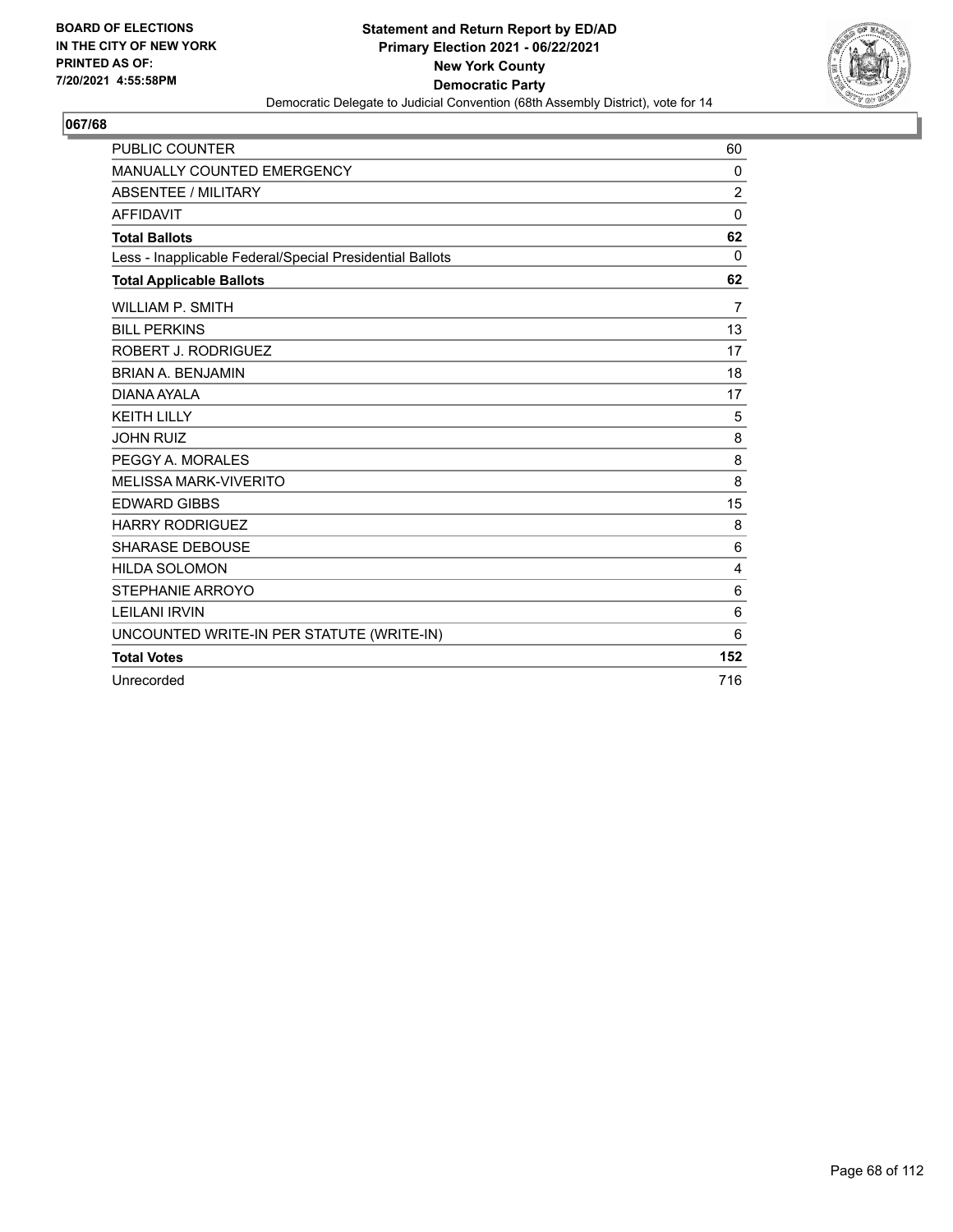

| <b>PUBLIC COUNTER</b>                                    | 93          |
|----------------------------------------------------------|-------------|
| MANUALLY COUNTED EMERGENCY                               | 0           |
| ABSENTEE / MILITARY                                      | 2           |
| <b>AFFIDAVIT</b>                                         | $\mathbf 0$ |
| <b>Total Ballots</b>                                     | 95          |
| Less - Inapplicable Federal/Special Presidential Ballots | $\Omega$    |
| <b>Total Applicable Ballots</b>                          | 95          |
| <b>WILLIAM P. SMITH</b>                                  | 11          |
| <b>BILL PERKINS</b>                                      | 21          |
| ROBERT J. RODRIGUEZ                                      | 27          |
| <b>BRIAN A. BENJAMIN</b>                                 | 14          |
| DIANA AYALA                                              | 32          |
| <b>KEITH LILLY</b>                                       | 9           |
| <b>JOHN RUIZ</b>                                         | 13          |
| PEGGY A. MORALES                                         | 15          |
| <b>MELISSA MARK-VIVERITO</b>                             | 20          |
| <b>EDWARD GIBBS</b>                                      | 12          |
| <b>HARRY RODRIGUEZ</b>                                   | 8           |
| <b>SHARASE DEBOUSE</b>                                   | 8           |
| <b>HILDA SOLOMON</b>                                     | 9           |
| STEPHANIE ARROYO                                         | 10          |
| <b>LEILANI IRVIN</b>                                     | 7           |
| <b>Total Votes</b>                                       | 216         |
| Unrecorded                                               | 1,114       |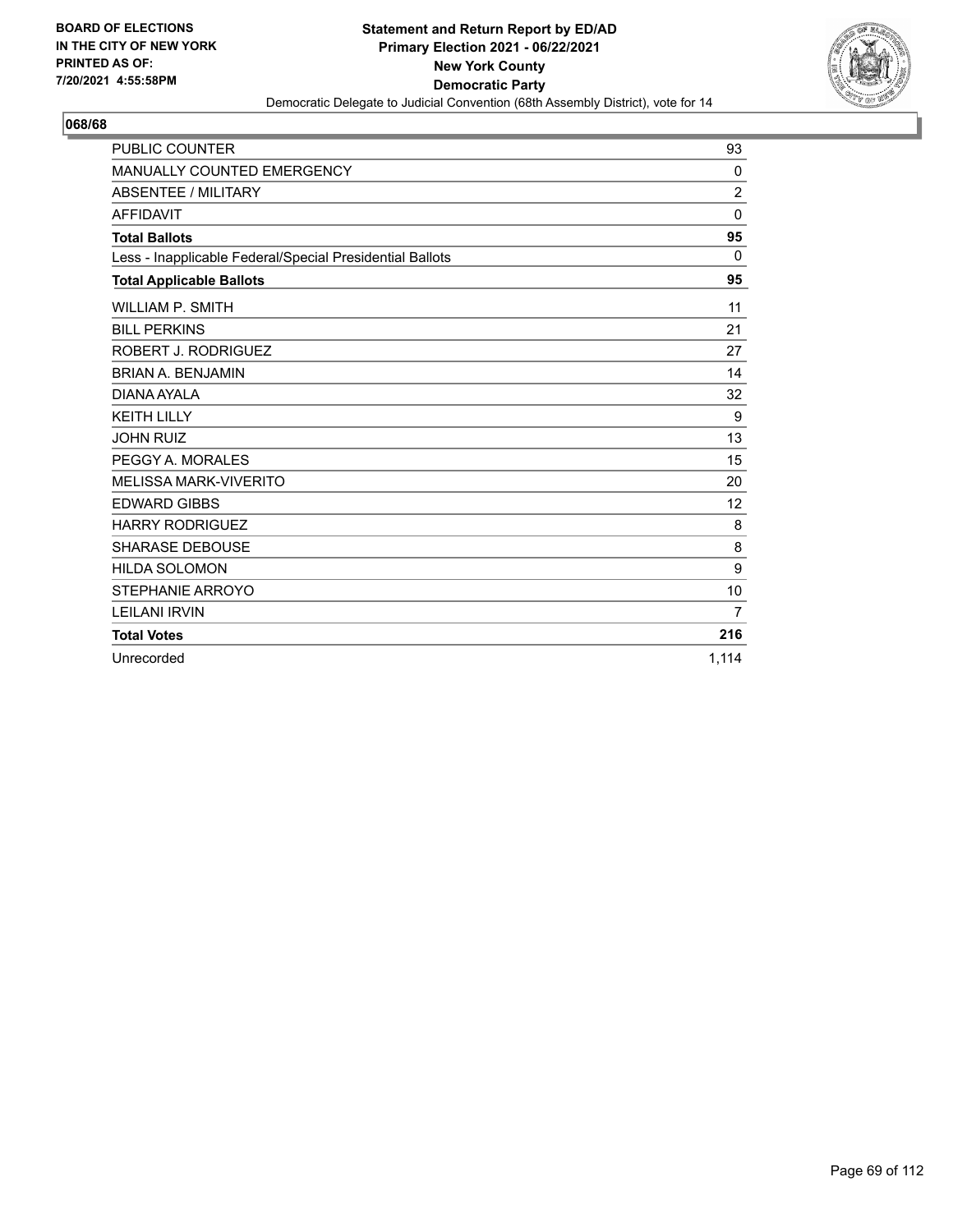

| <b>PUBLIC COUNTER</b>                                    | 134      |
|----------------------------------------------------------|----------|
| MANUALLY COUNTED EMERGENCY                               | 0        |
| ABSENTEE / MILITARY                                      | 10       |
| <b>AFFIDAVIT</b>                                         | $\Omega$ |
| <b>Total Ballots</b>                                     | 144      |
| Less - Inapplicable Federal/Special Presidential Ballots | $\Omega$ |
| <b>Total Applicable Ballots</b>                          | 144      |
| <b>WILLIAM P. SMITH</b>                                  | 11       |
| <b>BILL PERKINS</b>                                      | 23       |
| ROBERT J. RODRIGUEZ                                      | 32       |
| <b>BRIAN A. BENJAMIN</b>                                 | 21       |
| DIANA AYAI A                                             | 44       |
| <b>KEITH LILLY</b>                                       | 12       |
| <b>JOHN RUIZ</b>                                         | 16       |
| PEGGY A. MORALES                                         | 18       |
| <b>MELISSA MARK-VIVERITO</b>                             | 26       |
| <b>EDWARD GIBBS</b>                                      | 28       |
| <b>HARRY RODRIGUEZ</b>                                   | 21       |
| <b>SHARASE DEBOUSE</b>                                   | 12       |
| <b>HILDA SOLOMON</b>                                     | 13       |
| STEPHANIE ARROYO                                         | 16       |
| <b>LEILANI IRVIN</b>                                     | 7        |
| <b>Total Votes</b>                                       | 300      |
| Unrecorded                                               | 1.716    |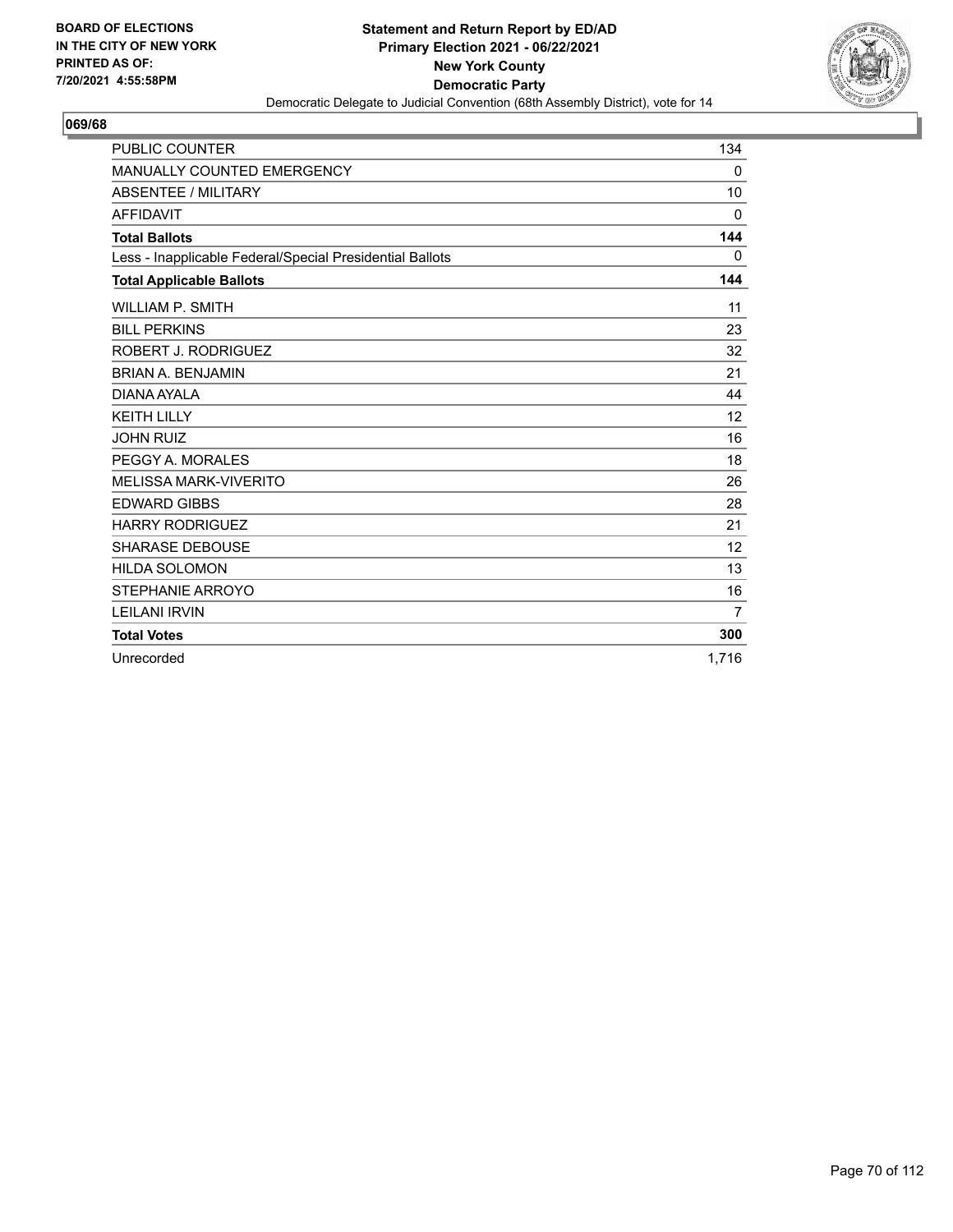

| <b>PUBLIC COUNTER</b>                                    | 69              |
|----------------------------------------------------------|-----------------|
| <b>MANUALLY COUNTED EMERGENCY</b>                        | 0               |
| <b>ABSENTEE / MILITARY</b>                               | 3               |
| <b>AFFIDAVIT</b>                                         | $\overline{2}$  |
| <b>Total Ballots</b>                                     | 74              |
| Less - Inapplicable Federal/Special Presidential Ballots | $\Omega$        |
| <b>Total Applicable Ballots</b>                          | 74              |
| <b>WILLIAM P. SMITH</b>                                  | 6               |
| <b>BILL PERKINS</b>                                      | 13              |
| ROBERT J. RODRIGUEZ                                      | 26              |
| <b>BRIAN A. BENJAMIN</b>                                 | 12              |
| DIANA AYALA                                              | 27              |
| <b>KEITH LILLY</b>                                       | 5               |
| <b>JOHN RUIZ</b>                                         | 5               |
| PEGGY A. MORALES                                         | $6\phantom{1}6$ |
| <b>MELISSA MARK-VIVERITO</b>                             | 12              |
| <b>EDWARD GIBBS</b>                                      | 11              |
| <b>HARRY RODRIGUEZ</b>                                   | 5               |
| <b>SHARASE DEBOUSE</b>                                   | 4               |
| <b>HILDA SOLOMON</b>                                     | 6               |
| STEPHANIE ARROYO                                         | 4               |
| <b>LEILANI IRVIN</b>                                     | 5               |
| <b>Total Votes</b>                                       | 147             |
| Unrecorded                                               | 889             |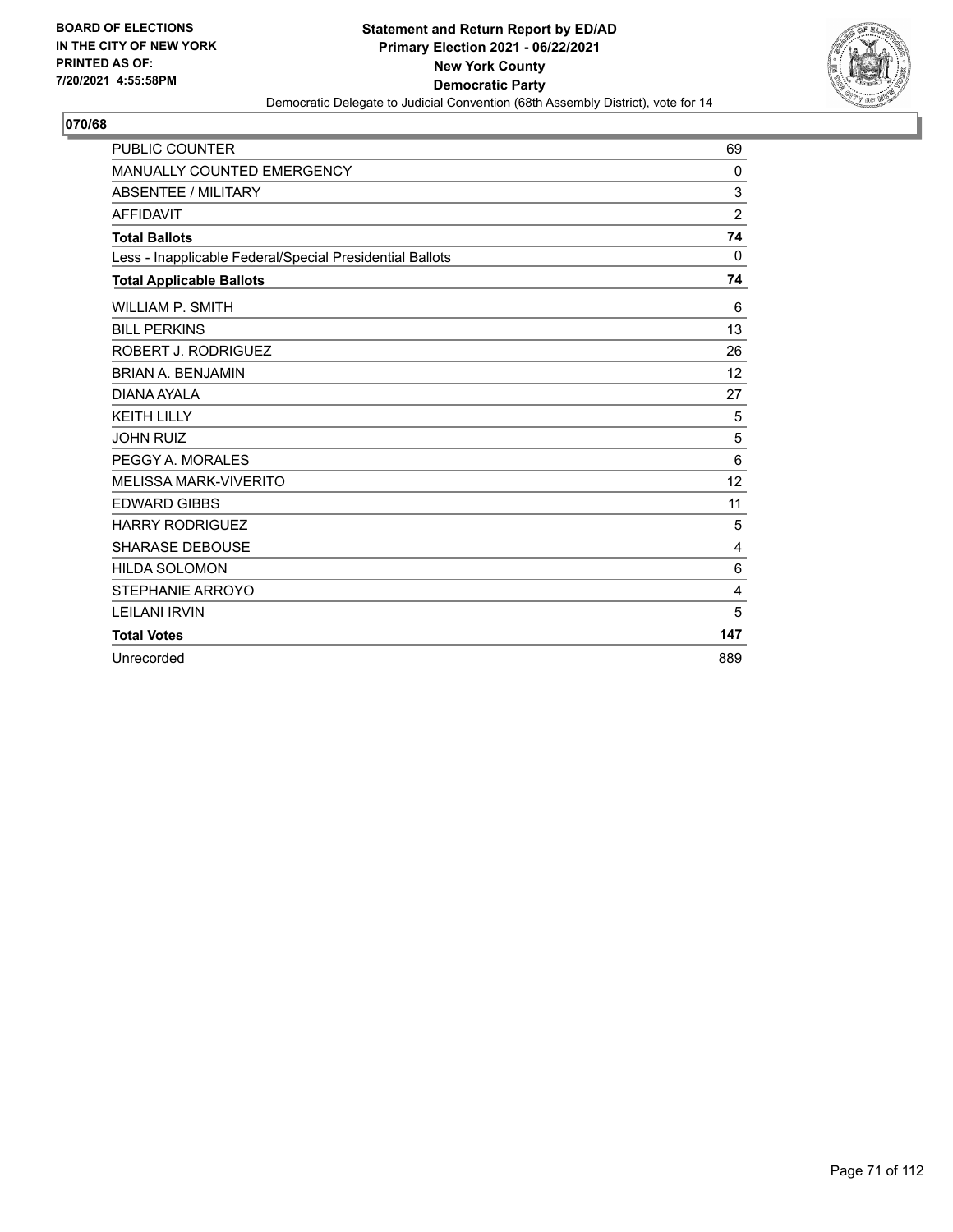

| <b>PUBLIC COUNTER</b>                                    | 144          |
|----------------------------------------------------------|--------------|
| MANUALLY COUNTED EMERGENCY                               | 0            |
| ABSENTEE / MILITARY                                      | 13           |
| <b>AFFIDAVIT</b>                                         | $\mathbf{0}$ |
| <b>Total Ballots</b>                                     | 157          |
| Less - Inapplicable Federal/Special Presidential Ballots | $\mathbf{0}$ |
| <b>Total Applicable Ballots</b>                          | 157          |
| <b>WILLIAM P. SMITH</b>                                  | 18           |
| <b>BILL PERKINS</b>                                      | 41           |
| ROBERT J. RODRIGUEZ                                      | 57           |
| <b>BRIAN A. BENJAMIN</b>                                 | 31           |
| DIANA AYALA                                              | 62           |
| <b>KEITH LILLY</b>                                       | 26           |
| <b>JOHN RUIZ</b>                                         | 34           |
| PEGGY A. MORALES                                         | 37           |
| <b>MELISSA MARK-VIVERITO</b>                             | 55           |
| <b>EDWARD GIBBS</b>                                      | 29           |
| <b>HARRY RODRIGUEZ</b>                                   | 34           |
| <b>SHARASE DEBOUSE</b>                                   | 29           |
| <b>HILDA SOLOMON</b>                                     | 32           |
| <b>STEPHANIE ARROYO</b>                                  | 36           |
| <b>LEILANI IRVIN</b>                                     | 26           |
| JENNIFER HADBEK (WRITE-IN)                               | 1            |
| WILFREDO RAMOS (WRITE-IN)                                | $\mathbf{1}$ |
| <b>Total Votes</b>                                       | 549          |
| Unrecorded                                               | 1,649        |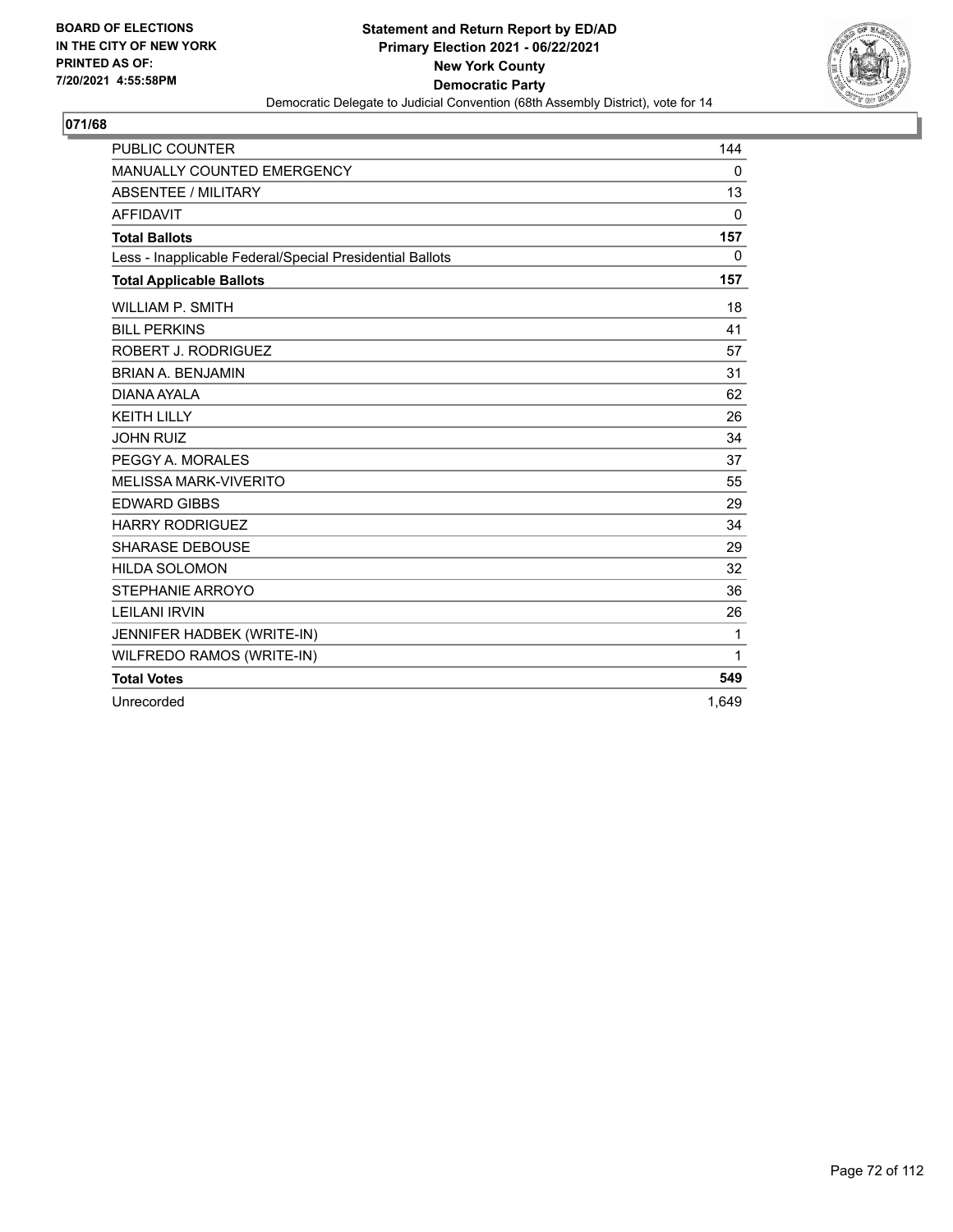

| <b>PUBLIC COUNTER</b>                                    | 83           |
|----------------------------------------------------------|--------------|
| <b>MANUALLY COUNTED EMERGENCY</b>                        | $\Omega$     |
| <b>ABSENTEE / MILITARY</b>                               | 12           |
| <b>AFFIDAVIT</b>                                         | 3            |
| <b>Total Ballots</b>                                     | 98           |
| Less - Inapplicable Federal/Special Presidential Ballots | $\mathbf{0}$ |
| <b>Total Applicable Ballots</b>                          | 98           |
| <b>WILLIAM P. SMITH</b>                                  | 17           |
| <b>BILL PERKINS</b>                                      | 26           |
| ROBERT J. RODRIGUEZ                                      | 30           |
| <b>BRIAN A. BENJAMIN</b>                                 | 27           |
| DIANA AYALA                                              | 53           |
| <b>KEITH LILLY</b>                                       | 24           |
| <b>JOHN RUIZ</b>                                         | 23           |
| PEGGY A. MORALES                                         | 27           |
| <b>MELISSA MARK-VIVERITO</b>                             | 33           |
| <b>EDWARD GIBBS</b>                                      | 23           |
| <b>HARRY RODRIGUEZ</b>                                   | 24           |
| <b>SHARASE DEBOUSE</b>                                   | 23           |
| <b>HILDA SOLOMON</b>                                     | 24           |
| STEPHANIE ARROYO                                         | 31           |
| <b>LEILANI IRVIN</b>                                     | 23           |
| ELSIS REEDS (WRITE-IN)                                   | 1            |
| JESSIE CLARK (WRITE-IN)                                  | 1            |
| JOE RAMOS (WRITE-IN)                                     | $\mathbf{1}$ |
| JOHNY AQUINO (WRITE-IN)                                  | 1            |
| PELE PEREZ (WRITE-IN)                                    | 1            |
| <b>Total Votes</b>                                       | 413          |
| Unrecorded                                               | 959          |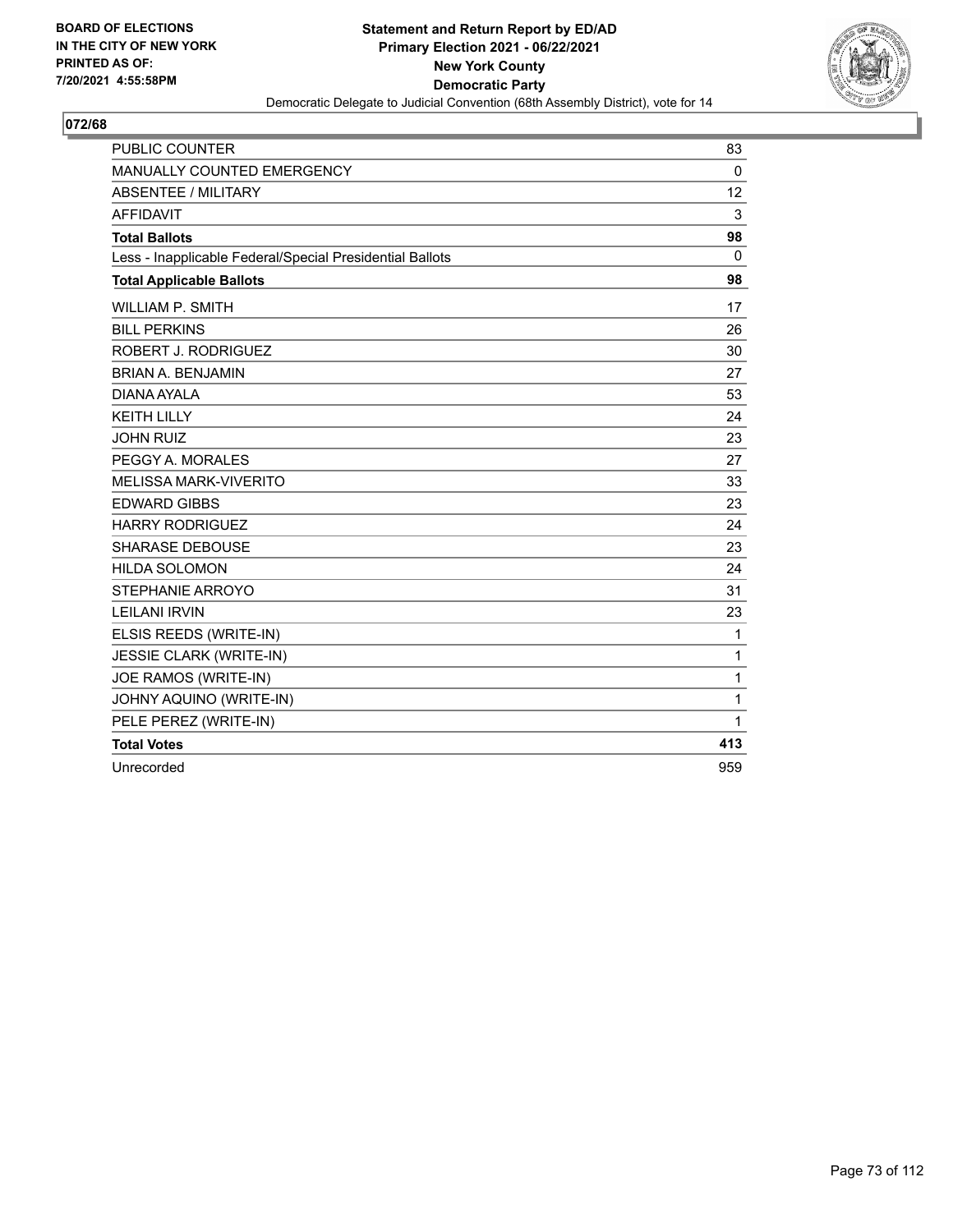

| <b>PUBLIC COUNTER</b>                                    | 130            |
|----------------------------------------------------------|----------------|
| MANUALLY COUNTED EMERGENCY                               | 0              |
| <b>ABSENTEE / MILITARY</b>                               | $\overline{7}$ |
| <b>AFFIDAVIT</b>                                         | $\Omega$       |
| <b>Total Ballots</b>                                     | 137            |
| Less - Inapplicable Federal/Special Presidential Ballots | 0              |
| <b>Total Applicable Ballots</b>                          | 137            |
| <b>WILLIAM P. SMITH</b>                                  | 18             |
| <b>BILL PERKINS</b>                                      | 31             |
| ROBERT J. RODRIGUEZ                                      | 40             |
| <b>BRIAN A. BENJAMIN</b>                                 | 35             |
| DIANA AYALA                                              | 60             |
| <b>KEITH LILLY</b>                                       | 19             |
| <b>JOHN RUIZ</b>                                         | 27             |
| PEGGY A. MORALES                                         | 34             |
| <b>MELISSA MARK-VIVERITO</b>                             | 40             |
| <b>EDWARD GIBBS</b>                                      | 23             |
| <b>HARRY RODRIGUEZ</b>                                   | 28             |
| <b>SHARASE DEBOUSE</b>                                   | 24             |
| <b>HILDA SOLOMON</b>                                     | 22             |
| STEPHANIE ARROYO                                         | 32             |
| <b>LEILANI IRVIN</b>                                     | 21             |
| JACINTO CRUZ (WRITE-IN)                                  | 1              |
| KYLIE CRUZ (WRITE-IN)                                    | 1              |
| MARTHA CRUZ (WRITE-IN)                                   | 1              |
| <b>Total Votes</b>                                       | 457            |
| Unrecorded                                               | 1.461          |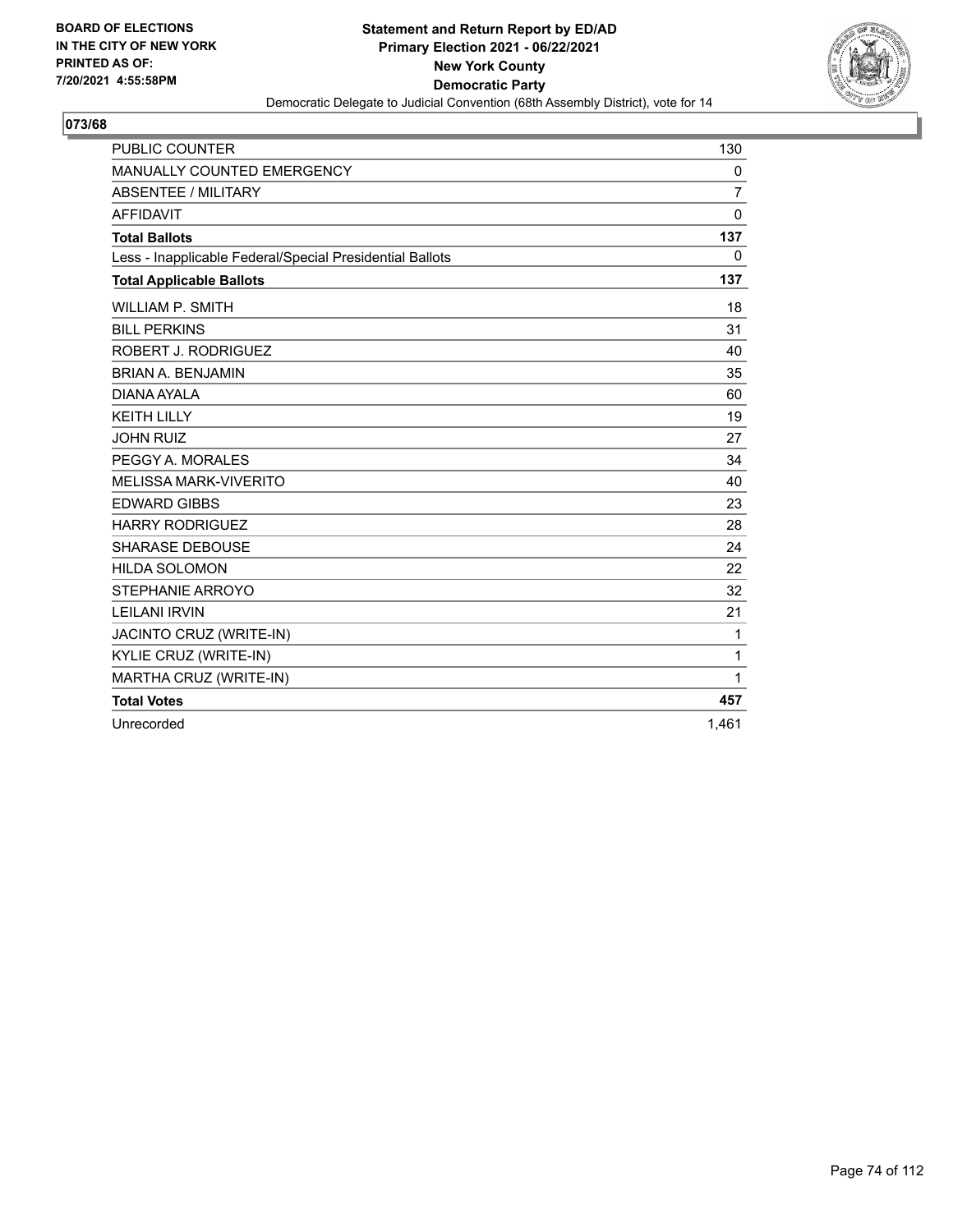

| <b>PUBLIC COUNTER</b>                                    | 186          |
|----------------------------------------------------------|--------------|
| MANUALLY COUNTED EMERGENCY                               | 0            |
| <b>ABSENTEE / MILITARY</b>                               | 17           |
| <b>AFFIDAVIT</b>                                         | 1            |
| <b>Total Ballots</b>                                     | 204          |
| Less - Inapplicable Federal/Special Presidential Ballots | 0            |
| <b>Total Applicable Ballots</b>                          | 204          |
| WILLIAM P. SMITH                                         | 43           |
| <b>BILL PERKINS</b>                                      | 88           |
| ROBERT J. RODRIGUEZ                                      | 77           |
| <b>BRIAN A. BENJAMIN</b>                                 | 69           |
| DIANA AYALA                                              | 97           |
| <b>KEITH LILLY</b>                                       | 62           |
| <b>JOHN RUIZ</b>                                         | 62           |
| PEGGY A. MORALES                                         | 77           |
| <b>MELISSA MARK-VIVERITO</b>                             | 91           |
| <b>EDWARD GIBBS</b>                                      | 51           |
| <b>HARRY RODRIGUEZ</b>                                   | 59           |
| <b>SHARASE DEBOUSE</b>                                   | 54           |
| <b>HILDA SOLOMON</b>                                     | 53           |
| <b>STEPHANIE ARROYO</b>                                  | 73           |
| <b>LEILANI IRVIN</b>                                     | 52           |
| ANGELINA COOPER (WRITE-IN)                               | 1            |
| JACQUELINE BOLDEN (WRITE-IN)                             | 1            |
| KENNETH COOPER JR. (WRITE-IN)                            | 1            |
| KENNETH GLADDEN (WRITE-IN)                               | 1            |
| MARISA FLORES (WRITE-IN)                                 | 1            |
| UNATTRIBUTABLE WRITE-IN (WRITE-IN)                       | $\mathbf{1}$ |
| UNCOUNTED WRITE-IN PER STATUTE (WRITE-IN)                | 9            |
| <b>Total Votes</b>                                       | 1,023        |
| Unrecorded                                               | 1,833        |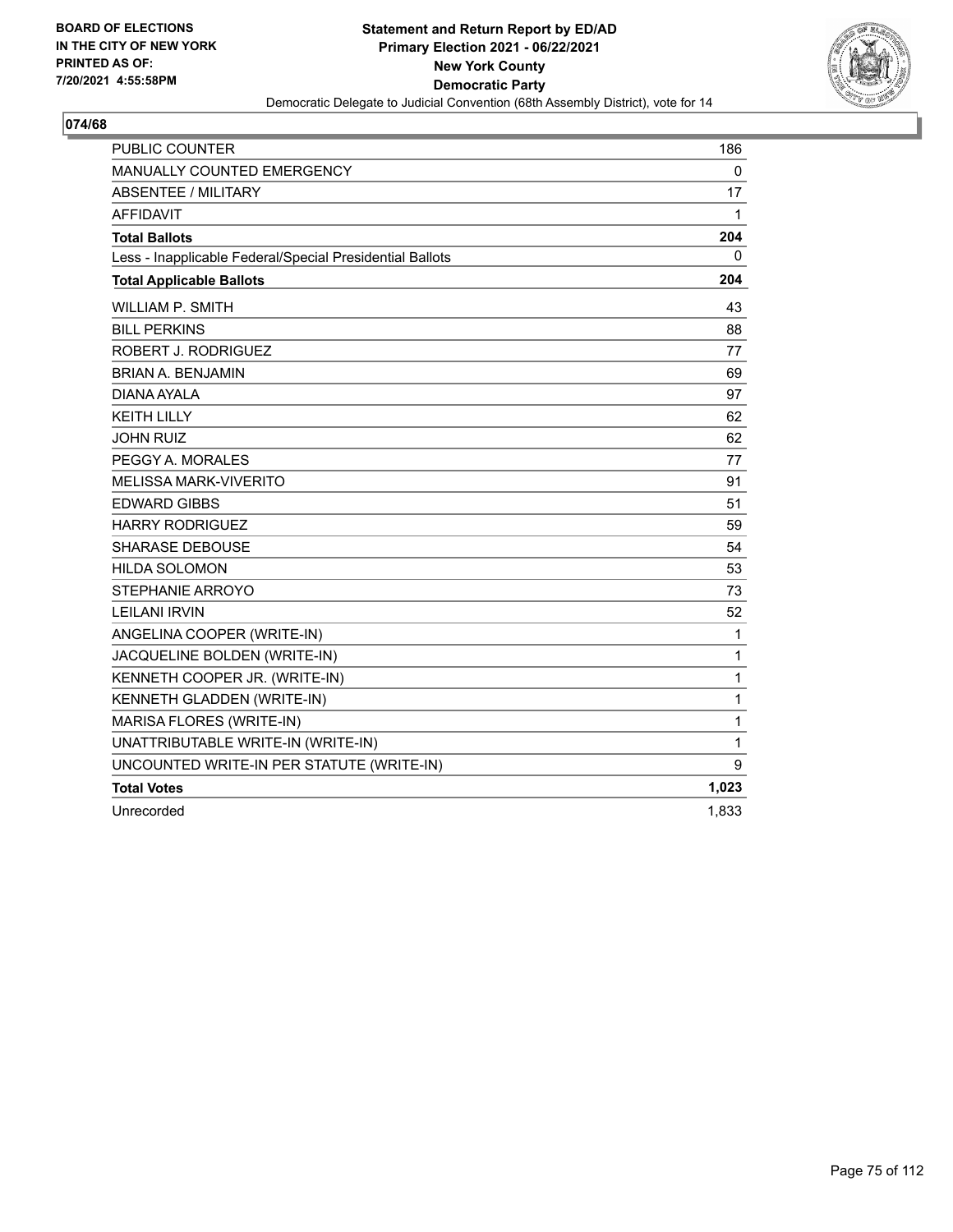

| <b>PUBLIC COUNTER</b>                                    | 116          |
|----------------------------------------------------------|--------------|
| MANUALLY COUNTED EMERGENCY                               | 0            |
| <b>ABSENTEE / MILITARY</b>                               | 20           |
| <b>AFFIDAVIT</b>                                         | 3            |
| <b>Total Ballots</b>                                     | 139          |
| Less - Inapplicable Federal/Special Presidential Ballots | $\mathbf{0}$ |
| <b>Total Applicable Ballots</b>                          | 139          |
| <b>WILLIAM P. SMITH</b>                                  | 14           |
| <b>BILL PERKINS</b>                                      | 34           |
| ROBERT J. RODRIGUEZ                                      | 42           |
| <b>BRIAN A. BENJAMIN</b>                                 | 38           |
| DIANA AYALA                                              | 63           |
| <b>KEITH LILLY</b>                                       | 32           |
| <b>JOHN RUIZ</b>                                         | 34           |
| PEGGY A. MORALES                                         | 54           |
| <b>MELISSA MARK-VIVERITO</b>                             | 42           |
| <b>EDWARD GIBBS</b>                                      | 32           |
| <b>HARRY RODRIGUEZ</b>                                   | 37           |
| <b>SHARASE DEBOUSE</b>                                   | 33           |
| <b>HILDA SOLOMON</b>                                     | 34           |
| STEPHANIE ARROYO                                         | 38           |
| <b>LEILANI IRVIN</b>                                     | 32           |
| ANTOINETTE COSME (WRITE-IN)                              | 1            |
| CHELSEA AUSTIN (WRITE-IN)                                | $\mathbf{1}$ |
| MADISON LOPEZ (WRITE-IN)                                 | 1            |
| TUESDAY ROSE (WRITE-IN)                                  | 1            |
| <b>Total Votes</b>                                       | 563          |
| Unrecorded                                               | 1,383        |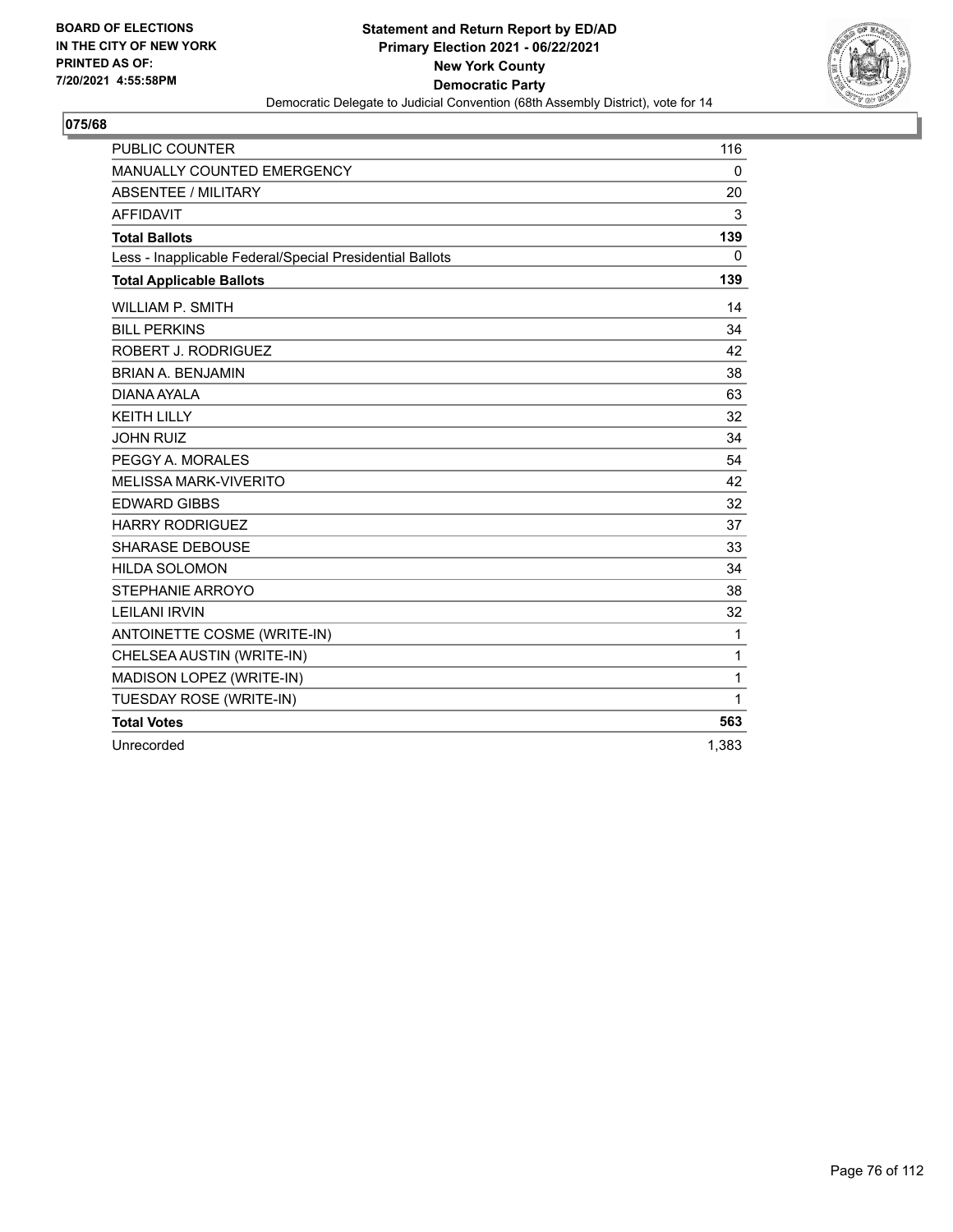

| <b>PUBLIC COUNTER</b>                                    | 143          |
|----------------------------------------------------------|--------------|
| MANUALLY COUNTED EMERGENCY                               | 0            |
| <b>ABSENTEE / MILITARY</b>                               | 11           |
| <b>AFFIDAVIT</b>                                         | 4            |
| <b>Total Ballots</b>                                     | 158          |
| Less - Inapplicable Federal/Special Presidential Ballots | $\mathbf{0}$ |
| <b>Total Applicable Ballots</b>                          | 158          |
| <b>WILLIAM P. SMITH</b>                                  | 19           |
| <b>BILL PERKINS</b>                                      | 48           |
| ROBERT J. RODRIGUEZ                                      | 56           |
| <b>BRIAN A. BENJAMIN</b>                                 | 44           |
| DIANA AYALA                                              | 70           |
| <b>KEITH LILLY</b>                                       | 33           |
| <b>JOHN RUIZ</b>                                         | 43           |
| PEGGY A. MORALES                                         | 41           |
| <b>MELISSA MARK-VIVERITO</b>                             | 47           |
| <b>EDWARD GIBBS</b>                                      | 38           |
| <b>HARRY RODRIGUEZ</b>                                   | 39           |
| <b>SHARASE DEBOUSE</b>                                   | 30           |
| <b>HILDA SOLOMON</b>                                     | 37           |
| STEPHANIE ARROYO                                         | 38           |
| <b>LEILANI IRVIN</b>                                     | 30           |
| KELMY RODRIGUEZ (WRITE-IN)                               | 1            |
| MONISHA MAPP (WRITE-IN)                                  | 1            |
| XAVIER SANTIAGO (WRITE-IN)                               | 1            |
| <b>Total Votes</b>                                       | 616          |
| Unrecorded                                               | 1.596        |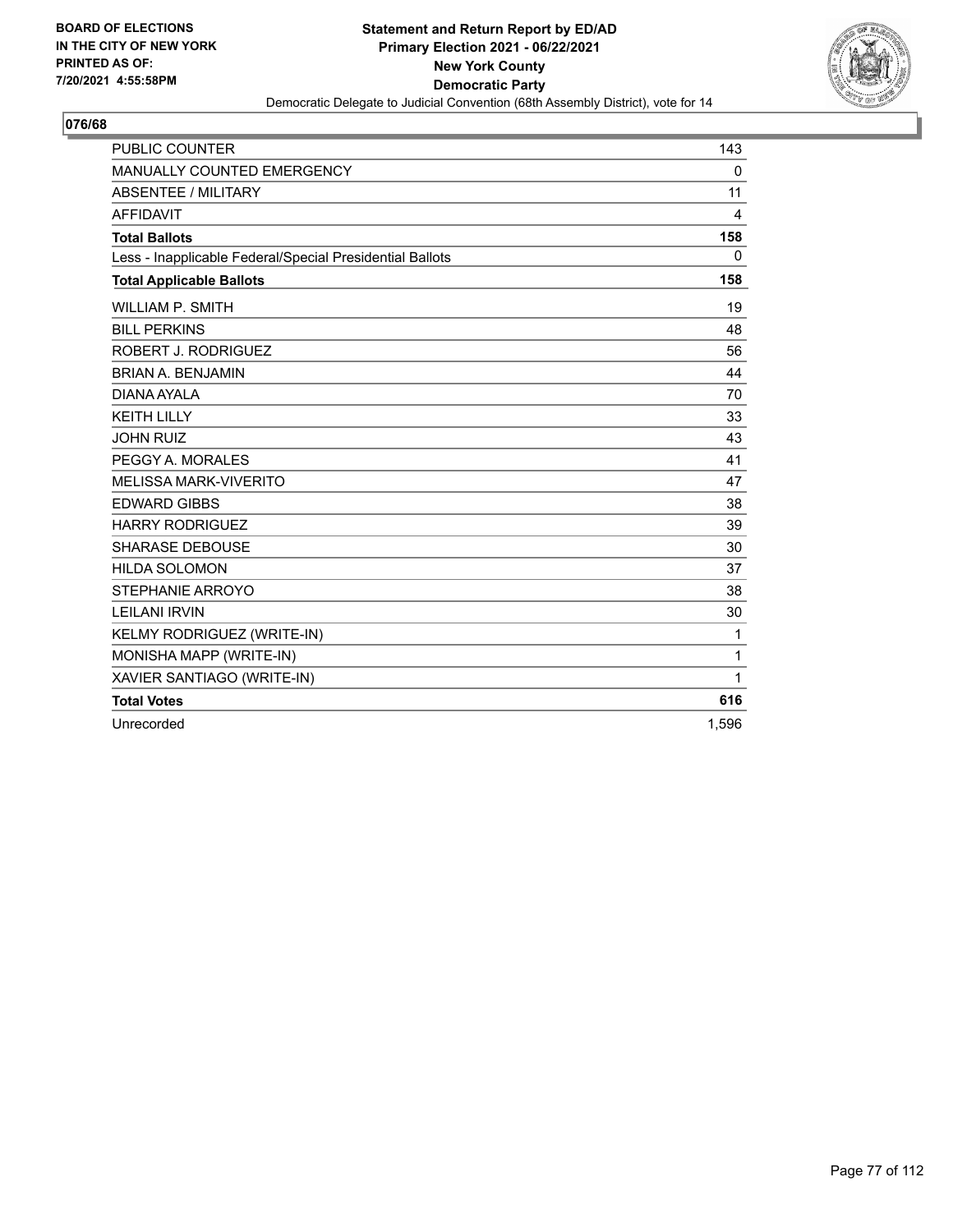

| <b>PUBLIC COUNTER</b>                                    | 90          |
|----------------------------------------------------------|-------------|
| MANUALLY COUNTED EMERGENCY                               | 0           |
| ABSENTEE / MILITARY                                      | 4           |
| <b>AFFIDAVIT</b>                                         | $\mathbf 0$ |
| <b>Total Ballots</b>                                     | 94          |
| Less - Inapplicable Federal/Special Presidential Ballots | $\Omega$    |
| <b>Total Applicable Ballots</b>                          | 94          |
| <b>WILLIAM P. SMITH</b>                                  | 8           |
| <b>BILL PERKINS</b>                                      | 26          |
| ROBERT J. RODRIGUEZ                                      | 37          |
| <b>BRIAN A. BENJAMIN</b>                                 | 23          |
| DIANA AYALA                                              | 44          |
| <b>KEITH LILLY</b>                                       | 16          |
| <b>JOHN RUIZ</b>                                         | 16          |
| PEGGY A. MORALES                                         | 22          |
| <b>MELISSA MARK-VIVERITO</b>                             | 21          |
| <b>EDWARD GIBBS</b>                                      | 15          |
| <b>HARRY RODRIGUEZ</b>                                   | 19          |
| <b>SHARASE DEBOUSE</b>                                   | 14          |
| <b>HILDA SOLOMON</b>                                     | 17          |
| STEPHANIE ARROYO                                         | 19          |
| <b>LEILANI IRVIN</b>                                     | 13          |
| <b>Total Votes</b>                                       | 310         |
| Unrecorded                                               | 1.006       |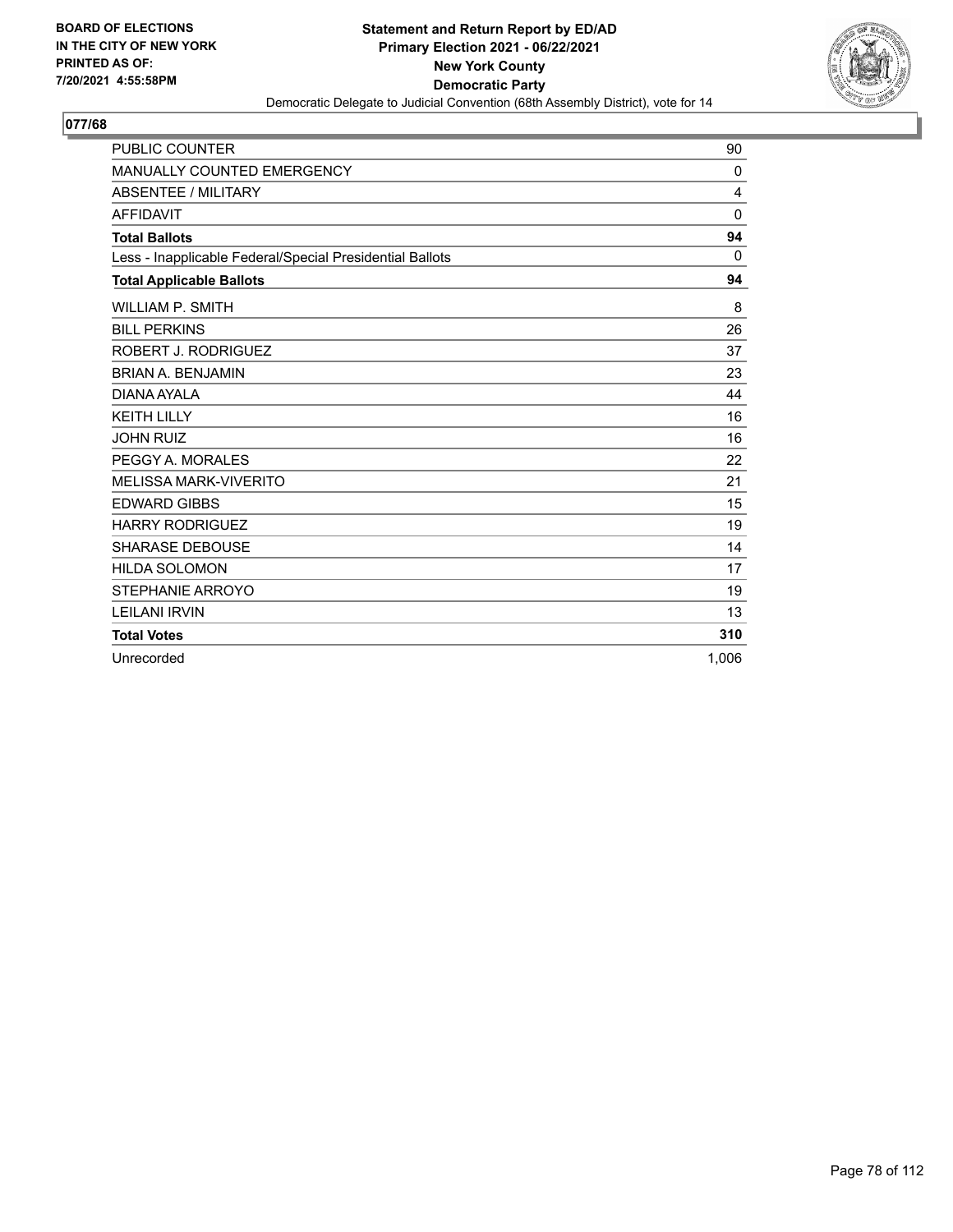

| <b>PUBLIC COUNTER</b>                                    | 190         |
|----------------------------------------------------------|-------------|
| MANUALLY COUNTED EMERGENCY                               | 0           |
| ABSENTEE / MILITARY                                      | 22          |
| <b>AFFIDAVIT</b>                                         | $\Omega$    |
| <b>Total Ballots</b>                                     | 212         |
| Less - Inapplicable Federal/Special Presidential Ballots | $\mathbf 0$ |
| <b>Total Applicable Ballots</b>                          | 212         |
| <b>WILLIAM P. SMITH</b>                                  | 40          |
| <b>BILL PERKINS</b>                                      | 80          |
| ROBERT J. RODRIGUEZ                                      | 100         |
| <b>BRIAN A. BENJAMIN</b>                                 | 96          |
| DIANA AYAI A                                             | 108         |
| <b>KEITH LILLY</b>                                       | 64          |
| <b>JOHN RUIZ</b>                                         | 71          |
| PEGGY A. MORALES                                         | 78          |
| <b>MELISSA MARK-VIVERITO</b>                             | 92          |
| <b>EDWARD GIBBS</b>                                      | 64          |
| <b>HARRY RODRIGUEZ</b>                                   | 68          |
| <b>SHARASE DEBOUSE</b>                                   | 74          |
| <b>HILDA SOLOMON</b>                                     | 73          |
| STEPHANIE ARROYO                                         | 77          |
| <b>LEILANI IRVIN</b>                                     | 71          |
| DOUGLASS GRIFFIN (WRITE-IN)                              | 1           |
| <b>Total Votes</b>                                       | 1,157       |
| Unrecorded                                               | 1.811       |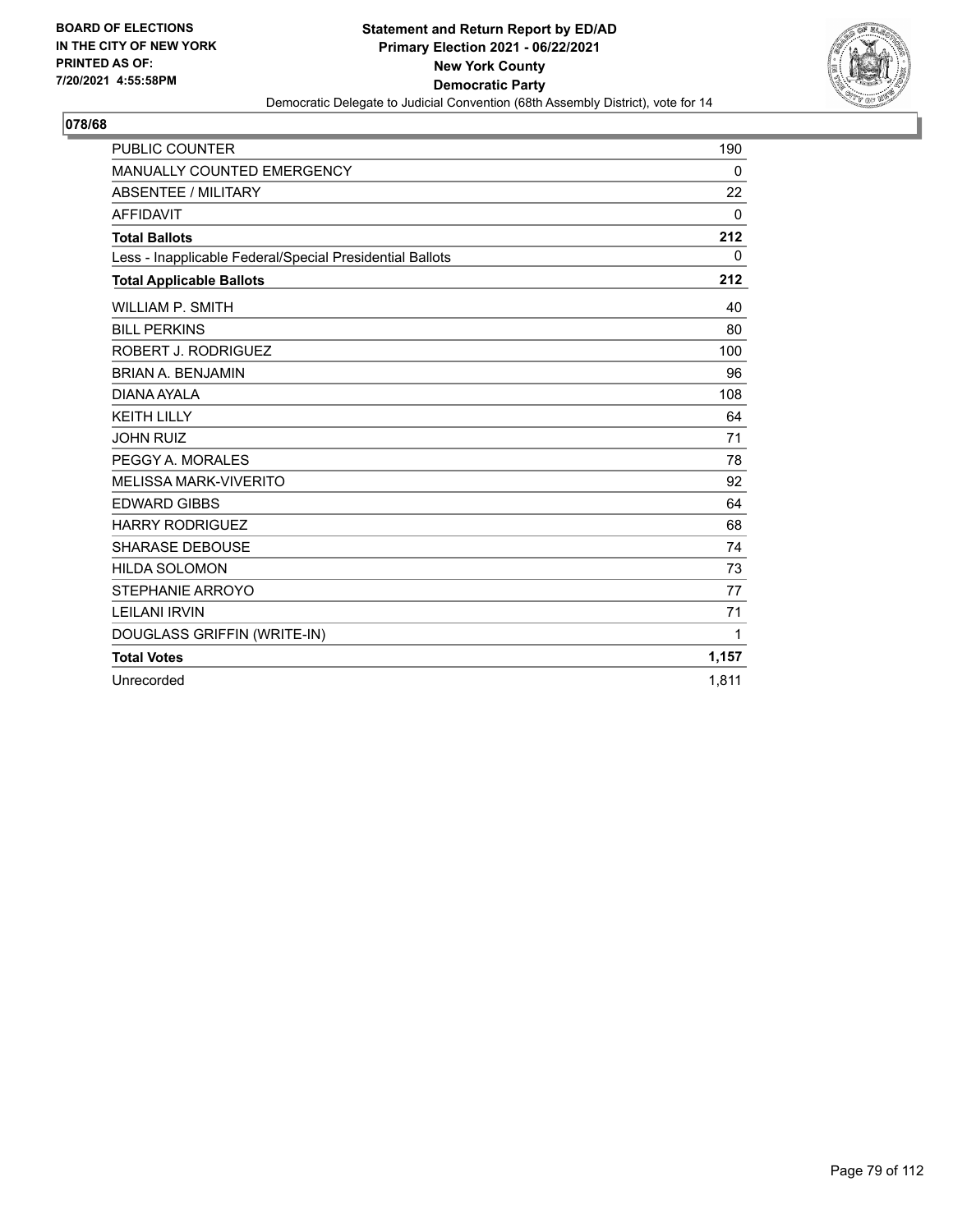

| PUBLIC COUNTER                                           | 187                     |
|----------------------------------------------------------|-------------------------|
| <b>MANUALLY COUNTED EMERGENCY</b>                        | 0                       |
| ABSENTEE / MILITARY                                      | 9                       |
| <b>AFFIDAVIT</b>                                         | 1                       |
| <b>Total Ballots</b>                                     | 197                     |
| Less - Inapplicable Federal/Special Presidential Ballots | 0                       |
| <b>Total Applicable Ballots</b>                          | 197                     |
| WILLIAM P. SMITH                                         | 26                      |
| <b>BILL PERKINS</b>                                      | 62                      |
| ROBERT J. RODRIGUEZ                                      | 70                      |
| BRIAN A. BENJAMIN                                        | 50                      |
| DIANA AYALA                                              | 82                      |
| <b>KEITH LILLY</b>                                       | 33                      |
| JOHN RUIZ                                                | 41                      |
| PEGGY A. MORALES                                         | 59                      |
| <b>MELISSA MARK-VIVERITO</b>                             | 64                      |
| <b>EDWARD GIBBS</b>                                      | 36                      |
| <b>HARRY RODRIGUEZ</b>                                   | 44                      |
| <b>SHARASE DEBOUSE</b>                                   | 41                      |
| <b>HILDA SOLOMON</b>                                     | 41                      |
| STEPHANIE ARROYO                                         | 51                      |
| <b>LEILANI IRVIN</b>                                     | 37                      |
| ADELE OLIVERAS (WRITE-IN)                                | $\overline{c}$          |
| <b>BRIDGETTE SCOTT (WRITE-IN)</b>                        | $\overline{c}$          |
| CHANTANNE SINGLETON (WRITE-IN)                           | 1                       |
| CLAUDIA PEREZ (WRITE-IN)                                 | $\mathbf 1$             |
| LATASHA JACKSON (WRITE-IN)                               | $\boldsymbol{2}$        |
| MONISHA MAPP (WRITE-IN)                                  | $\overline{c}$          |
| NIASIA RIVERA (WRITE-IN)                                 | $\overline{\mathbf{c}}$ |
| PATRICA DELPILAR (WRITE-IN)                              | $\overline{c}$          |
| RAYMOND PEREZ (WRITE-IN)                                 | $\overline{\mathbf{c}}$ |
| STACEY PILSON (WRITE-IN)                                 | $\mathbf{1}$            |
| TAMIKA MAPP (WRITE-IN)                                   | $\overline{c}$          |
| VIMARY BENNETT (WRITE-IN)                                | $\overline{2}$          |
| <b>Total Votes</b>                                       | 758                     |
| Unrecorded                                               | 2,000                   |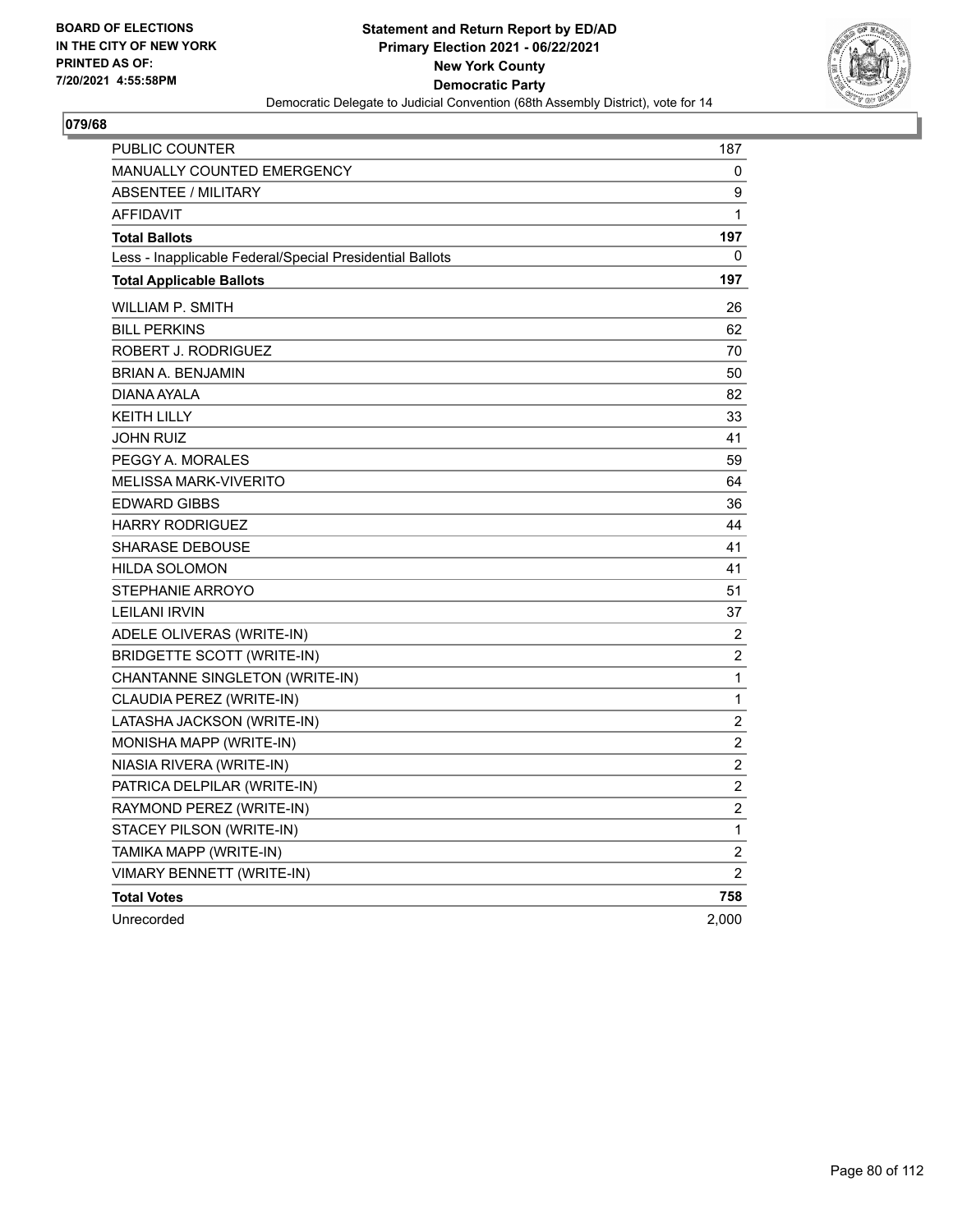

| <b>PUBLIC COUNTER</b>                                    | 333   |
|----------------------------------------------------------|-------|
| MANUALLY COUNTED EMERGENCY                               | 0     |
| ABSENTEE / MILITARY                                      | 41    |
| <b>AFFIDAVIT</b>                                         | 4     |
| <b>Total Ballots</b>                                     | 378   |
| Less - Inapplicable Federal/Special Presidential Ballots | 0     |
| <b>Total Applicable Ballots</b>                          | 378   |
| <b>WILLIAM P. SMITH</b>                                  | 76    |
| <b>BILL PERKINS</b>                                      | 135   |
| ROBERT J. RODRIGUEZ                                      | 148   |
| <b>BRIAN A. BENJAMIN</b>                                 | 157   |
| DIANA AYALA                                              | 159   |
| <b>KEITH LILLY</b>                                       | 121   |
| <b>JOHN RUIZ</b>                                         | 113   |
| PEGGY A. MORALES                                         | 141   |
| <b>MELISSA MARK-VIVERITO</b>                             | 151   |
| <b>EDWARD GIBBS</b>                                      | 107   |
| <b>HARRY RODRIGUEZ</b>                                   | 110   |
| <b>SHARASE DEBOUSE</b>                                   | 119   |
| <b>HILDA SOLOMON</b>                                     | 118   |
| STEPHANIE ARROYO                                         | 128   |
| <b>LEILANI IRVIN</b>                                     | 113   |
| ALEX KOHEN (WRITE-IN)                                    | 1     |
| <b>GLORIBELLE PEREZ (WRITE-IN)</b>                       | 1     |
| JOHNNY RIVERA (WRITE-IN)                                 | 1     |
| MAX MARKHAM (WRITE-IN)                                   | 1     |
| MAX SARINSKY (WRITE-IN)                                  | 1     |
| UNATTRIBUTABLE WRITE-IN (WRITE-IN)                       | 3     |
| ZEPHYR TEACHOUT (WRITE-IN)                               | 1     |
| <b>Total Votes</b>                                       | 1,905 |
| Unrecorded                                               | 3,387 |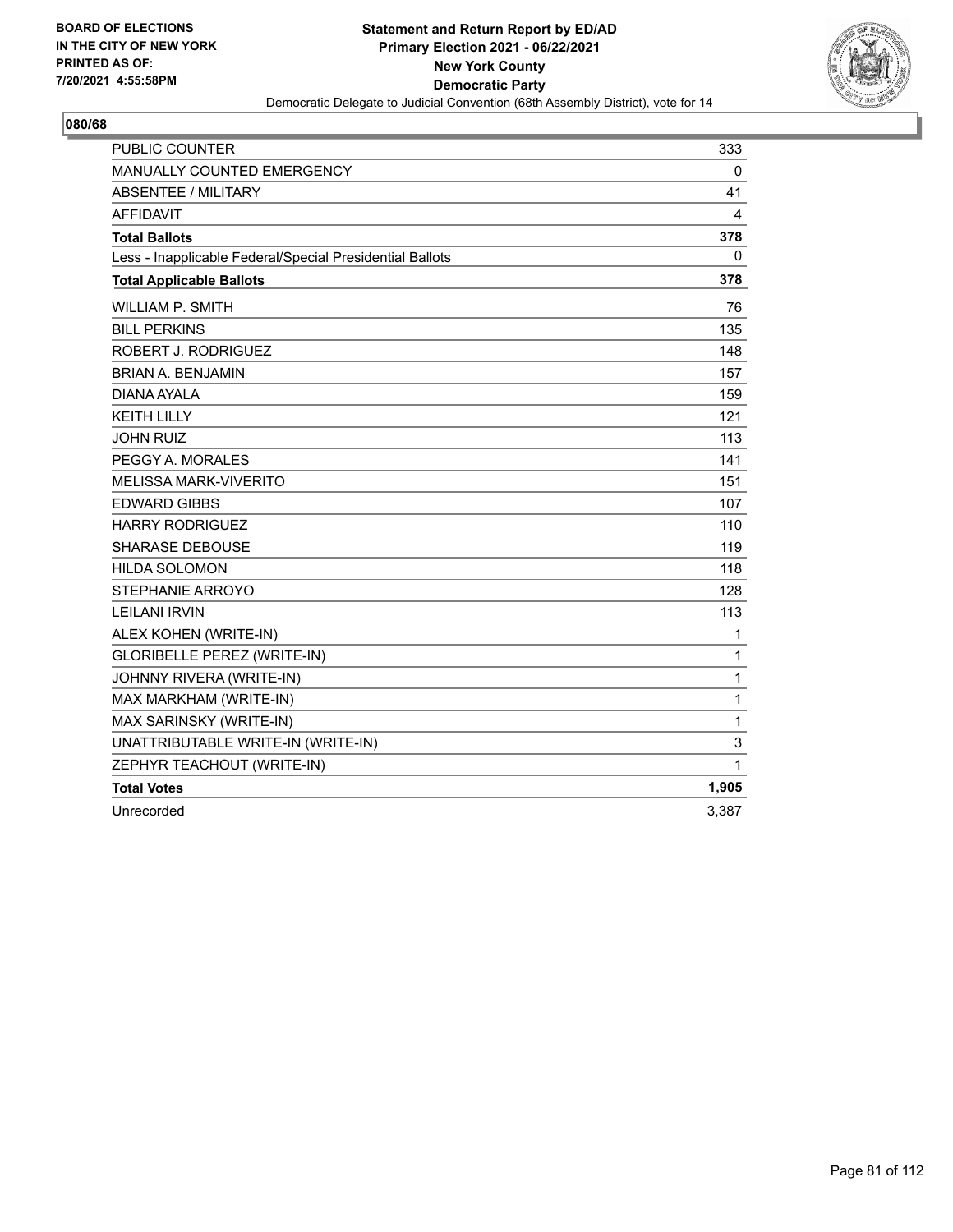

| <b>PUBLIC COUNTER</b>                                    | 66           |
|----------------------------------------------------------|--------------|
| MANUALLY COUNTED EMERGENCY                               | 0            |
| <b>ABSENTEE / MILITARY</b>                               | 8            |
| <b>AFFIDAVIT</b>                                         | $\mathbf{0}$ |
| <b>Total Ballots</b>                                     | 74           |
| Less - Inapplicable Federal/Special Presidential Ballots | $\Omega$     |
| <b>Total Applicable Ballots</b>                          | 74           |
| <b>WILLIAM P. SMITH</b>                                  | 21           |
| <b>BILL PERKINS</b>                                      | 27           |
| ROBERT J. RODRIGUEZ                                      | 26           |
| <b>BRIAN A. BENJAMIN</b>                                 | 33           |
| DIANA AYAI A                                             | 28           |
| <b>KEITH LILLY</b>                                       | 24           |
| <b>JOHN RUIZ</b>                                         | 22           |
| PEGGY A. MORALES                                         | 26           |
| <b>MELISSA MARK-VIVERITO</b>                             | 29           |
| <b>EDWARD GIBBS</b>                                      | 21           |
| <b>HARRY RODRIGUEZ</b>                                   | 21           |
| <b>SHARASE DEBOUSE</b>                                   | 21           |
| <b>HILDA SOLOMON</b>                                     | 24           |
| <b>STEPHANIE ARROYO</b>                                  | 25           |
| <b>LEILANI IRVIN</b>                                     | 21           |
| <b>Total Votes</b>                                       | 369          |
| Unrecorded                                               | 667          |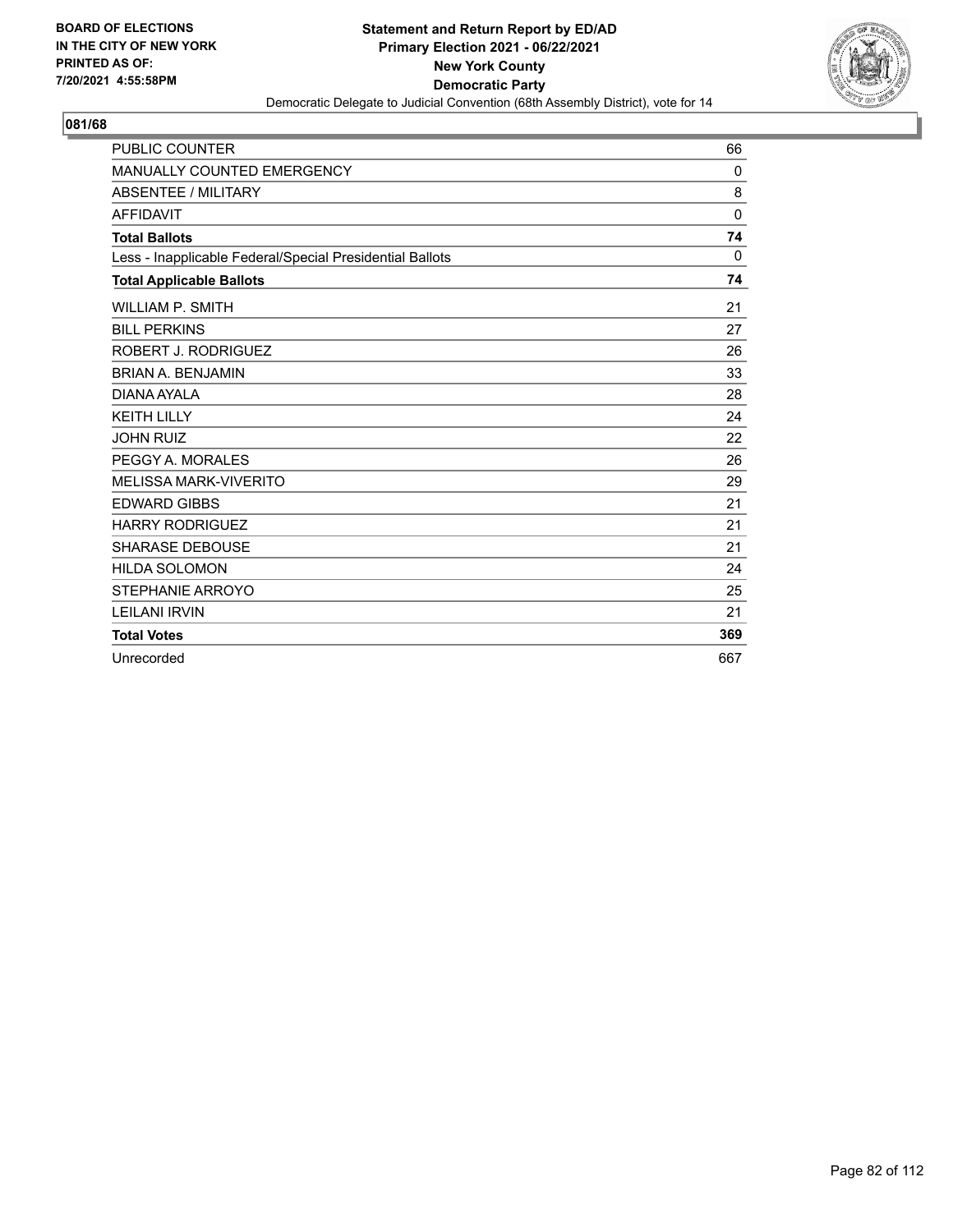

| <b>PUBLIC COUNTER</b>                                    | 276      |
|----------------------------------------------------------|----------|
| MANUALLY COUNTED EMERGENCY                               | 0        |
| <b>ABSENTEE / MILITARY</b>                               | 40       |
| <b>AFFIDAVIT</b>                                         | $\Omega$ |
| <b>Total Ballots</b>                                     | 316      |
| Less - Inapplicable Federal/Special Presidential Ballots | $\Omega$ |
| <b>Total Applicable Ballots</b>                          | 316      |
| <b>WILLIAM P. SMITH</b>                                  | 79       |
| <b>BILL PERKINS</b>                                      | 145      |
| ROBERT J. RODRIGUEZ                                      | 123      |
| <b>BRIAN A. BENJAMIN</b>                                 | 143      |
| DIANA AYALA                                              | 107      |
| <b>KEITH LILLY</b>                                       | 99       |
| <b>JOHN RUIZ</b>                                         | 83       |
| PEGGY A. MORALES                                         | 100      |
| <b>MELISSA MARK-VIVERITO</b>                             | 97       |
| <b>EDWARD GIBBS</b>                                      | 75       |
| <b>HARRY RODRIGUEZ</b>                                   | 81       |
| <b>SHARASE DEBOUSE</b>                                   | 110      |
| <b>HILDA SOLOMON</b>                                     | 84       |
| STEPHANIE ARROYO                                         | 89       |
| <b>LEILANI IRVIN</b>                                     | 76       |
| CHRISTINE QUINN (WRITE-IN)                               | 1        |
| <b>GALE BREWER (WRITE-IN)</b>                            | 1        |
| JUDY KAPLAN (WRITE-IN)                                   | 1        |
| UNATTRIBUTABLE WRITE-IN (WRITE-IN)                       | 1        |
| <b>Total Votes</b>                                       | 1,495    |
| Unrecorded                                               | 2,929    |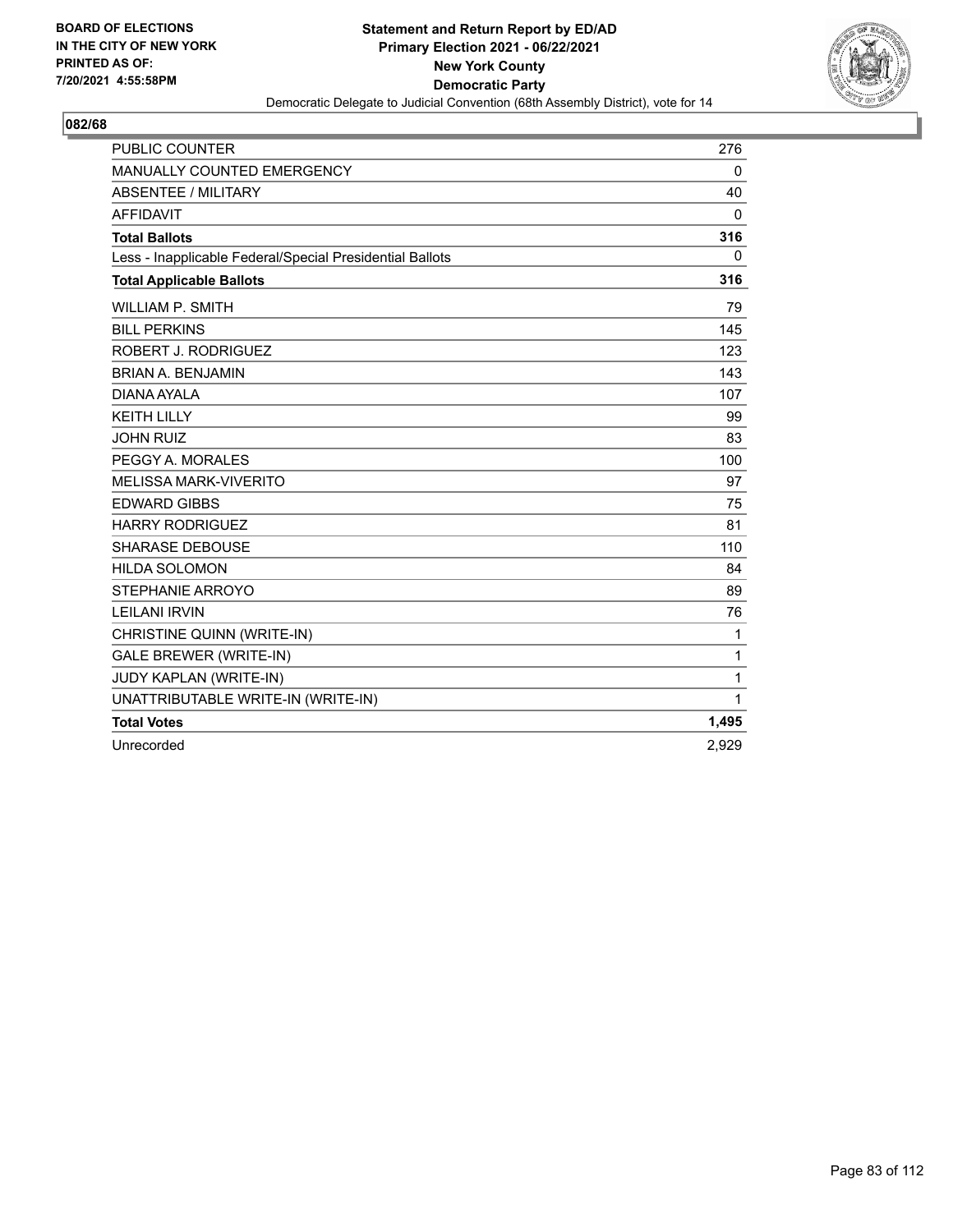

| <b>PUBLIC COUNTER</b>                                    | 205      |
|----------------------------------------------------------|----------|
| MANUALLY COUNTED EMERGENCY                               | 0        |
| <b>ABSENTEE / MILITARY</b>                               | 18       |
| <b>AFFIDAVIT</b>                                         | $\Omega$ |
| <b>Total Ballots</b>                                     | 223      |
| Less - Inapplicable Federal/Special Presidential Ballots | $\Omega$ |
| <b>Total Applicable Ballots</b>                          | 223      |
| <b>WILLIAM P. SMITH</b>                                  | 36       |
| <b>BILL PERKINS</b>                                      | 92       |
| ROBERT J. RODRIGUEZ                                      | 53       |
| <b>BRIAN A. BENJAMIN</b>                                 | 76       |
| DIANA AYAI A                                             | 63       |
| <b>KEITH LILLY</b>                                       | 38       |
| <b>JOHN RUIZ</b>                                         | 38       |
| PEGGY A. MORALES                                         | 54       |
| <b>MELISSA MARK-VIVERITO</b>                             | 52       |
| <b>EDWARD GIBBS</b>                                      | 36       |
| <b>HARRY RODRIGUEZ</b>                                   | 41       |
| <b>SHARASE DEBOUSE</b>                                   | 43       |
| <b>HILDA SOLOMON</b>                                     | 42       |
| STEPHANIE ARROYO                                         | 44       |
| <b>LEILANI IRVIN</b>                                     | 34       |
| <b>Total Votes</b>                                       | 742      |
| Unrecorded                                               | 2.380    |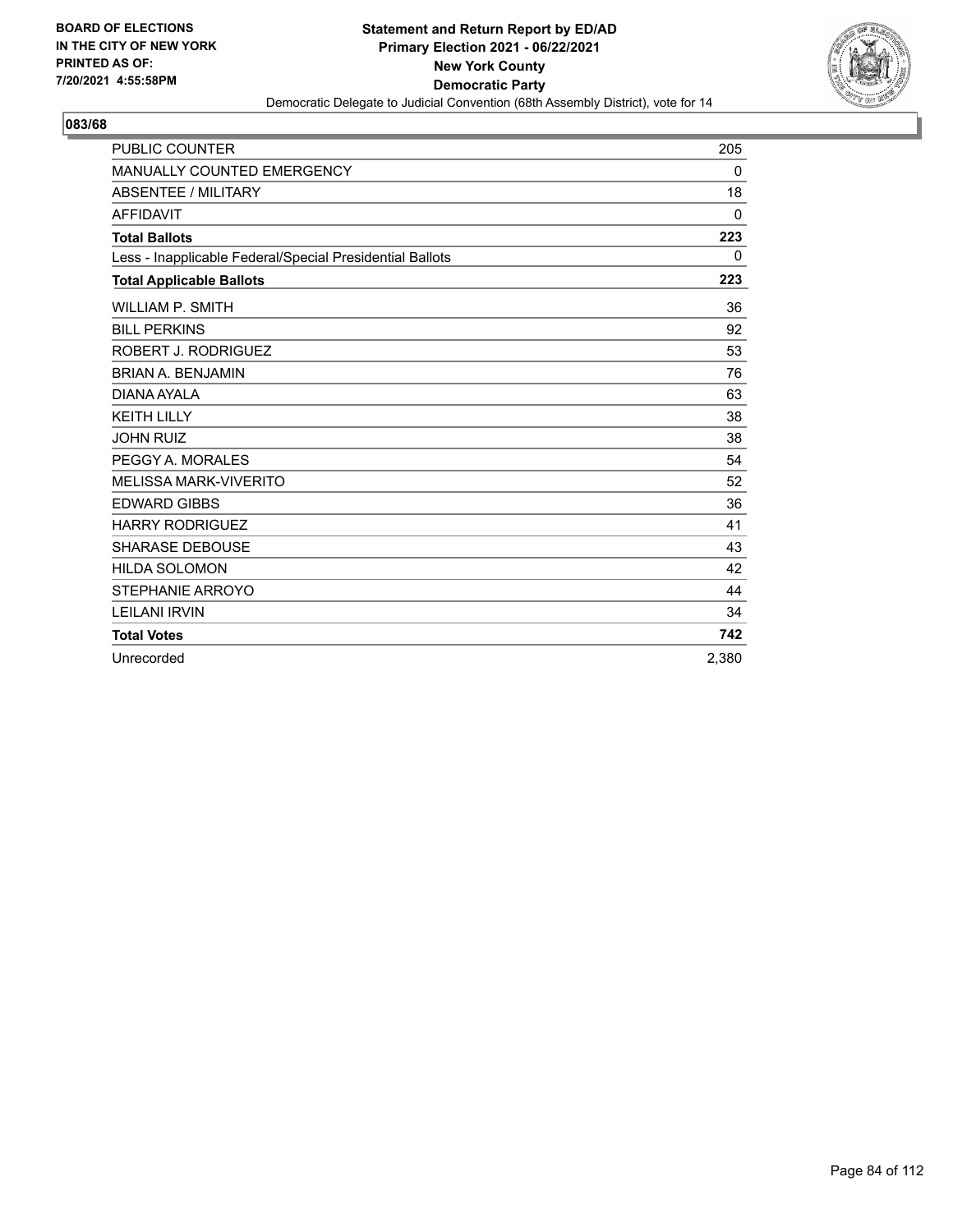

| <b>PUBLIC COUNTER</b>                                    | 88               |
|----------------------------------------------------------|------------------|
| MANUALLY COUNTED EMERGENCY                               | 0                |
| ABSENTEE / MILITARY                                      | 4                |
| <b>AFFIDAVIT</b>                                         | $\mathbf 0$      |
| <b>Total Ballots</b>                                     | 92               |
| Less - Inapplicable Federal/Special Presidential Ballots | 0                |
| <b>Total Applicable Ballots</b>                          | 92               |
| <b>WILLIAM P. SMITH</b>                                  | 12               |
| <b>BILL PERKINS</b>                                      | 48               |
| ROBERT J. RODRIGUEZ                                      | 23               |
| <b>BRIAN A. BENJAMIN</b>                                 | 26               |
| DIANA AYALA                                              | 14               |
| <b>KEITH LILLY</b>                                       | 19               |
| <b>JOHN RUIZ</b>                                         | 10               |
| PEGGY A. MORALES                                         | 11               |
| <b>MELISSA MARK-VIVERITO</b>                             | 9                |
| <b>EDWARD GIBBS</b>                                      | 10               |
| <b>HARRY RODRIGUEZ</b>                                   | $\overline{7}$   |
| <b>SHARASE DEBOUSE</b>                                   | $\boldsymbol{9}$ |
| <b>HILDA SOLOMON</b>                                     | 8                |
| STEPHANIE ARROYO                                         | $\overline{7}$   |
| <b>LEILANI IRVIN</b>                                     | 6                |
| <b>Total Votes</b>                                       | 219              |
| Unrecorded                                               | 1.069            |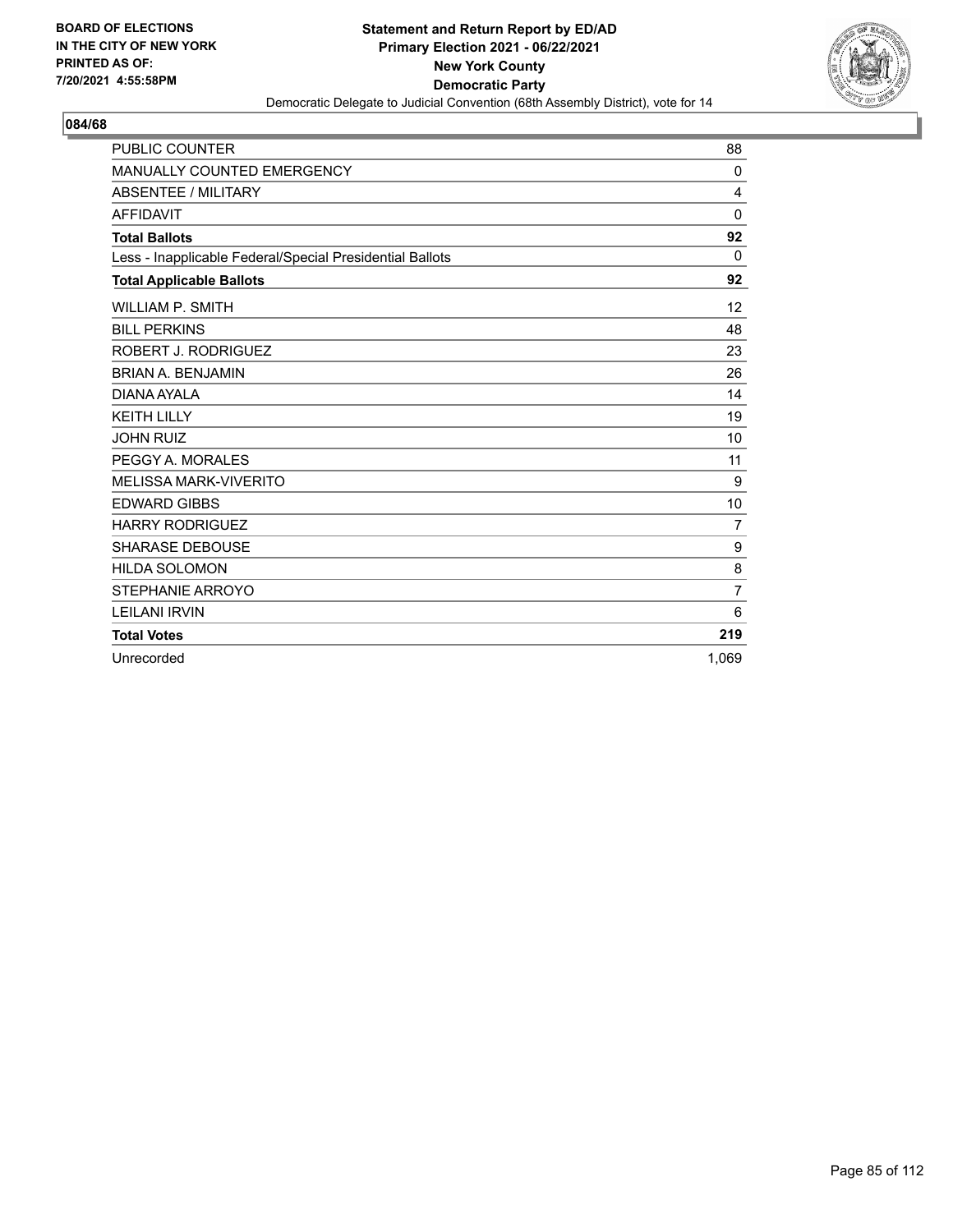

| <b>PUBLIC COUNTER</b>                                    | 111         |
|----------------------------------------------------------|-------------|
| MANUALLY COUNTED EMERGENCY                               | 0           |
| <b>ABSENTEE / MILITARY</b>                               | 16          |
| <b>AFFIDAVIT</b>                                         | $\Omega$    |
| <b>Total Ballots</b>                                     | 127         |
| Less - Inapplicable Federal/Special Presidential Ballots | $\mathbf 0$ |
| <b>Total Applicable Ballots</b>                          | 127         |
| <b>WILLIAM P. SMITH</b>                                  | 23          |
| <b>BILL PERKINS</b>                                      | 56          |
| ROBERT J. RODRIGUEZ                                      | 29          |
| <b>BRIAN A. BENJAMIN</b>                                 | 35          |
| DIANA AYALA                                              | 31          |
| <b>KEITH LILLY</b>                                       | 42          |
| <b>JOHN RUIZ</b>                                         | 22          |
| PEGGY A. MORALES                                         | 27          |
| <b>MELISSA MARK-VIVERITO</b>                             | 21          |
| <b>EDWARD GIBBS</b>                                      | 27          |
| <b>HARRY RODRIGUEZ</b>                                   | 21          |
| <b>SHARASE DEBOUSE</b>                                   | 21          |
| <b>HILDA SOLOMON</b>                                     | 25          |
| STEPHANIE ARROYO                                         | 21          |
| <b>LEILANI IRVIN</b>                                     | 17          |
| <b>KRYSTAL MCNEAR (WRITE-IN)</b>                         | 1           |
| <b>Total Votes</b>                                       | 419         |
| Unrecorded                                               | 1.359       |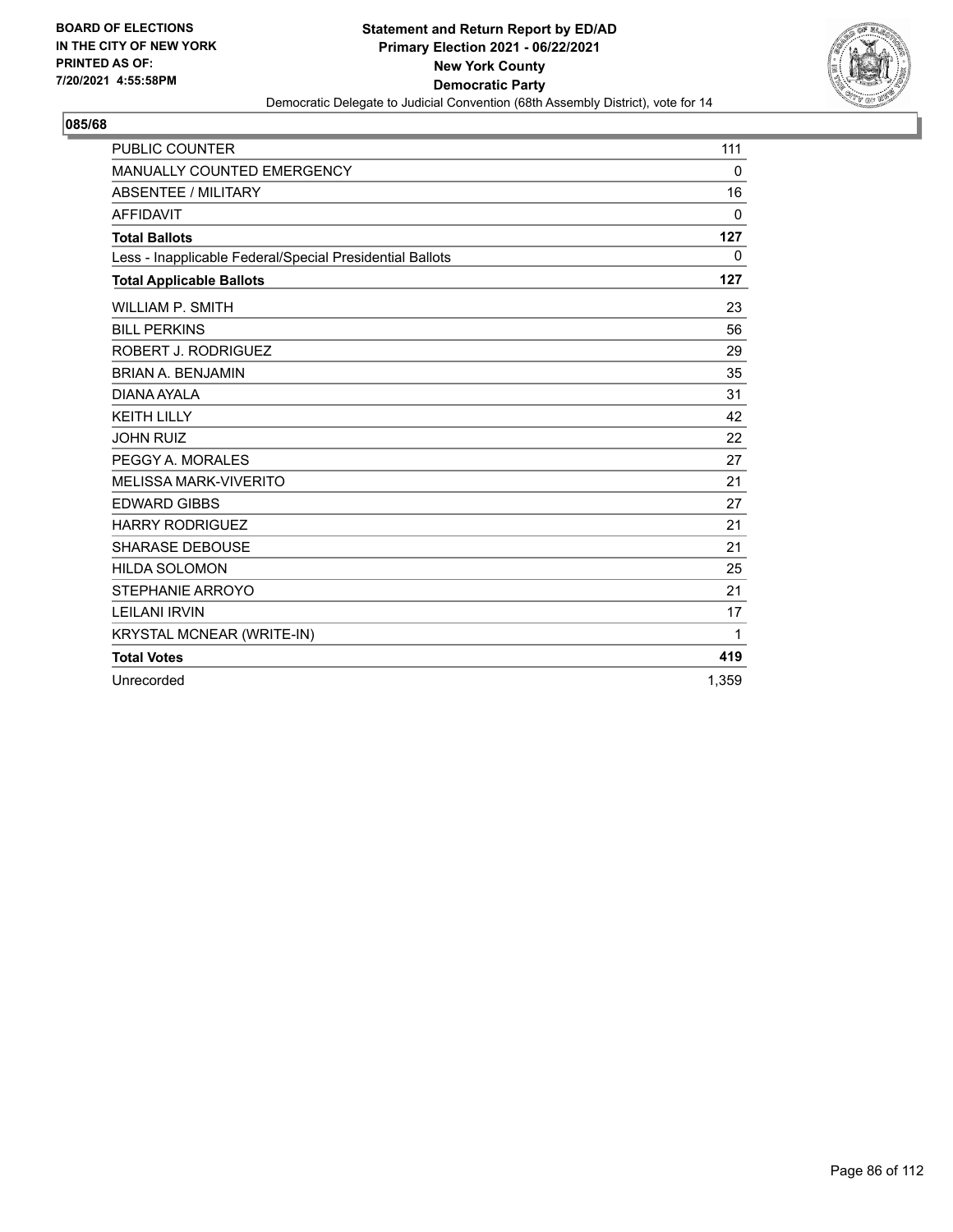

| <b>PUBLIC COUNTER</b>                                    | 83       |
|----------------------------------------------------------|----------|
| MANUALLY COUNTED EMERGENCY                               | 0        |
| ABSENTEE / MILITARY                                      | 5        |
| <b>AFFIDAVIT</b>                                         | 1        |
| <b>Total Ballots</b>                                     | 89       |
| Less - Inapplicable Federal/Special Presidential Ballots | $\Omega$ |
| <b>Total Applicable Ballots</b>                          | 89       |
| <b>WILLIAM P. SMITH</b>                                  | 15       |
| <b>BILL PERKINS</b>                                      | 27       |
| ROBERT J. RODRIGUEZ                                      | 39       |
| <b>BRIAN A. BENJAMIN</b>                                 | 34       |
| DIANA AYALA                                              | 41       |
| <b>KEITH LILLY</b>                                       | 20       |
| <b>JOHN RUIZ</b>                                         | 26       |
| PEGGY A. MORALES                                         | 31       |
| <b>MELISSA MARK-VIVERITO</b>                             | 31       |
| <b>EDWARD GIBBS</b>                                      | 21       |
| <b>HARRY RODRIGUEZ</b>                                   | 21       |
| <b>SHARASE DEBOUSE</b>                                   | 21       |
| <b>HILDA SOLOMON</b>                                     | 20       |
| STEPHANIE ARROYO                                         | 25       |
| <b>LEILANI IRVIN</b>                                     | 21       |
| <b>Total Votes</b>                                       | 393      |
| Unrecorded                                               | 853      |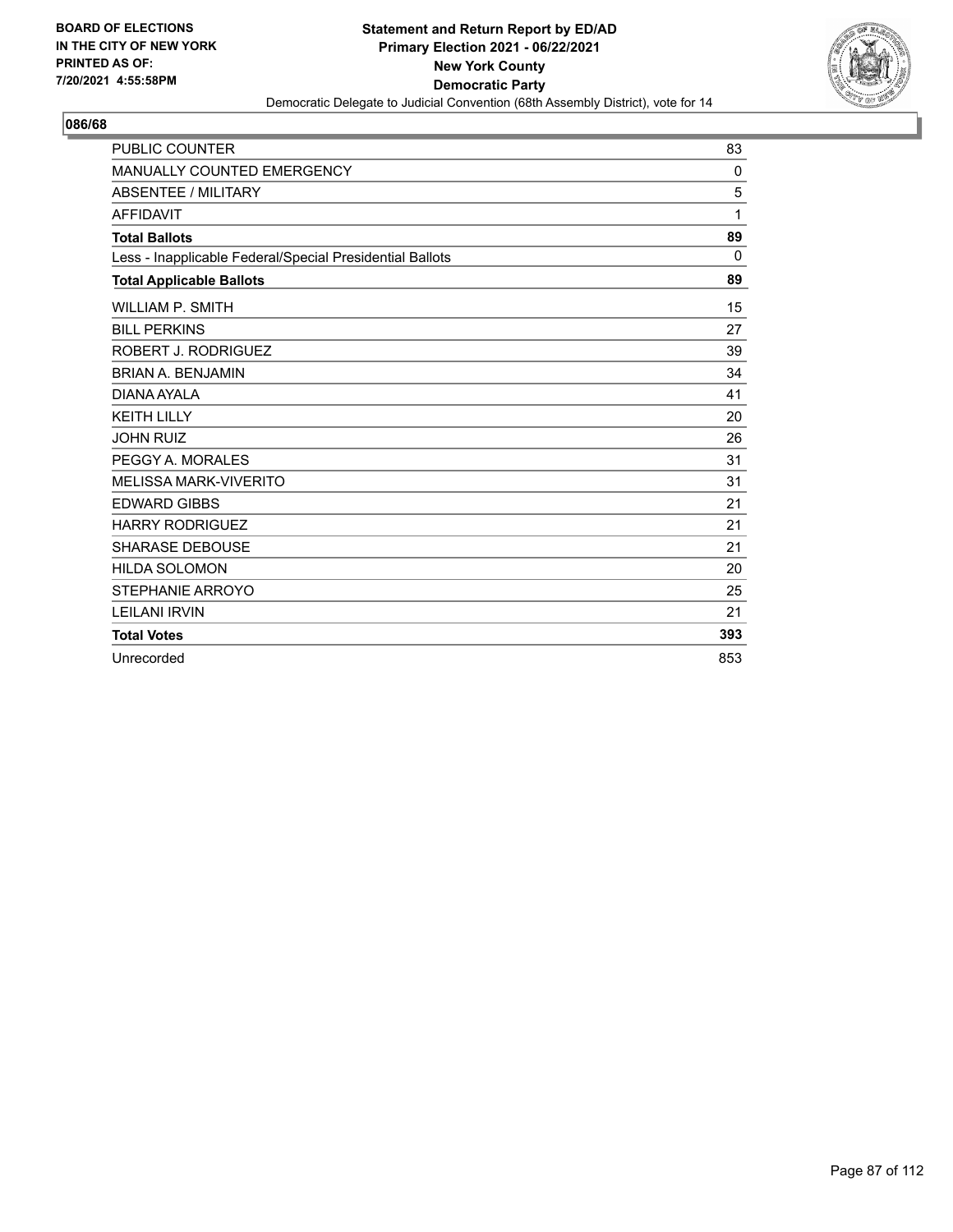

| <b>PUBLIC COUNTER</b>                                    | 126      |
|----------------------------------------------------------|----------|
| <b>MANUALLY COUNTED EMERGENCY</b>                        | 0        |
| ABSENTEE / MILITARY                                      | 10       |
| <b>AFFIDAVIT</b>                                         | 0        |
| <b>Total Ballots</b>                                     | 136      |
| Less - Inapplicable Federal/Special Presidential Ballots | $\Omega$ |
| <b>Total Applicable Ballots</b>                          | 136      |
| <b>WILLIAM P. SMITH</b>                                  | 15       |
| <b>BILL PERKINS</b>                                      | 40       |
| ROBERT J. RODRIGUEZ                                      | 46       |
| <b>BRIAN A. BENJAMIN</b>                                 | 39       |
| DIANA AYALA                                              | 31       |
| <b>KEITH LILLY</b>                                       | 30       |
| <b>JOHN RUIZ</b>                                         | 29       |
| PEGGY A. MORALES                                         | 40       |
| <b>MELISSA MARK-VIVERITO</b>                             | 39       |
| <b>EDWARD GIBBS</b>                                      | 30       |
| <b>HARRY RODRIGUEZ</b>                                   | 30       |
| <b>SHARASE DEBOUSE</b>                                   | 23       |
| <b>HILDA SOLOMON</b>                                     | 28       |
| <b>STEPHANIE ARROYO</b>                                  | 28       |
| <b>LEILANI IRVIN</b>                                     | 23       |
| INHAIB CHOUDHURY (WRITE-IN)                              | 2        |
| ROBEL TEKIEAH (WRITE-IN)                                 | 1        |
| <b>Total Votes</b>                                       | 474      |
| Unrecorded                                               | 1,430    |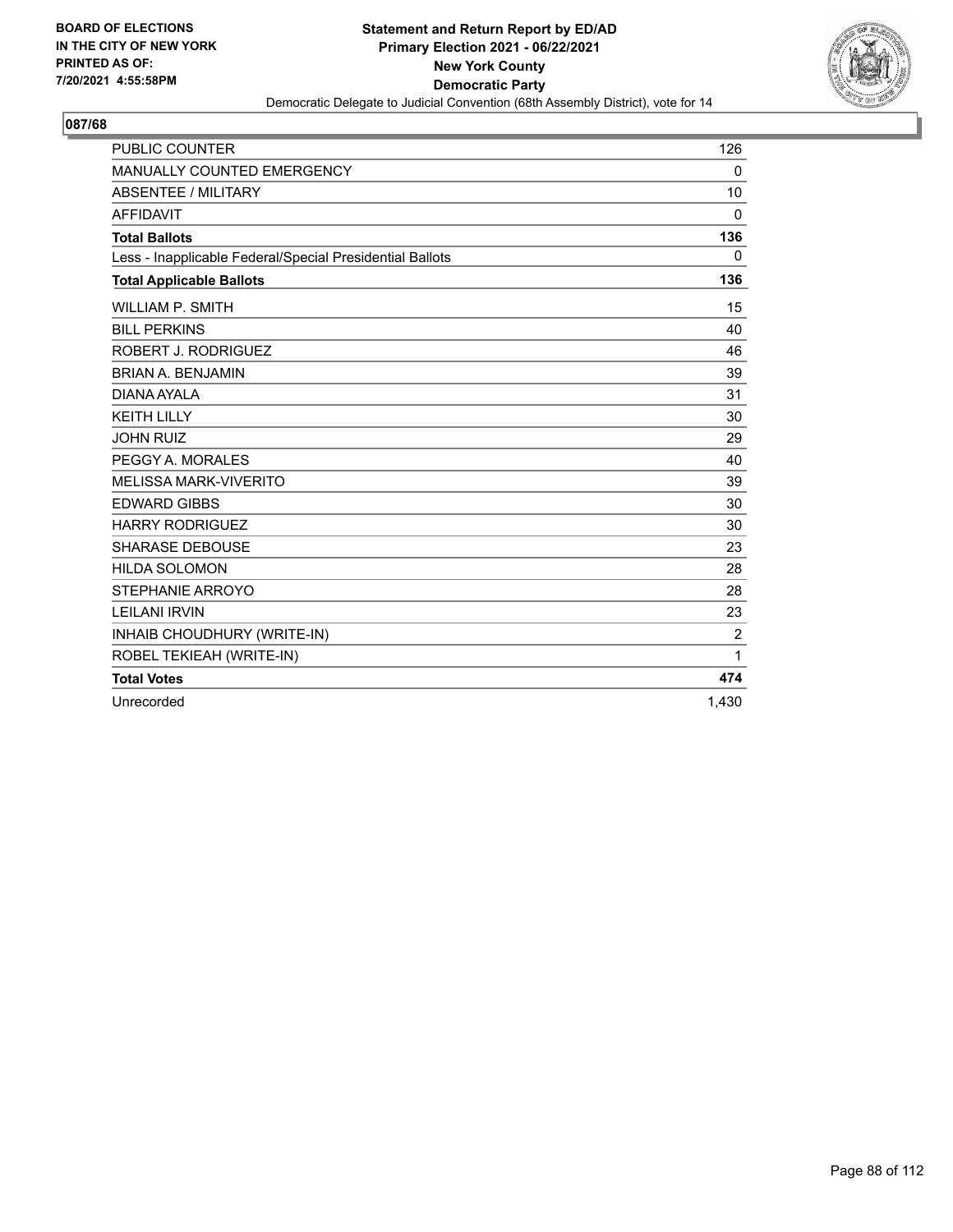

| <b>PUBLIC COUNTER</b>                                    | 97             |
|----------------------------------------------------------|----------------|
| MANUALLY COUNTED EMERGENCY                               | 0              |
| ABSENTEE / MILITARY                                      | $\overline{2}$ |
| <b>AFFIDAVIT</b>                                         | $\mathbf 0$    |
| <b>Total Ballots</b>                                     | 99             |
| Less - Inapplicable Federal/Special Presidential Ballots | 0              |
| <b>Total Applicable Ballots</b>                          | 99             |
| <b>WILLIAM P. SMITH</b>                                  | 10             |
| <b>BILL PERKINS</b>                                      | 26             |
| ROBERT J. RODRIGUEZ                                      | 38             |
| <b>BRIAN A. BENJAMIN</b>                                 | 24             |
| DIANA AYALA                                              | 24             |
| <b>KEITH LILLY</b>                                       | 8              |
| <b>JOHN RUIZ</b>                                         | 11             |
| PEGGY A. MORALES                                         | 24             |
| <b>MELISSA MARK-VIVERITO</b>                             | 18             |
| <b>EDWARD GIBBS</b>                                      | 15             |
| <b>HARRY RODRIGUEZ</b>                                   | 14             |
| <b>SHARASE DEBOUSE</b>                                   | 6              |
| <b>HILDA SOLOMON</b>                                     | 5              |
| STEPHANIE ARROYO                                         | 9              |
| <b>LEILANI IRVIN</b>                                     | 5              |
| <b>Total Votes</b>                                       | 237            |
| Unrecorded                                               | 1.149          |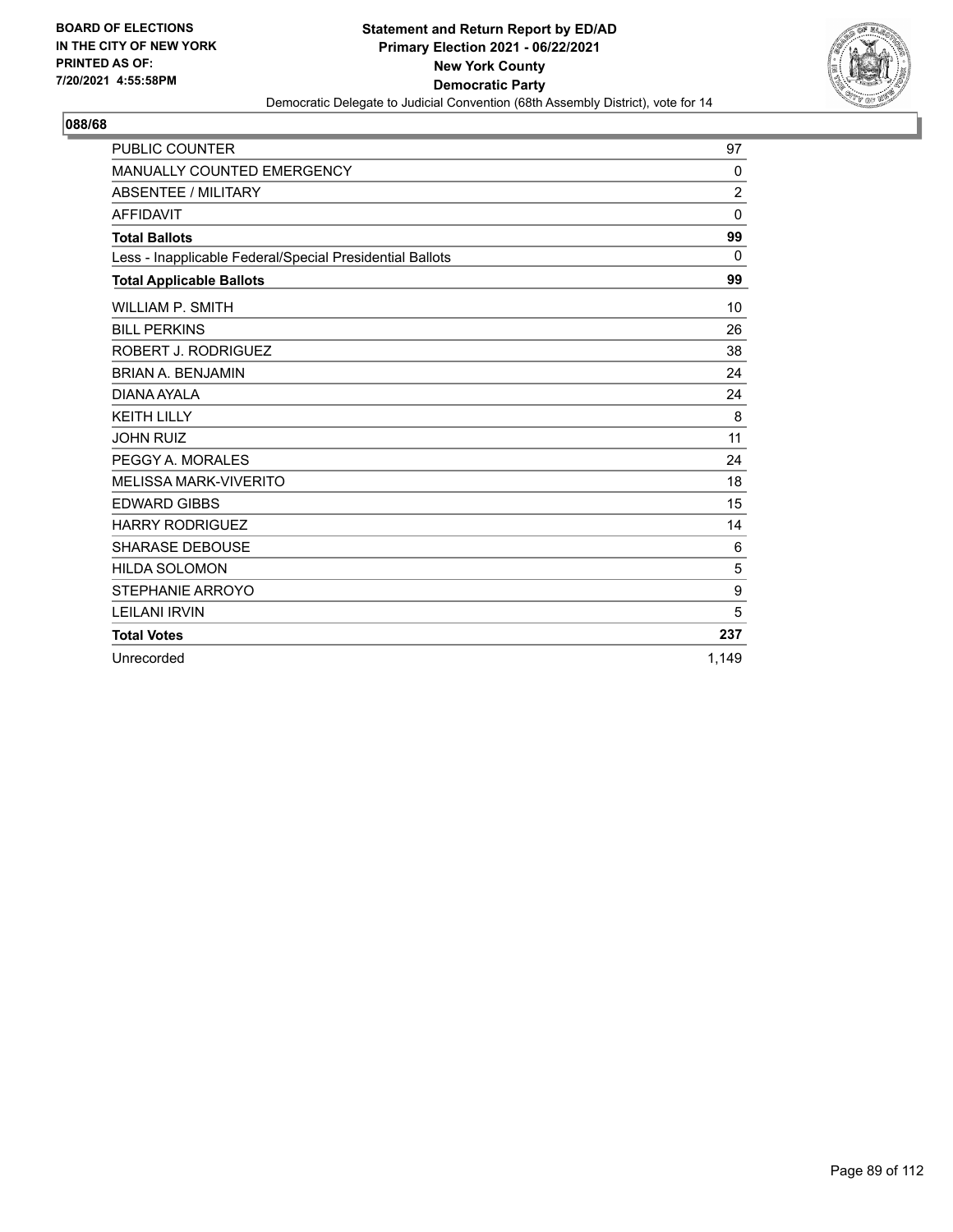

| <b>PUBLIC COUNTER</b>                                    | 139      |
|----------------------------------------------------------|----------|
| MANUALLY COUNTED EMERGENCY                               | 0        |
| ABSENTEE / MILITARY                                      | 9        |
| <b>AFFIDAVIT</b>                                         | $\Omega$ |
| <b>Total Ballots</b>                                     | 148      |
| Less - Inapplicable Federal/Special Presidential Ballots | $\Omega$ |
| <b>Total Applicable Ballots</b>                          | 148      |
| <b>WILLIAM P. SMITH</b>                                  | 5        |
| <b>BILL PERKINS</b>                                      | 34       |
| ROBERT J. RODRIGUEZ                                      | 44       |
| <b>BRIAN A. BENJAMIN</b>                                 | 29       |
| DIANA AYAI A                                             | 38       |
| <b>KEITH LILLY</b>                                       | 19       |
| <b>JOHN RUIZ</b>                                         | 22       |
| PEGGY A. MORALES                                         | 33       |
| <b>MELISSA MARK-VIVERITO</b>                             | 27       |
| <b>EDWARD GIBBS</b>                                      | 14       |
| <b>HARRY RODRIGUEZ</b>                                   | 24       |
| <b>SHARASE DEBOUSE</b>                                   | 16       |
| <b>HILDA SOLOMON</b>                                     | 16       |
| STEPHANIE ARROYO                                         | 18       |
| <b>LEILANI IRVIN</b>                                     | 15       |
| <b>Total Votes</b>                                       | 354      |
| Unrecorded                                               | 1.718    |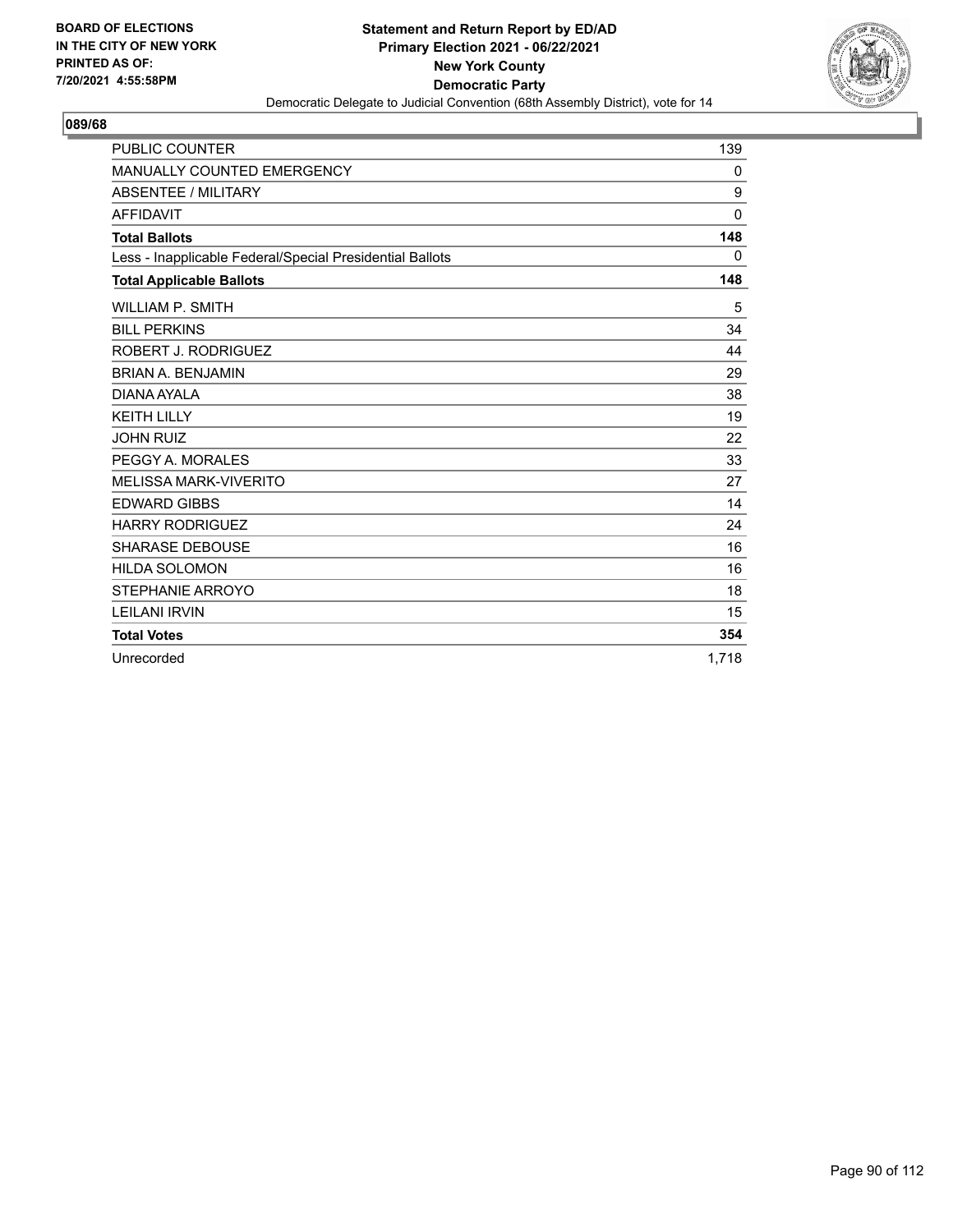

| <b>PUBLIC COUNTER</b>                                    | 133          |
|----------------------------------------------------------|--------------|
| <b>MANUALLY COUNTED EMERGENCY</b>                        | 0            |
| <b>ABSENTEE / MILITARY</b>                               | 11           |
| <b>AFFIDAVIT</b>                                         | $\mathbf{0}$ |
| <b>Total Ballots</b>                                     | 144          |
| Less - Inapplicable Federal/Special Presidential Ballots | $\Omega$     |
| <b>Total Applicable Ballots</b>                          | 144          |
| <b>WILLIAM P. SMITH</b>                                  | 10           |
| <b>BILL PERKINS</b>                                      | 42           |
| ROBERT J. RODRIGUEZ                                      | 43           |
| <b>BRIAN A. BENJAMIN</b>                                 | 36           |
| DIANA AYALA                                              | 51           |
| <b>KEITH LILLY</b>                                       | 13           |
| <b>JOHN RUIZ</b>                                         | 16           |
| PEGGY A. MORALES                                         | 16           |
| <b>MELISSA MARK-VIVERITO</b>                             | 28           |
| <b>EDWARD GIBBS</b>                                      | 26           |
| <b>HARRY RODRIGUEZ</b>                                   | 16           |
| <b>SHARASE DEBOUSE</b>                                   | 17           |
| <b>HILDA SOLOMON</b>                                     | 23           |
| STEPHANIE ARROYO                                         | 19           |
| <b>LEILANI IRVIN</b>                                     | 10           |
| <b>Total Votes</b>                                       | 366          |
| Unrecorded                                               | 1.650        |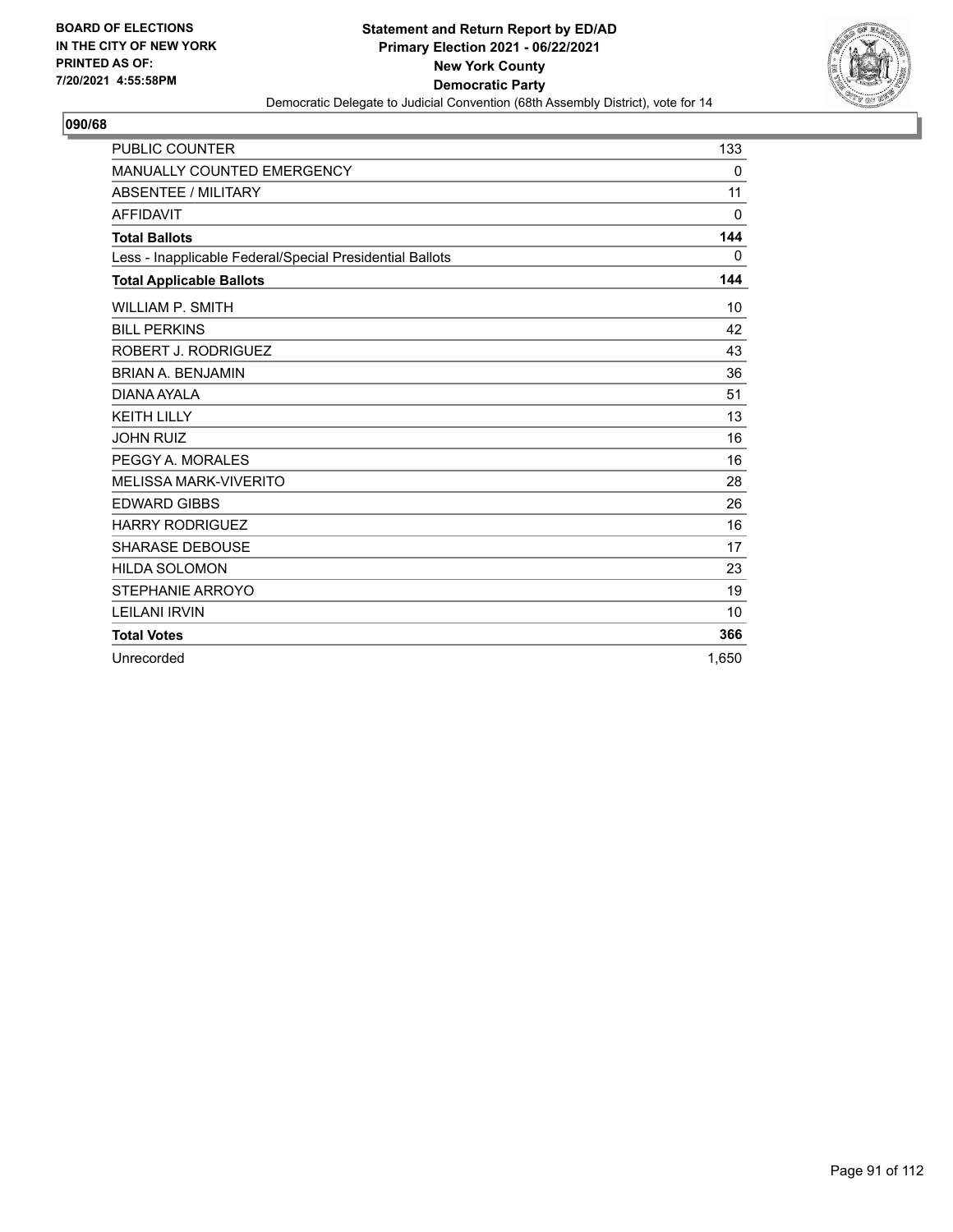

| <b>PUBLIC COUNTER</b>                                    | 93             |
|----------------------------------------------------------|----------------|
| MANUALLY COUNTED EMERGENCY                               | 0              |
| ABSENTEE / MILITARY                                      | 3              |
| <b>AFFIDAVIT</b>                                         | $\mathbf 0$    |
| <b>Total Ballots</b>                                     | 96             |
| Less - Inapplicable Federal/Special Presidential Ballots | $\mathbf{0}$   |
| <b>Total Applicable Ballots</b>                          | 96             |
| <b>WILLIAM P. SMITH</b>                                  | 8              |
| <b>BILL PERKINS</b>                                      | 26             |
| ROBERT J. RODRIGUEZ                                      | 21             |
| <b>BRIAN A. BENJAMIN</b>                                 | 13             |
| DIANA AYALA                                              | 24             |
| <b>KEITH LILLY</b>                                       | 8              |
| <b>JOHN RUIZ</b>                                         | 12             |
| PEGGY A. MORALES                                         | 10             |
| <b>MELISSA MARK-VIVERITO</b>                             | 19             |
| <b>EDWARD GIBBS</b>                                      | 8              |
| <b>HARRY RODRIGUEZ</b>                                   | 9              |
| <b>SHARASE DEBOUSE</b>                                   | 9              |
| <b>HILDA SOLOMON</b>                                     | 10             |
| <b>STEPHANIE ARROYO</b>                                  | 10             |
| <b>LEILANI IRVIN</b>                                     | $\overline{7}$ |
| CARLOS GONZALEZ (WRITE-IN)                               | 1              |
| CASSANDRA THOMAS (WRITE-IN)                              | 1              |
| ISIS AWAR (WRITE-IN)                                     | 1              |
| JOSE GONZALEZ (WRITE-IN)                                 | 1              |
| RENEE HARRISON (WRITE-IN)                                | 1              |
| UNATTRIBUTABLE WRITE-IN (WRITE-IN)                       | 4              |
| UNCOUNTED WRITE-IN PER STATUTE (WRITE-IN)                | 1              |
| VALERIE KIRK (WRITE-IN)                                  | 1              |
| <b>Total Votes</b>                                       | 205            |
| Unrecorded                                               | 1.139          |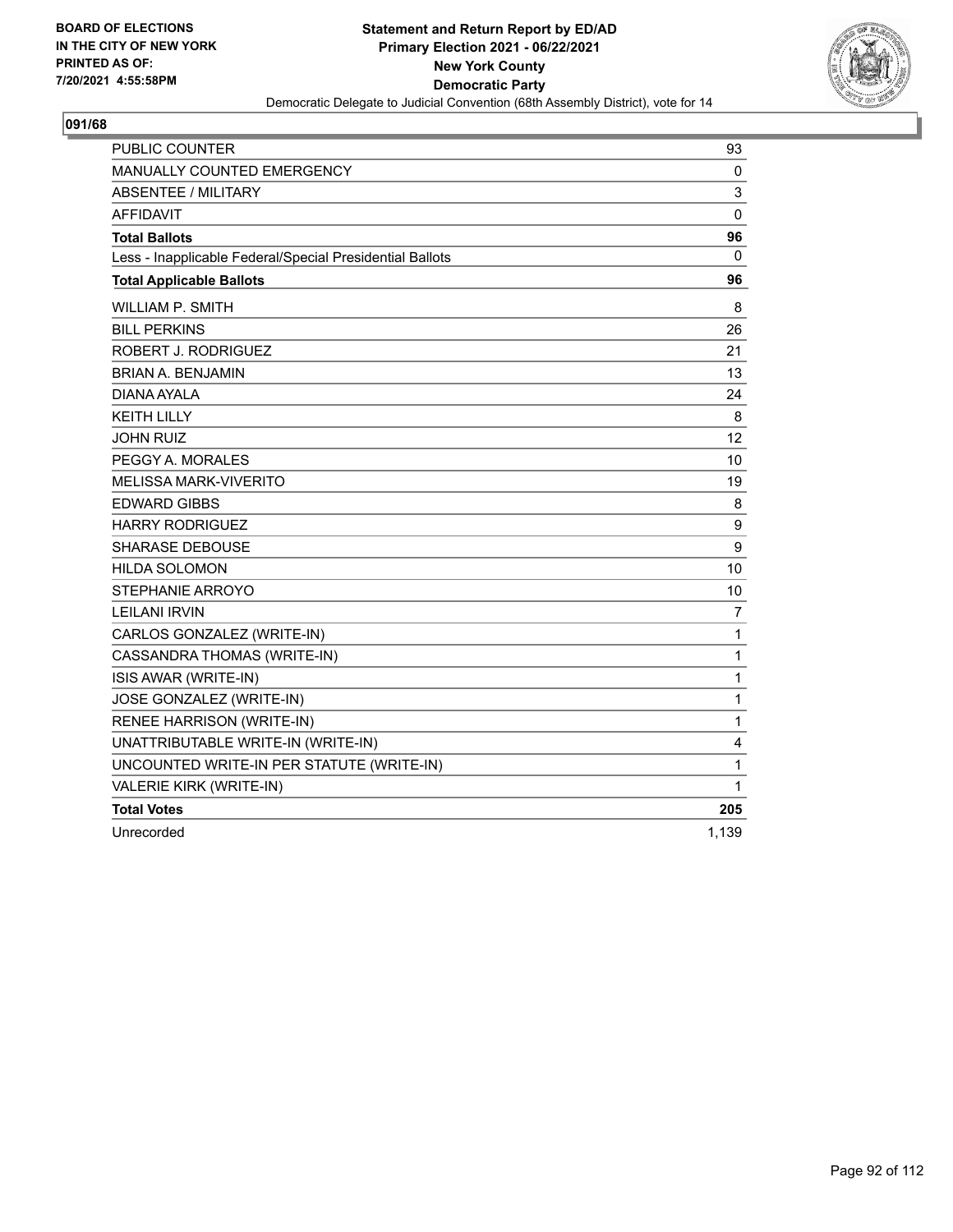

| <b>PUBLIC COUNTER</b>                                    | 105   |
|----------------------------------------------------------|-------|
| MANUALLY COUNTED EMERGENCY                               | 0     |
| <b>ABSENTEE / MILITARY</b>                               | 9     |
| <b>AFFIDAVIT</b>                                         | 3     |
| <b>Total Ballots</b>                                     | 117   |
| Less - Inapplicable Federal/Special Presidential Ballots | 0     |
| <b>Total Applicable Ballots</b>                          | 117   |
| <b>WILLIAM P. SMITH</b>                                  | 14    |
| <b>BILL PERKINS</b>                                      | 35    |
| ROBERT J. RODRIGUEZ                                      | 35    |
| <b>BRIAN A. BENJAMIN</b>                                 | 30    |
| DIANA AYALA                                              | 45    |
| <b>KEITH LILLY</b>                                       | 12    |
| <b>JOHN RUIZ</b>                                         | 15    |
| PEGGY A. MORALES                                         | 22    |
| <b>MELISSA MARK-VIVERITO</b>                             | 24    |
| <b>EDWARD GIBBS</b>                                      | 18    |
| <b>HARRY RODRIGUEZ</b>                                   | 21    |
| <b>SHARASE DEBOUSE</b>                                   | 18    |
| <b>HILDA SOLOMON</b>                                     | 21    |
| STEPHANIE ARROYO                                         | 22    |
| <b>LEILANI IRVIN</b>                                     | 18    |
| UNATTRIBUTABLE WRITE-IN (WRITE-IN)                       | 1     |
| <b>Total Votes</b>                                       | 351   |
| Unrecorded                                               | 1.287 |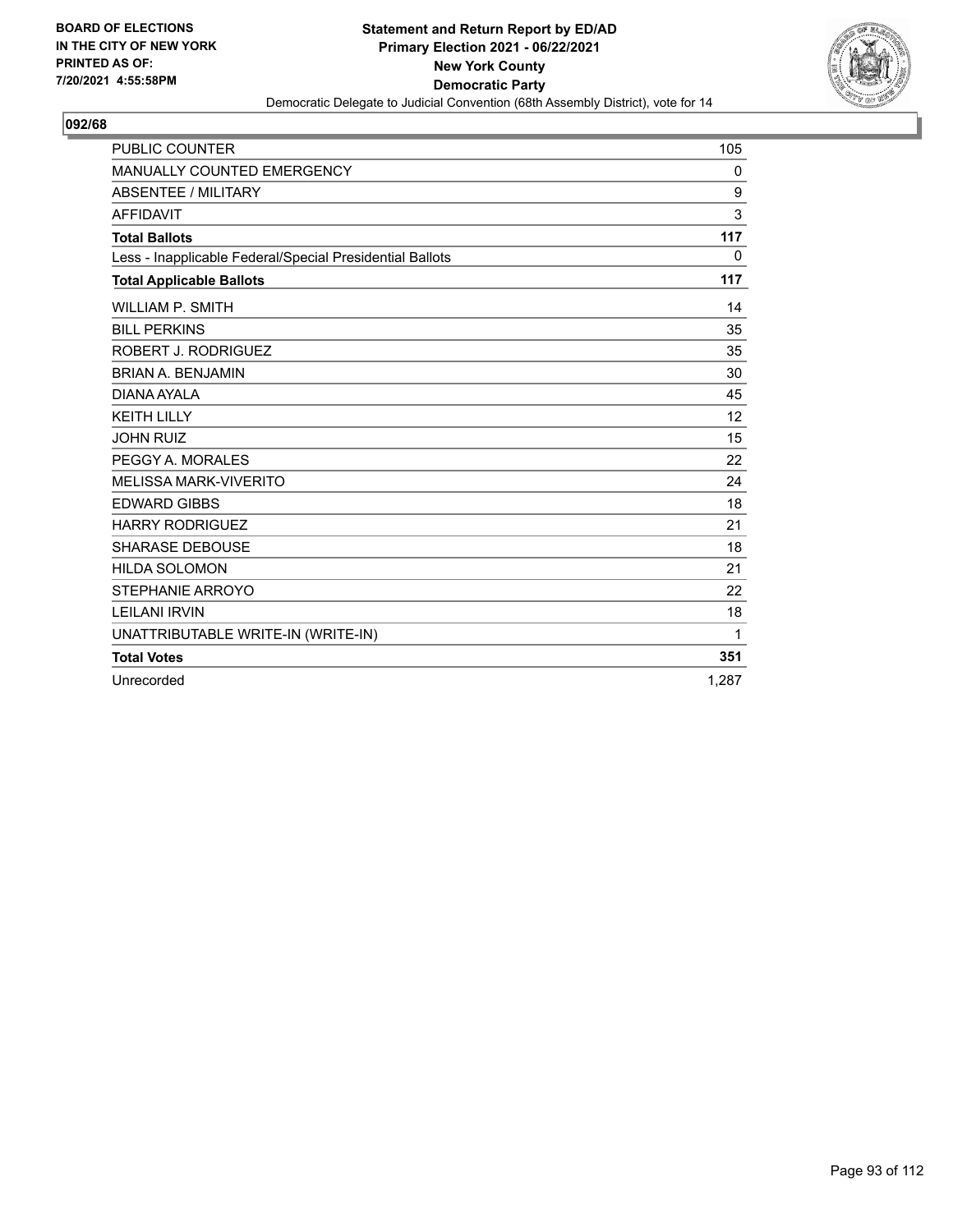

| <b>PUBLIC COUNTER</b>                                    | 132            |
|----------------------------------------------------------|----------------|
| MANUALLY COUNTED EMERGENCY                               | 0              |
| <b>ABSENTEE / MILITARY</b>                               | $\overline{7}$ |
| <b>AFFIDAVIT</b>                                         | $\Omega$       |
| <b>Total Ballots</b>                                     | 139            |
| Less - Inapplicable Federal/Special Presidential Ballots | $\Omega$       |
| <b>Total Applicable Ballots</b>                          | 139            |
| <b>WILLIAM P. SMITH</b>                                  | $\overline{7}$ |
| <b>BILL PERKINS</b>                                      | 32             |
| ROBERT J. RODRIGUEZ                                      | 31             |
| <b>BRIAN A. BENJAMIN</b>                                 | 19             |
| DIANA AYAI A                                             | 29             |
| <b>KEITH LILLY</b>                                       | 12             |
| <b>JOHN RUIZ</b>                                         | 17             |
| PEGGY A. MORALES                                         | 13             |
| <b>MELISSA MARK-VIVERITO</b>                             | 18             |
| <b>EDWARD GIBBS</b>                                      | 11             |
| <b>HARRY RODRIGUEZ</b>                                   | 11             |
| <b>SHARASE DEBOUSE</b>                                   | 8              |
| <b>HILDA SOLOMON</b>                                     | 17             |
| STEPHANIE ARROYO                                         | 10             |
| <b>LEILANI IRVIN</b>                                     | 9              |
| <b>Total Votes</b>                                       | 244            |
| Unrecorded                                               | 1.702          |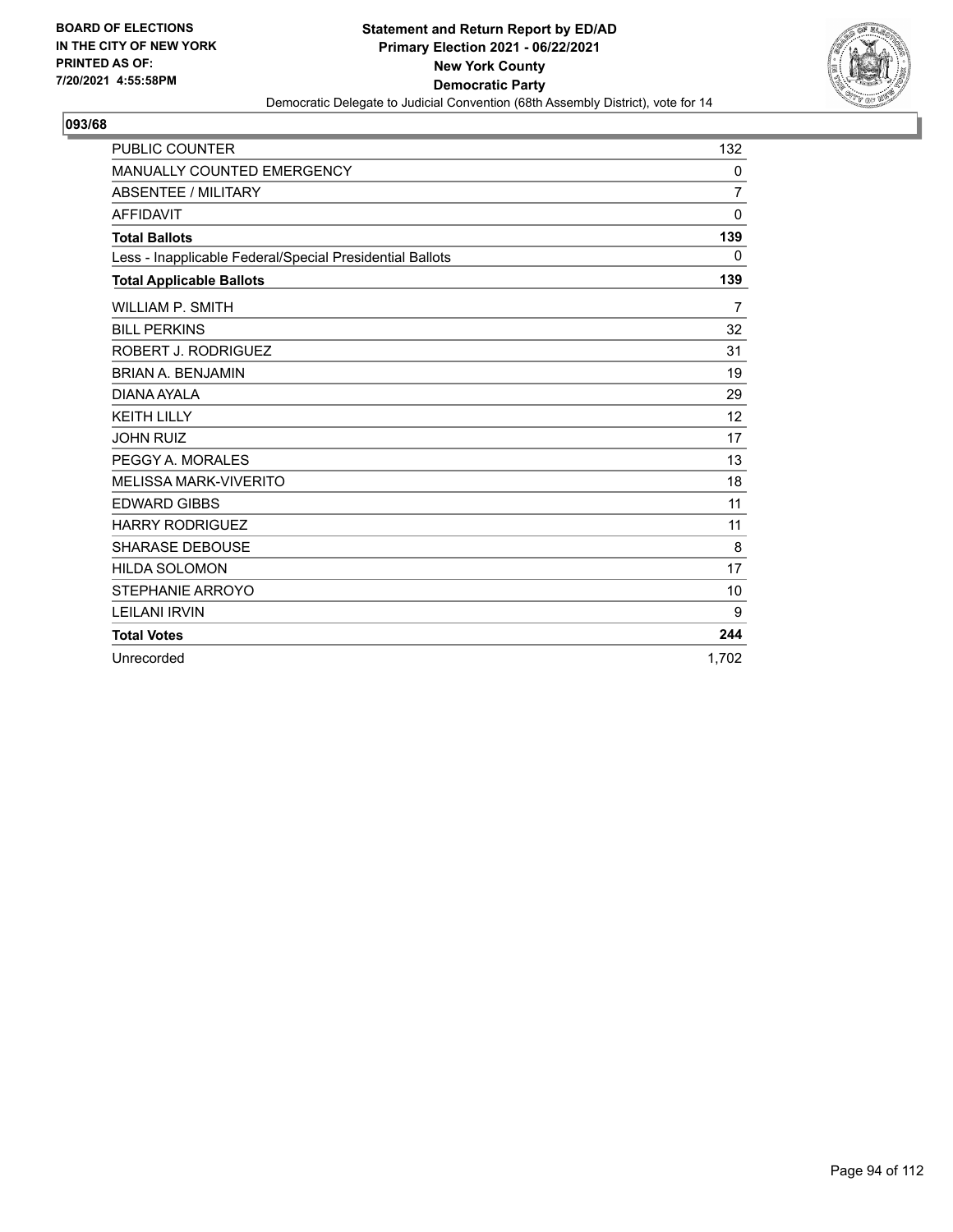

| PUBLIC COUNTER                                           | 7                |
|----------------------------------------------------------|------------------|
| MANUALLY COUNTED EMERGENCY                               | 0                |
| <b>ABSENTEE / MILITARY</b>                               | $\mathsf 3$      |
| <b>AFFIDAVIT</b>                                         | 0                |
| <b>Total Ballots</b>                                     | 10               |
| Less - Inapplicable Federal/Special Presidential Ballots | $\Omega$         |
| <b>Total Applicable Ballots</b>                          | 10               |
| <b>WILLIAM P. SMITH</b>                                  | 3                |
| <b>BILL PERKINS</b>                                      | $\mathsf 3$      |
| ROBERT J. RODRIGUEZ                                      | $\boldsymbol{2}$ |
| <b>BRIAN A. BENJAMIN</b>                                 | $\overline{c}$   |
| DIANA AYALA                                              | $\overline{c}$   |
| <b>KEITH LILLY</b>                                       | $\mathsf 3$      |
| <b>JOHN RUIZ</b>                                         | 1                |
| PEGGY A. MORALES                                         | $\mathsf 3$      |
| <b>MELISSA MARK-VIVERITO</b>                             | $\overline{2}$   |
| <b>EDWARD GIBBS</b>                                      | $\overline{c}$   |
| <b>HARRY RODRIGUEZ</b>                                   | $\overline{2}$   |
| <b>SHARASE DEBOUSE</b>                                   | $\overline{c}$   |
| <b>HILDA SOLOMON</b>                                     | 1                |
| STEPHANIE ARROYO                                         | 3                |
| <b>LEILANI IRVIN</b>                                     | $\overline{c}$   |
| UNATTRIBUTABLE WRITE-IN (WRITE-IN)                       | 3                |
| <b>Total Votes</b>                                       | 36               |
| Unrecorded                                               | 104              |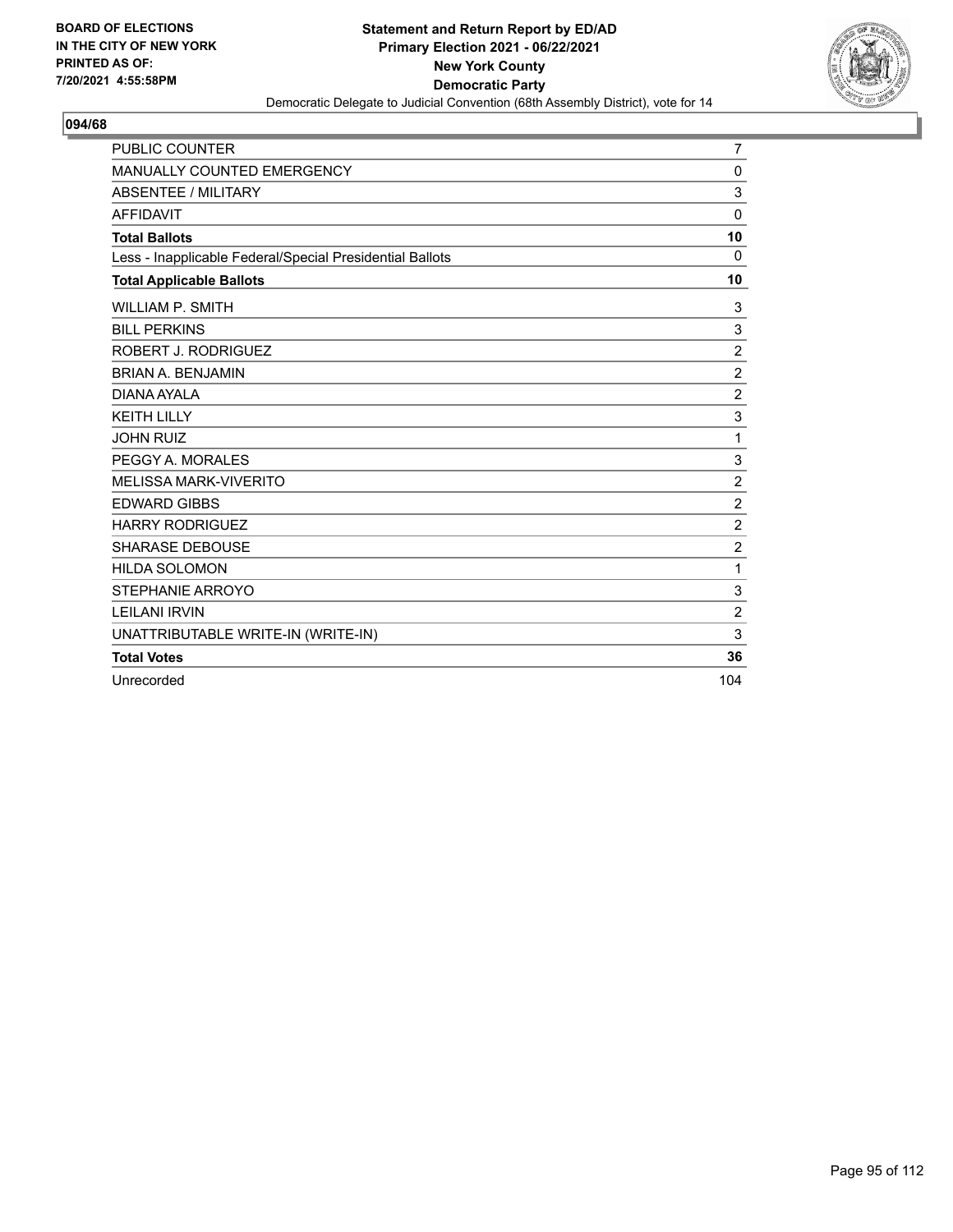

| <b>PUBLIC COUNTER</b>                                    | 0            |
|----------------------------------------------------------|--------------|
| MANUALLY COUNTED EMERGENCY                               | 0            |
| ABSENTEE / MILITARY                                      | $\mathbf 0$  |
| <b>AFFIDAVIT</b>                                         | 0            |
| <b>Total Ballots</b>                                     | 0            |
| Less - Inapplicable Federal/Special Presidential Ballots | $\Omega$     |
| <b>Total Applicable Ballots</b>                          | $\mathbf{0}$ |
| <b>WILLIAM P. SMITH</b>                                  | 0            |
| <b>BILL PERKINS</b>                                      | $\mathbf 0$  |
| ROBERT J. RODRIGUEZ                                      | $\mathbf 0$  |
| <b>BRIAN A. BENJAMIN</b>                                 | 0            |
| DIANA AYALA                                              | 0            |
| <b>KFITH I II I Y</b>                                    | $\mathbf 0$  |
| <b>JOHN RUIZ</b>                                         | 0            |
| PEGGY A. MORALES                                         | 0            |
| <b>MELISSA MARK-VIVERITO</b>                             | 0            |
| <b>EDWARD GIBBS</b>                                      | $\mathbf 0$  |
| <b>HARRY RODRIGUEZ</b>                                   | $\mathbf 0$  |
| <b>SHARASE DEBOUSE</b>                                   | 0            |
| <b>HILDA SOLOMON</b>                                     | 0            |
| STEPHANIE ARROYO                                         | 0            |
| <b>LEILANI IRVIN</b>                                     | 0            |
| <b>Total Votes</b>                                       | 0            |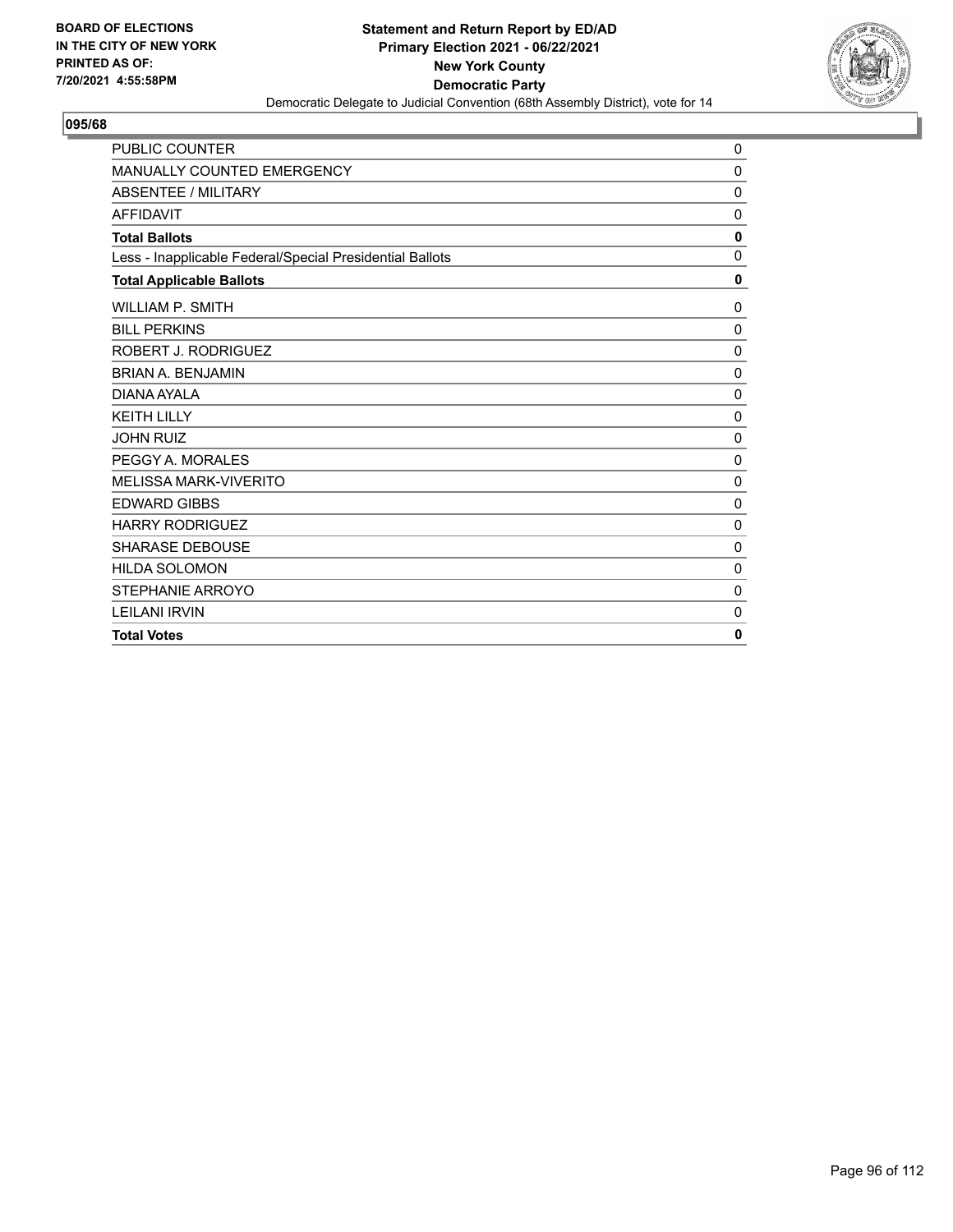

| <b>PUBLIC COUNTER</b>                                    | 52             |
|----------------------------------------------------------|----------------|
| MANUALLY COUNTED EMERGENCY                               | $\Omega$       |
| ABSENTEE / MILITARY                                      | $\overline{7}$ |
| <b>AFFIDAVIT</b>                                         | 1              |
| <b>Total Ballots</b>                                     | 60             |
| Less - Inapplicable Federal/Special Presidential Ballots | $\Omega$       |
| <b>Total Applicable Ballots</b>                          | 60             |
| WILLIAM P. SMITH                                         | 5              |
| <b>BILL PERKINS</b>                                      | 22             |
| ROBERT J. RODRIGUEZ                                      | 22             |
| <b>BRIAN A. BENJAMIN</b>                                 | 16             |
| DIANA AYALA                                              | 18             |
| <b>KEITH LILLY</b>                                       | 13             |
| <b>JOHN RUIZ</b>                                         | 15             |
| PEGGY A. MORALES                                         | 15             |
| <b>MELISSA MARK-VIVERITO</b>                             | 15             |
| <b>EDWARD GIBBS</b>                                      | 10             |
| <b>HARRY RODRIGUEZ</b>                                   | 16             |
| <b>SHARASE DEBOUSE</b>                                   | 9              |
| <b>HILDA SOLOMON</b>                                     | 11             |
| STEPHANIE ARROYO                                         | 12             |
| <b>LEILANI IRVIN</b>                                     | 10             |
| UNATTRIBUTABLE WRITE-IN (WRITE-IN)                       | 2              |
| <b>Total Votes</b>                                       | 211            |
| Unrecorded                                               | 629            |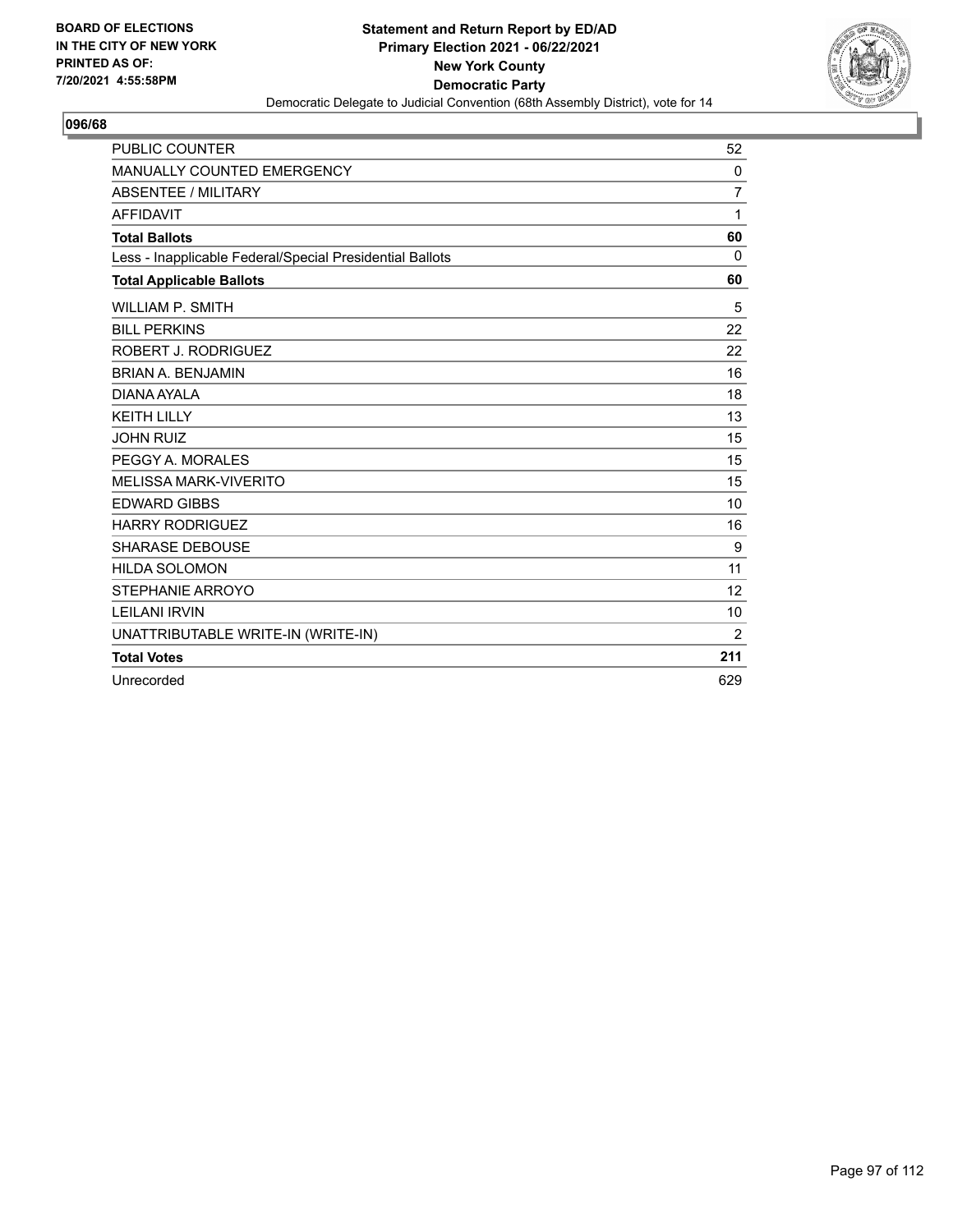

| <b>PUBLIC COUNTER</b>                                    | 162   |
|----------------------------------------------------------|-------|
| MANUALLY COUNTED EMERGENCY                               | 0     |
| <b>ABSENTEE / MILITARY</b>                               | 20    |
| <b>AFFIDAVIT</b>                                         | 0     |
| <b>Total Ballots</b>                                     | 182   |
| Less - Inapplicable Federal/Special Presidential Ballots | 0     |
| <b>Total Applicable Ballots</b>                          | 182   |
| <b>WILLIAM P. SMITH</b>                                  | 22    |
| <b>BILL PERKINS</b>                                      | 50    |
| ROBERT J. RODRIGUEZ                                      | 53    |
| <b>BRIAN A. BENJAMIN</b>                                 | 37    |
| DIANA AYAI A                                             | 34    |
| <b>KEITH LILLY</b>                                       | 23    |
| <b>JOHN RUIZ</b>                                         | 22    |
| PEGGY A. MORALES                                         | 34    |
| <b>MELISSA MARK-VIVERITO</b>                             | 35    |
| <b>EDWARD GIBBS</b>                                      | 27    |
| <b>HARRY RODRIGUEZ</b>                                   | 20    |
| <b>SHARASE DEBOUSE</b>                                   | 17    |
| <b>HILDA SOLOMON</b>                                     | 28    |
| STEPHANIE ARROYO                                         | 20    |
| <b>LEILANI IRVIN</b>                                     | 12    |
| UNATTRIBUTABLE WRITE-IN (WRITE-IN)                       | 2     |
| <b>Total Votes</b>                                       | 436   |
| Unrecorded                                               | 2.112 |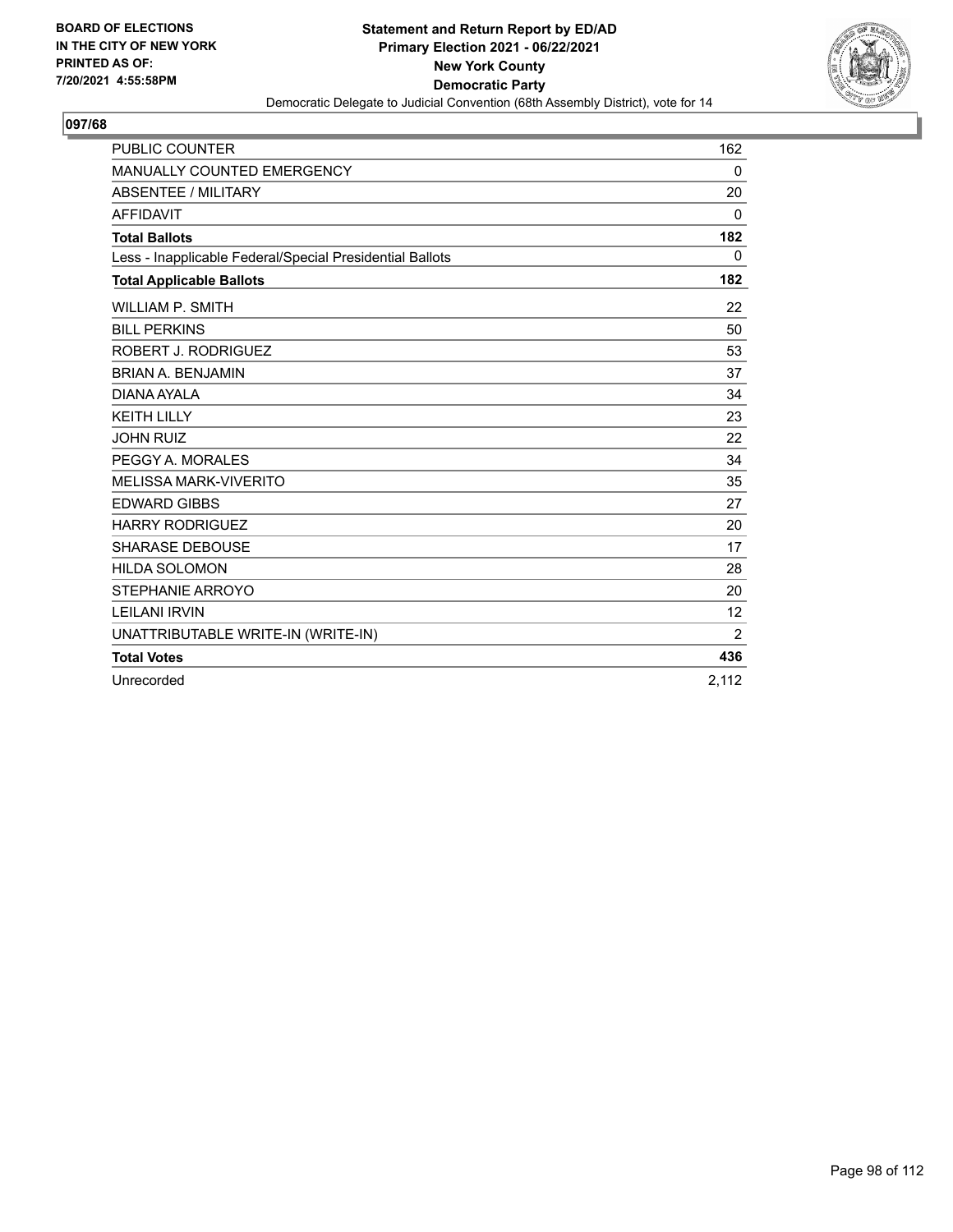

| <b>PUBLIC COUNTER</b>                                    | 88       |
|----------------------------------------------------------|----------|
| MANUALLY COUNTED EMERGENCY                               | 0        |
| ABSENTEE / MILITARY                                      | 14       |
| <b>AFFIDAVIT</b>                                         | 1        |
| <b>Total Ballots</b>                                     | 103      |
| Less - Inapplicable Federal/Special Presidential Ballots | $\Omega$ |
| <b>Total Applicable Ballots</b>                          | 103      |
| <b>WILLIAM P. SMITH</b>                                  | 11       |
| <b>BILL PERKINS</b>                                      | 38       |
| ROBERT J. RODRIGUEZ                                      | 43       |
| <b>BRIAN A. BENJAMIN</b>                                 | 41       |
| DIANA AYAI A                                             | 31       |
| <b>KEITH LILLY</b>                                       | 28       |
| <b>JOHN RUIZ</b>                                         | 26       |
| PEGGY A. MORALES                                         | 30       |
| <b>MELISSA MARK-VIVERITO</b>                             | 38       |
| <b>EDWARD GIBBS</b>                                      | 25       |
| <b>HARRY RODRIGUEZ</b>                                   | 24       |
| <b>SHARASE DEBOUSE</b>                                   | 23       |
| <b>HILDA SOLOMON</b>                                     | 23       |
| STEPHANIE ARROYO                                         | 25       |
| <b>LEILANI IRVIN</b>                                     | 17       |
| <b>Total Votes</b>                                       | 423      |
| Unrecorded                                               | 1.019    |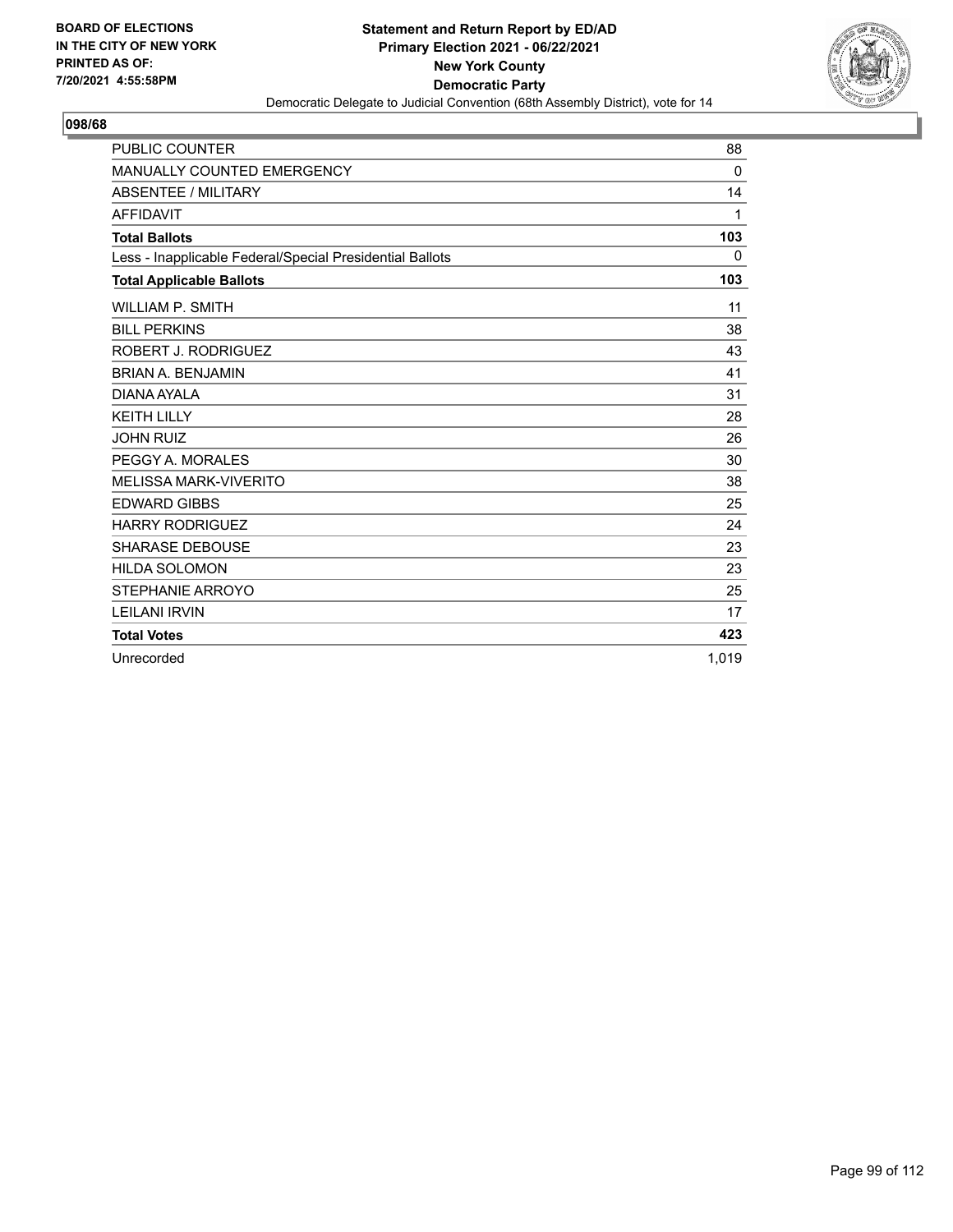

| <b>PUBLIC COUNTER</b>                                    | 0            |
|----------------------------------------------------------|--------------|
| MANUALLY COUNTED EMERGENCY                               | 0            |
| ABSENTEE / MILITARY                                      | $\Omega$     |
| AFFIDAVIT                                                | $\mathbf{0}$ |
| <b>Total Ballots</b>                                     | $\mathbf 0$  |
| Less - Inapplicable Federal/Special Presidential Ballots | $\Omega$     |
| <b>Total Applicable Ballots</b>                          | $\mathbf 0$  |
| <b>WILLIAM P. SMITH</b>                                  | $\mathbf{0}$ |
| <b>BILL PERKINS</b>                                      | $\mathbf 0$  |
| ROBERT J. RODRIGUEZ                                      | $\pmb{0}$    |
| <b>BRIAN A. BENJAMIN</b>                                 | $\mathbf 0$  |
| DIANA AYAI A                                             | 0            |
| <b>KFITH I II I Y</b>                                    | $\mathbf 0$  |
| <b>JOHN RUIZ</b>                                         | $\mathbf 0$  |
| PEGGY A. MORALES                                         | $\Omega$     |
| <b>MELISSA MARK-VIVERITO</b>                             | 0            |
| <b>EDWARD GIBBS</b>                                      | $\mathbf 0$  |
| <b>HARRY RODRIGUEZ</b>                                   | 0            |
| <b>SHARASE DEBOUSE</b>                                   | $\Omega$     |
| <b>HILDA SOLOMON</b>                                     | 0            |
| STEPHANIE ARROYO                                         | $\mathbf{0}$ |
| <b>LEILANI IRVIN</b>                                     | $\mathbf{0}$ |
| <b>Total Votes</b>                                       | 0            |
| 100/68 COMBINED into: 097/68                             |              |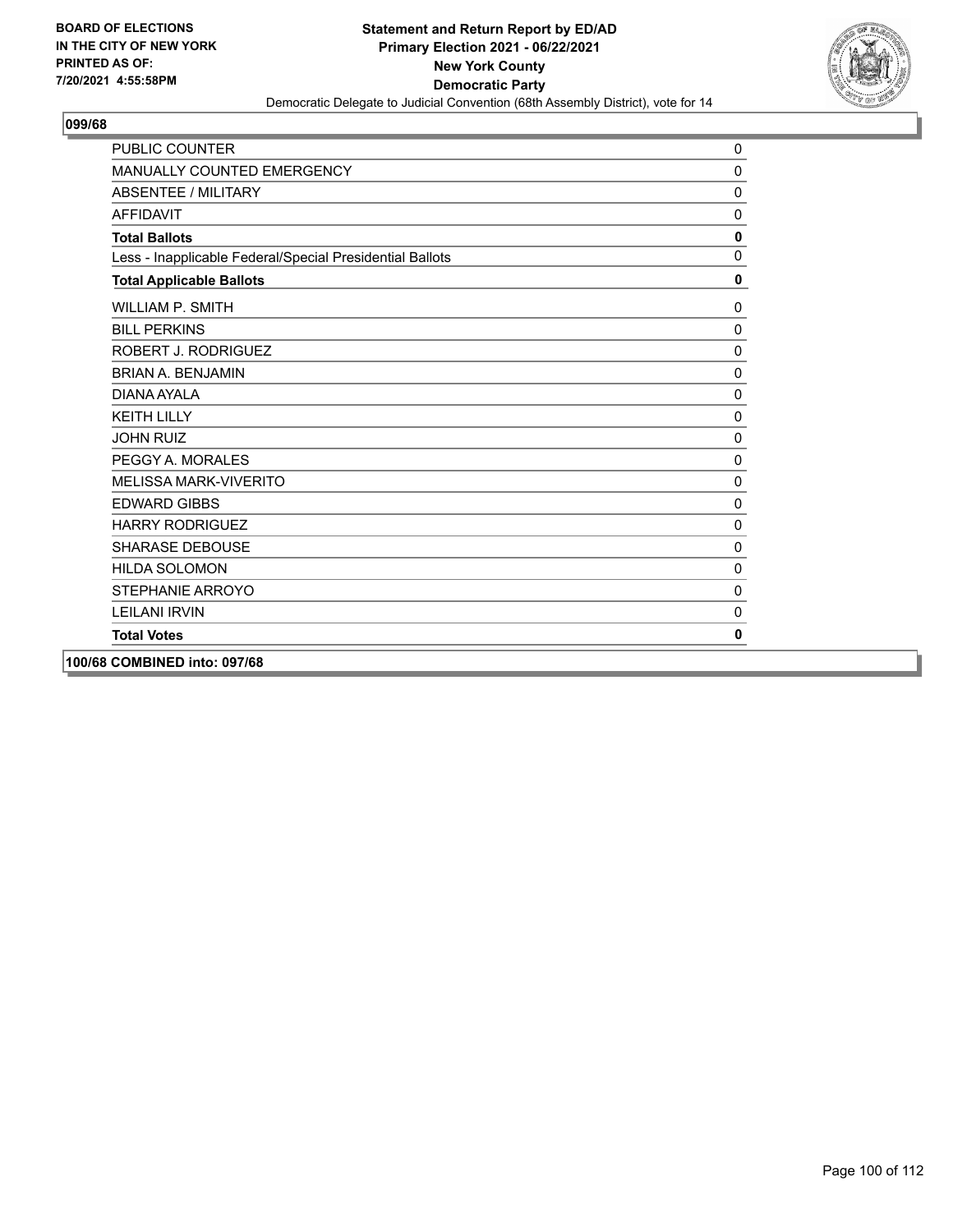

| <b>PUBLIC COUNTER</b>                                    | $\mathbf{0}$ |
|----------------------------------------------------------|--------------|
| MANUALLY COUNTED EMERGENCY                               | 0            |
| <b>ABSENTEE / MILITARY</b>                               | $\Omega$     |
| AFFIDAVIT                                                | $\mathbf{0}$ |
| <b>Total Ballots</b>                                     | $\mathbf 0$  |
| Less - Inapplicable Federal/Special Presidential Ballots | $\Omega$     |
| <b>Total Applicable Ballots</b>                          | $\mathbf 0$  |
| <b>WILLIAM P. SMITH</b>                                  | 0            |
| <b>BILL PERKINS</b>                                      | 0            |
| ROBERT J. RODRIGUEZ                                      | $\pmb{0}$    |
| <b>BRIAN A. BENJAMIN</b>                                 | $\mathbf 0$  |
| DIANA AYAI A                                             | 0            |
| <b>KFITH I II I Y</b>                                    | $\mathbf 0$  |
| <b>JOHN RUIZ</b>                                         | $\Omega$     |
| PEGGY A. MORALES                                         | $\Omega$     |
| <b>MELISSA MARK-VIVERITO</b>                             | $\mathbf 0$  |
| <b>EDWARD GIBBS</b>                                      | $\Omega$     |
| <b>HARRY RODRIGUEZ</b>                                   | $\mathbf 0$  |
| <b>SHARASE DEBOUSE</b>                                   | 0            |
| <b>HILDA SOLOMON</b>                                     | $\mathbf{0}$ |
| STEPHANIE ARROYO                                         | $\Omega$     |
| <b>LEILANI IRVIN</b>                                     | $\mathbf{0}$ |
| <b>Total Votes</b>                                       | 0            |
| 102/68 COMBINED into: 099/68                             |              |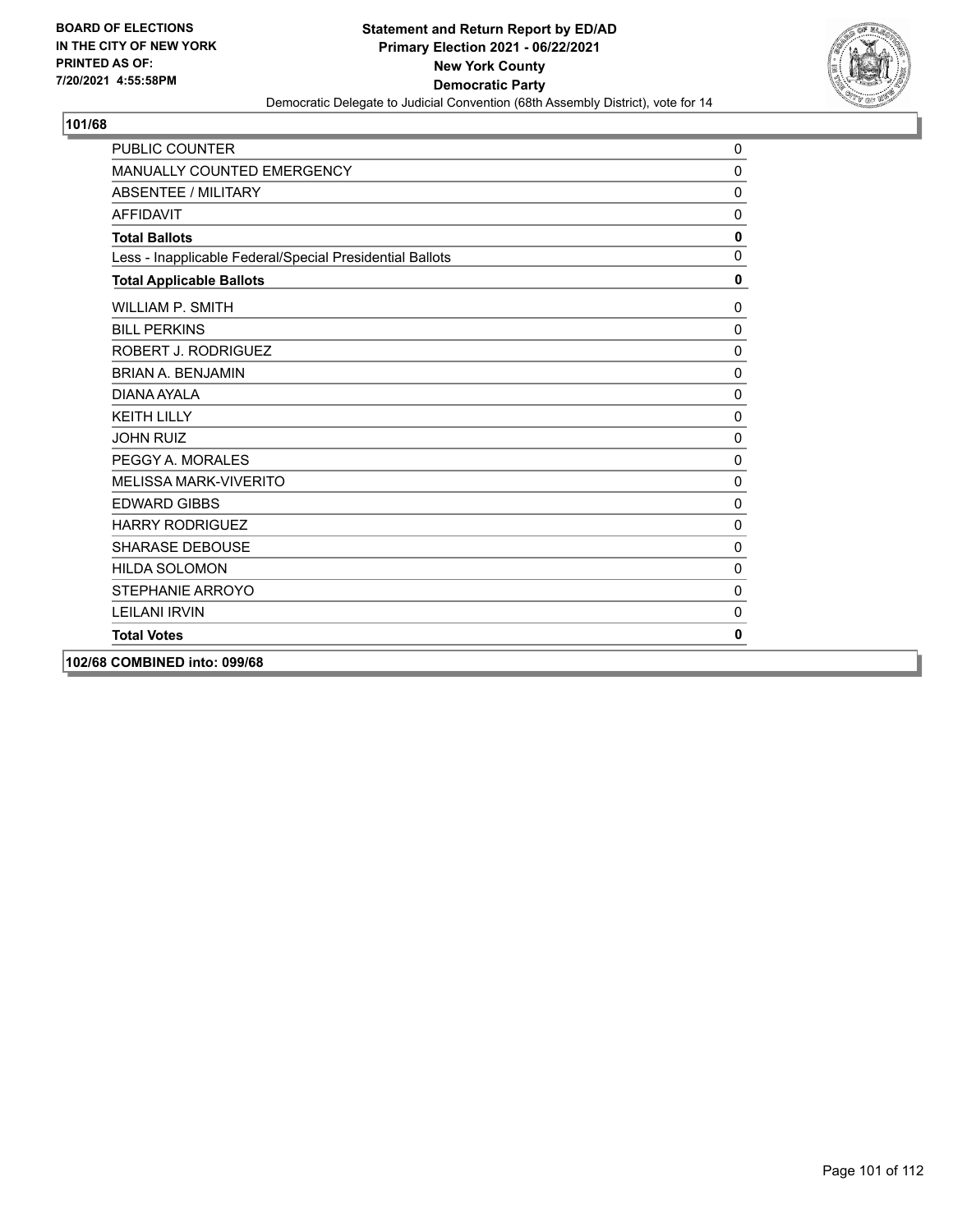

| <b>PUBLIC COUNTER</b>                                    | 0            |
|----------------------------------------------------------|--------------|
| MANUALLY COUNTED EMERGENCY                               | $\Omega$     |
| ABSENTEE / MILITARY                                      | $\mathbf 0$  |
| <b>AFFIDAVIT</b>                                         | 0            |
| <b>Total Ballots</b>                                     | $\mathbf 0$  |
| Less - Inapplicable Federal/Special Presidential Ballots | $\Omega$     |
| <b>Total Applicable Ballots</b>                          | $\mathbf{0}$ |
| <b>WILLIAM P. SMITH</b>                                  | 0            |
| <b>BILL PERKINS</b>                                      | $\mathbf 0$  |
| ROBERT J. RODRIGUEZ                                      | $\Omega$     |
| <b>BRIAN A. BENJAMIN</b>                                 | 0            |
| DIANA AYALA                                              | 0            |
| <b>KEITH LILLY</b>                                       | 0            |
| <b>JOHN RUIZ</b>                                         | $\mathbf 0$  |
| PEGGY A. MORALES                                         | $\Omega$     |
| <b>MELISSA MARK-VIVERITO</b>                             | 0            |
| <b>EDWARD GIBBS</b>                                      | 0            |
| <b>HARRY RODRIGUEZ</b>                                   | 0            |
| <b>SHARASE DEBOUSE</b>                                   | $\Omega$     |
| <b>HILDA SOLOMON</b>                                     | $\Omega$     |
| STEPHANIE ARROYO                                         | 0            |
| <b>LEILANI IRVIN</b>                                     | 0            |
| <b>Total Votes</b>                                       | $\mathbf{0}$ |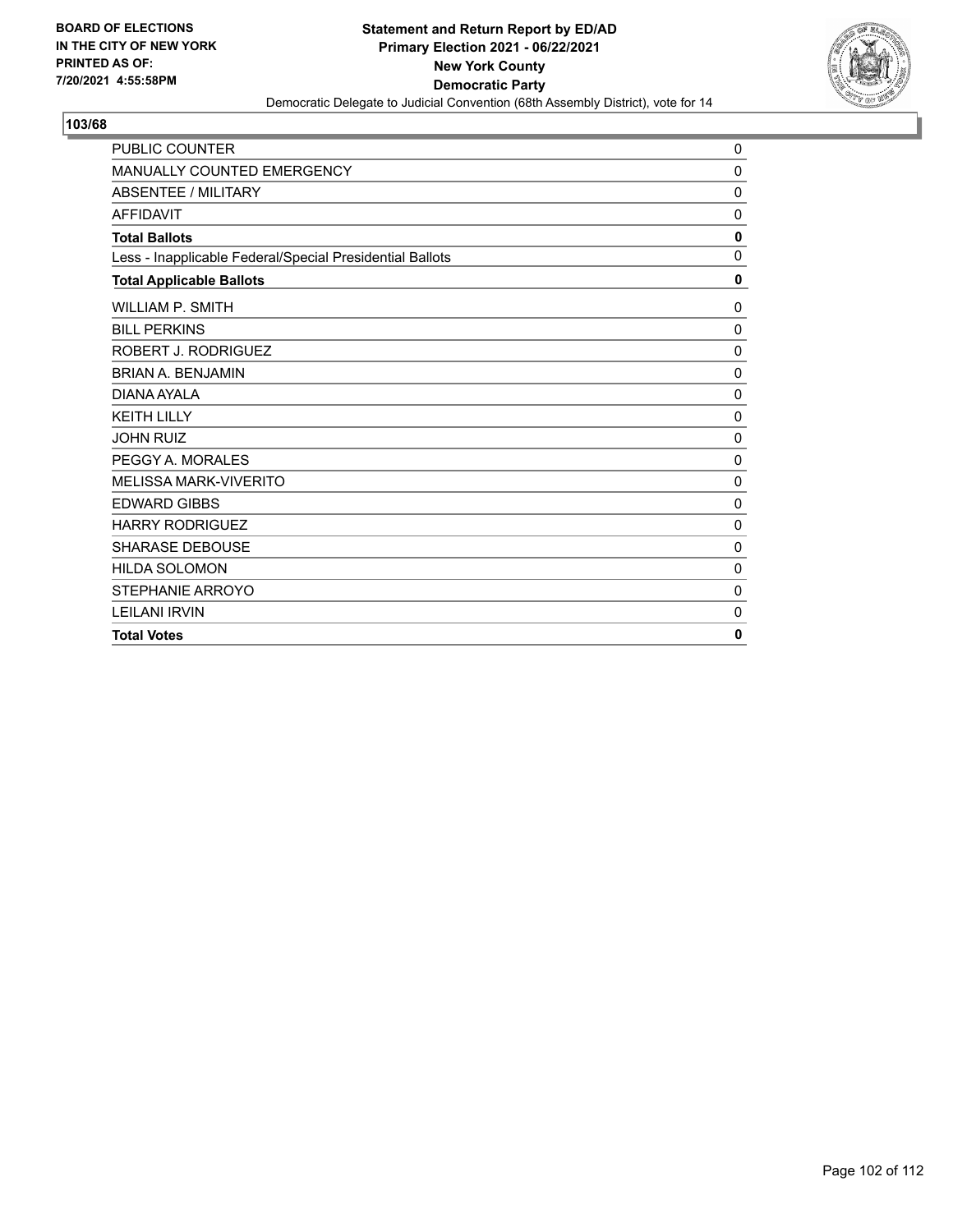

| <b>PUBLIC COUNTER</b>                                    | 0              |
|----------------------------------------------------------|----------------|
| MANUALLY COUNTED EMERGENCY                               | 0              |
| <b>ABSENTEE / MILITARY</b>                               | $\pmb{0}$      |
| <b>AFFIDAVIT</b>                                         | $\mathbf 0$    |
| <b>Total Ballots</b>                                     | $\mathbf 0$    |
| Less - Inapplicable Federal/Special Presidential Ballots | $\overline{0}$ |
| <b>Total Applicable Ballots</b>                          | 0              |
| <b>WILLIAM P. SMITH</b>                                  | 0              |
| <b>BILL PERKINS</b>                                      | 0              |
| ROBERT J. RODRIGUEZ                                      | 0              |
| <b>BRIAN A. BENJAMIN</b>                                 | 0              |
| DIANA AYALA                                              | 0              |
| <b>KEITH LILLY</b>                                       | 0              |
| <b>JOHN RUIZ</b>                                         | 0              |
| PEGGY A. MORALES                                         | $\mathbf 0$    |
| <b>MELISSA MARK-VIVERITO</b>                             | $\mathbf{0}$   |
| <b>EDWARD GIBBS</b>                                      | 0              |
| <b>HARRY RODRIGUEZ</b>                                   | 0              |
| SHARASE DEBOUSE                                          | $\mathbf{0}$   |
| <b>HILDA SOLOMON</b>                                     | 0              |
| STEPHANIE ARROYO                                         | $\mathbf{0}$   |
| <b>LEILANI IRVIN</b>                                     | 0              |
| <b>Total Votes</b>                                       | 0              |
| 105/68 COMBINED into: 097/68                             |                |
| 106/68 COMBINED into: 082/68                             |                |
| 107/68 COMBINED into: 094/68                             |                |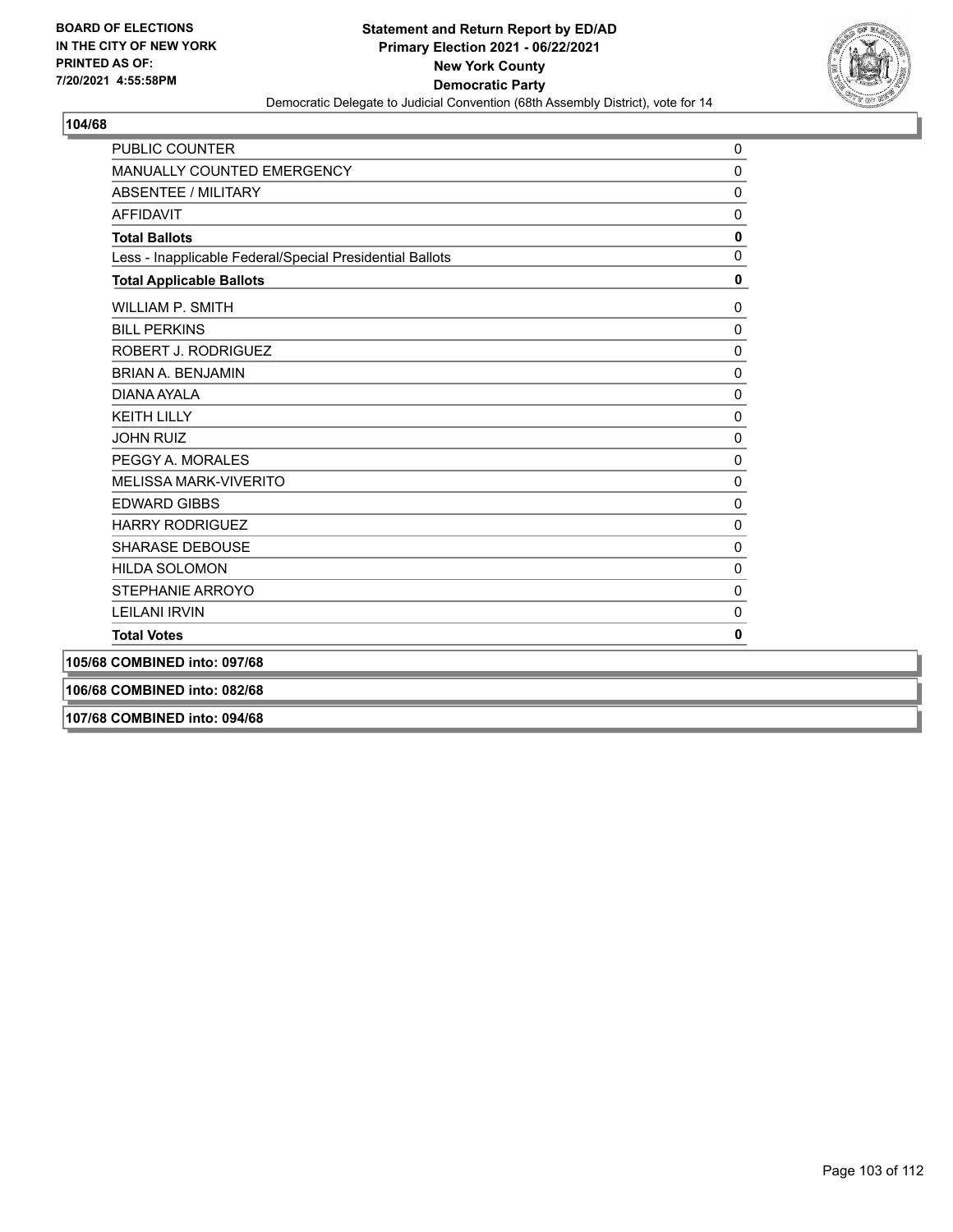

| <b>PUBLIC COUNTER</b>                                    | 82             |
|----------------------------------------------------------|----------------|
| MANUALLY COUNTED EMERGENCY                               | 0              |
| ABSENTEE / MILITARY                                      | $\overline{4}$ |
| <b>AFFIDAVIT</b>                                         | $\mathbf 0$    |
| <b>Total Ballots</b>                                     | 86             |
| Less - Inapplicable Federal/Special Presidential Ballots | 0              |
| <b>Total Applicable Ballots</b>                          | 86             |
| <b>WILLIAM P. SMITH</b>                                  | 9              |
| <b>BILL PERKINS</b>                                      | 31             |
| ROBERT J. RODRIGUEZ                                      | 22             |
| <b>BRIAN A. BENJAMIN</b>                                 | 24             |
| DIANA AYALA                                              | 11             |
| <b>KEITH LILLY</b>                                       | 12             |
| <b>JOHN RUIZ</b>                                         | 12             |
| PEGGY A. MORALES                                         | 8              |
| <b>MELISSA MARK-VIVERITO</b>                             | 11             |
| <b>EDWARD GIBBS</b>                                      | 9              |
| <b>HARRY RODRIGUEZ</b>                                   | 10             |
| <b>SHARASE DEBOUSE</b>                                   | 6              |
| <b>HILDA SOLOMON</b>                                     | $\overline{7}$ |
| STEPHANIE ARROYO                                         | 13             |
| <b>LEILANI IRVIN</b>                                     | 6              |
| <b>Total Votes</b>                                       | 191            |
| Unrecorded                                               | 1.013          |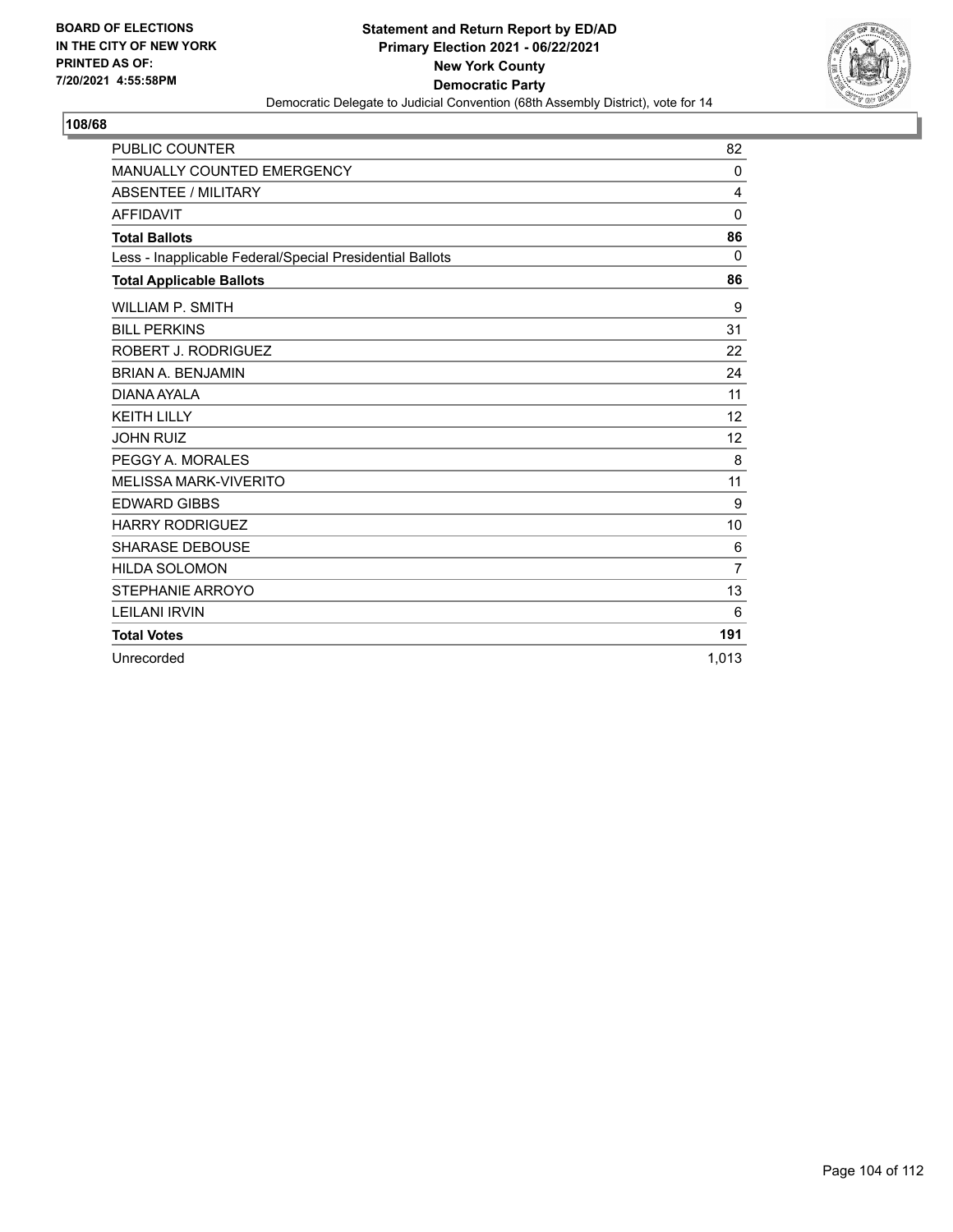

| <b>PUBLIC COUNTER</b>                                    | 138   |
|----------------------------------------------------------|-------|
| MANUALLY COUNTED EMERGENCY                               | 0     |
| ABSENTEE / MILITARY                                      | 11    |
| <b>AFFIDAVIT</b>                                         | 1     |
| <b>Total Ballots</b>                                     | 150   |
| Less - Inapplicable Federal/Special Presidential Ballots | 0     |
| <b>Total Applicable Ballots</b>                          | 150   |
| <b>WILLIAM P. SMITH</b>                                  | 14    |
| <b>BILL PERKINS</b>                                      | 52    |
| ROBERT J. RODRIGUEZ                                      | 40    |
| <b>BRIAN A. BENJAMIN</b>                                 | 36    |
| DIANA AYALA                                              | 36    |
| <b>KEITH LILLY</b>                                       | 34    |
| <b>JOHN RUIZ</b>                                         | 23    |
| PEGGY A. MORALES                                         | 34    |
| <b>MELISSA MARK-VIVERITO</b>                             | 35    |
| <b>EDWARD GIBBS</b>                                      | 20    |
| <b>HARRY RODRIGUEZ</b>                                   | 23    |
| <b>SHARASE DEBOUSE</b>                                   | 28    |
| <b>HILDA SOLOMON</b>                                     | 24    |
| STEPHANIE ARROYO                                         | 31    |
| <b>LEILANI IRVIN</b>                                     | 26    |
| TANYA SWARTZ (WRITE-IN)                                  | 1     |
| <b>Total Votes</b>                                       | 457   |
| Unrecorded                                               | 1.643 |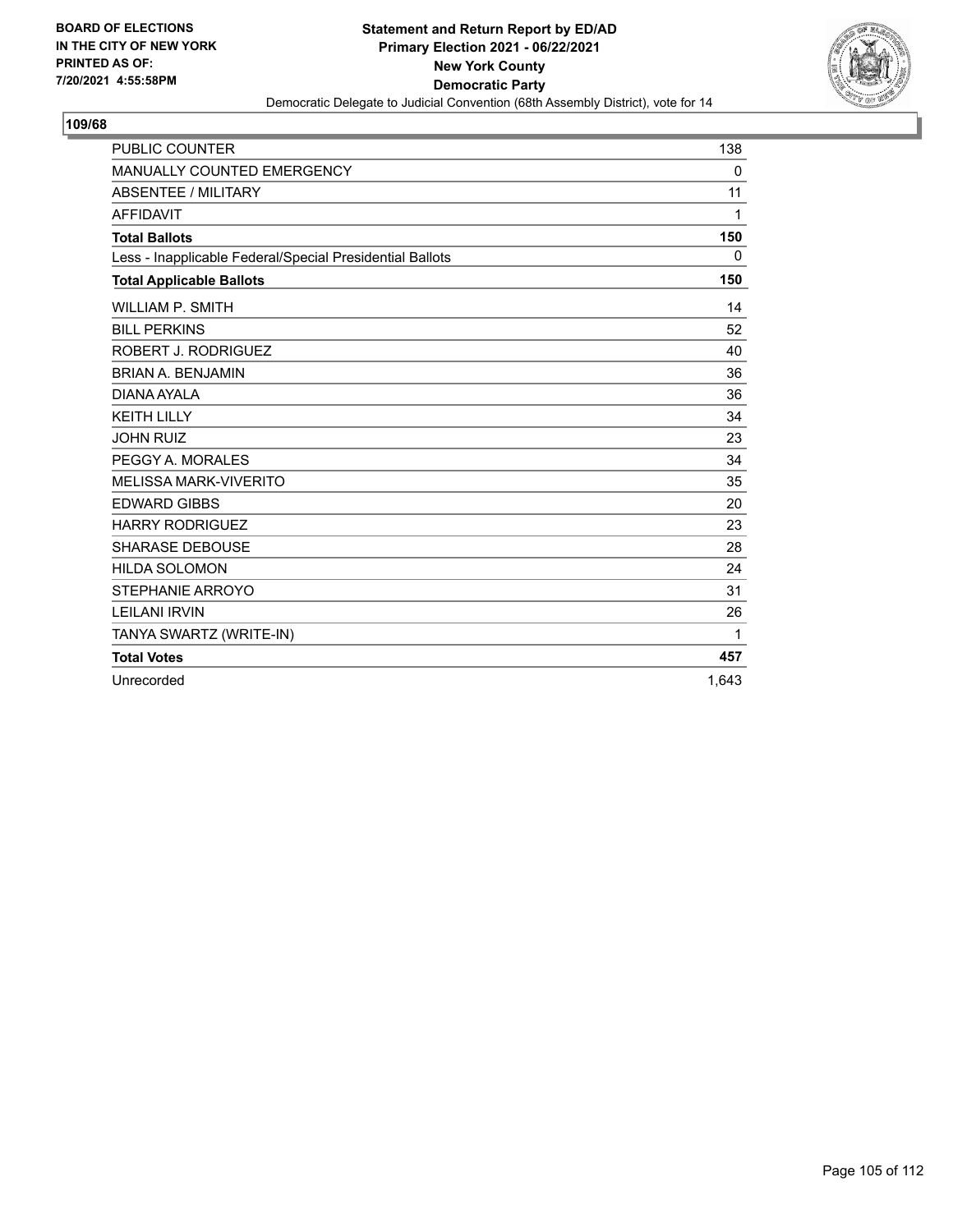

| <b>PUBLIC COUNTER</b>                                    | 64             |
|----------------------------------------------------------|----------------|
| MANUALLY COUNTED EMERGENCY                               | 0              |
| ABSENTEE / MILITARY                                      | 9              |
| <b>AFFIDAVIT</b>                                         | $\mathbf{0}$   |
| <b>Total Ballots</b>                                     | 73             |
| Less - Inapplicable Federal/Special Presidential Ballots | $\Omega$       |
| <b>Total Applicable Ballots</b>                          | 73             |
| <b>WILLIAM P. SMITH</b>                                  | 10             |
| <b>BILL PERKINS</b>                                      | 28             |
| ROBERT J. RODRIGUEZ                                      | 27             |
| <b>BRIAN A. BENJAMIN</b>                                 | 19             |
| DIANA AYALA                                              | 33             |
| <b>KEITH LILLY</b>                                       | 15             |
| <b>JOHN RUIZ</b>                                         | 18             |
| PEGGY A. MORALES                                         | 14             |
| <b>MELISSA MARK-VIVERITO</b>                             | 23             |
| <b>EDWARD GIBBS</b>                                      | 15             |
| <b>HARRY RODRIGUEZ</b>                                   | 16             |
| <b>SHARASE DEBOUSE</b>                                   | 13             |
| <b>HILDA SOLOMON</b>                                     | 11             |
| <b>STEPHANIE ARROYO</b>                                  | 17             |
| <b>LEILANI IRVIN</b>                                     | 11             |
| NEHFOZUR REDMAN (WRITE-IN)                               | 1              |
| UNATTRIBUTABLE WRITE-IN (WRITE-IN)                       | $\overline{2}$ |
| <b>Total Votes</b>                                       | 273            |
| Unrecorded                                               | 749            |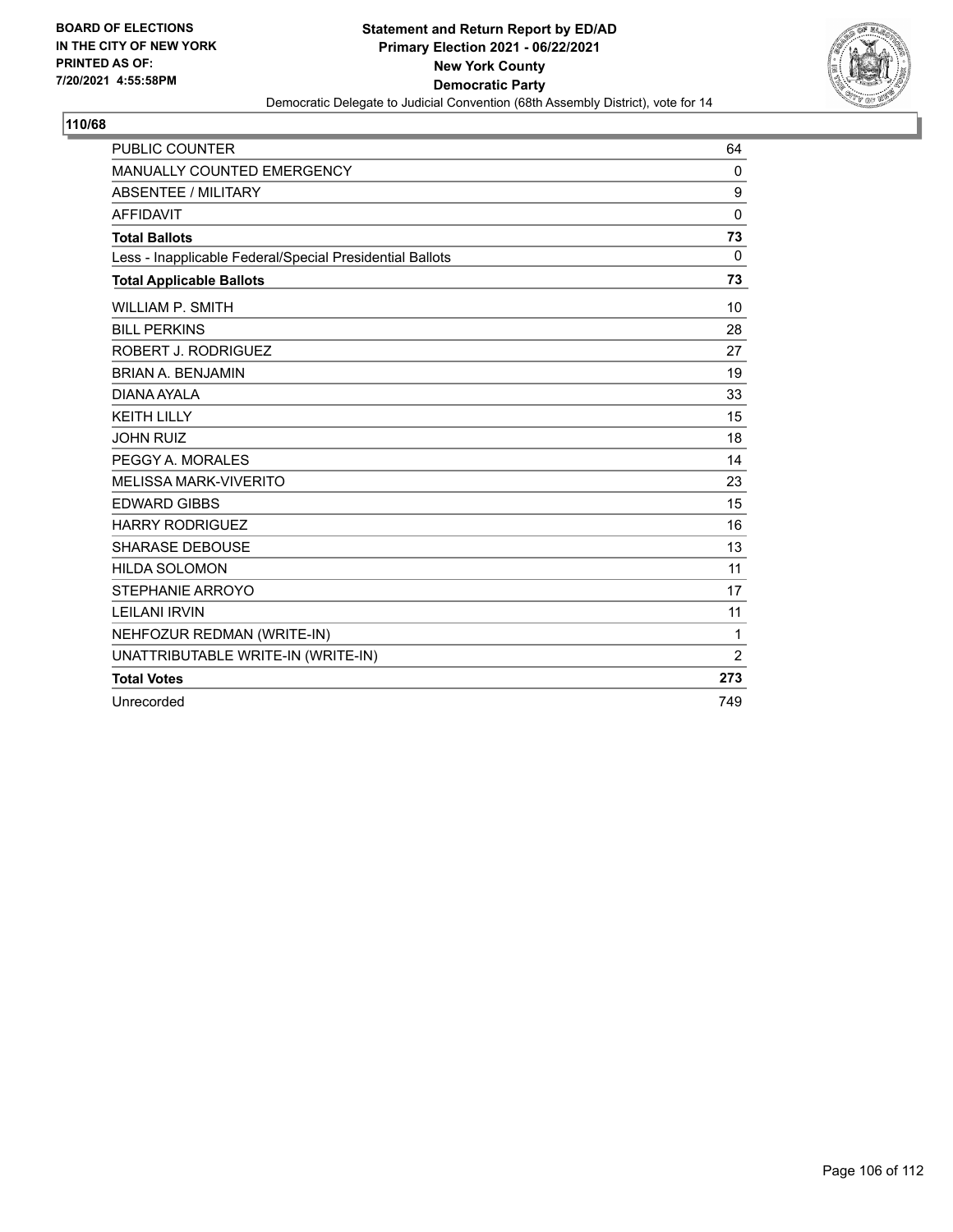

| <b>PUBLIC COUNTER</b>                                    | 103      |
|----------------------------------------------------------|----------|
| MANUALLY COUNTED EMERGENCY                               | 0        |
| <b>ABSENTEE / MILITARY</b>                               | 19       |
| <b>AFFIDAVIT</b>                                         | $\Omega$ |
| <b>Total Ballots</b>                                     | 122      |
| Less - Inapplicable Federal/Special Presidential Ballots | 0        |
| <b>Total Applicable Ballots</b>                          | 122      |
| <b>WILLIAM P. SMITH</b>                                  | 18       |
| <b>BILL PERKINS</b>                                      | 35       |
| ROBERT J. RODRIGUEZ                                      | 44       |
| <b>BRIAN A. BENJAMIN</b>                                 | 39       |
| DIANA AYALA                                              | 41       |
| <b>KEITH LILLY</b>                                       | 34       |
| <b>JOHN RUIZ</b>                                         | 40       |
| PEGGY A. MORALES                                         | 40       |
| <b>MELISSA MARK-VIVERITO</b>                             | 46       |
| <b>EDWARD GIBBS</b>                                      | 35       |
| <b>HARRY RODRIGUEZ</b>                                   | 37       |
| <b>SHARASE DEBOUSE</b>                                   | 39       |
| <b>HILDA SOLOMON</b>                                     | 38       |
| STEPHANIE ARROYO                                         | 40       |
| <b>LEILANI IRVIN</b>                                     | 32       |
| NADIA KAHN (WRITE-IN)                                    | 1        |
| <b>Total Votes</b>                                       | 559      |
| Unrecorded                                               | 1.149    |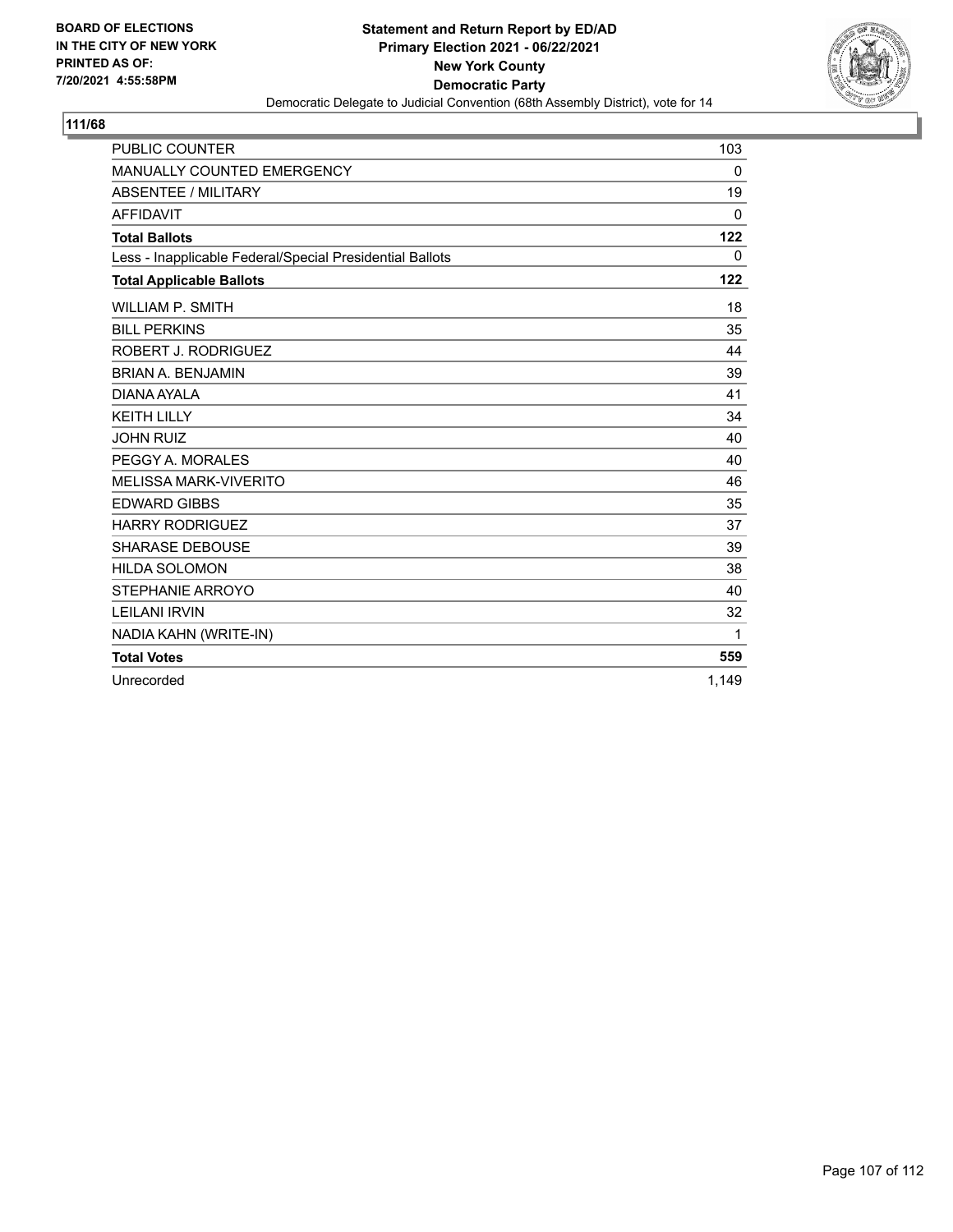

| <b>PUBLIC COUNTER</b>                                    | 253      |
|----------------------------------------------------------|----------|
| MANUALLY COUNTED EMERGENCY                               | 0        |
| ABSENTEE / MILITARY                                      | 28       |
| <b>AFFIDAVIT</b>                                         | 2        |
| <b>Total Ballots</b>                                     | 283      |
| Less - Inapplicable Federal/Special Presidential Ballots | $\Omega$ |
| <b>Total Applicable Ballots</b>                          | 283      |
| <b>WILLIAM P. SMITH</b>                                  | 34       |
| <b>BILL PERKINS</b>                                      | 100      |
| ROBERT J. RODRIGUEZ                                      | 113      |
| <b>BRIAN A. BENJAMIN</b>                                 | 111      |
| DIANA AYALA                                              | 116      |
| <b>KEITH LILLY</b>                                       | 95       |
| <b>JOHN RUIZ</b>                                         | 107      |
| PEGGY A. MORALES                                         | 113      |
| <b>MELISSA MARK-VIVERITO</b>                             | 117      |
| <b>EDWARD GIBBS</b>                                      | 93       |
| <b>HARRY RODRIGUEZ</b>                                   | 96       |
| <b>SHARASE DEBOUSE</b>                                   | 101      |
| <b>HILDA SOLOMON</b>                                     | 110      |
| <b>STEPHANIE ARROYO</b>                                  | 104      |
| <b>LEILANI IRVIN</b>                                     | 94       |
| ANTOUK PIDEJIAN (WRITE-IN)                               | 1        |
| LARISSA LIEBMANN (WRITE-IN)                              | 1        |
| <b>Total Votes</b>                                       | 1,506    |
| Unrecorded                                               | 2,456    |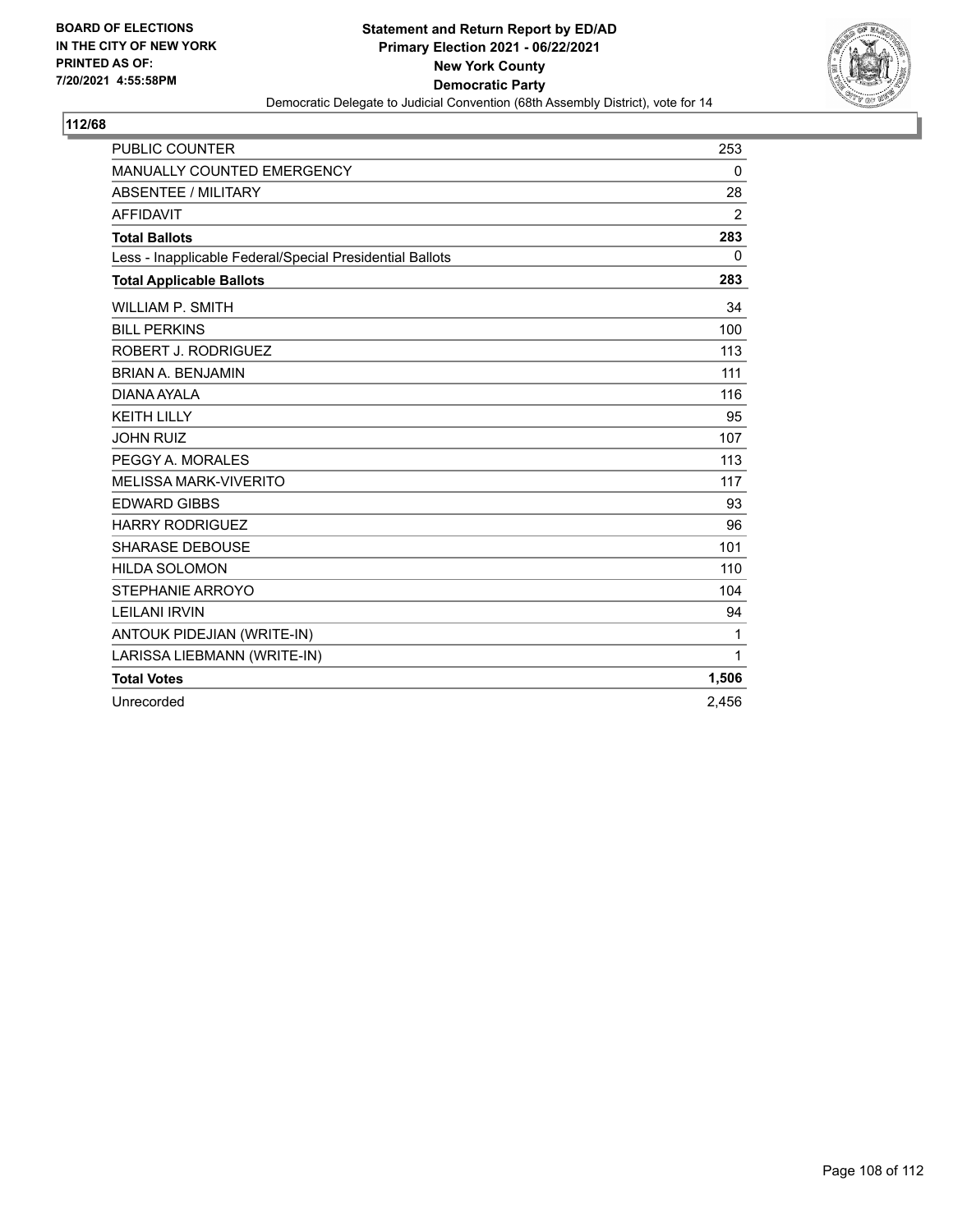

## **113/68**

| <b>PUBLIC COUNTER</b>                                    | 55             |
|----------------------------------------------------------|----------------|
| <b>MANUALLY COUNTED EMERGENCY</b>                        | 0              |
| <b>ABSENTEE / MILITARY</b>                               | 5              |
| <b>AFFIDAVIT</b>                                         | 0              |
| <b>Total Ballots</b>                                     | 60             |
| Less - Inapplicable Federal/Special Presidential Ballots | $\Omega$       |
| <b>Total Applicable Ballots</b>                          | 60             |
| <b>WILLIAM P. SMITH</b>                                  | 5              |
| <b>BILL PERKINS</b>                                      | 13             |
| ROBERT J. RODRIGUEZ                                      | 5              |
| <b>BRIAN A. BENJAMIN</b>                                 | 8              |
| DIANA AYALA                                              | 10             |
| <b>KEITH LILLY</b>                                       | 6              |
| <b>JOHN RUIZ</b>                                         | 4              |
| PEGGY A. MORALES                                         | 11             |
| <b>MELISSA MARK-VIVERITO</b>                             | 9              |
| <b>EDWARD GIBBS</b>                                      | 5              |
| <b>HARRY RODRIGUEZ</b>                                   | $\overline{7}$ |
| <b>SHARASE DEBOUSE</b>                                   | 6              |
| <b>HILDA SOLOMON</b>                                     | 4              |
| STEPHANIE ARROYO                                         | 5              |
| <b>LEILANI IRVIN</b>                                     | $\overline{2}$ |
| <b>Total Votes</b>                                       | 100            |
| Unrecorded                                               | 740            |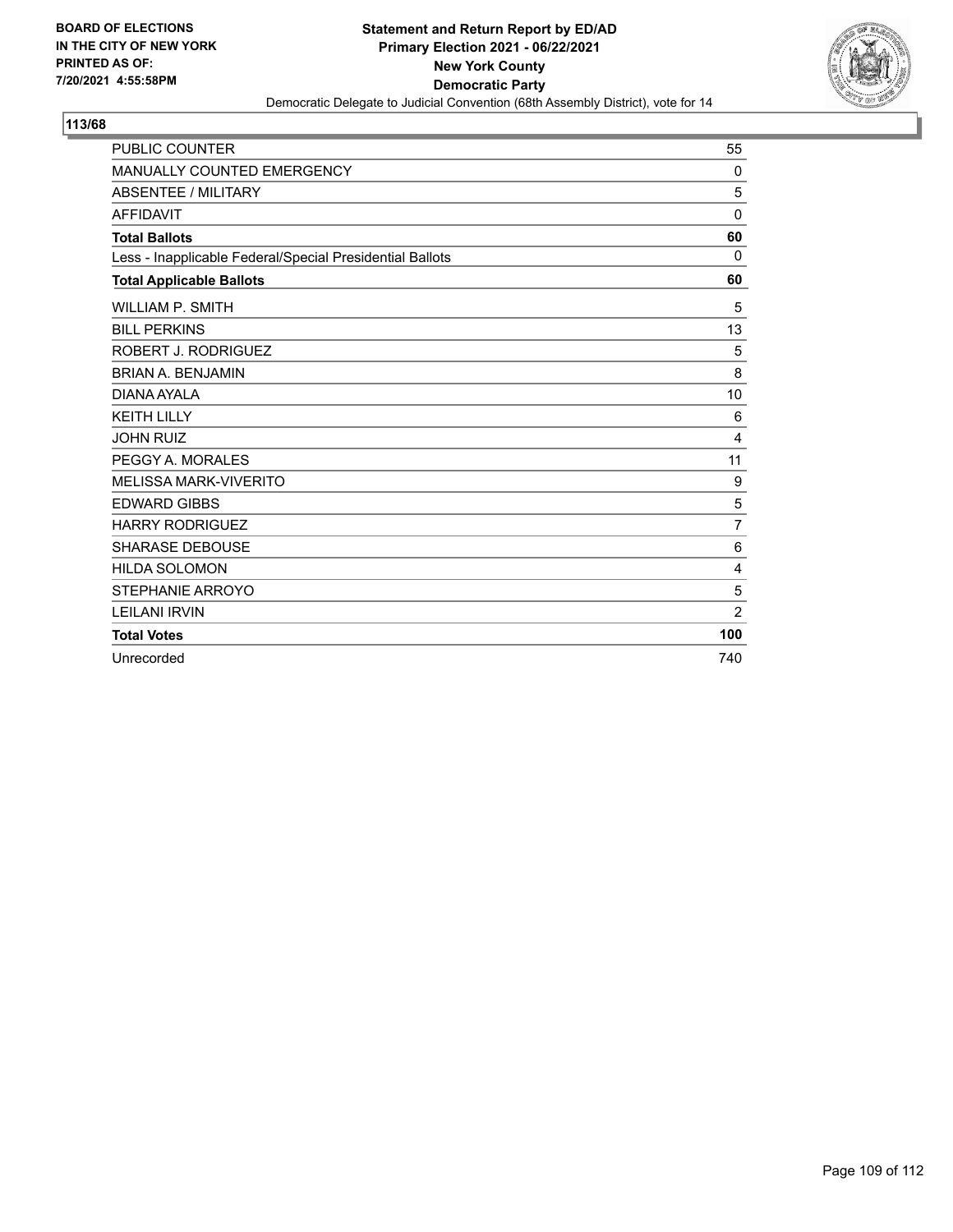

## **114/68**

| <b>PUBLIC COUNTER</b>                                    | 62             |
|----------------------------------------------------------|----------------|
| MANUALLY COUNTED EMERGENCY                               | $\Omega$       |
| ABSENTEE / MILITARY                                      | 4              |
| <b>AFFIDAVIT</b>                                         | 0              |
| <b>Total Ballots</b>                                     | 66             |
| Less - Inapplicable Federal/Special Presidential Ballots | $\Omega$       |
| <b>Total Applicable Ballots</b>                          | 66             |
| <b>WILLIAM P. SMITH</b>                                  | 4              |
| <b>BILL PERKINS</b>                                      | 17             |
| ROBERT J. RODRIGUEZ                                      | 18             |
| <b>BRIAN A. BENJAMIN</b>                                 | 10             |
| DIANA AYALA                                              | 21             |
| <b>KEITH LILLY</b>                                       | 8              |
| <b>JOHN RUIZ</b>                                         | 10             |
| PEGGY A. MORALES                                         | $\overline{7}$ |
| <b>MELISSA MARK-VIVERITO</b>                             | 15             |
| <b>EDWARD GIBBS</b>                                      | 4              |
| <b>HARRY RODRIGUEZ</b>                                   | 6              |
| <b>SHARASE DEBOUSE</b>                                   | $\overline{4}$ |
| <b>HILDA SOLOMON</b>                                     | 6              |
| STEPHANIE ARROYO                                         | 6              |
| <b>LEILANI IRVIN</b>                                     | $\overline{2}$ |
| JOANN CANTY (WRITE-IN)                                   | 1              |
| <b>Total Votes</b>                                       | 139            |
| Unrecorded                                               | 785            |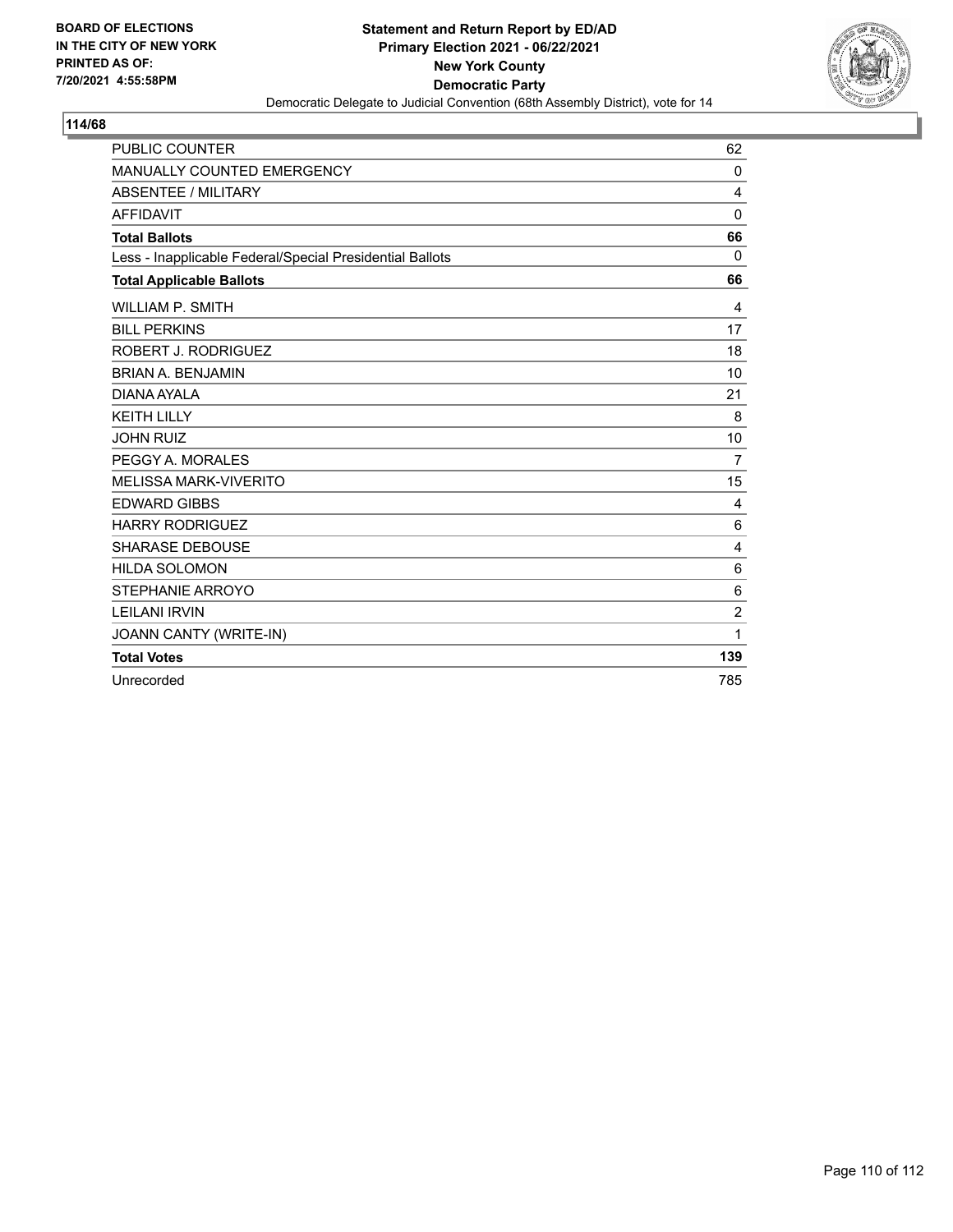

## **115/68**

| <b>PUBLIC COUNTER</b>                                    | 68             |
|----------------------------------------------------------|----------------|
| <b>MANUALLY COUNTED EMERGENCY</b>                        | 0              |
| ABSENTEE / MILITARY                                      | $\overline{7}$ |
| <b>AFFIDAVIT</b>                                         | 0              |
| <b>Total Ballots</b>                                     | 75             |
| Less - Inapplicable Federal/Special Presidential Ballots | 0              |
| <b>Total Applicable Ballots</b>                          | 75             |
| <b>WILLIAM P. SMITH</b>                                  | 11             |
| <b>BILL PERKINS</b>                                      | 20             |
| <b>ROBERT J. RODRIGUEZ</b>                               | 29             |
| <b>BRIAN A. BENJAMIN</b>                                 | 12             |
| DIANA AYALA                                              | 24             |
| <b>KEITH LILLY</b>                                       | 20             |
| <b>JOHN RUIZ</b>                                         | 12             |
| PEGGY A. MORALES                                         | 14             |
| <b>MELISSA MARK-VIVERITO</b>                             | 17             |
| <b>EDWARD GIBBS</b>                                      | 10             |
| <b>HARRY RODRIGUEZ</b>                                   | 10             |
| <b>SHARASE DEBOUSE</b>                                   | 9              |
| <b>HILDA SOLOMON</b>                                     | 5              |
| STEPHANIE ARROYO                                         | 11             |
| <b>LEILANI IRVIN</b>                                     | 6              |
| UNATTRIBUTABLE WRITE-IN (WRITE-IN)                       | 2              |
| <b>Total Votes</b>                                       | 212            |
| Unrecorded                                               | 838            |